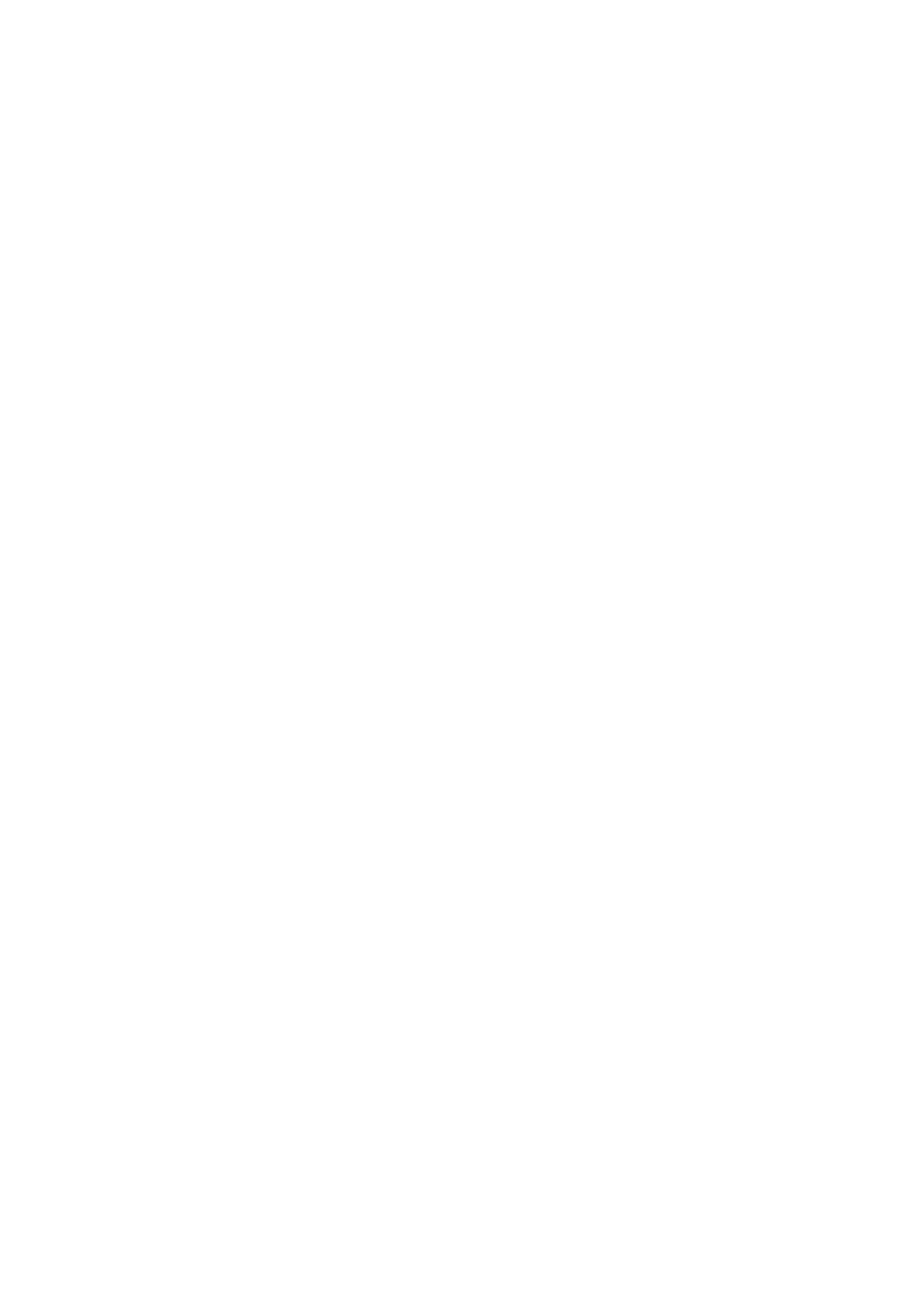Regulations under section 21

# **ADVOCATES (FEES FOR RESTORATION TO THE ROLL) REGULATIONS, 1962**

[L.N. 311/1962.]

**1.** These Regulations may be cited as the Advocates (Fees for Restoration to the Roll) Regulations, 1962.

**2.** There shall be payable to the Registrar a fee of four hundred shillings to replace the name of an advocate on the Roll in pursuance of an order of the Chief Justice under section 71 of the Act.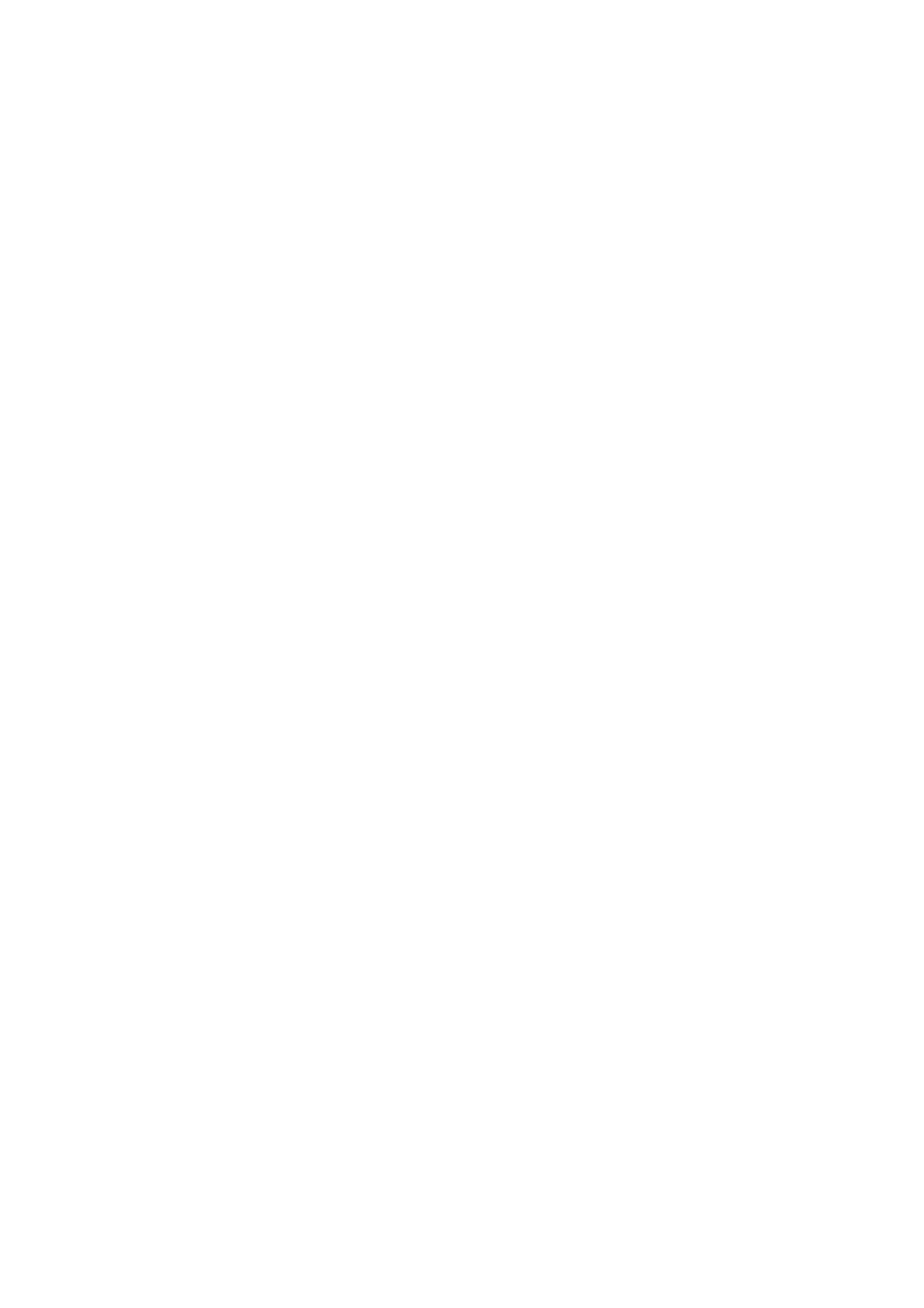# **ADVOCATES (REMUNERATION) ORDER, 1962**

# ARRANGEMENT OF ORDERS

# PART I – GENERAL MATTERS

# *Order*

- 1. Citation.
- 2. Application of Order.
- 3. Scale of fees.
- 4. Additional remuneration for exceptional dispatch.
- 5. Special fee for exceptional importance and complexity.
- 6. Security from client for advocate's remuneration.
- 7. Interest may be charged.
- 8. Costs payable by an executor, administrator or trustee.
- 9. Costs payable by an infant, etc.
- 10. Taxing officer.
- 11. Objection to decision on taxation and appeal to Court of Appeal.
- 12. Reference by consent.
- 13. Taxation of cost as between advocate and client on application of either party.
- 13A. Powers of taxing officer.
- 14. Default of advocate to attend taxation after notice.
- 15. Taxation procedure contained in Part III to apply to bills under Part II.
- 16. Discretion of taxing officer.
- 17. Length of folio.

# PART II – NON-CONTENTIOUS MATTERS

- 18. Remuneration of advocate in non-contentious matters.
- 19. Expenses chargeable in addition to remuneration.
- 20. Scale charges; what they include and exclude.
- 21. Scale fees: how calculated.
- 22. Liberty to advocate to elect Schedule 5; election to be communicated to client in writing.
- 23. Items to be charged for separately under appropriate Schedule.
- 23A. Choice of methods of completion of transaction: fee applicable.
- 24. Documents; by whom to be prepared.
- 25. Place of completion.
- 26. Definitions and application of Schedule 1.
- 27. Commission for negotiating sale or purchase.
- 28. Remuneration for conveyance on a sale by auction.
- 29. Charges where same advocate acting for both vendor and purchaser.
- 30. Commission for negotiating loan.
- 31. Costs of mortgage to be paid by borrower.
- 32. Building society mortgagee.
- 33. Charges where advocate is concerned for both mortgagor and mortgagee.
- 34. Charges where conveyance and mortgage are prepared by one advocate.
- 35. Charges where one document prepared and one approved by one advocate.
- 36. Charges where mortgage in favour of vendor and one advocate acts for both parties.
- 37. Where property is sold subject to encumbrances.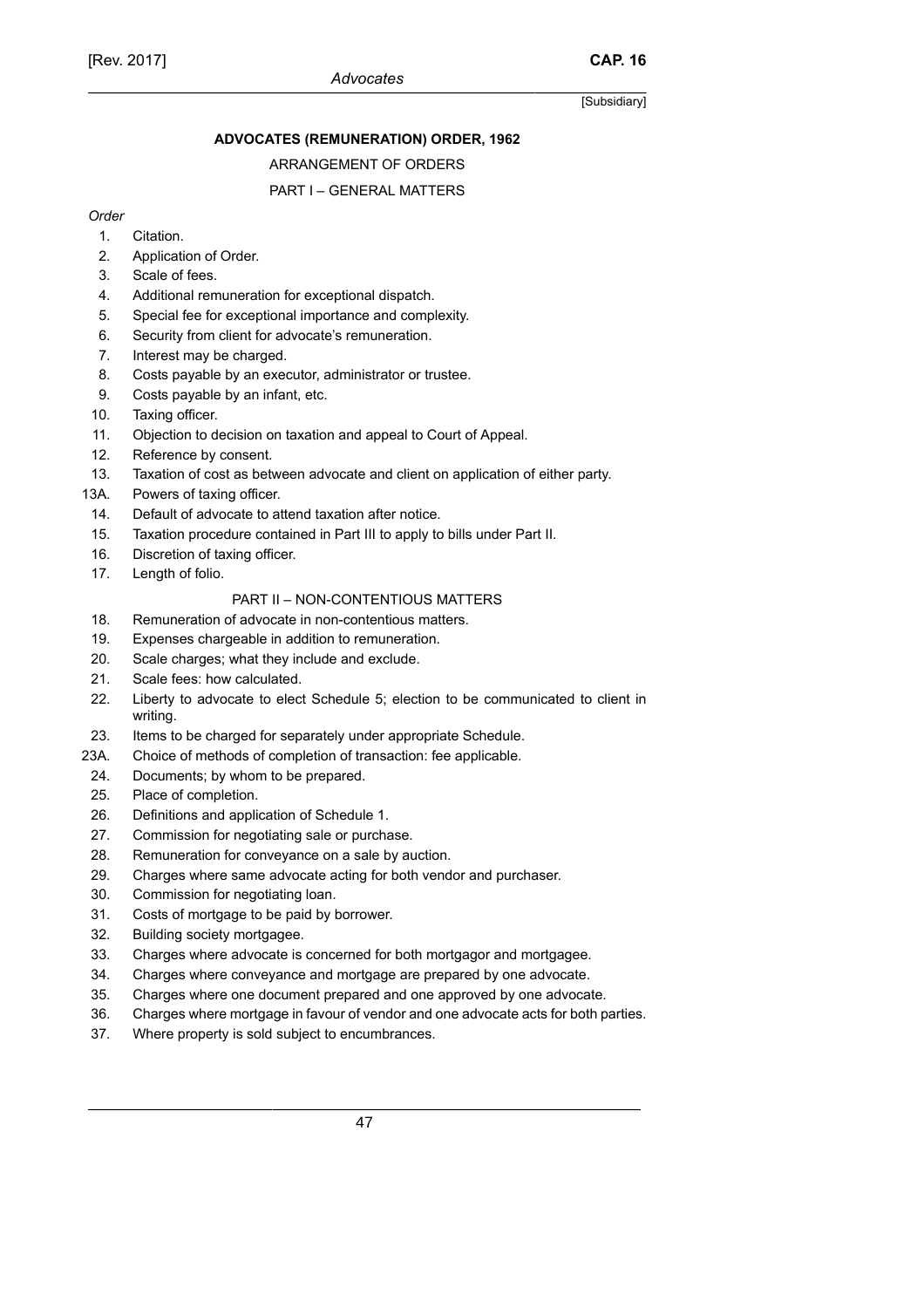- 38. Charges for mortgage to advocate.
- 39. Charges for transfer of mortgage to advocate or subsequent work in relation to mortgage in which advocate is personally interested.
- 40. Scale: how reckoned on transfers of mortgages.
- 41. Charges for approving draft on behalf of several parties having different interests.
- 42. Application of Schedule 2.
- 43. Lessor's and lessee's costs.
- 44. Printed or stereotyped leases.
- 45. Charges where advocate is concerned for both lessor and lessee.
- 46. Where mortgagor joins in a conveyance.
- 47. Where third party joining in conveyance or lease is separately represented.
- 48. Where consideration for conveyance or lease consists partly of premium and partly of rent.

# PART III – TAXATION OF COSTS IN CONTENTIOUS AND OTHER MATTERS

- 49. Application of Part III.
- 49A. Costs in criminal cases.
- 50. Costs in High Court according to Schedule 6.
- 50A. Schedule 6 costs on the higher scale.
- 51. Costs in subordinate courts according to Schedule 7.
- 51A. Costs in Tribunal under Cap. 301.
- 51B. Costs in Tribunal under Cap. 296.
- 51C. Costs in probate and administration cases.
- 51D.
- 52. Costs to be taxed as between party and party unless otherwise directed.
- 53. No advocate's costs where suit brought without notice except on special order.
- 54. Costs on an opposed application.
- 55. Costs out of estate of minor, etc.
- 56. Court may fix costs or record consent order as to costs.
- 57. Registrar to record consent order as to costs.
- 58. Costs in High Court may be restricted to subordinate courts' scale.
- 59. Costs of more than one advocate may be certified by judge.
- 60. Judge may certify for costs of Queen's Counsel and junior counsel.
- 61. Costs improperly incurred by advocate.
- 62. Costs where same advocate is employed by two or more plaintiffs or defendants.
- 62A. Costs where there has been a change of advocates.
- 63. Costs between party and party where joint executors or trustees defend separately may be restricted.
- 64. Appearance in Court or chambers of party not interested.
- 65. Limits of time for taxation.
- 66. Taxation of costs upon an award.
- 67. Receiver in insolvency to have notice of taxation.
- 68. Advocate of insolvent petitioner to give credit for deposit towards costs.
- 68A. Certificate of costs.
- 68B. Limitation of costs.
- 69. Manner of preparing bills for taxation.
- 70. Filing bills for taxation.
- 71. Bills not to be altered after being lodged.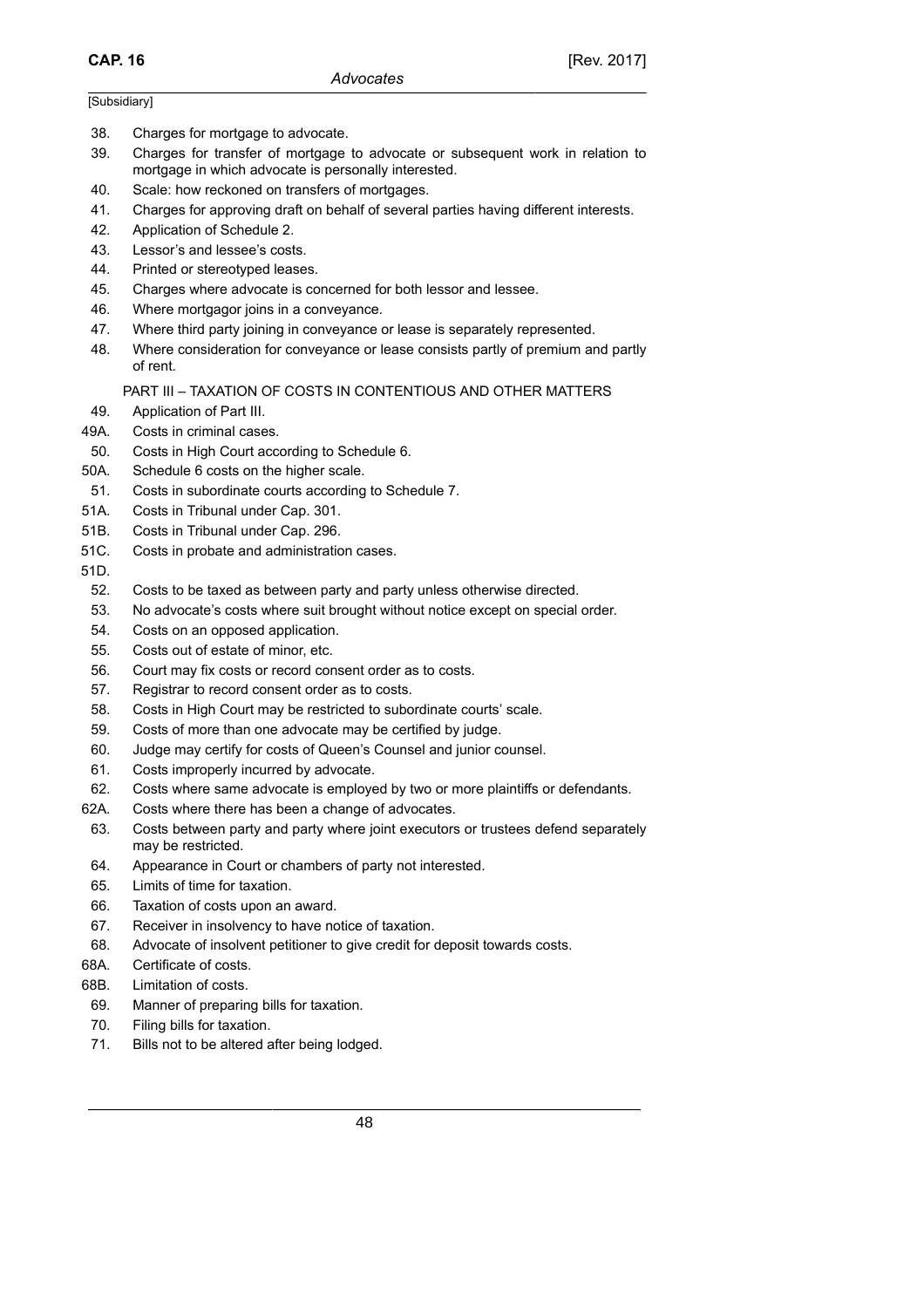[Subsidiary] 72. Notice of taxation to be given by taxing officer. 73. No notice of taxation where party has not appeared. 74. Vouchers to be produced. 74A. Witness expenses. 75. Numbering of folios on documents charged by the folio. 76. Taxing officer may proceed *ex parte* and extend or limit time or adjourn. 77. Where more than one-sixth taxed off. 78. *Deleted*. 79. Instructions of judge as to costs. SCHEDULES SCHEDULE 1— SCHEDULE 2 — SCALE OF CHARGES FOR THE PREPARATION OF LEASES, AGREEMENTS, FOR LEASES AND TENANCY AGREEMENTS AT A RACK RENT SCHEDULE 3 — FORMATION, INCORPORATION AND REGISTRATION OF COMPANIES SCHEDULE 4 — TRADE MARKS SCHEDULE 5 — FEES IN RESPECT OF BUSINESS THE REMUNERATION FOR WHICH IS NOT OTHERWISE PRESCRIBED OR WHICH HAS BEEN THE SUBJECT OF AN ELECTION UNDER PARAGRAPH 22 SCHEDULE 6 — COSTS OF PROCEEDINGS IN THE HIGH **COURT** SCHEDULE 7 — COSTS OF PROCEEDINGS IN SUBORDINATE **COURTS** SCHEDULE 8 — COSTS OF PROCEEDINGS IN TRIBUNAL UNDER THE LANDLORD AND TENANT (SHOPS, HOTELS AND CATERING ESTABLISHMENTS) ACT SCHEDULE 9 — COSTS OF PROCEEDINGS IN TRIBUNALS UNDER THE RENT RESTRICTION ACT OR ANY LEGISLATION AMENDING OR REPLACING THE SAME SCHEDULE 10 - PROBATE AND ADMINISTRATION SCHEDULE 11 — COSTS OF PROCEEDINGS BEFORE TRIBUNALS OTHER THAN THOSE UNDER SCHEDULES 8 AND 9 OF THIS ORDER EXCEPT WHERE OTHERWISE PRESCRIBED UNDER THE ACT SETTING UP THE TRIBUNAL SCHEDULE 12 - PATENTS, UTILITY MODELS AND INDUSTRIAL DESIGNS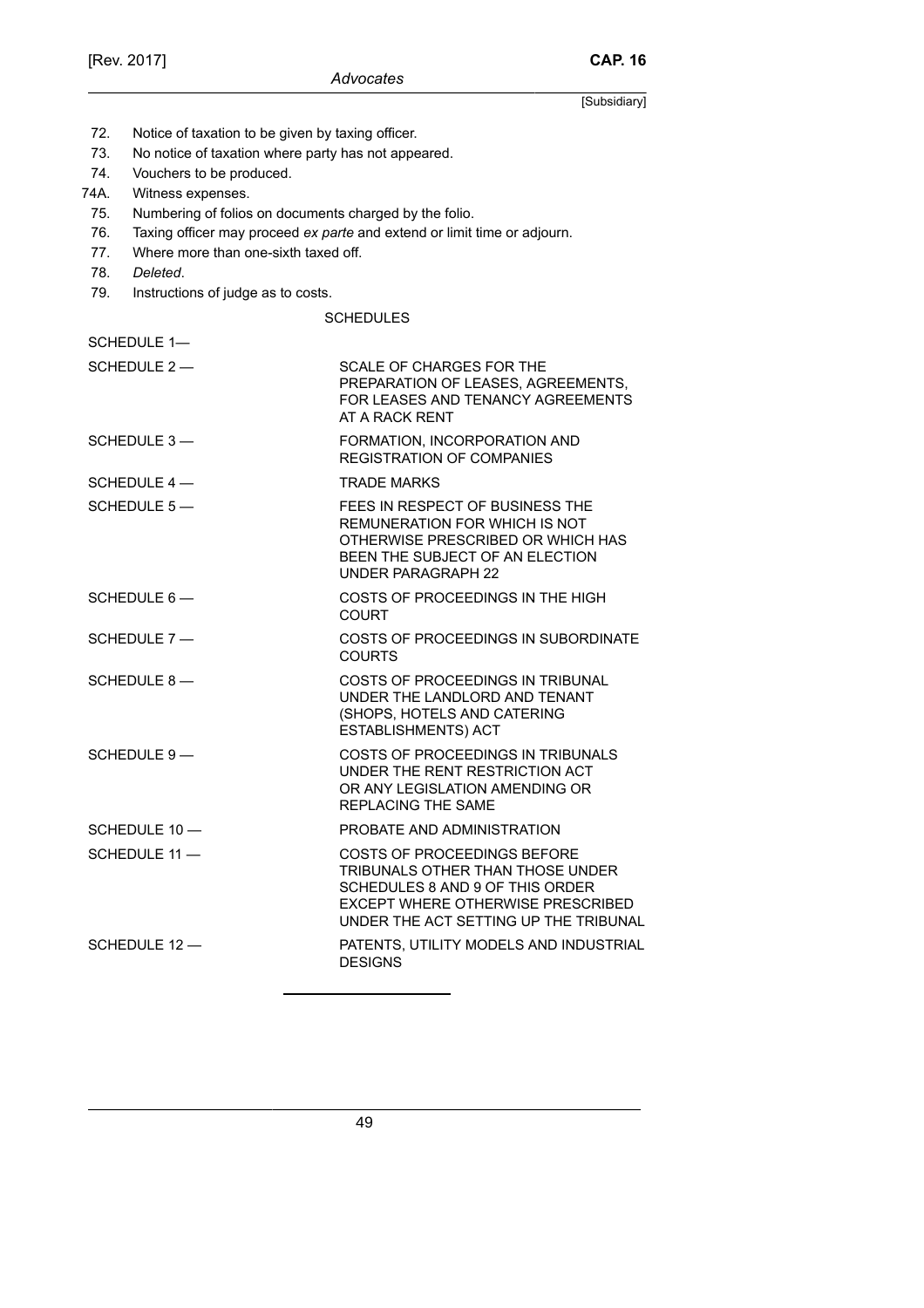#### Order under section 48

### **ADVOCATES (REMUNERATION) ORDER, 1962**

[L.N. 64/1962, L.N. 8/1965, L.N. 227/1967, L.N. 198/1969, L.N. 56/1972, L.N. 164/1973, L.N. 37/1977, L.N. 264/1978, Corr. No. 3/1979, L.N. 62/1979, L.N. 117/1980, L.N. 70/1982, L.N. 73/1983, L.N. 121/1984, L.N. 264/1993, L.N. 550/1997, L.N. 159/2006, L.N. 50/2009, L.N. 35/2014, L.N. 45/2014, L.N. 268/2017.]

### PART I – GENERAL MATTERS

### **1. Citation**

This Order may be cited as the Advocates (Remuneration) Order, 1962.

### **2. Application of Order**

This Order shall apply to the remuneration of an advocate of the High Court by his client in contentious and non-contentious matters, the taxation thereof and the taxation of costs as between party and party in contentious matters in the High Court, in subordinate courts (other than Muslim courts), in a Tribunal appointed under the Landlord and Tenant (Shops, Hotels and Catering Establishments) Act (Cap. 301) and in a Tribunal established under the Rent Restriction Act (Cap. 296).

[L.N. 56/1972, s. 2, L.N. 62/1979, s. 3.]

### **3. Scale of fees**

No advocate may agree or accept his remuneration at less than that provided by this Order.

[L.N. 37/1977, s. 2, L.N. 62/1979, s. 4, L.N. 159/2006, s. 2.]

### **4. Additional remuneration for exceptional dispatch**

(1) Where any business requires and receives exceptional dispatch, or, at the request of the client, is attended to outside normal business hours the advocate shall be entitled to receive and shall be allowed such additional remuneration as is appropriate in the circumstances.

(2) Such additional remuneration shall, except in special circumstances, be allowable only as between advocate and client.

#### [L.N. 62/1979, s. 5.]

### **5. Special fee for exceptional importance and complexity**

(1) In business of exceptional importance or of unusual complexity an advocate shall be entitled to receive and shall be allowed as against his client a special fee in addition to the remuneration provided in this Order.

(2) In assessing such special fee regard may be had to—

- (a) the place at or the circumstances in which the business or part thereof is transacted;
- (b) the nature and extent of the pecuniary or other interest involved;
- (c) the labour and responsibility entailed; and
- (d) the number, complexity and importance of the documents prepared or examined.

### **6. Security from client for advocate's remuneration**

An advocate may accept from his client and a client may give to his advocate security for the amount to become due to the advocate for remuneration and disbursements in business to be transacted or being transacted by him and for interest as hereinafter provided on such amount, but so that interest is not to commence until the amount due is ascertained either by agreement or taxation: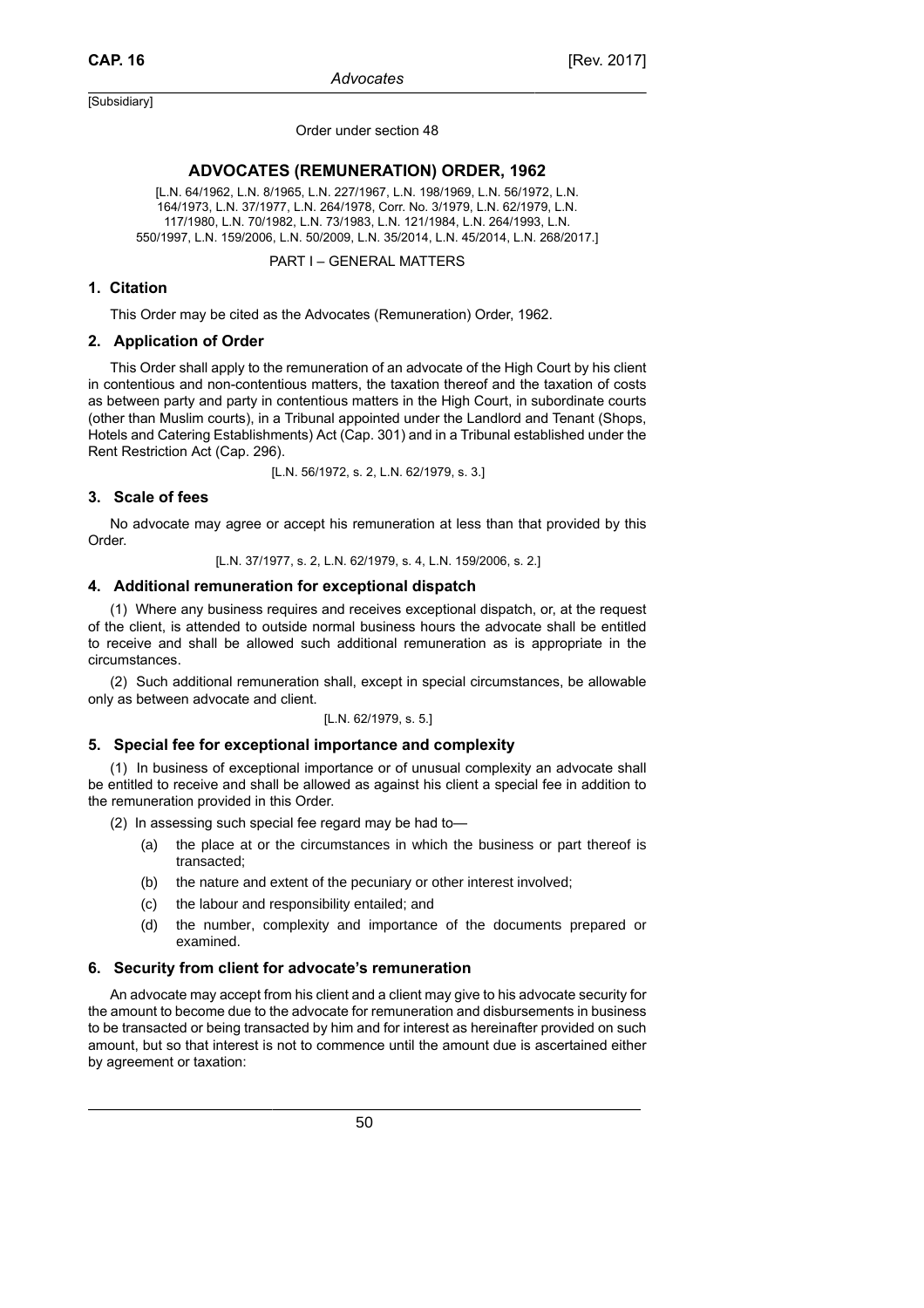Provided that, for the purpose of this rule, the amount of such costs and disbursements shall be deemed to have been agreed as at the expiry of one calendar month from the date of delivery of the bill unless the client shall within such period have disputed the same or applied to have the same taxed.

### **7. Interest may be charged**

An advocate may charge interest at 14 per cent per annum on his disbursements and costs, whether by scale or otherwise, from the expiration of one month from the delivery of his bill to the client, provided that such claim for interest is raised before the amount of the bill shall have been paid or tendered in full.

[L.N. 37/1977, s. 3, L.N. 117/1980, Sch., L.N. 159/2006, s. 3.]

#### **8. Costs payable by an executor, administrator or trustee**

Where costs are payable to his advocate by an executor, administrator or trustee for or in connexion with work required to be done for him in that capacity such costs shall be so computed as to afford a complete indemnity against all expenses properly incurred in the matter and any taxation thereof shall be on the basis of advocate and own client.

#### **9. Costs payable by infant, etc**

In cases where a bill of costs is payable by an infant or lunatic or out of a fund not presently available, demand for payment thereof may be made on the parent or guardian or trustee or other person liable.

### **10. Taxing officer**

The taxing officer for the taxation of bills under this Order shall be the Registrar or a district or deputy registrar of the High Court or, in the absence of a registrar, such other qualified officer as the Chief Justice may in writing appoint; except that in respect of bills under Schedule 4 to the order the taxing officer shall be the registrar of trade marks or any deputy or assistant registrar of trade marks.

#### [L.N. 56/1972, s. 3, L.N. 35/2014, s. 3.]

#### **11. Objection to decision on taxation and appeal to Court of Appeal**

(1) Should any party object to the decision of the taxing officer, he may within fourteen days after the decision give notice in writing to the taxing officer of the items of taxation to which he objects.

(2) The taxing officer shall forthwith record and forward to the objector the reasons for his decision on those items and the objector may within fourteen days from the receipt of the reasons apply to a judge by chamber summons, which shall be served on all the parties concerned, setting out the grounds of his objection.

(3) Any person aggrieved by the decision of the judge upon any objection referred to such judge under subsection (2) may, with the leave of the judge but not otherwise, appeal to the Court of Appeal.

(4) The High Court shall have power in its discretion by order to enlarge the time fixed by subparagraph (1) or subparagraph (2) far the taking of any step; application for such an order may be made by chamber summons upon giving to every other interested party not less than three clear days' notice in writing or as the Court may direct, and may be so made notwithstanding that the time sought to be enlarged may have already expired.

[L.N. 8/1965, Sch.]

### **12. Reference by consent**

With the consent of both parties, the taxing officer may refer any matter in dispute arising out of the taxation of a bill for the opinion of the High Court. The procedure for such reference shall follow that of a case stated but shall be to a judge in chambers.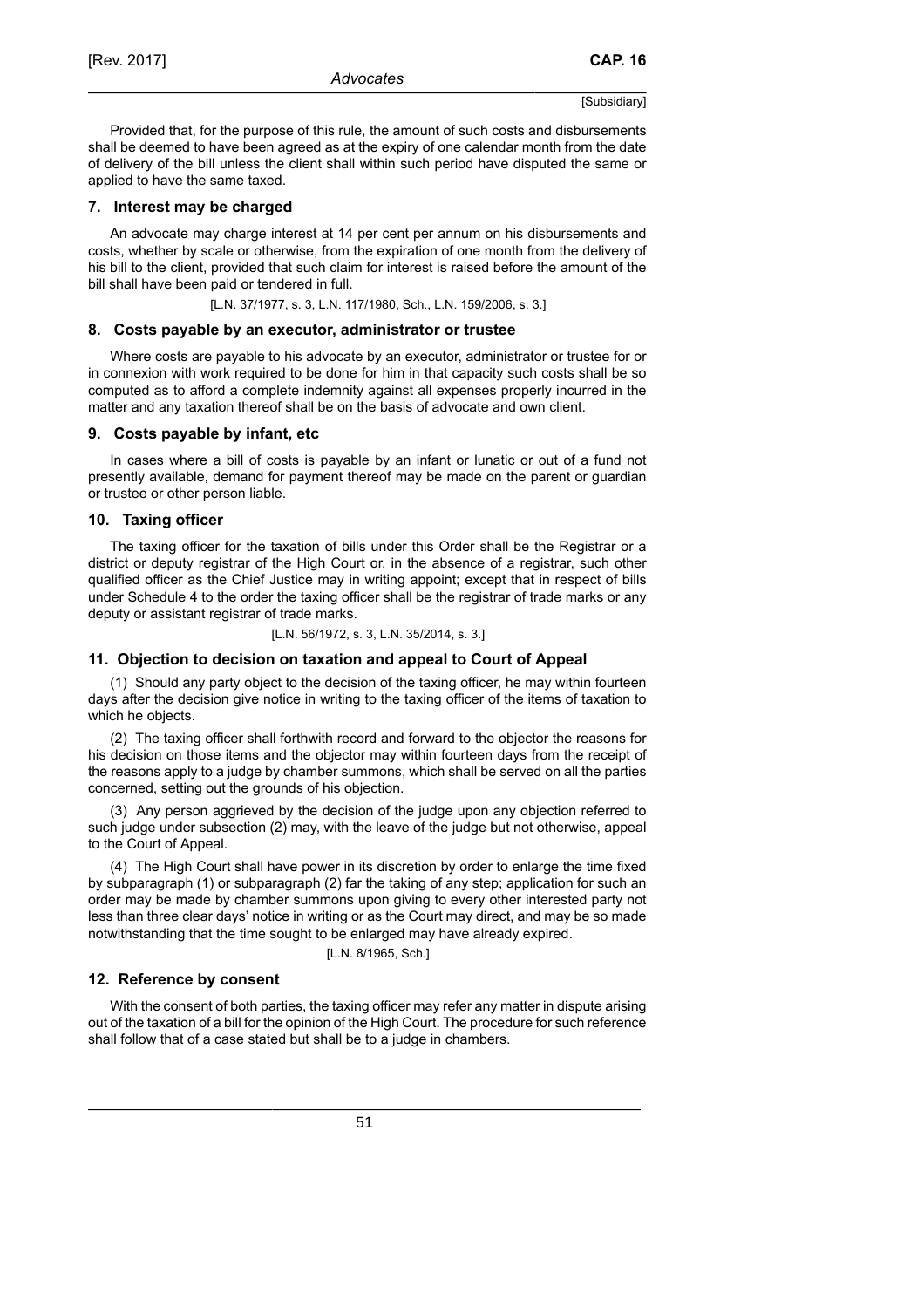# **13. Taxation of cost as between advocate and client on application of either party**

(1) The taxing officer may tax costs as between advocate and client without any order for the purpose upon the application of the advocate or upon the application of the client, but where a client applies for taxation of a bill which has been rendered in summarized or block form the taxing officer shall give the advocate an opportunity to submit an itemized bill of costs before proceeding with such taxation, and in such event the advocate shall not be bound by or limited to the amount of the bill rendered in summarized or block form.

(2) Due notice of the date fixed for such taxation shall be given to both parties and both shall be entitled to attend and be heard.

(3) The bill of costs shall be filed in a miscellaneous cause in which notice of taxation may issue, but no advocate shall be entitled to an instruction fee in respect thereof.

[L.N. 73/1983, s. 3.]

### **13A. Powers of taxing officer**

For the purpose of any proceeding before him, the taxing officer shall have power and authority to summon and examine witnesses, to administer oaths, to direct the production of books, paper and documents and to direct and adopt all such other proceedings as may be necessary for the determination of any matter in dispute before him.

[L.N. 227/1967, s. 2.]

### **14. Default of advocate to attend taxation after notice**

Any advocate who after the due notice without reasonable excuse fail to appear on the date and at the time fixed for taxation or on any date and time to which such taxation is adjourned, or who shall in any way delay or impede the taxation, or put any other party to any unnecessary or improper expense relative to such taxation shall, on the order of the taxing officer, forfeit the fees to which he would otherwise be entitled for drawing his bill of costs and attending the taxation, and shall in addition be personally liable to pay for any unnecessary or improper expense to which he has put any party; and the taxing officer may proceed with such taxation *ex parte*.

### **15. Taxation procedure contained in Part III to apply to bills under Part II**

The provisions of Part III of this Order as to the form and procedure for filing and disposal of a bill of costs for taxation shall apply in all appropriate respects and so far as practicable to any bill of costs under Part II of this Order which may require to be taxed.

### **16. Discretion of taxing officer**

Notwithstanding anything contained in this Order, on every taxation the taxing officer may allow all such costs, charges and expenses as authorized in this Order as shall appear to him to have been necessary or proper for the attainment of justice or for defending the rights of any party, but, save as against the party who incurred the same, no costs shall be allowed which appear to the taxing officer to have been incurred or increased through overcaution, negligence or mistake, or by payment of special charges or expenses to witnesses or other persons, or by other unusual expenses.

### **17. Length of folio**

A folio shall for all purposes of this Order be deemed to consist of 100 words and any part of a folio shall be charged as one folio. A sum or quantity of one denomination stated in figures is to be counted as one word: eg. "£25,564 16*s* 8*d*." is to be counted as three words, and "254 feet 11 inches" is to be counted as four words.

[L.N. 8/1965, Sch., L.N. 73/1983, s. 2.]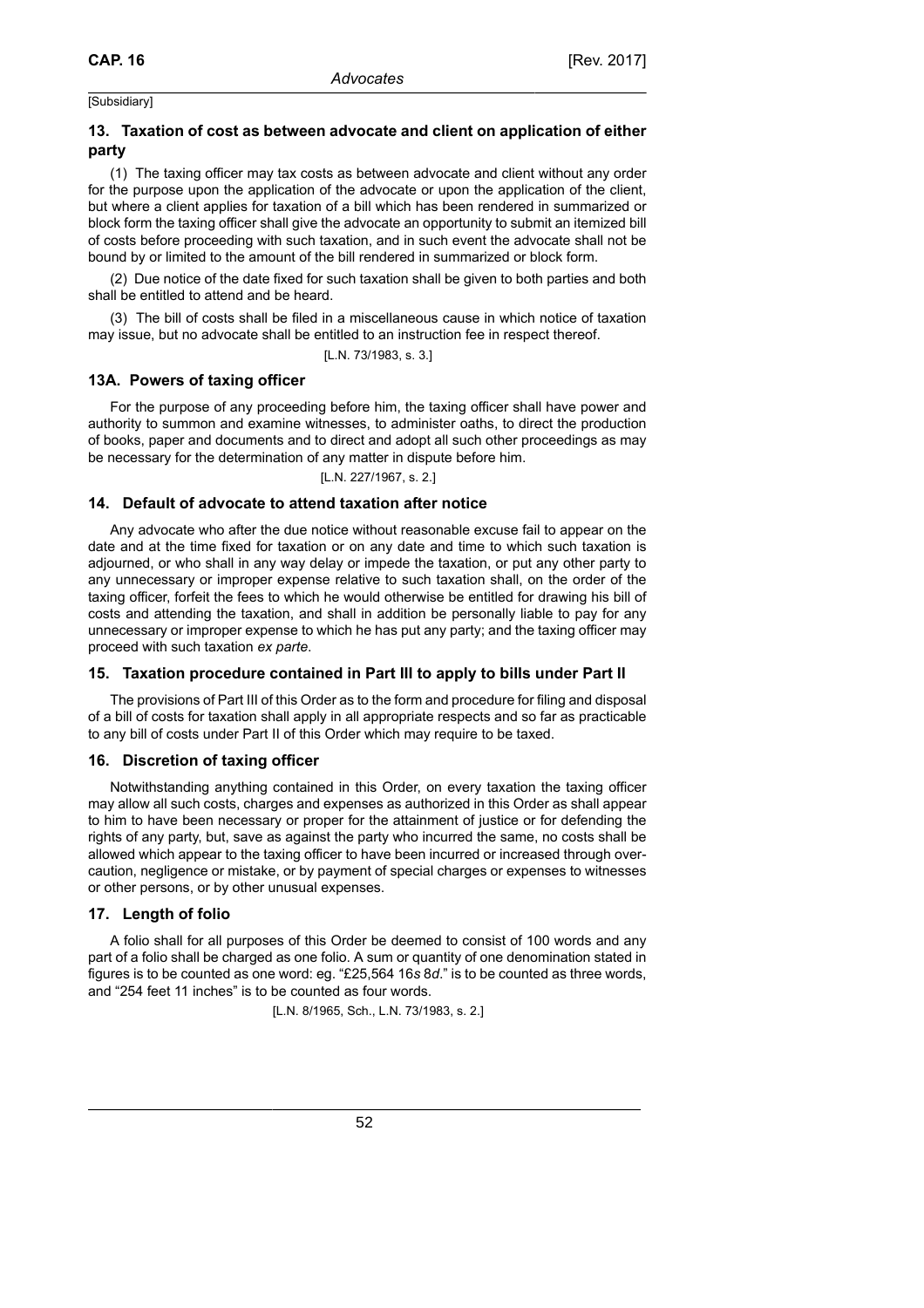### PART II – NON-CONTENTIOUS MATTERS

### **18. Remuneration of advocate in non-contentious matters**

Subject to paragraph 22, the remuneration of an advocate in respect of conveyance and general business (not being in any action, or transacted in any court or in chambers of any judge or registrar) shall be regulated as follows—

#### *Sales, purchases and securities*

(a) in respect of sales and purchases of immovable property or an interest in immovable property, and in respect of debentures, mortgages and charges, and in respect of negotiating commissions on sales and mortgages, the remuneration is to be that prescribed in Schedule 1:

Provided that where the advocate acting for a vendor does not prepare a letter of agreement, heads of agreement or agreement for sale, the scale fee is reduced by one-third.

#### *Leases and agreements for lease of land*

(b) In respect of leases, agreements for lease or conveyances reserving rents or agreements for the same, the remuneration is to be that prescribed in Schedule 2.

#### *Companies formations, incorporations and registrations*

(c) In respect of business in connection with the formation, incorporation and registration of a company, the remuneration is to be that prescribed in Schedule 3.

### *Trademarks*

(d) In respect of business in connection with the registration of and proceedings concerning trademarks, the remuneration is to be that prescribed in Schedule 4.

#### *Estates*

(e) In respect of business in connection with probate and the administration of estates, the remuneration is to be that prescribed in Schedule 10.

### *Uncompleted transactions and other business*

(f) In respect of any business referred to in this paragraph which is not completed, and in respect of other deeds or documents, including settlements, deeds of gift inter vivos, assents and instruments vesting property in new trustees, and any other business of a non-contentious nature, the remuneration which has otherwise not been provided for, the remuneration is to be that prescribed in Schedule 5.

### *Patents, designs and utility models*

- (g) In respect of business in connection with the registration of patents, designs and utility models as well as proceedings concerning patents, designs and utility models, the remuneration is to be that prescribed in Schedule 12.
	- [L.N. 8/1965, Sch., L.N. 56/1972, r. 2, L.N. 73/1983, r. 4, L.N. 35/2014, r. 5.]

### **19. Expenses chargeable in addition to remuneration**

The remuneration prescribed by this Order does not include stamps, auctioneer's or valuer's charges, agent's fees, travelling expenses, fees paid on searches in public offices or on registration, costs of extracts from any register, record or roll, cost of photocopies and other disbursements reasonably and properly incurred, but includes stationery, copies of letters and charges and allowances for time of the advocate and his clerks.

[L.N. 37/1977, s. 4.]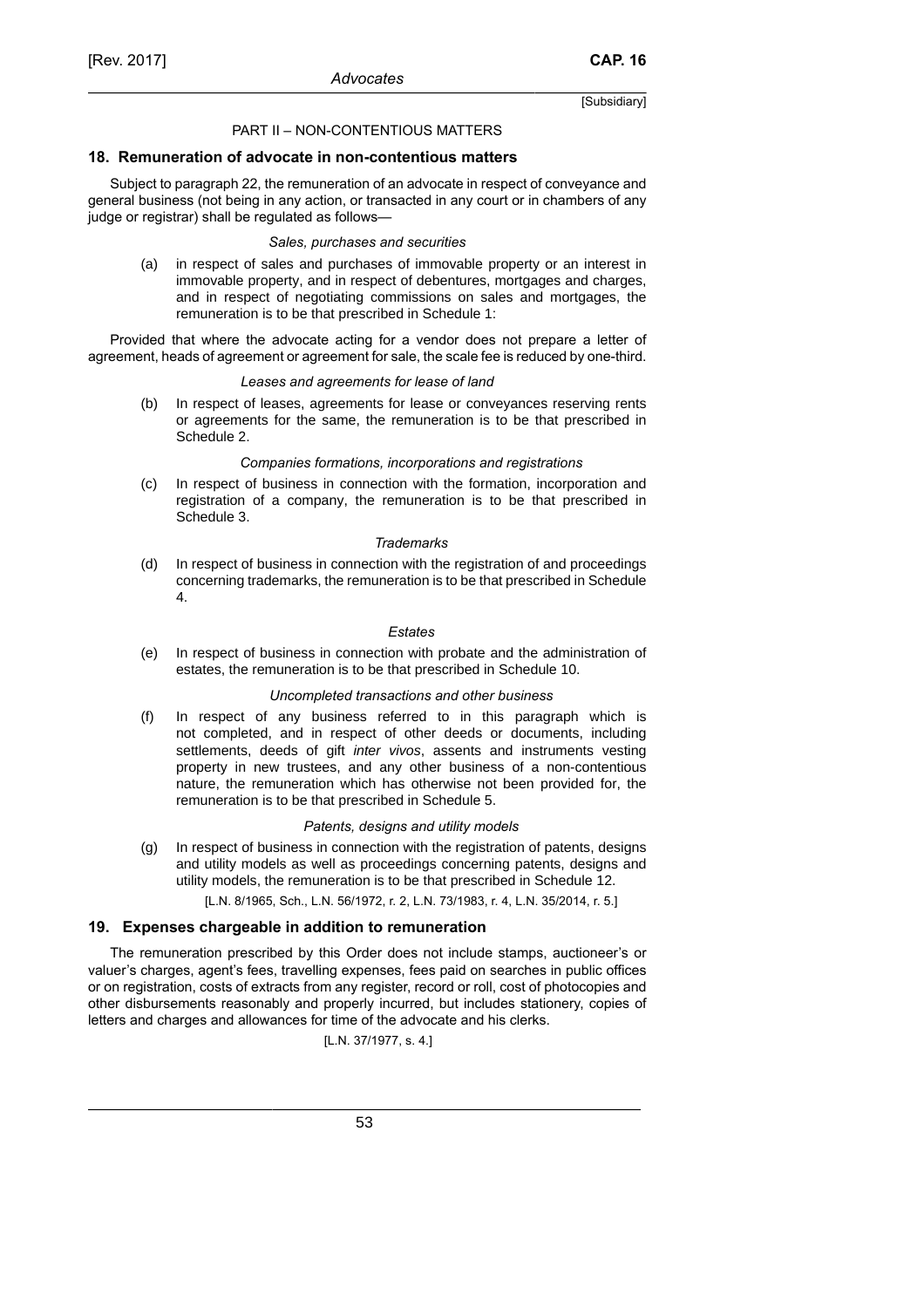### **20. Scale charges; what they include and exclude**

(1) Scale charges shall include all work ordinarily incidental to a transaction, and in the case of a conveyance, transfer or mortgage shall include—

- (a) taking of instructions to prepare the necessary deed or document;
- (b) investigation of title;
- (c) report on the title to the client;
- (d) preparation or approval or adjustment of the deed or document;
- (e) settlement of the transaction if in the town of the advocate's practice;
- (f) obtaining by correspondence any necessary consent or clearance certificate but excluding land control consent;
- (g) registration of the deed;
- (h) correspondence between advocate and client.
- (2) Scale charges shall not include—
	- (a) prior negotiations leading up to or necessary in the completion of a bargain;
	- (b) tracing of title deeds or obtaining certified copies thereof;
	- (c) payment of withholding tax or obtaining of exemption therefrom;
	- (d) completion of valuation forms for assessment of stamp duties;
	- (e) adjudication of stamp duties;
	- (f) obtaining land control consent and personal attendances for obtaining of any necessary consent or clearance certificate under subparagraph (1)(f);
	- (g) extra work occasioned by special circumstances;
	- (h) extra work occasioned by a change of circumstances emerging while an item of business is in progress, e.g. the death or bankruptcy of a party to the transaction.

### [L.N. 62/1979, s. 6.]

### **21. Scale fees: how calculated**

In the calculation of scale charges the basis of charge shall unless otherwise provided in the Schedules, and irrespective of the number of titles involved or documents required to be prepared or approved, be the sum set forth in the deed or document as the price or consideration or, if no price or consideration or only a nominal price or consideration is set forth, the value of the subject matter affected by the deed, which shall be deemed to be—

- (a) the value fixed for the purpose of stamp duty; which failing
- (b) the sum at which the property affected has last been passed for estate duty; which failing
- (c) the last price at which a sale has taken place within ten years from the date of the transaction; which failing
- (d) the estimated average market value during the preceding three years.

### **22. Liberty to advocate to elect Schedule 5; election to be communicated to client in writing**

(1) In all cases in which any other Schedule applies, an advocate may, before or contemporaneously with rendering a bill of costs drawn as between advocate and client, signify to the client his election that, instead of charging under such Schedule, his remuneration shall be according to Schedule 5, but if no election is made his remuneration shall be according to the scale applicable under the other Schedule.

(2) Subject to paragraph 3, an advocate who makes an election under subparagraph (1) of this paragraph may not by reason of his election charge less than the scale fee under the appropriate Schedule.

[L.N. 56/1972, s. 5, L.N. 35/2014, s. 3.]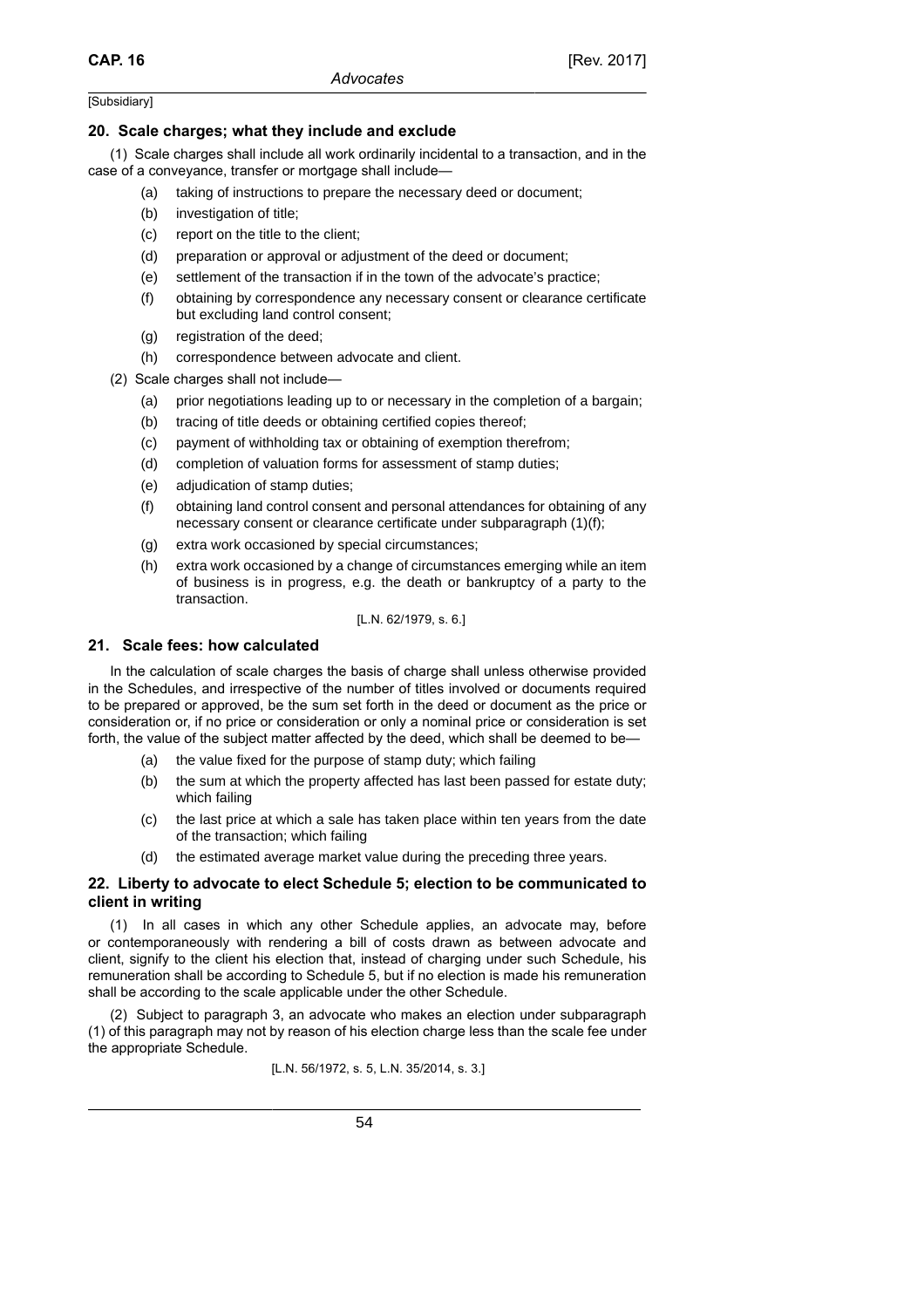### **23. Items to be charged for separately under appropriate Schedule**

In the event of the business handled by an advocate in the course of any one transaction falling under more than one of the categories prescribed by Schedules 1 to 4, each item shall be charged separately according to the remuneration prescribed by the Schedule within which it falls and any part of the business not specially provided for by any of the said Schedules 1 to 4 shall be charged under Schedule 5.

[L.N. 35/2014, s. 3.]

#### **23A. Choice of methods of completion of transaction; fee applicable**

Where a transaction may be completed in more ways than one, the advocate concerned may complete the transaction in any way he chooses but, in the absence of agreement to the contrary, he must charge the fee applicable to the method attracting the lowest fee.

[L.N. 56/1972, s. 6.]

#### **24. Documents; by whom to be prepared**

Unless otherwise agreed, all conveyancing documents shall be prepared by the advocate of the parties as follows—

| (a) conveyance or transfer or assignment  advocate of the purchaser or party to | whom property is conveyed, transferred or    |
|---------------------------------------------------------------------------------|----------------------------------------------|
|                                                                                 | assigned;                                    |
| (b) mortgage or charge                                                          | advocate of mortgagee or chargee;            |
| (c) release or discharge                                                        | advocate of party in whose favour release or |
|                                                                                 | discharge is given;                          |
| (d) Lease                                                                       | advocate of lessor;                          |
| (e) all other documents                                                         | advocate of the grantee or obligee, unless   |
|                                                                                 | express provision to the contrary is made    |
|                                                                                 | elsewhere in this Order.                     |
|                                                                                 |                                              |

### **25. Place of completion**

Unless otherwise agreed, the place of completion of conveyancing transactions shall be the office of the advocate for the vendor, mortgagee, chargee or lessor as the case may be.

[L.N. 56/1972, s. 8.]

#### **26. Definitions and application of Schedule 1**

(1) Rules 27 to 41 shall govern the application of Schedule 1 and shall be applied in sequence, and the words "the scales", or words of similar import appearing in any of the said rules, shall be read and construed as meaning the charges prescribed by the First, Second and Third Scales to the said Schedule, as modified by the provisions of any preceding rule.

(2) In this Order, wherever their application so requires, "conveyance", "mortgage", "mortgagor", and "mortgagee" shall respectively be read and construed as "transfer" or "assignment", "charge", "chargor" and "chargee".

#### [L.N. 35/2014, s. 3.]

### **27. Commission for negotiating sale or purchase**

Commission for negotiating a sale or purchase by private contract shall apply to cases where the advocate of a vendor or purchaser arranges the sale or purchase and the price and terms and conditions thereof, and no commission is paid by the client to an auctioneer, or estate or other agent.

### **28. Remuneration for conveyance on a sale by auction**

The remuneration for deducting title and perusing and completing conveyance on a sale by auction is to be chargeable on each lot of property except that where property held under the same title is divided into lots for convenience of sale and the same purchaser buys several lots and takes one conveyance and only one abstract of title is delivered the remuneration is to be chargeable upon the aggregate prices of the lots.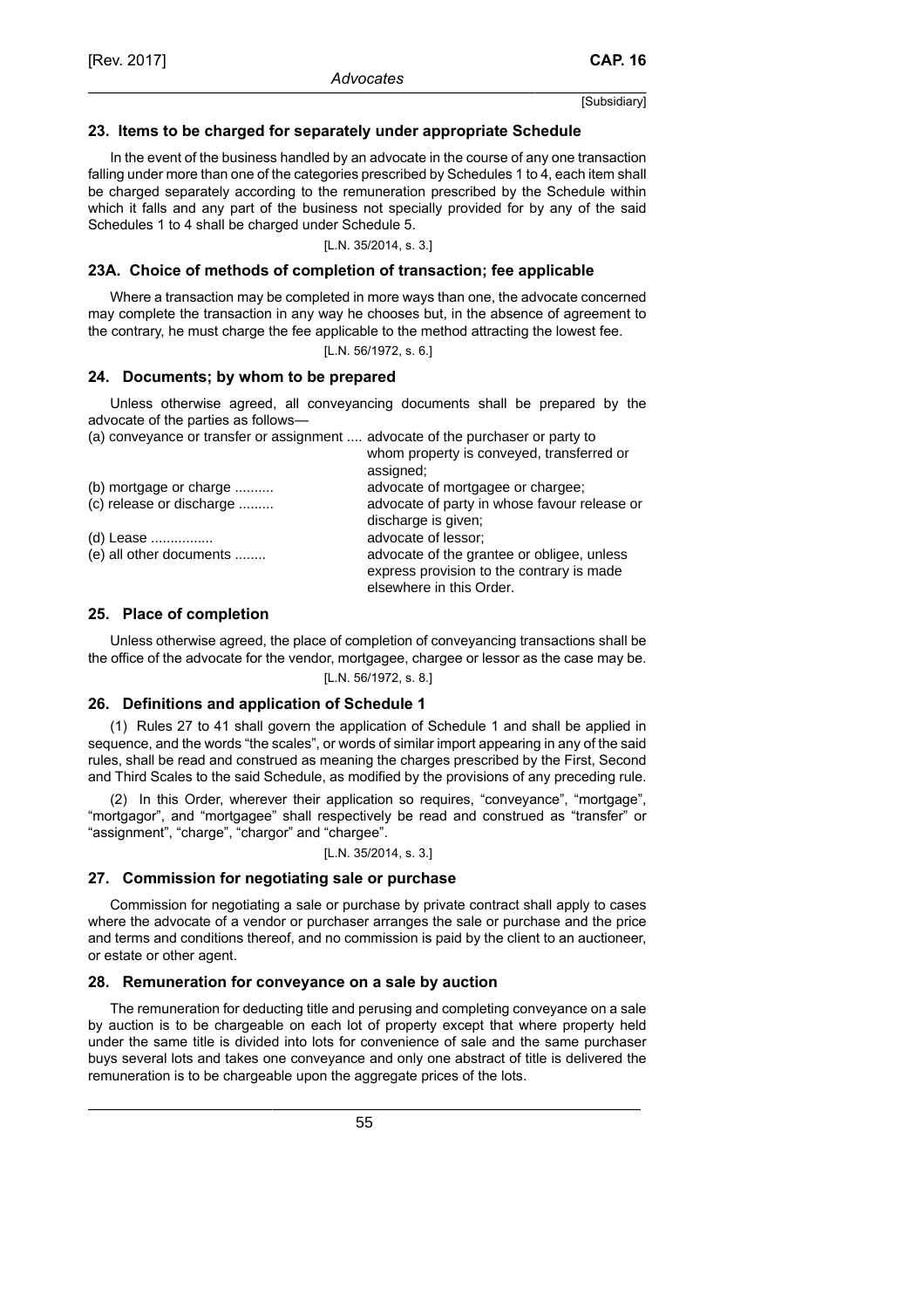### **29. Charges where same advocate acting for both vendor and purchaser**

Where an advocate acts for both vendor and purchaser he shall be entitled to charge as against the vendor the vendor's advocate's charges and as against the purchaser the purchaser's advocate's charges, such charges in each case to be reduced by one-sixth.

### **30. Commission for negotiating loan**

The commission for negotiating a loan shall be payable to the mortgagor's advocate where he arranges and obtains the loan on instructions from the mortgagor to endeavour to raise or find the loan. The commission for negotiating a loan shall be payable to the mortgagee's advocate where he arranges the loan on instructions from the mortgagee to arrange or find an investment. Where an advocate arranges a loan between two clients on respective instructions to raise a loan and to find an investment he shall be entitled to charge only the one commission, of which half shall be payable by the mortgagor and half by the mortgagee.

### **31. Costs of mortgage to be paid by borrower**

The costs of a mortgagee for the investigation of title and the preparation, completion and registration of his security or of any discharge or assignment thereof made at the request of the borrower, whether or not the transaction is completed, shall be payable to the borrower, but any commission due to the mortgagee's advocate for negotiating the loan shall be payable by the mortgagee.

[L.N. 62/1979, s. 7.]

### **32. Building society mortgagee**

(1) Where an advocate acting on behalf of a building society mortgagee makes use of a printed or stereotyped form of engrossment of mortgage or discharge, the fee payable to the mortgagee's advocate in respect thereof under Schedule 1 shall be reduced by one-third but is not subject under this paragraph and any other paragraph to a reduction in excess of one-half of the scale fee.

(2) For the purposes of this rule, a building society shall be deemed to include any association, corporation or company acting in the making of an advance or the lending of money on the security of, or for the purposes of purchasing or building, domestic residential property.

#### [L.N. 56/1972, s. 9, L.N. 35/2014, s. 3.]

### **33. Charges where advocate is concerned for both mortgagor and mortgagee**

Where an advocate is concerned for both mortgagor and mortgagee, he shall charge the mortgagee's advocate's charges and one-half of those which would be allowed to the mortgagor's advocate.

### [L.N. 62/1979, s. 8]

### **34. Charges where conveyance and mortgage are prepared by one advocate**

Where a conveyance and mortgage of the same property are completed at the same time and are prepared by the same advocate he shall charge only one-half of the scale fees for preparing and approving the mortgage deed in addition to his charges for the conveyance and his commission for negotiating (if any).

### [L.N. 62/1979, s. 9]

### **35. Charges where one document prepared and one approved by one advocate**

Where a conveyance and a mortgage of the same property are completed at the same time, the respective advocates acting for the vendor and purchaser shall charge the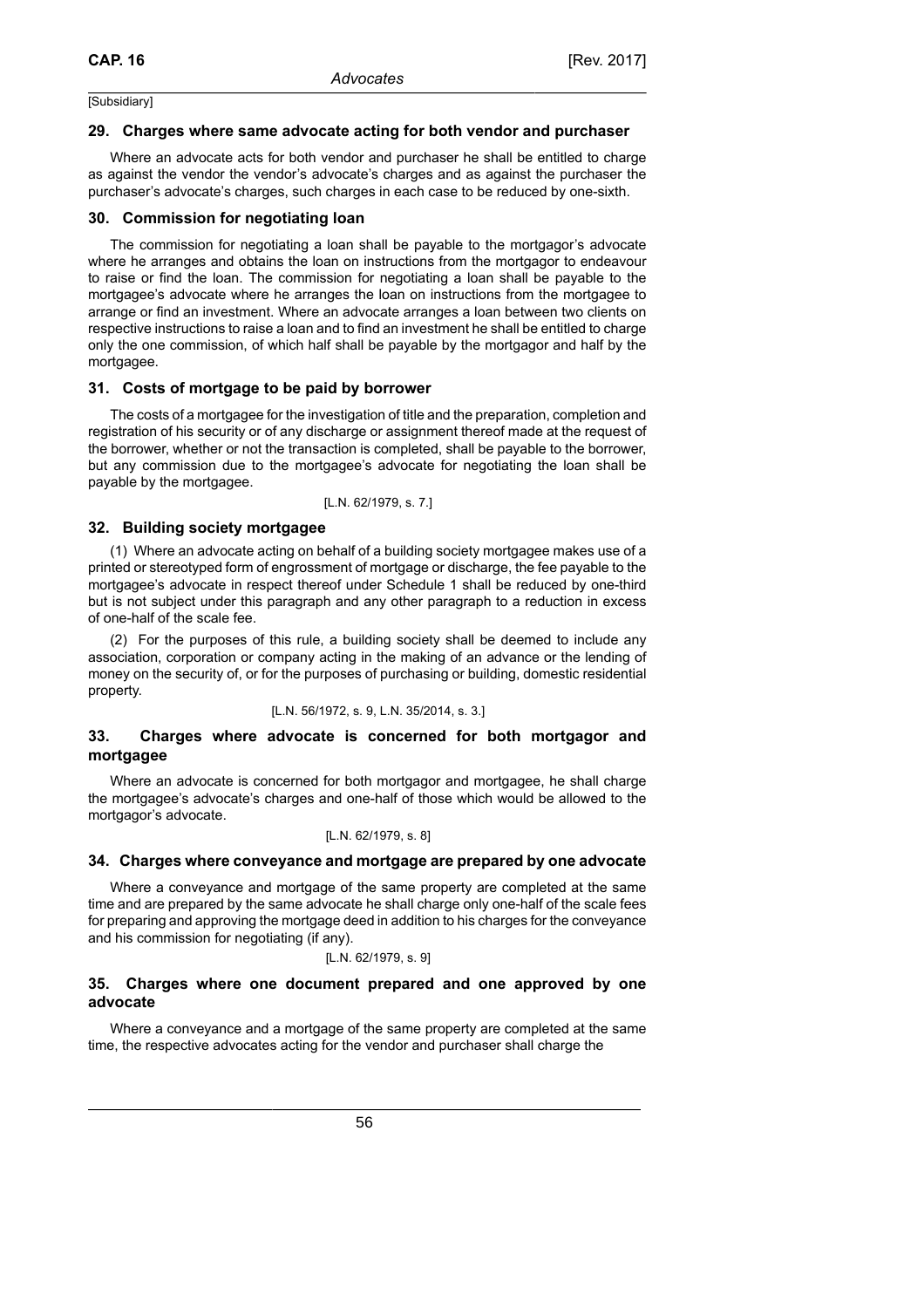appropriate scale fee on the conveyance and their commissions for negotiating (if any). For preparing and approving the mortgage, they shall charge one-half of the appropriate scale fee.

[L.N. 56/1972, s. 10, L.N. 62/1979, s. 10.]

# **36. Charges where mortgage in favour of vendor and one advocate acts for both parties**

Where a conveyance and mortgage of the same property are completed at the same time and are prepared by the same advocate, and the mortgagee is the vendor, the advocate shall be entitled to charge only one-third of the scale fee prescribed for preparing and approving the mortgage deed in addition to his charge for the conveyance and his commission for negotiating (if any).

[L.N. 62/1979, s. 11.]

# **37. Where property is sold subject to incumbrances**

Where a property is sold subject to incumbrances consisting of one or more legal mortgages or legal charges, the amount of the incumbrances shall be deemed part of the purchase money for the purpose of calculating the charges for the conveyance, except where the mortgagee is the purchaser, in which case the charge for the conveyance shall be calculated upon the price of the equity of redemption.

### **38. Charges for mortgage to advocate**

Any advocate to whom, either alone or jointly with any other person, a mortgage of immovable property is granted as security for money shall be entitled to charge for all business transacted and acts done in investigating the title to the property and preparing and completing the mortgage, all such professional charges and remuneration, other than negotiating commission, as he would have been entitled to receive if such mortgage had been made to a person not an advocate, and such person had retained and employed such advocate to transact such business and do such acts; and such charges and remuneration shall accordingly be recoverable from the mortgagor.

# **39. Charges for transfer of mortgage to advocate or subsequent work in relation to mortgage in which advocate is personally interested**

Any advocate to or in whom, either alone or jointly with any other person, any mortgage is transferred or is vested, shall be entitled to charge for all business transacted and acts done by such advocate in relation to such mortgage or to the security thereby created or the property therein comprised, all such professional charges and remuneration, other than negotiating commission, as he would have been entitled to receive if such mortgage had been transferred to and had remained vested in a person not an advocate, and to recover the same from the person on whose behalf such business is transacted and work done, or to charge the same against the security as if such person had retained and employed such advocate to transact such business and do such acts.

# **40. Scale: how reckoned on transfers of mortgages**

The scale fee as to mortgages shall apply to transfers of mortgages where the title is investigated, but not to transfers where the title was investigated by the same advocate on the original mortgage or on any previous transfer; and the said scale fee shall not apply to further charges where the title has been previously investigated by the same advocate or firm of advocates within the next preceding twelve months. As to such transfers and further charges the remuneration shall be regulated according to Schedule 5, but the commission (if any) for negotiating the loan shall be chargeable on such transfers and further charges under Schedule 1.

[L.N. 35/2014, s. 3.]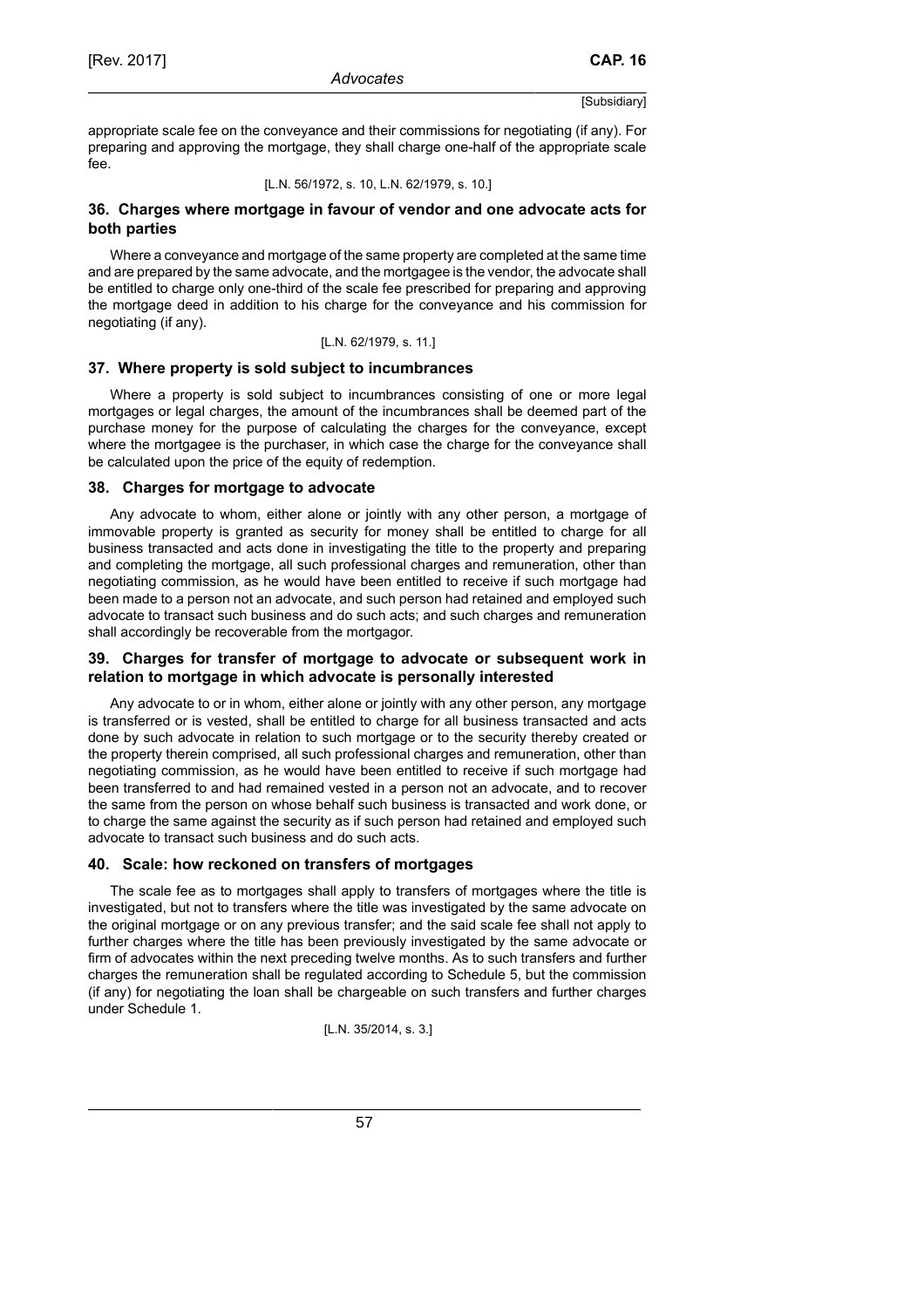# **41. Charges for approving draft on behalf of several parties having different interests**

If any advocate approves of a draft on behalf of several parties having distinct, but not conflicting, interests capable of separate representation, he shall be entitled to charge the scale fee in respect of the first or principal party, and Sh. 250 in addition for each such party after the first, the whole charges to be aggregated and paid in equal shares by such parties or apportioned according to their respective interests.

[L.N. 37/1977, s. 5.]

### **42. Application of Schedule 2**

Rules 43 to 48 shall govern the application of Schedule 2.

[L.N. 35/2014, s. 3.]

### **43. Lessor's and lessee's costs**

(1) Notwithstanding any custom or practice to the contrary, a party to a lease shall, unless the parties thereto agree otherwise in writing, be under no obligation to pay the whole or part of any other party's advocate's costs of or relating to the preparation, execution or registration of the lease, but nevertheless the costs and expenses of having the lease duly stamped and registered shall be borne by the lessee.

(2) In this Rule—

- (a) **"lease"** includes a letting and an under-lease and also an agreement for a lease, letting or under-lease or for a tenancy or sub-tenancy;
- (b) **"costs"** includes fees, charges, disbursements and remuneration.

### **44. Printed or stereotyped leases**

Where an advocate acting on behalf of a lessor who is granting or proposing to grant two or more leases in common form makes use of a printed or stereotyped form of engrossment of lease the fee payable to such advocate in respect of each such lease under Schedule 2 shall be reduced by one-third.

[L.N. 35/2014, s. 3.]

### **45. Charges where advocate is concerned for both lessor and lessee**

Where an advocate is concerned for both lessor and lessee, he shall be entitled to charge the lessor's advocate's charges and one-half of those of the lessee's advocate.

[L.N. 8/1965, Sch.]

### **46. Where mortgagor joins in a conveyance**

Where a mortgagor or mortgagee joins in a conveyance or lease, the vendor's or lessor's advocate may charge an additional fee of Sh. 120 for obtaining the concurrence of the party so joining.

### [L.N. 37/1977, s. 6.]

### **47. Where third party joining in conveyance or lease is separately represented**

Where a party other than a vendor or lessor joins in a conveyance or lease, and is represented by a separate advocate, the charges of such separate advocate shall be calculated under Schedule 5.

$$
[L.N. 35/2014, s. 3.]
$$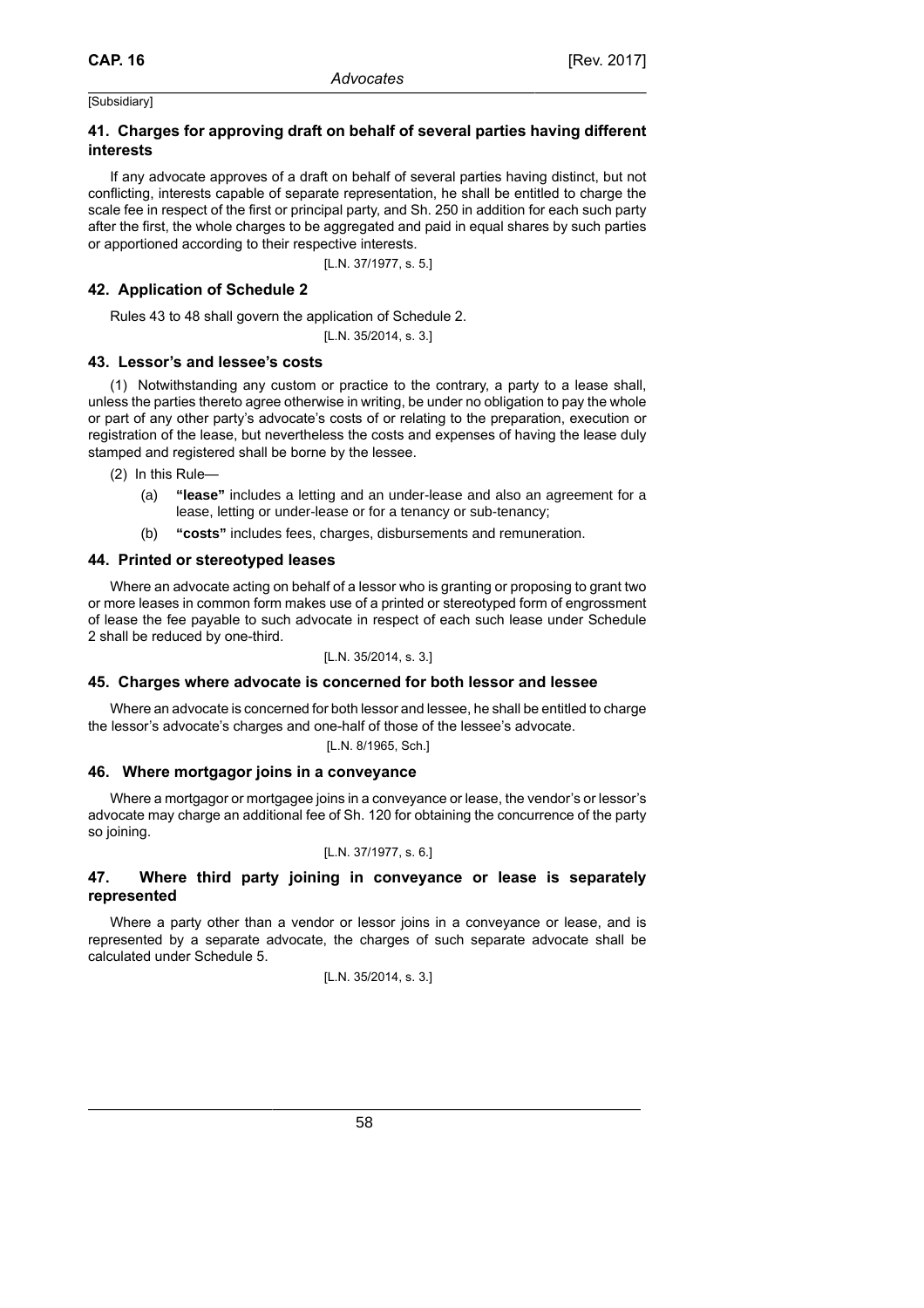### **48. Where consideration for conveyance or lease consists partly of premium and partly of rent**

Where a conveyance or lease is partly in consideration of a money payment or premium and partly of a rent, then, in addition to the remuneration prescribed under Schedule 2 by reference to the rent, there shall be paid a further sum equal to the remuneration under Schedule 1 on a purchase at a price equal to such money payment or premium.

[L.N. 35/2014, s. 3.]

PART III – TAXATION OF COSTS IN CONTENTIOUS AND OTHER MATTERS

### **49. Application of Part III**

(1) This Part shall apply to contentious matters and the taxation of costs as between advocate and client and between party and party in contentious and other proceedings.

(2) In this Part, the expression **"the Court"** means the High Court or any judge thereof or a resident Magistrate Court or any magistrate sitting as a member of a resident Magistrate Court.

### **49A. Costs in criminal cases**

Costs in criminal cases, whether in the High Court or subordinate courts, if not agreed or ordered, shall be taxed as between advocate and client under Schedule 5.

[L.N. 73/1983, s. 5, L.N. 35/2014, s. 3.]

### **50. Costs in High Court according to Schedule 6**

Subject to paragraphs 22 and 58 and to any order of the court in the particular case, a bill of costs in proceedings in the High Court shall be taxable in accordance with Schedule 6 and, unless the court has made an order under paragraph 50A, where Schedule 6 provides a higher and a lower scale the costs shall be taxed in accordance with the lower scale.

[L.N. 56/1972, s. 11, L.N. 73/1983, s. 6, L.N. 35/2014, s. 3.]

### **50A. Schedule 6 costs on the higher scale**

The court may make an order that costs are to be taxed on the higher scale in Schedule 6 on special grounds arising out of the nature and importance or the difficulty or urgency of the case. The higher scale may be allowed either generally in any cause or matter or in respect of any particular application made or business done.

[L.N. 56/1972, s. 12, L.N. 35/2014, s. 3.]

### **51. Costs in subordinate courts according to Schedule 7**

Subject to paragraph 22, the scale of costs applicable to proceedings in subordinate courts (other than Kadhi's Courts) is that set out in Schedule 7.

[L.N. 56/1972, s. 13, L.N. 35/2014, s. 3.]

### **51A. Costs in Tribunal under Cap. 301**

Subject to paragraph 22, the scale of costs applicable to proceedings in a Tribunal appointed under the Landlord and Tenant (Shops, Hotels and Catering Establishments) Act is that set out in Schedule 8.

[L.N. 198/1969, s. 2, L.N. 56/1972, s. 14, L.N. 73/1983, s. 7, L.N. 35/2014, s. 3.]

### **51B. Costs in Tribunal under Cap. 296**

Subject to paragraph 22, the scale of costs applicable to proceedings in a Tribunal establishment under the Rent Restriction Act (Cap. 296) is that set out in Schedule 9.

[L.N. 62/1979, s. 12, L.N. 73/1983, s. 7, L.N. 35/2014, s. 3.]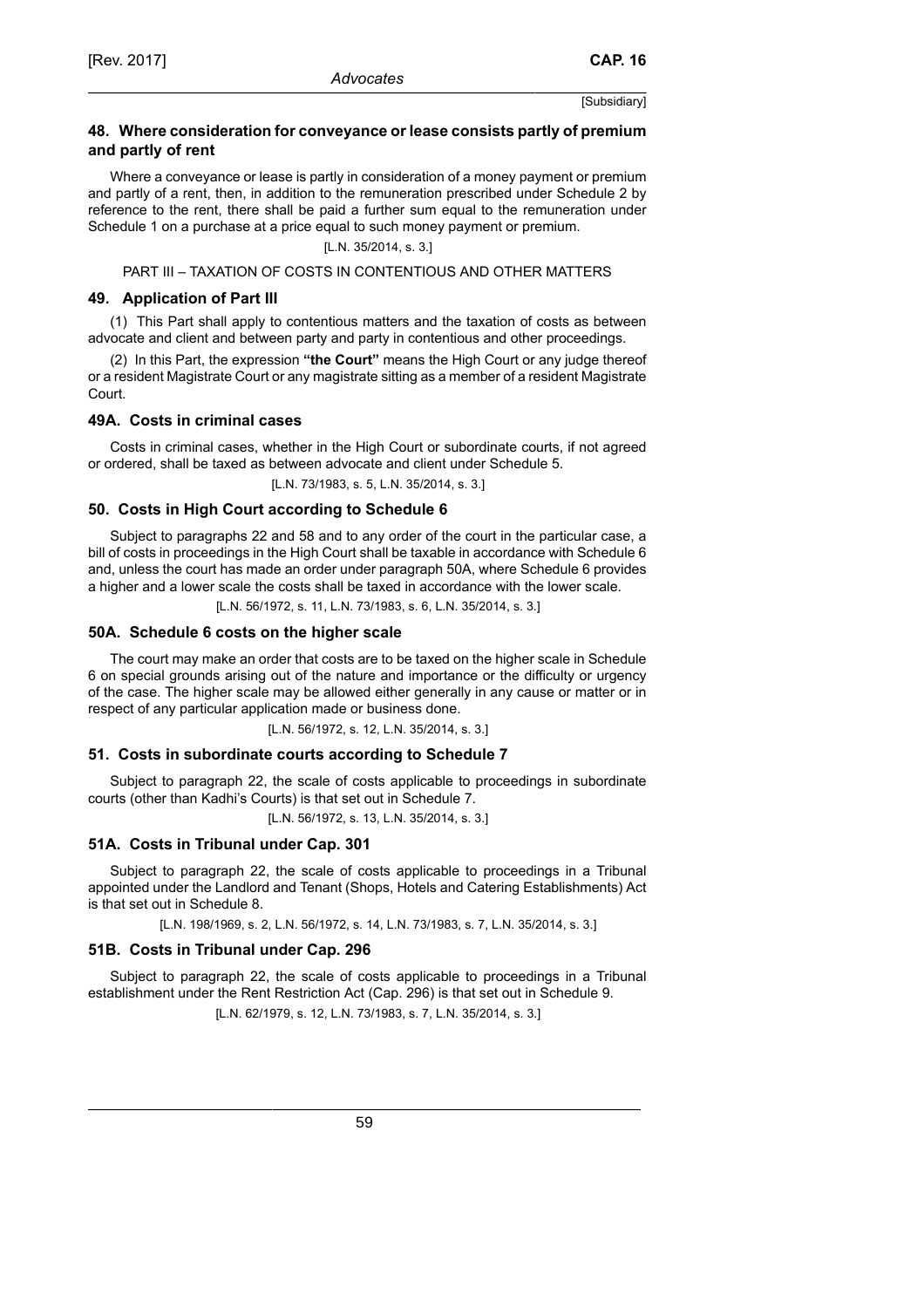### **51C. Costs in probate and administration cases**

Subject to paragraph 22, the scale of costs applicable to proceedings concerning probate and the administration of estates is that set out in Schedule 10.

[L.N. 73/1983, s. 8, L.N. 35/2014, s. 3.]

**51D.** Subject to paragraph 22, the remuneration applicable to proceedings before Tribunals other than those under schedules 8 and 9 of this Order except where otherwise prescribed under the Act setting up the Tribunal, is that set out in Schedule 11.

[L.N. 35/2014, r. 6.]

### **52. Costs to be taxed as between party and party unless otherwise directed**

The costs awarded by the Court on any matter or application shall be taxed and paid as between party and party unless the Court in its order shall have otherwise directed.

### **53. No advocate's costs where suit brought without notice except on special order**

If the plaintiff in any action has not given the defendant notice of his intention to sue, and the defendant pays the amount claimed or found due at or before the first hearing, no advocate's costs shall be allowed except on a special order of the judge or magistrate.

### **54. Costs on an opposed application**

In the absence of any express direction costs of an opposed motion or other application (other than an action) shall follow the event, and shall be taxed as between party and party.

### **55. Costs out of estate of minor, etc**

The Court may order costs to be borne by the estate of a minor, lunatic, insolvent or deceased person and may give such directions as may be necessary to secure the due payment thereof.

### **56. Court may fix costs or record consent order as to costs**

The Court may of its own motion fix a sum to be paid in lieu of taxed costs and shall, at the request of all parties to any proceedings, record as an integral part of the final order or judgment therein, the agreement of the parties as to the amount of costs to be paid in pursuance of the Court's order or judgment unless the Court, for reasons to be recorded, considers that the amount so agreed is exorbitant or unreasonable.

### **57. Registrar to record consent order as to costs**

(1) If, after the disposal of any proceedings by the Court, the parties thereto agree the amount of costs to be paid in pursuance of the Court's order or judgment therein, the parties may in lieu of filling a bill of costs and proceeding to taxation thereof, request the registrar by joint letter to record their agreement and unless he considers the amount agreed upon to be exorbitant the registrar shall do so upon payment of the same court fee as is payable on the filling of any document for which no special fee is prescribed.

(2) Such agreement where recorded shall have the same force and effect as a certificate of taxation by the taxing officer:

Provided that if the taxing officer shall consider the amount so agreed upon to be exorbitant he may direct the said costs to be taxed in accordance with this Order and the provisions of rule 11 shall apply in regard to every such taxation.

[L.N. 8/1965, Sch.]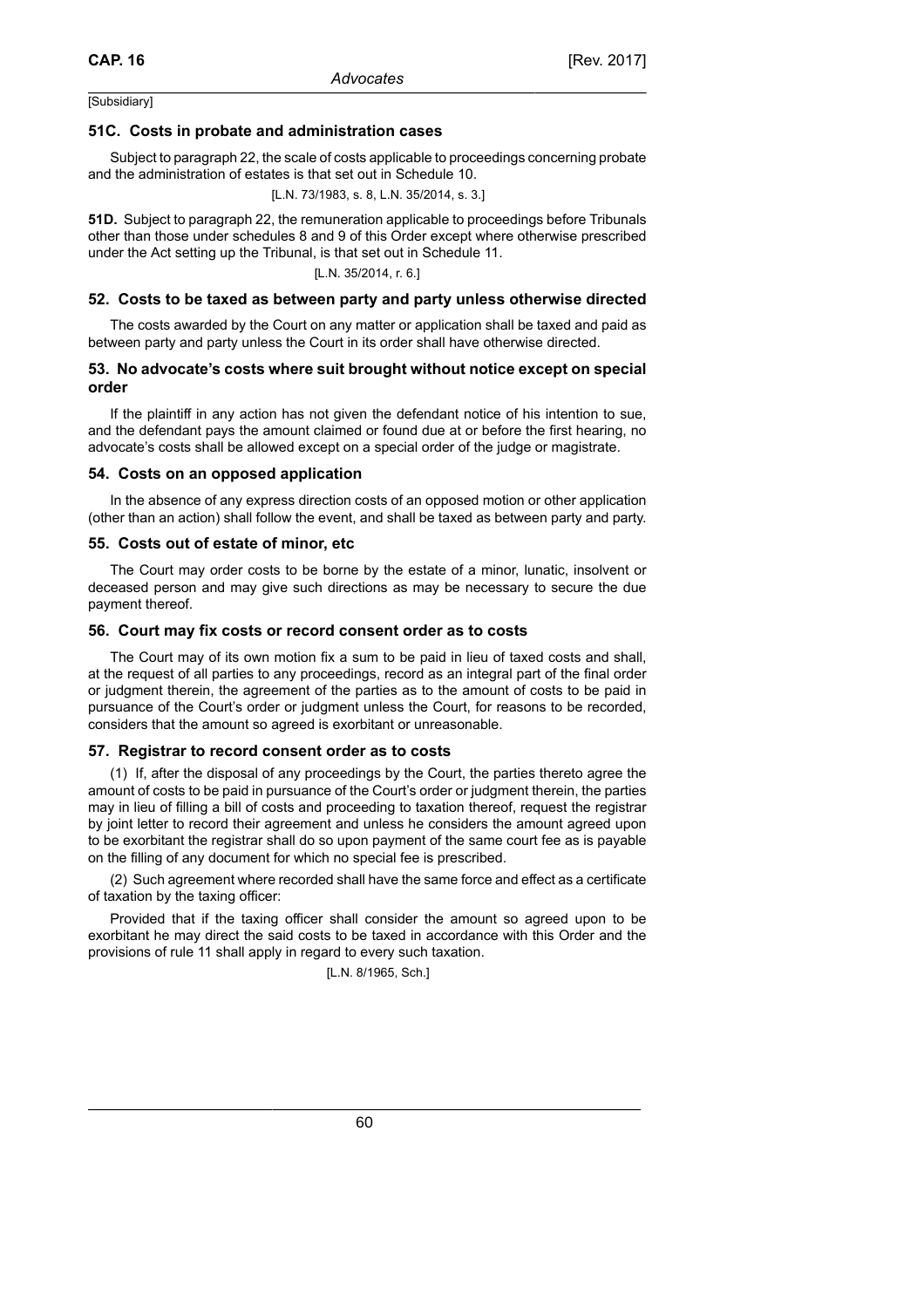### **58. Costs in High Court may be restricted to subordinate courts' scale**

In causes or matters which, having regard to the amount recovered or paid in settlement or the relief awarded, could have been brought in a resident magistrate's or other subordinate court, costs on the scale application to subordinate courts only shall be allowed unless the judge otherwise orders.

### [L.N. 73/1983, s. 9.]

#### **59. Costs of more than one advocate may be certified by the judge**

(1) The costs of more than one advocate may be allowed on the basis hereinafter provided in causes or matters in which the judge at the trial or on delivery of judgment shall have certified under his hand that more than one advocate was reasonable and proper having regard, in the case of a plaintiff, to the amount recovered or paid in settlement or the relief awarded or the nature, importance or difficulty of the case and, in the case of a defendant, having regard to the amount sued for or the relief claimed or the nature, importance or difficulty of the case.

(2) A certificate may be granted under this rule in respect of two members or employees of the same firm.

#### **60. Judge may certify for costs of Queen's Counsel and Junior Counsel**

(1) In any cause or matter where an order for costs is made in favour of a party whose case has been conducted or led by one of Her Majesty's Counsel, additional costs provided in Schedule 6 shall be allowed if the judge at the trial or on delivery of judgment shall have certified under his hand that the employment of Queen's Counsel was reasonable and proper having regard, in the case of a plaintiff, to the amount recovered or paid in settlement or the relief awarded or the nature, importance or difficulty of the case, and, in the case of a defendant, having regard to the amount sued for or the relief claimed or the nature, importance or difficulty of the case.

(2) A certificate for Queen's Counsel (with or without Junior Counsel) may be granted notwithstanding that he is a member of the firm of advocates by whom he was instructed.

(3) A certificate for Junior Counsel (with or without Queen's Counsel) may be granted notwithstanding that he is a member or employee of the firm of advocates by whom he was instructed.

#### [L.N. 35/2014, s. 3.]

### **61. Costs improperly incurred by advocate**

(1) If in any case it appears to the Court or a judge that costs have been incurred improperly or without reasonable cause, or that by reason of any undue delay in proceedings under any judgment or order, or of any misconduct or default of the advocate, any costs properly incurred have proved fruitless to the party on whose behalf the same were incurred, the Court or judge may call on the advocate by whom such costs have been so incurred to show cause why such costs should not be disallowed as between the advocate and his client, and also (if the circumstances of the case shall require) why the advocate should not repay to his client any costs which his client may have been ordered to pay to any other person, and thereupon may make such order as the justice of the case may require.

(2) The Court or judge may in any case refer the matter to a taxing officer for inquiry and report and direct the advocate in the first place to show cause before such taxing officer.

### **62. Costs where same advocate is employed by two or more plaintiffs or defendants**

Where the same advocate is employed for two or more plaintiffs or defendants, and separate pleadings are delivered or other proceedings had by or for two or more such plaintiffs or defendants separately, the taxing officer shall consider in the taxation of such advocate's bill of costs, either between party and party or between advocate and client, whether such separate pleadings or other proceedings were necessary or proper, and if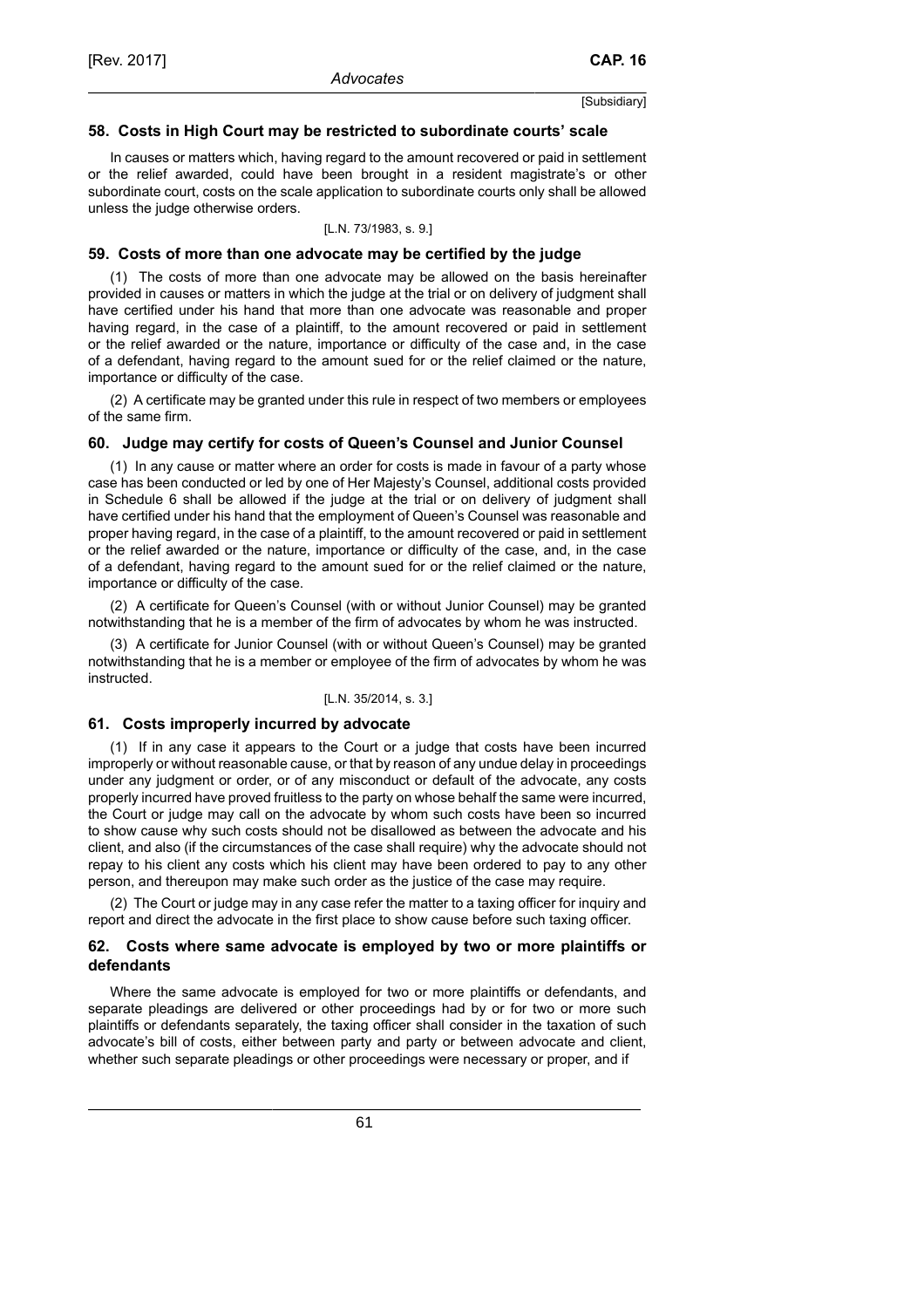he is of opinion that any part of the costs occasioned thereby have been unnecessarily or improperly incurred, the same shall be disallowed.

### **62A. Costs where there has been a change of advocates**

(1) Where there has been a change of advocates or more than one change of advocates, the advocate finally on the record shall draw a single bill for the whole of the matter in respect of which costs have been awarded.

(2) On taxing the bill the taxing officer shall take into account the following principles, that the bill shall not be larger than if a single advocate had been employed and that the party taxing the bill shall not obtain indemnity for costs which he has not paid.

(3) The bill shall be accompanied by a certificate setting out the dates during which all advocates acted, together with all agreements for remuneration made with them, all sums paid to them for costs and whether those sums were paid in full settlement.

#### [L.N. 37/1977, s. 7.]

### **63. Costs between party and party where joint executors or trustees defend separately may be restricted**

In taxing as between party and party the costs of joint executors or trustees who defend separately, the taxing officer shall, unless otherwise ordered by the Court or judge, allow only one set of costs for such defendants when he is of opinion that they ought to have joined in their defence, such costs to be apportioned among them as the taxing officer shall deem fit.

### **64. Appearance in Court or chambers of party not interested**

Where any party appears upon any application or proceedings in Court or in chambers in which he is not interested or upon which, according to the practice of the Court, he ought not to attend, he shall not be allowed any costs of such appearance unless the Court or judge shall otherwise order.

### **65. Limits of time for taxation**

(1) At any time after 14 days from the making of an order for the payment forthwith of costs when taxed, any party liable to pay the costs may give not less than one calendar month's notice to the party entitled to tax his bill to do so. The notice shall be filed and delivered.

(2) If the party entitled to tax his bill does not file his bill for taxation within the time limited by the notice, the taxing officer, on the application in writing of any person liable to pay such costs, may notify the party in delay that the bill will not be taxed unless the time for filing shall have been extended by the taxing officer or the court, which extension may be granted either before or after the expiry of the notice.

(3) The period excluded by Order 50, rule 3 of the Civil Procedure Rules (Cap. 21, Sub. Leg.) is excluded for the purposes of this paragraph.

[L.N. 37/1977, s. 8, L.N. 268/2017, s. 2.]

### **66. Taxation of costs upon an award**

Costs may be taxed upon an award in an arbitration notwithstanding that the time for setting aside the award has not elapsed.

### **67. Receiver in insolvency to have notice of taxation**

In insolvency matters the registrar shall give to the receiver the usual notice of the appointment to tax any bill of costs relating to the insolvency between party and party and the advocate or party lodging the bill shall on application furnish the receiver with a copy thereof, on payment of the proper fee, which payment may be charged to the estate.

62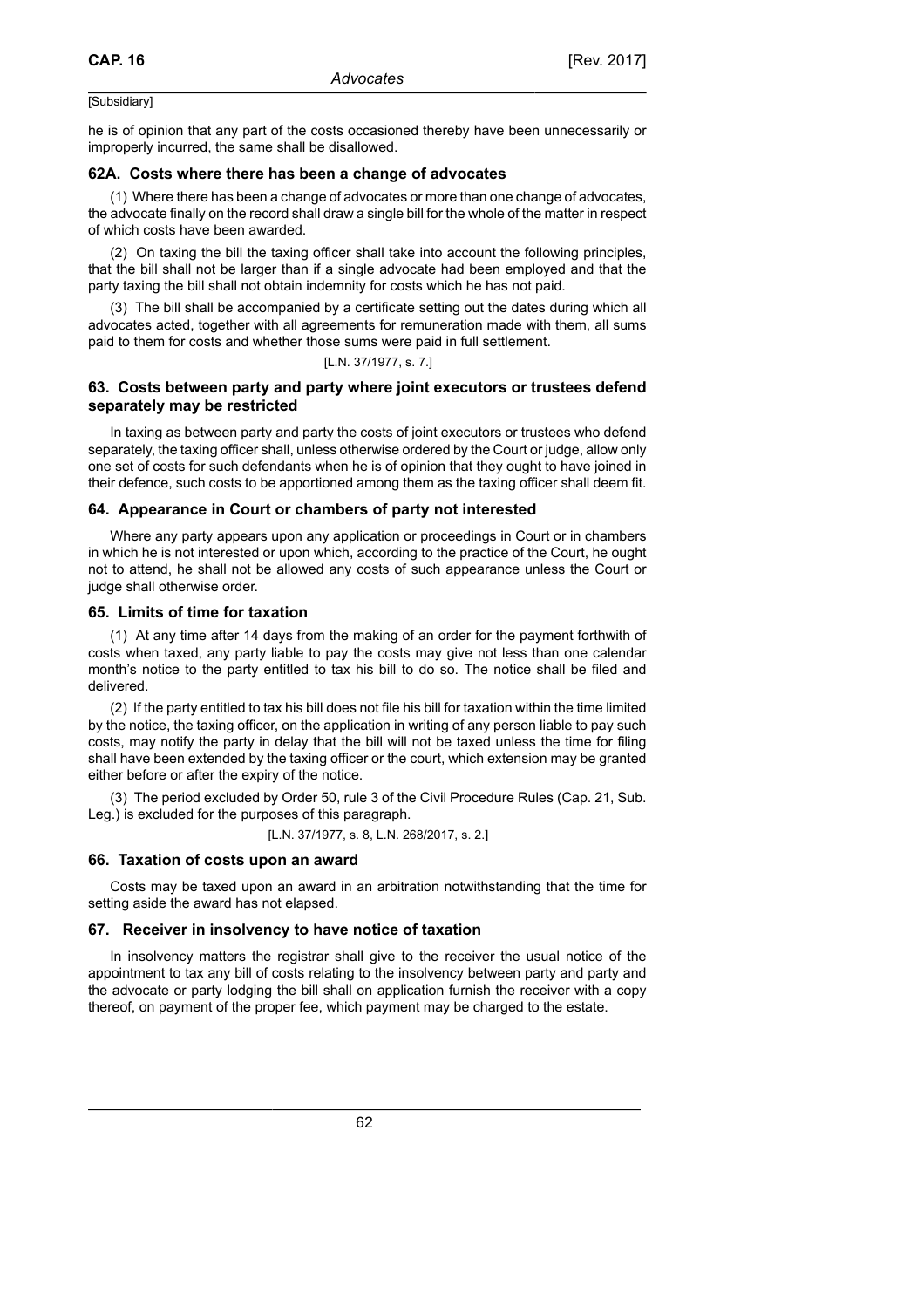### **68. Advocate of insolvent petitioner to give credit for deposit towards costs**

An advocate in the matter of an insolvency petition presented by the insolvent himself shall, in his bill of costs, give credit for such sum or security, if any, as he may have received from the debtor, as a deposit on account of the costs and expenses to be incurred in and about the filing and prosecution of such petition; and the amount of any such deposit shall be deducted by the taxing officer in arriving at the amount for which his certificate of taxation issues.

### **68A. Certificate of costs**

(1) Notwithstanding anything to the contrary in this Order, when the Registrar of the High Court enters final judgment under Order 49, rule 2 of the Civil Procedure Rules (Cap. 21, Sub. Leg.), he may, on application in writing and without the filing or taxation of a bill of costs or of notice to any party, sign a certificate of the costs of the suit calculated in accordance with item 15 of Schedule 6.

(2) An advocate may, in any case in lieu of taxation, apply in writing for a certificate under this paragraph.

(3) If the Registrar refuses an application under this paragraph he shall on request certify his refusal in writing to the applicant and the applicant may within fourteen days of receipt of the certificate give notice of objection, whereupon paragraph 11 shall apply.

> [L.N. 227/1967, s. 3, L.N. 56/1972, s. 15, L.N. 73/1983, s. 10, L.N. 35/2014, s. 3, L.N. 268/2017, s.3.]

### **68B. Limitation of costs**

Where in any case to which rule 68A could apply, no increase on the scale fee is obtained on a bill of costs lodged for taxation under rule 70, no further costs shall be allowed than would have been allowed under rule 68A.

[L.N. 227/1967, s. 3.]

# **69. Manner of preparing bills for taxation**

- (1) Bills of costs for taxation shall be prepared in five columns in manner following—
	- (a) the first or left-hand column for dates, showing year, month and day;
	- (b) the second column for the items, which shall be serially numbered;
	- (c) the third column for the particulars of the services charged for;
	- (d) the fourth column for the professional charges claimed; and
	- (e) the fifth column for the taxing officer's deductions.
- (2) Disbursements shall be shown separately at the foot of the bill.

(3) Fees for attending taxation shall not be included in the body of the bill, but the item shall appear at the end, and the amount left blank for completion by the taxing officer.

### **70. Filing bills for taxation**

Every bill of costs of taxation shall be lodged with the registrar and shall be endorsed with the name and address of the advocate by whom it is lodged, and also the name and address of the advocate (if any) for whom he is agent, and the name and address of any advocate or other person entitled to receive notice of the taxation. Every such bill shall be accompanied by one carbon or other true copy thereof for each name endorsed thereon of any advocate or other person entitled to receive such notice.

### **71. Bills not to be altered after being lodged**

No addition or alteration shall be made in a bill of costs by the party submitting the same after the bill has been lodged for taxation, except by consent of the parties, or by permission or direction of the Court or taxing officer.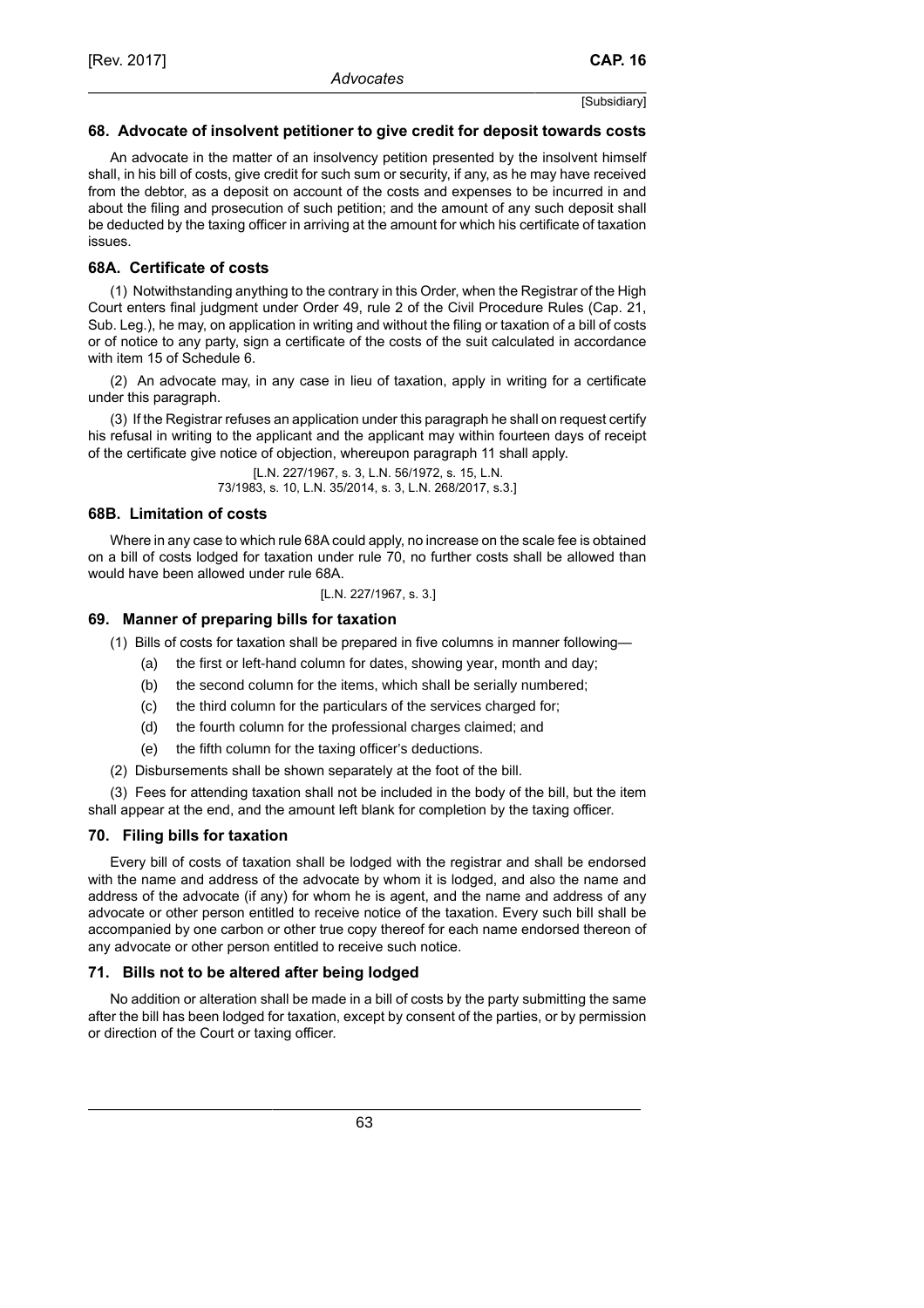# **72. Notice of taxation to be given by taxing officer**

When a bill of costs has been lodged for taxation as aforesaid the registrar shall, upon payment of the fee prescribed, issue to the party lodging the bill a notice of the date and time (being not less than five days after the issue of such notice, unless a shorter time is specially allowed by the registrar) fixed for taxation thereof and shall also issue a copy of such notice, accompanied by a copy of the bill, to each advocate and other person whose name is endorsed on the bill as entitled to receive notice of the taxation thereof:

Provided that where any person so entitled to receive notice cannot be found at his lastknown address for service the taxing officer may in his discretion by order in writing dispense with service of notice upon such person.

# **73. No notice of taxation where party has not appeared**

(1) It shall not be necessary for notice of taxation of costs to be given to a party against whom such costs are being taxed in any case in which such party has not appeared in person or by advocate.

(2) Where an advocate has withdrawn, the provisions of Order 3, rule 12 of the Civil Procedure Rules (Cap. 21, Sub. Leg.)

[L.N. 73/1983, s. 11, L.N. 35/2014, s. 3.]

# **74. Vouchers to be produced**

Subject to paragraph 74A, receipts or vouchers for all disbursements charged in a bill of costs shall be produced on taxation if required by the taxing officer.

$$
[L.N.\;37/1977,\,s.\;9.]
$$

# **74 A. Witness expenses**

(1) The taxing officer shall allow reasonable charges and expenses of witnesses who have given evidence and shall take into account all circumstances and without prejudice to the generality of the foregoing, the following factors—

- (a) the loss of time of the witness;
- (b) if the witness is a party, the time spent giving evidence;
- (c) the loss of wages or salary to the witness or his employer while attending court;
- (d) the cost of travelling, board and lodging in accordance with the status of the witness;
- (e) where the witness is a professional man, any scale fees by which he may charge for his time or attendance;
- (f) if the witness came from abroad, whether this was a reasonable means of obtaining his evidence after considering the importance or otherwise of his evidence;
- (g) where the witness is an expert witness as defined by the Evidence Act (Cap. 80) and has given evidence, a fee for qualifying to give evidence where he has reasonably had to spend time, effort or money in investigating the particular matter on which he gave evidence.

(2) The taxing officer shall allow reasonable charges and expenses in respect of any person not actually called as a witness whose attendance has been certified as necessary by the Judge.

### [L.N. 37/1977, s. 9.]

# **75. Numbering of folios on documents charged by the folio**

(1) All drafts and other documents or copies thereof, the preparation of which is charged for, shall be produced at taxation if required by the taxing officer.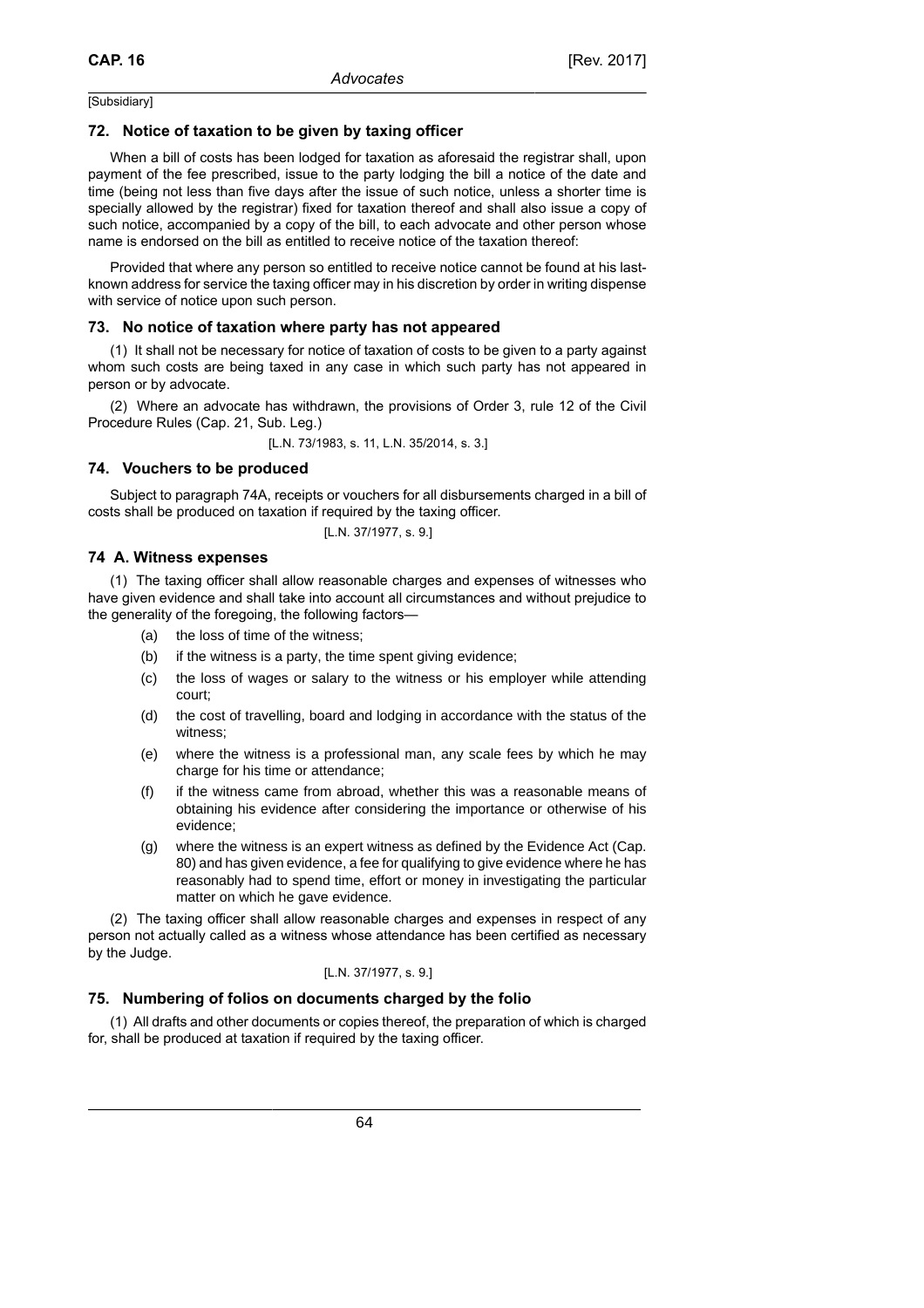(2) The length of all documents not vouched by production of the original or copies thereof or other evidence satisfactory to the taxing officer may be certified by the advocate in writing, and if such certificate be found by the taxing officer to be erroneous, the taxing officer may disallow the cost of the document so erroneously certified or any part thereof.

### [L.N. 73/1983, s. 12.]

### **76. Taxing officer may proceed** *ex parte* **and extend or limit time or adjourn**

The taxing officer shall have power to proceed to taxation *ex parte* in default of appearance of either or both parties or their advocates, and to limit or extend the time for any proceeding before him, and for proper cause to adjourn the hearing of any taxation from time to time.

### **77. Where more than one-sixth taxed off**

(1) If more than one-sixth of the total amount of a bill of costs, exclusive of court fees, be disallowed on taxation, the party presenting the bill for taxation may, in the discretion of the taxing officer, be disallowed the costs of such taxation.

(2) The decision of the taxing officer under this rule shall be final.

**78.** *Deleted by L.N. 73/1983, s. 13*.

### **79. Instructions of judge as to costs**

The judge may, for special reasons to be certified by him, allow an advocate's costs in any case in which costs are not allowed under the foregoing rules, and may allow costs in addition to the costs provided by this Order, or may refuse to allow an advocate's costs, or may allow costs at a lower rate than that provided by this Order.

SCHEDULE 1

[L.N. 8/1965, Sch., L.N. 56/1972, s. 16, L.N. 37/1977, s. 10, L.N. 264/1978, s. 2, Corr. No. 3/1979, L.N. 70/1982, s. 2, L.N. 264/1993, s. 2, L.N. 550/1997, s. 2, L.N. 159/2006, s. 4, L.N. 50/2009, LN. 35/2014, r. 7.]

### FIRST SCALE

### **1**. SCALE FEES ON SALES AND PURCHASES AFFECTING LAND REGISTERED IN ANY **REGISTRY**

### *Vendor's Advocate and Purchaser's Advocate*

The scale fee shall be calculated cumulatively on the basis of the consideration or value of the subject matter as follows—

- (i) from Kshs. 1 to Kshs. 5,000,000, 2% of the consideration or the value of the subject matter or Kshs. 35,000 whichever is higher.
- (ii) from Kshs. 5,000,001 to Kshs.100,000,000, the fee prescribed in (i) plus 1.5% of the balance.
- (iii) from Kshs.100,000,001 to Kshs. 250,000,000, the fee prescribed in (ii) plus 1.25 % of the balance.
- (iv) from Kshs. 250,000,001 to Kshs.1,000,000,000, the fee prescribed in (iii) plus 1% of the balance.
- (v) in respect of an amount where the consideration or value is more than Kshs.1,000,000,000, the fee set out in (iv) plus 0.1% of the balance.

### SECOND SCALE

# **2.** SCALE FEES ON DEBENTURES, MORTGAGES OR CHARGES AFFECTING LAND REGISTERED IN ANY REGISTRY

(a) In this paragraph, "security" means:—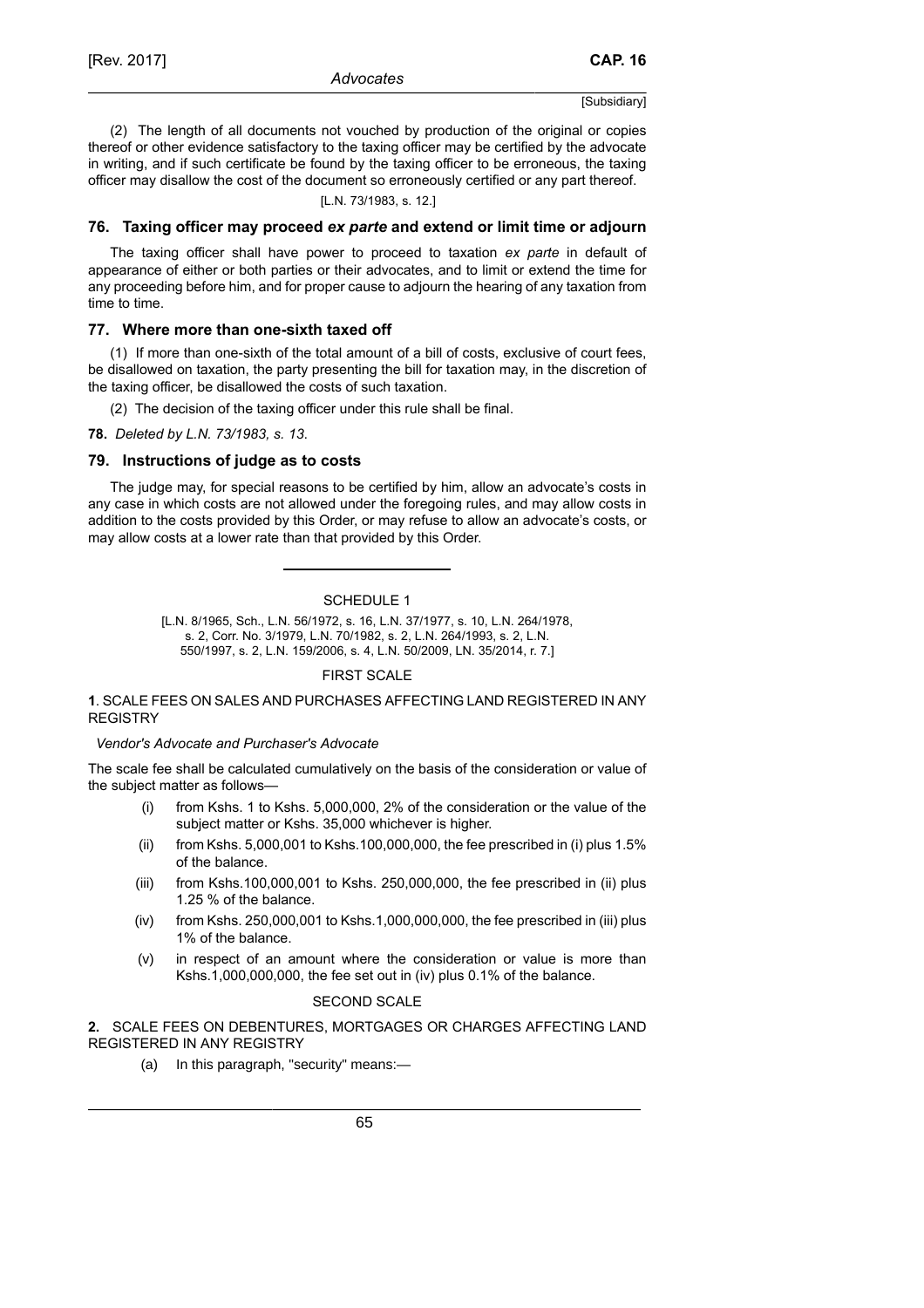- (i) any mortgage or charge of land (including an equitable or charge by deposit of documents of title); or
- (ii) any debenture of any nature creating a security.
- (b) Advocate for the grantee: scale fee on the creation of a security

The scale fee for the creation of a security payable to the advocate for the grantee of the security shall be calculated cumulatively on the basis of the consideration or the value of the subject matter as follows—

- (i) from Kshs. 1 to Kshs. 2,500,000, 2% of the consideration or the value of the subject matter or Kshs. 28,000 whichever is higher.
- (ii) from Kshs. 2,500,001 to Kshs. 5,000,000, the fee prescribed in (i) plus 1.75% of the balance.
- (iii) from Kshs. 5,000,001 to Kshs.100,000,000, the fee prescribed in (ii) plus 1% of the balance.
- (iv) from Kshs. 100,000,001 to Kshs. 250,000,000, the fee prescribed in (iii) plus 0.75% of the balance
- (v) from Kshs. 250,000,001 to Kshs. 1,000,000,000, the fee prescribed in (iv) plus 0.15% of the balance.
- (vi) in respect of an amount where the consideration or value is more than Kshs. 1,000,000,000, the fee set out in (v) plus 0.1% of the balance.
- (c) Advocate for the grantee: scale fee on the discharge of a security

The scale fee payable to the advocate for the grantee of the security for the reconveyance, reassignment or discharge of a security shall be—

- (i) where there is an undertaking required for the redemption of all or part of the secured debt, 25% of the scale fee set out under sub-paragraph (b) subject to a minimum fee of Kshs.15,000.
- (ii) where there is no undertaking required for the redemption of all or part of the secured debt, 15% of the scale fee set out under sub-paragraph (b) subject to a minimum fee of Kshs.10,000.
- (d) Advocate for the grantor: Scale fee on the creation of a Security

The scale fee for the creation of a security payable to the advocate for the grantor of the security shall be 50% of the scale fee set out in subparagraph (b) above.

(e) Advocate for the grantor: Scale fee on the discharge of a Security

The scale fee payable to the advocate for the grantor of the security for the reconveyance, reassignment or discharge of a security shall be 25% of the scale fee set out under sub-paragraph (b) subject to a minimum fee of Kshs. 15,000.

*Notes*.

- 1. The scale fees for the creation of an equitable mortgage by deposit of
- (a) documents or a memorandum of charge by deposit of title shall be 50% of the fees specified in paragraphs (b) to (e) subject to a minimum fee of Kshs. 12,500.
- (b) The scale fees for the creation of a discharge of equitable mortgage shall be 15% of the fees specified in paragraphs (b) to (e) above subject to a minimum of Kshs.10,000 but subject to a maximum of Kshs. 42,000.

2. The fee on a single debenture of any nature not creating a security shall be calculated under Schedule 5 according to time, complexity and responsibility.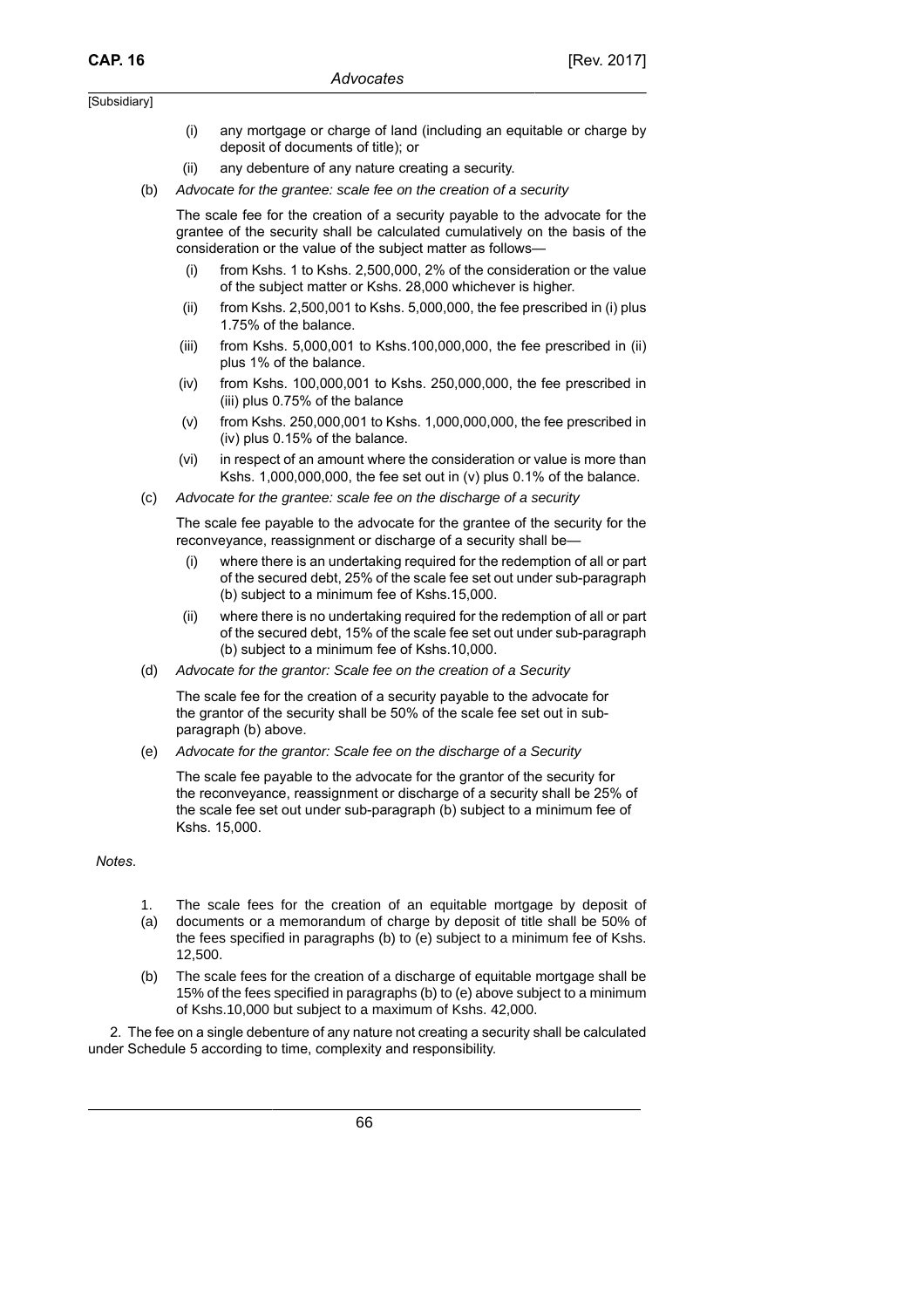3. Where one advocate represents both the grantee and the grantor of a security, he shall charge the scale fee payable to the advocate for the grantee of the security and one half of the scale fee payable to the advocate for the grantor of the security.

5. Subject to paragraph 23A of the Order, where two or more securities are created, whether contemporaneously or subsequently, in favour of the same grantee to secure the same or a lower amount, then the fee payable shall be the full prescribed fee in respect of the principal security plus 25% of the prescribed scale fee for the first additional security and 10% for each subsequent additional security.

6. Where a mortgage or charge comprises more than one immoveable property, a sum equivalent to 10% of the prescribed fee shall be charged in respect of the second immoveable property and a sum equivalent to 5% of the prescribed fee shall be charged in respect of the third and each subsequent immoveable property.

7. Where a security is created by more than one grantor in favour of the same grantee to secure the same amount, then the fee payable shall be the full prescribed fee in respect of the first grantor and a sum equivalent to 5% of the prescribed fee in respect of each grantor thereafter, the total fees to be divided equally between the grantors unless otherwise agreed by all the grantors in writing.

8. Where a security is created by in favour of more than one grantee, no addition shall be made to the prescribed fee.

9. Unless otherwise agreed by the parties in writing, the grantor of a security shall pay the fees of the advocate for the grantee as well as the fees of its own advocate.

#### THIRD SCALE

**3.** For negotiating a sale of property by private treaty or loan secured by mortgage—

| KSh. 112 |
|----------|
| KSh. 52  |
|          |
| KSh. 30  |
|          |

#### *Notes*

1. In calculating fees payable under scales 1, 2 or 3, a fraction of KSh. 2,000 up to and including KSh. 1,000 shall be accounted as one-half but over KSh. 1,000 shall be accounted as a whole unit of calculation.

2. In scales 1, 2 and 3—

- (a) "mortgage" includes a conveyance, assignment or other assurance, or an agreement to convey, assign or otherwise assure the immovable property or any estate, interest or other right therein to secure the payment of moneys;
- (b) "charge" includes an agreement to charge immovable property or any estate, interest or other right therein to secure the payment of moneys; and
- (c) neither "mortgage" nor "charge" includes a memorandum of equitable mortgage by deposit of documents or a memorandum of charge by deposit of title or an agreement exclusively collateral thereto unless the collateral agreement or covenant to execute a mortgage or charge at some future time or when called upon.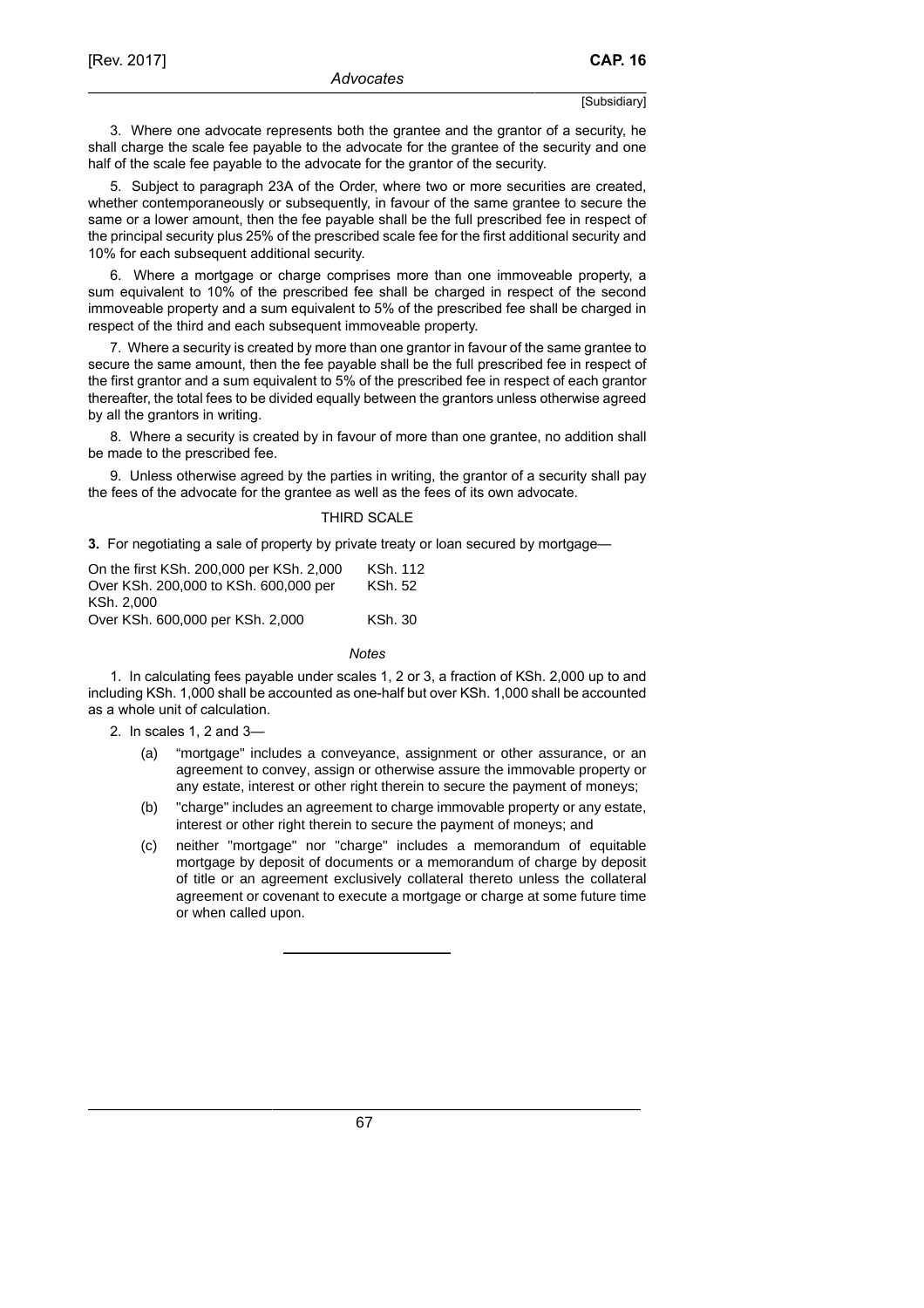#### SCHEDULE 2

[L.N. 56/1972, s. 16, L.N. 37/1977, s. 11, L.N. 264/1978, s. 2, L.N. 70/1982, s. 2, L.N. 264/1993, s. 2, L.N. 550/1997, s. 2, L.N. 159/2006, s. 4, L.N. 50/2009, L.N. 35/2014, r. 7.]

#### SCALE OF CHARGES FOR THE PREPARATION OF LEASES, AGREEMENTS, FOR LEASES AND TENANCY AGREEMENTS AT A RACK RENT

**1.** Scale fees to the advocate preparing, settling and completing lease or agreement and counterpart shall be calculated on the basis of the annual rent reserved by the lease as follows—

- (a) From Kshs. 1 to Kshs. 500,000, 15% of the annual rent or Kshs. 20,000 whichever is higher.
- (b) From Kshs. 500, 001 to Shs. 3, 000,000 the fee prescribed in (a) plus 3% on the balance.
- (c) In respect of an amount where the annual rent is more than Kshs. 3,000,000 the fee prescribed in (a) plus 1% on the excess amount.

**2.** To the advocate perusing, amending and completing lease or agreement or counterpart, 50% per cent of the fees payable under 1.

*Notes*.

1. Where a varying rent is payable the amount of the annual rent means the amount of the highest rent payable under the lease or agreement.

2. In the case of extension of the term of a lease, agreement for lease or tenancy agreement capable of being effected by way of an endorsement on or annexure to the original instrument, the charge shall be calculated under Schedule 5.

3. Charges as to conveyances in fee, or for any other freehold estate reserving rent, or building leases reserving rent or other long leases not at a rack rent, or agreement for the same respectively, shall be calculated under Schedule 5.

4. Fees will be calculated on the consideration or value of the transaction using the percentage rate of the band within which the consideration lies. It shall not be cumulative.

### SCHEDULE 3

[L.N. 8/1965, Sch., L.N. 56/1972, s. 16, L.N. 37/1977, s. 10, L.N. 164/1973, s. 2, L.N. 264/1978, s. 2, Corr. No. 3/1979, L.N. 70/1982, s. 2, L.N. 264/1993, s. 2, L.N. 550/1997, s. 2, L.N. 159/2006, s. 4, L.N. 35/2014, r. 7.]

FORMATION, INCORPORATION AND REGISTRATION OF COMPANIES

**1.** *Formation and incorporation of companies with share capital*

A fee calculated according to the following scales—

- (a) the fee to cover taking instructions to incorporate the company;
- (b) drawing memorandum of association (if any);
- (c) preparing and lodging all necessary company forms at the Companies Registry on the incorporation of the company (but excluding any prospectus); and
- (d) procuring certificate of incorporation including all routine attendances and correspondence in connection therewith, whether the company is private or public, with or without share capital:

Such fee, taking into account the complexity and responsibility of the matter, as may be agreed between the advocate and the client but in any case not less than Kshs. 60, 000.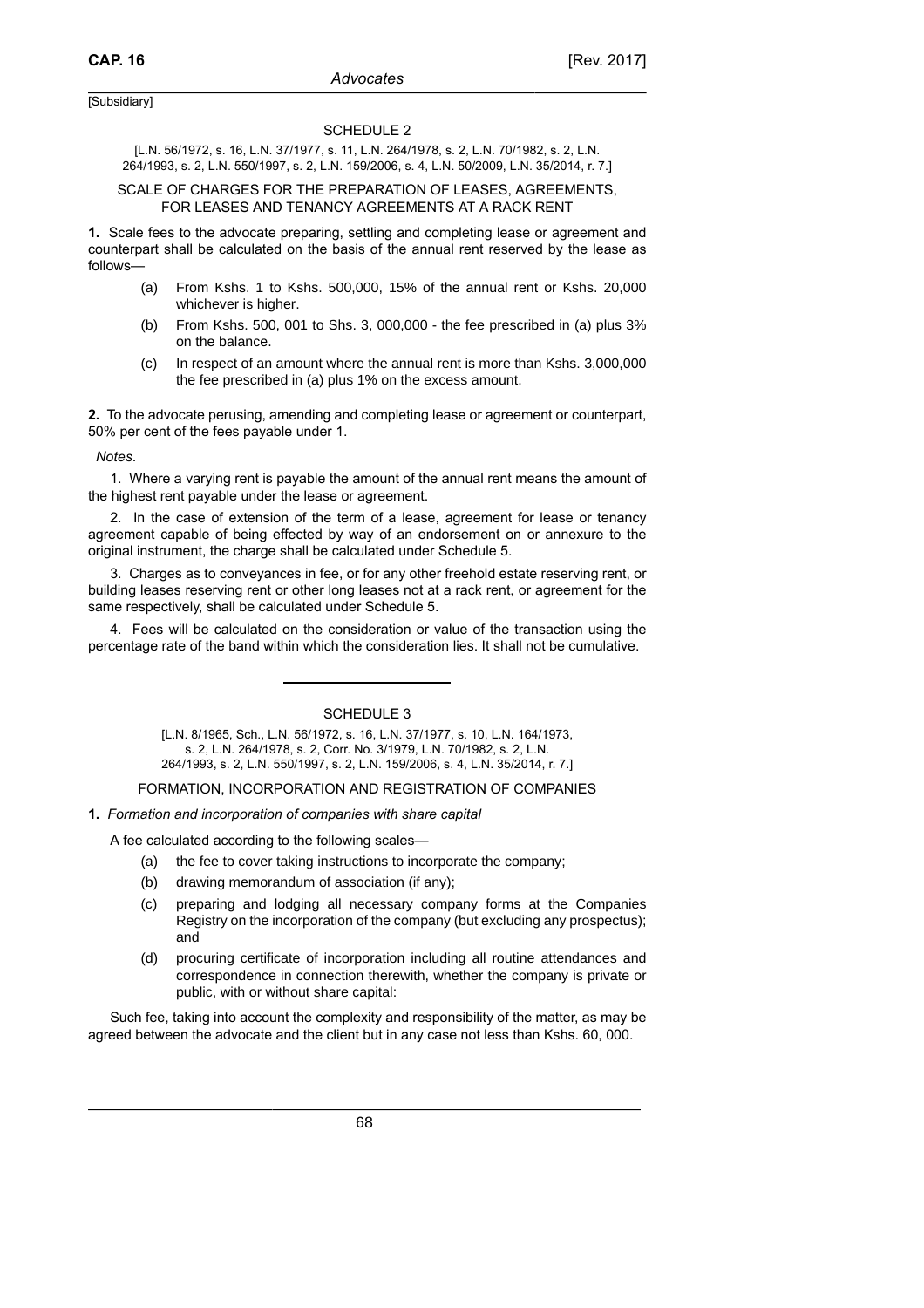#### **2.** *Registration of foreign companies*

Such fees taking into account the complexity and responsibility of the matter, as may be agreed between the advocate and the client but in any case not less than KSh. 60, 000.

#### **3.** *Other company work*

All work relating to company matters other than that for which fees are prescribed in this Schedule shall be charged under the relevant Schedule.

### SCHEDULE 4

[L.N. 56/1972, s. 16, L.N. 37/1977, s. 12, L.N. 264/1978, s. 2, Corr. No. 3/1979, L.N. 70/1982, s. 2, L.N. 264/1993, s. 2, L.N. 550/1997, s. 2, L.N. 159/2006, s. 4, L.N. 35/2014, r. 7.]

| Particulars                                                                                                         | KSh.   |
|---------------------------------------------------------------------------------------------------------------------|--------|
| 1. Applications<br>(a) Instructions to register one trade mark in 42,000<br>one class                               |        |
| (b) Instructions to register second<br>and further trade marks in the name of the<br>same proprietor simultaneously | 29,000 |
| per trade mark in one class<br>(c) Filing priority application                                                      | 4.000  |

### 2. *Registered users*

(a) Instructions to file an application to enter one registered user of one registered trade mark or more than one registered trade mark of the same proprietor incorporated in the same set of documents and subject to the same conditions and restrictions in each case— (i) for the first single registered trade mark  $40,000$ (ii) for the second registered trade mark 18,900 (iii) for the third registered trade mark and each subsequent registered trade mark, applications being filed simultaneously 12,600 (iv) For the fourth and each subsequent registered trade mark applications being 5,040

filled simultaneously.

(b) Drawing statement of case, statutory declaration in support and application, depending on the amount of work involved but not less than Kshs. 9,000.

(c) Drawing registered user agreement, depending on the amount of work involved but not less than Kshs. 12,000.

(d) Instructions to file an application under section 31(8)(b) for cancellation of a registered user in respect of one registered trade mark or more than one registered trade mark of same proprietor–

| (i) For the first or single registered trade                                               | 25,000           |
|--------------------------------------------------------------------------------------------|------------------|
| mark                                                                                       |                  |
| (ii) For the second registered trade mark<br>(iii) For the third registered trade mark and | 15,000<br>10.000 |
| each subsequent trade mark, application<br>being filed simultaneously                      |                  |
| (iv) For the fourth and each subsequent<br>trade mark, applications being filed            | 5.040            |
| simultaneously                                                                             |                  |
|                                                                                            |                  |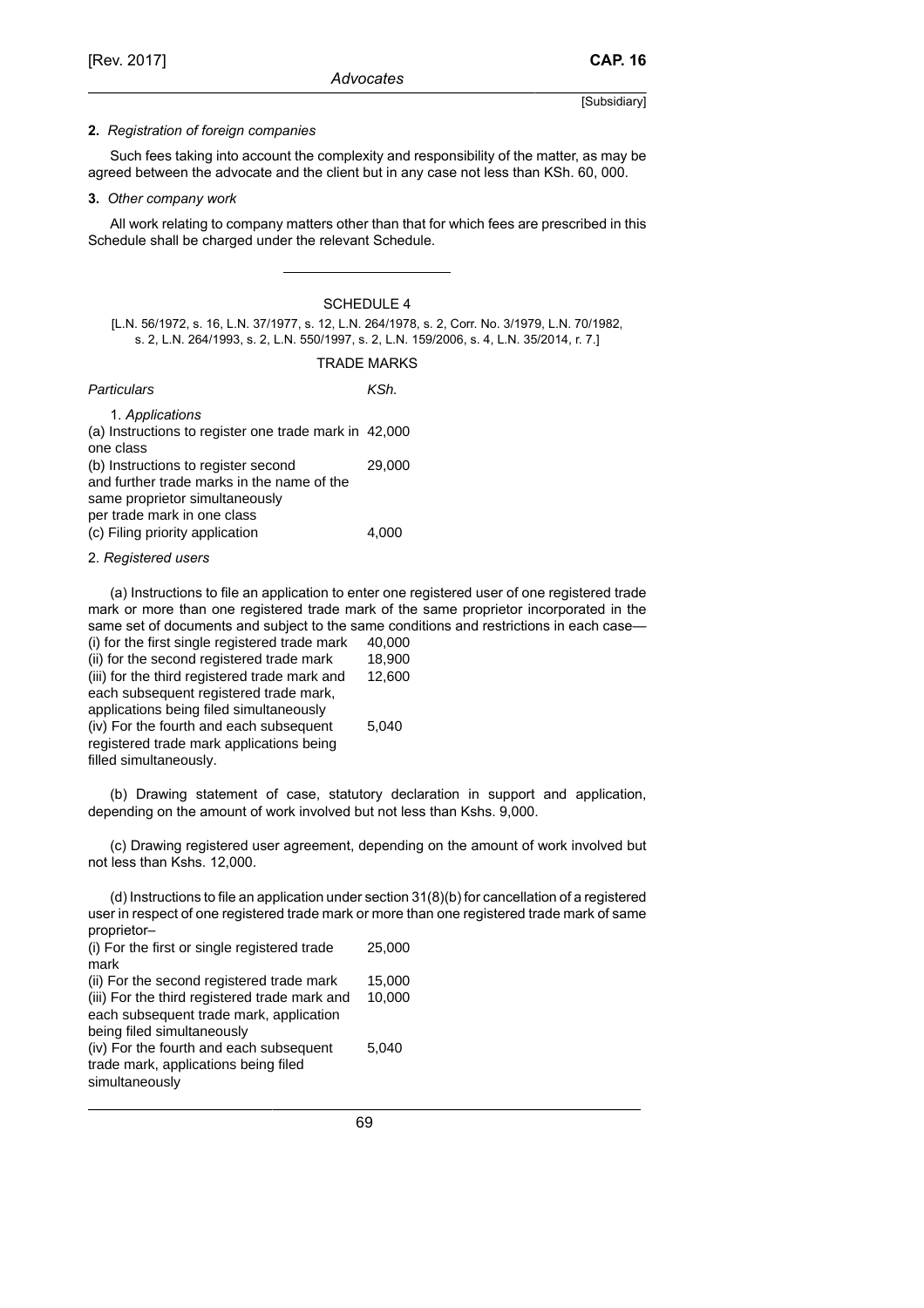(e) Drawing application for cancellation and statement of ground, depending on amount of work involved but not less than Kshs. 12,500

(f) And for each subsequent registered trade mark included in the same application for cancellation, the grounds for cancellation being the same Kshs. 5,040

(g) Instructions to file an application for variation of terms of appointment of registered user Kshs. 6,000

#### 3. *Assignments*

(a) Instructions to file an application to register a subsequent proprietor of one registered trade mark (or more than one registered trade mark standing in the same name under the same devotion of title and filed simultaneously) with or without goodwill-

| (i) for the first registered trade mark    | 25,000 |
|--------------------------------------------|--------|
| (ii) for the second registered trade mark  | 15.000 |
| (iii) for each subsequent registered trade | 12.000 |
| mark                                       |        |

(b) Instructions to file application for directions by the Registrar for advertisement of the assignment of trade marks in use without goodwill and attending to the advertisement thereof—

| (i) for one registered trade mark assigned                          | 25,000 |
|---------------------------------------------------------------------|--------|
| (ii) for every other registered trade mark                          | 20,000 |
| assigned under the same devolution of title<br>filed simultaneously |        |

(c) Instructions to apply for extensions of time in which to apply for directions to advertise an assignment without goodwill .........12,600

### 4. *Renewals*

(a) Instructions to renew the registration of one trade mark in one class 25,000 (b) Instructions to renew the registration of second and further trade marks in the same proprietor simultaneously 12,600 (c) Instructions to restore the registration of one trade mark in one class under the provisions of rule 68 of the Trade Marks Rules 15,000

#### 5. *Change of name*

(a) Instructions to register change of name of the registered proprietor in respect of one trade mark in one class 10,000 (b) Instructions to register change of name of the registered proprietor in respect of second and further trademarks simultaneously for each change of name per trade mark in one class 10,800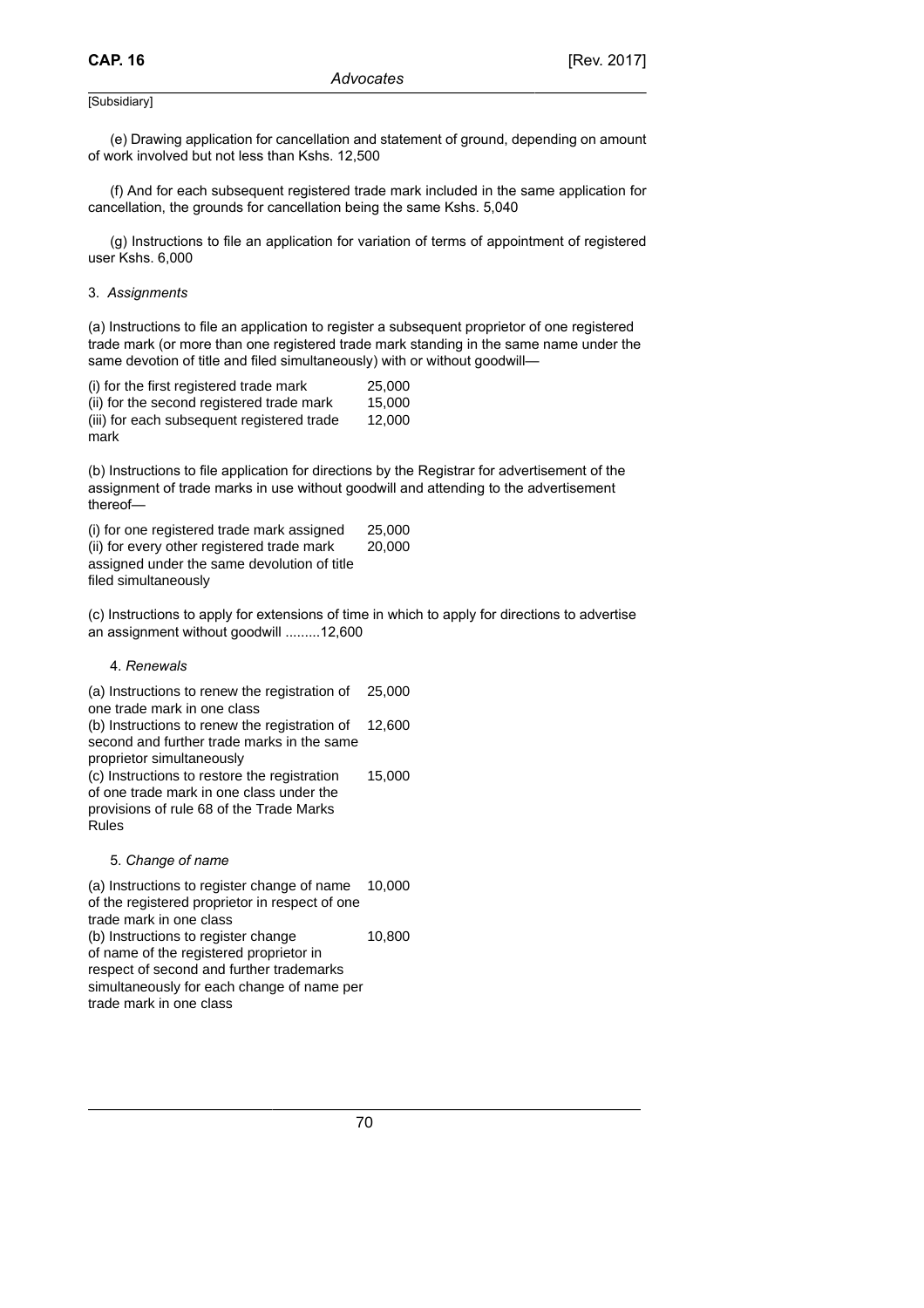6. *Change of address* (a) Instructions to register change of address 10,000 of the registered proprietor in respect of one trade mark in one class (b) Instructions to register change of address of the registered proprietor in respect of second and further trademarks simultaneously for each change of address per trade mark in one class 5,040

#### 8. *Searches and copies*

(a) Attendances to search a registered trade mark at the registry and advising thereon by—

| (i) An advocate                                                       | 5,000 |
|-----------------------------------------------------------------------|-------|
| (ii) Unqualified employee                                             | 2,000 |
| (b) Instructions to obtain Registrar's                                | 5,000 |
| preliminary advice on Form T.M. 27 or T.M.                            |       |
| 28 including drawing the prescribed form                              |       |
| Instructions to obtain registry certified copies of documents—<br>(C) |       |
| (i) One copy of any document                                          | 2,940 |

(i) One copy of any document (ii) Second and additional copies of same document obtained simultaneously 882

#### 9. *Opposition and rectification proceedings*

(a) Instruction to enter opposition or to defend opposition proceedings or to apply for rectification or to defend rectification proceedings where such opposition or proceedings are conducted before the Registrar, such fee as the taxing officer may decide taking into consideration the nature and importance of the opposition or rectification, the value of the trade mark to the parties concerned, the amount of evidence filed and the time required for the proceedings and all other relevant circumstances but not less than Kshs. 210,000

| (b) Attendance before the Registrar           | 16,464 |
|-----------------------------------------------|--------|
| conducting opposition or rectification        |        |
| proceedings every whole day                   |        |
| (c) Attendance before the Registrar           | 8,232  |
| conducting opposition or rectification        |        |
| proceedings every half-day or part thereof    |        |
| (d) On interlocutory matters, taking          | 1,127  |
| judgment, etc. every 15 minutes or part       |        |
| thereof                                       |        |
| (e) On taxation of bill of costs for every 15 | 1,127  |
| minutes or part thereof                       |        |
|                                               |        |

#### 10. *Miscellaneous matters*

(a) Instructions to advise on registrability of a mark or on a point of law or practice, such fee as may be reasonable in the circumstances but not less than Kshs. 7,500

(b) Attendance on the Registrar for filing papers every 15 minutes or part thereof—

(i) For argument ....... 2,100

(ii) For filing papers ....... 588

(c) Correspondence where charged for separately (see the note to this part of this schedule)—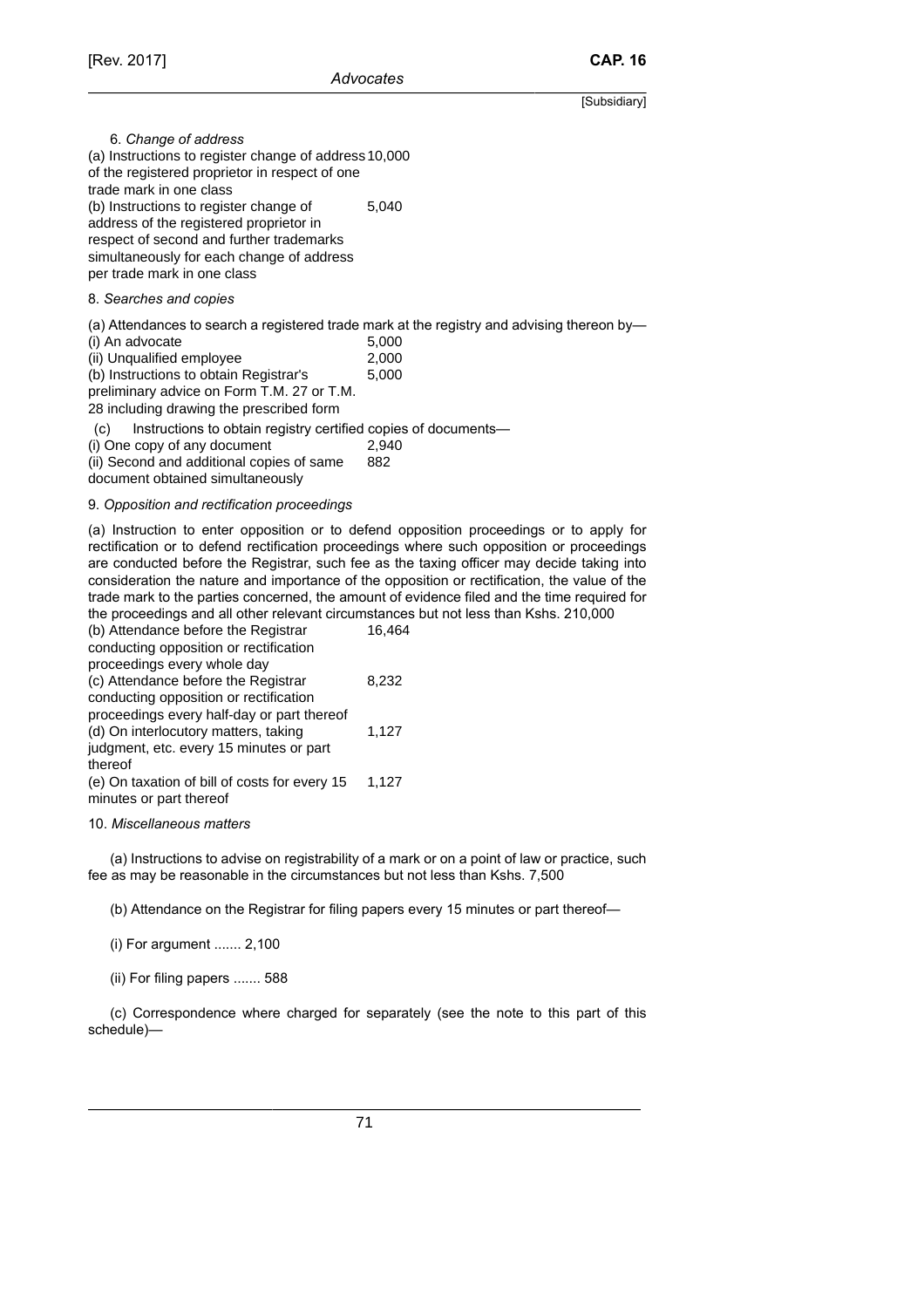| 294                                                                                              |
|--------------------------------------------------------------------------------------------------|
| 176                                                                                              |
| Receiving and perusing letters, documents, pleadings, statutory declarations, etc.—<br>117<br>70 |
| (e) Perusing documents, pleadings, statutory 1,127                                               |
| 1,127                                                                                            |
| for whom the Advocate is acting), per quarter<br>1,000                                           |
|                                                                                                  |

*Advocates*

*Notes*.

The fees in items 1, 2, 3, 4, 5, 6, 7 and 8 are inclusive, unless otherwise provided, of drawing statutory forms and authorization of agent as necessary, and of all necessary routine correspondence with and attendances at the registry and correspondence with the client, but they do not cover additional matters shown in items 9 and 10 and work occasioned by objections or queries by the Registrar or third parties or by any other complication or unusual delay, which matters shall be charged for separately on time basis.

### SCHEDULE 5

[L.N. 56/1972, s. 16, L.N. 62/1979, s. 13, L.N. 70/1982, s. 2, L.N. 264/1993, s. 2, L.N. 550/1997, s. 2, L.N. 159/2006, s. 4, L.N. 35/2014, r. 7.]

### FEES IN RESPECT OF BUSINESS THE REMUNERATION FOR WHICH IS NOT OTHERWISE PRESCRIBED OR WHICH HAS BEEN THE SUBJECT OF AN ELECTION UNDER PARAGRAPH 22

### PART I – AGREED HOURLY RATE

**1.** Fees to be assessed under this Schedule may either be charged in accordance with paragraph 2 of this Part or assessed in accordance with Part II.

**2.** An advocate may charge his fees at such hourly rate or rates as may be agreed with his client from time to time.

### PART II – ALTERNATIVE METHOD OF ASSESSMENT

### **1.** INSTRUCTIONS

Such fee for instructions as, having regard to the care and labour required, the number and length of the papers to be perused, the nature or importance of the matter, the amount or value of the subject matter involved, the interest of the parties, complexity of the matter and all other circumstances the case, may be fair and reasonable, but so that due allowances shall be given in the instruction fees for other charges raised under this Schedule.

### **2.** DRAWING AND PERUSING, ETC.

|                  | Kshs. |
|------------------|-------|
| For drawing      | 250   |
| For engrossing   | 50    |
| For fair copying | 30    |
| For perusing     | 70    |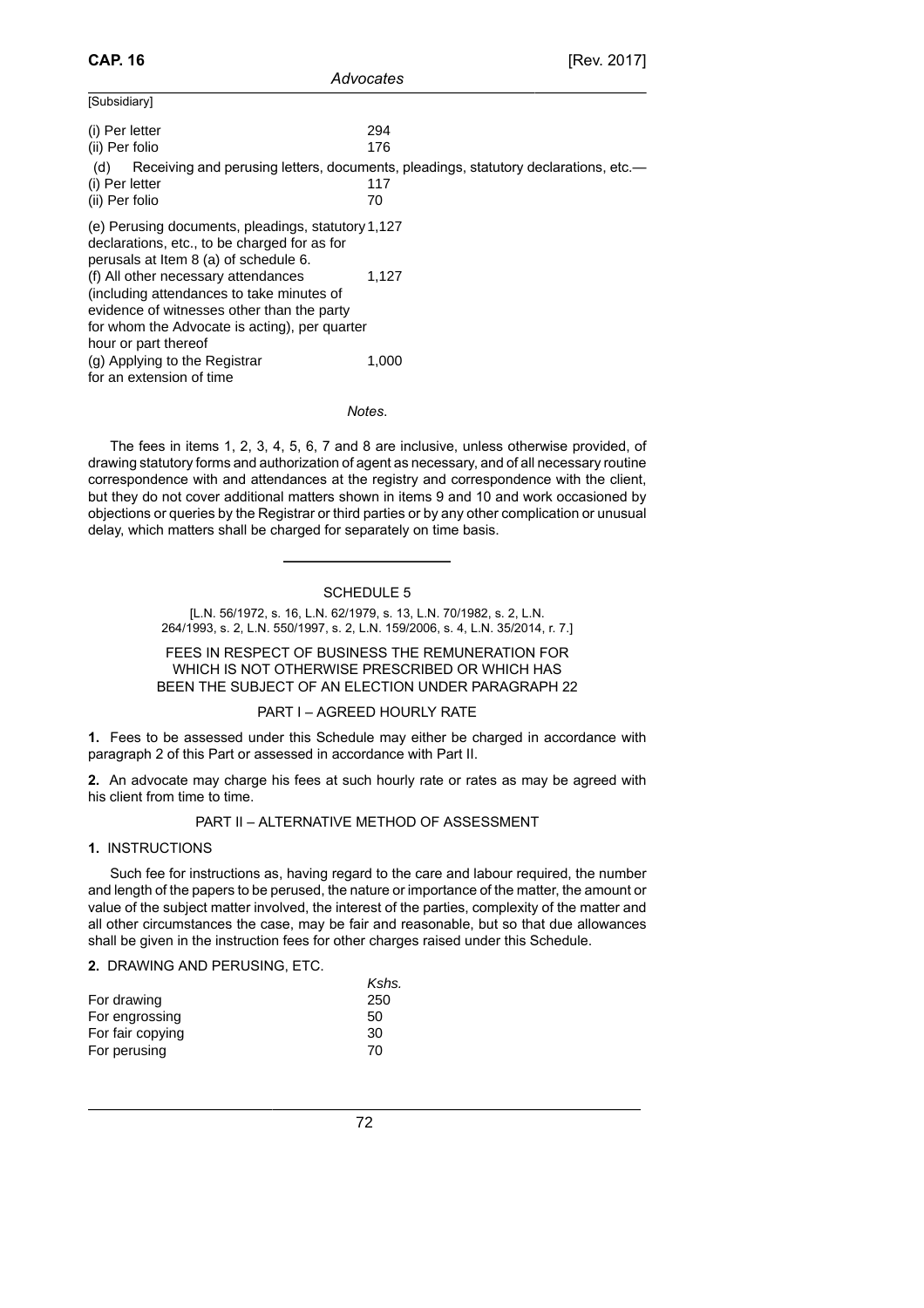thereof

[Subsidiary]

**3.** ATTENDANCE In ordinary cases per 15 minutes or part 1,000 On routine telephone calls within Kenya for 150 15 minutes or part thereof In other cases the taxing officer may

increase or diminish the above charges for any special reason.

**4.** TIME ENGAGED

Where charge is so based in lieu of charges 7,000 per item of work done per for 15 minutes or part thereof

**5.** CORRESPONDENCE

| Letters                        | 300 |
|--------------------------------|-----|
| Or per folio                   | 200 |
| Receiving and perusing letters | 150 |
| Or per folio                   | 70  |

### **6.** OPINIONS

For formal written opinion, such fee as may be reasonable in the circumstances, having regard to the same considerations as set out above for the assessment of instructions, but not less than Kshs. 35,000.

JOURNEY FROM HOME For every day of not less than seven hours 15,000 employed in travelling Where a lesser time than seven hours is so 2,500 employed, per hour

The taxing officer may increase or diminish the above fee for any special reason.

### **7.** DEBT COLLECTION

In respect of non-contentious debt collection matters an advocate may enter into a general agreement with a client to charge therefor upon the following inclusive scale in lieu of charging per item for work done, but—

- (a) where not more than one letter of demand has been written the scale shall be reduced by one-half, subject to a minimum fee of Kshs.1, 000; or
- (b) where the letter of demand is followed by the institution of proceedings at the instance of the same advocate the scale does not apply and fee shall be as prescribed in paragraph 5 of this Schedule or under Schedule 6 or Schedule 7 as the case may be.

| Where the amount of the debt does not  | 10%                                       |
|----------------------------------------|-------------------------------------------|
| exceed Kshs.100,000                    |                                           |
| Where the amount of the debt exceeds   | Kshs.10,000 plus 5% of the amount over    |
| Kshs.100,000 but does not exceed Kshs  | Kshs 100,000                              |
| 500,000                                |                                           |
| Where the amount of the debt exceeds   | Kshs. 50,000 plus 3% of the amount over   |
| Kshs. 500,000 but does not exceed Kshs | Kshs 500,000                              |
| 2,000,000                              |                                           |
| Where the amount of the debt exceeds   | Kshs.100,000 plus 1.5% of the amount over |
| Kshs. 2,000,000                        | Kshs. 2,000,000                           |
|                                        |                                           |
|                                        |                                           |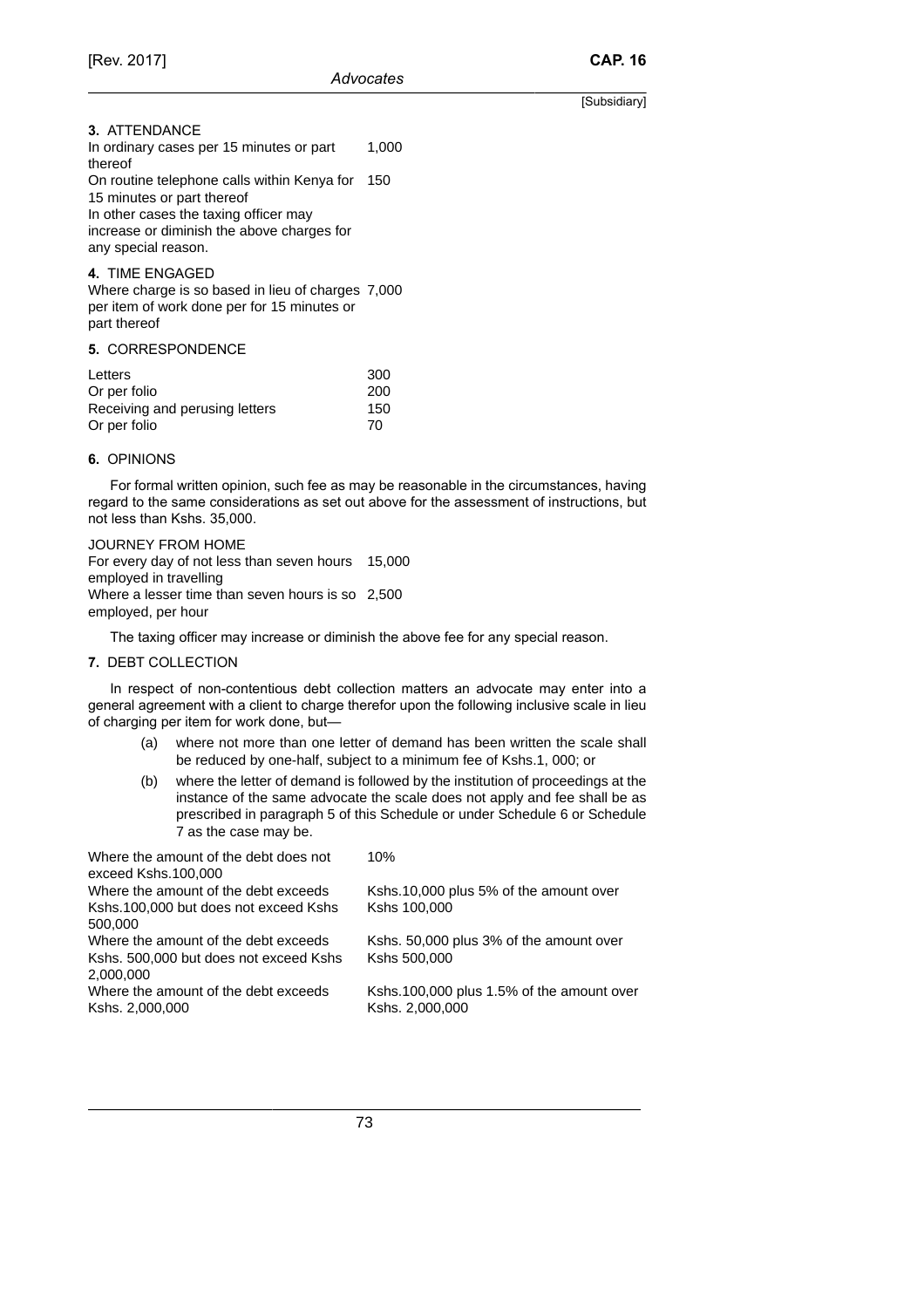#### CHATTELS TRANSFER

For drawing and completing an instrument under the Chattels Transfer Act including all necessary and proper searches, affidavits, stamping and registration—

Where the amount secured does not exceed Kshs. 6,000 Kshs. 50,000 Where the amount secured exceeds Kshs. One half of the scale fee under paragraph

50,000

(a) of the Second Scale of Schedule 1 adjusted in accordance with the notes to that Schedule.

### SCHEDULE 6

[L.N. 8/1965, Sch., L.N. 56/1972, s. 16, L.N. 164/1973, s. 3, L.N. 37/1977, s. 13, L.N. 62/1979, s. 13, L.N. 73/1983, s. 14, L.N. 121/1984, s. 2, L.N. 264/1993, s. 2, L.N. 550/1997, s. 2, L.N. 159/2006, s. 4, L.N. 35/2014, r. 7.]

### COSTS OF PROCEEDINGS IN THE HIGH COURT

### A—PARTY AND PARTY COSTS

### **1.** *Instruction fees*

Subject as hereinafter provided, the fees for instructions shall be as follows—

- (a) To sue in an ordinary suit in which no appearances is entered under Order IX A of the Civil Procedure Rules where no application for leave to appear and defend is made, the fee shall be 65% of the fees chargeable under item 1(a).
- (b) To sue or defend in a suit in which the suit is determined in a summary manner in any manner whatsoever without going to full trial the fee shall be 75% of the fees chargeable under item 1(b).
- (c) In a suit where settlement is reached prior to confirmation of the first hearing date of the suit the fee shall be 85% of the fee chargeable under item 1(b) of this Schedule.

The fees for instructions in suits shall be as follows, unless the taxing officer in his discretion shall increase or (unless otherwise provided) reduce it—

(a) To sue in any proceedings (whether commenced by plaint, petition, originating summons or notice of motion) in which no defense or other denial of liability is filed, where the value of the subject matter can be determined from the pleading, judgment or settlement between the parties and—

| But does                                           | Kshs.  |
|----------------------------------------------------|--------|
| not exceed Kshs.                                   |        |
| 500,000                                            | 45.000 |
| 750.000                                            | 65,000 |
| 1,000,000                                          | 75,000 |
| 20,000,000 fees as for Kshs.                       |        |
| 1,000,000 plus an additional                       |        |
| 1.75%                                              |        |
| fees as for 20,000,000 plus<br>an additional 1.5%. |        |
|                                                    |        |

(b) To sue in any proceedings described in paragraph (a) where a defense or other denial of liability is filed; or to have an issue determined arising out of inter-pleader or other proceedings before or after suit; or to present or oppose an appeal where the value of the subject matter can be determined from the pleadings, judgment or settlement between the parties and—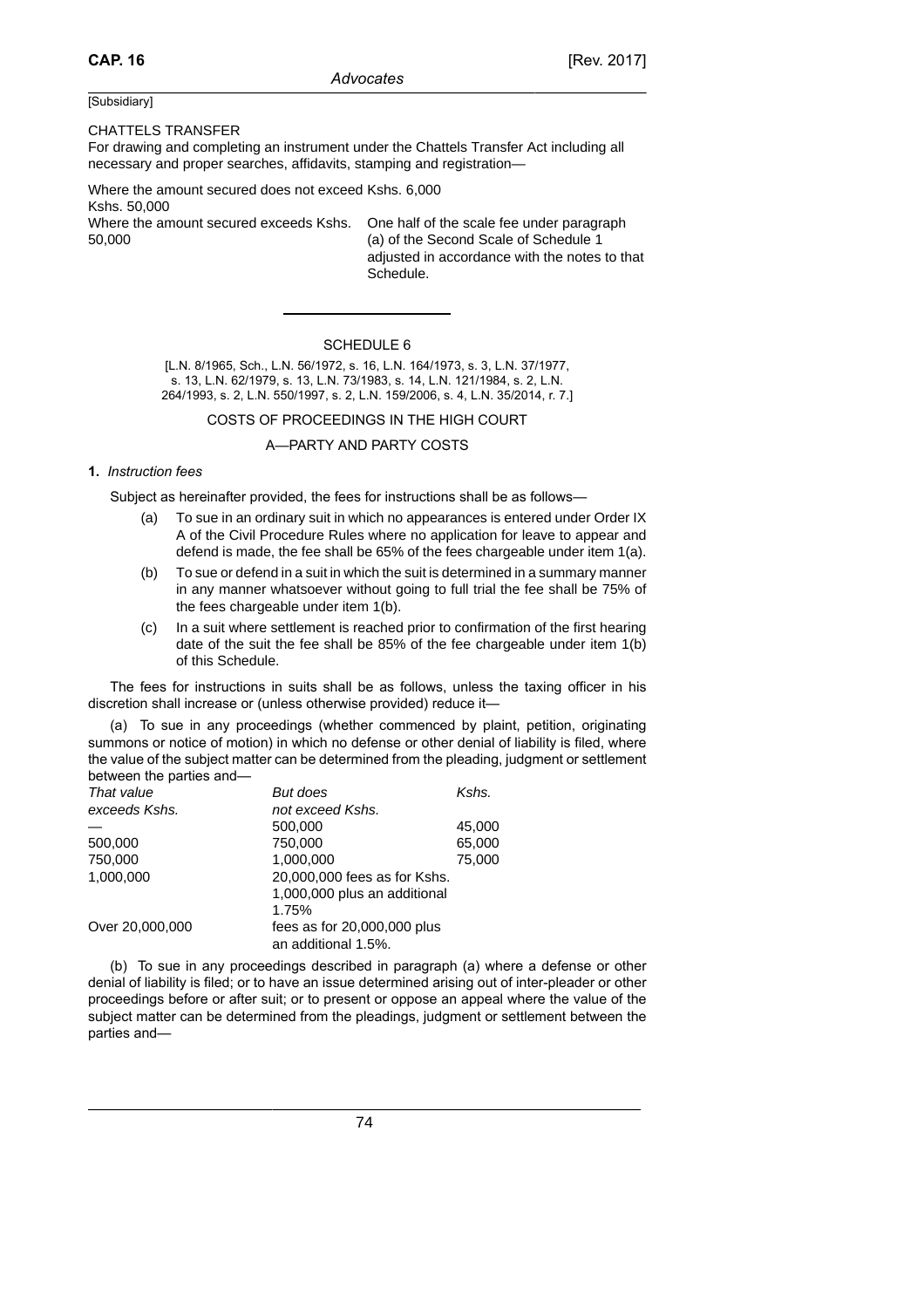| That value exceeds<br>Kshs. | But does not exceed Kshs.<br>Kshs. |         |  |
|-----------------------------|------------------------------------|---------|--|
|                             | 500,000                            | 75,000  |  |
| 500,000                     | 750,000                            | 90,000  |  |
| 750,000                     | 1,000,000                          | 120,000 |  |
|                             | 20,000,000 fees as for             |         |  |
|                             | Kshs. 1,000,000 plus               |         |  |
|                             | an additional 2%.                  |         |  |
|                             | fees as for 20,000,000             |         |  |
|                             | plus an additional                 |         |  |
|                             | $1.5\%$ .                          |         |  |
|                             |                                    |         |  |

(c) To defend proceedings where the defendant substantially adopts the defence of another defendant; an instruction fee calculated under sub-paragraph 1(a).

(d) To defend any other proceedings; an instruction fee calculated under sub- paragraph  $1(b)$ .

(e) *Bankruptcy proceedings*

|                                                                                                                                                                                                                                                     | Kshs                      |
|-----------------------------------------------------------------------------------------------------------------------------------------------------------------------------------------------------------------------------------------------------|---------------------------|
| (i) Debtors application:<br>To present or oppose a debtor's petition<br>To apply or oppose discharge<br>(ii) Creditor's application-                                                                                                                | 12,000<br>12,000          |
| To apply for issue of a bankruptcy notice<br>To apply or oppose a creditors petition to<br>Apply for or oppose a discharge                                                                                                                          | 2,000<br>12,000<br>12,000 |
| (f) Companies                                                                                                                                                                                                                                       |                           |
| (i) to present or oppose proceedings under<br>Rule 5(1) of the Companies (Winding-up)<br><b>Rules</b>                                                                                                                                               | Kshs<br>25,200            |
| (ii) to support a petition for winding-up of a<br>company                                                                                                                                                                                           | 10,000                    |
| (iii) to present or oppose any other<br>proceedings under the Companies Act                                                                                                                                                                         | 15,000                    |
| (g) Matrimonial causes                                                                                                                                                                                                                              |                           |
| (i) to present a petition for dissolution of<br>Marriage, nullity, judicial separation, or<br>restitution of conjugal rights: where the<br>proceedings are not defended                                                                             | Kshs<br>20,000            |
| Where the proceedings are defended, or to<br>defend proceedings, such sum as may be<br>reasonable but not less than                                                                                                                                 | 35,300                    |
| (ii) to apply for additional or ancillary relief, or                                                                                                                                                                                                |                           |
| for custody or access-<br>If the application is dealt with together with<br>the petition or answer, as the case may be;                                                                                                                             | 3,000                     |
| If the application is not dealt with together<br>with the petition or answer                                                                                                                                                                        | 12,000                    |
| (iii) to apply for a Registrar's Certificate<br>(iv) to present or oppose an application to a<br>Judge under the matrimonial Causes Rules<br>or Laws on Guardianship not otherwise<br>provided for: such sum may be reasonable<br>but not less than | 3,500<br>10,000           |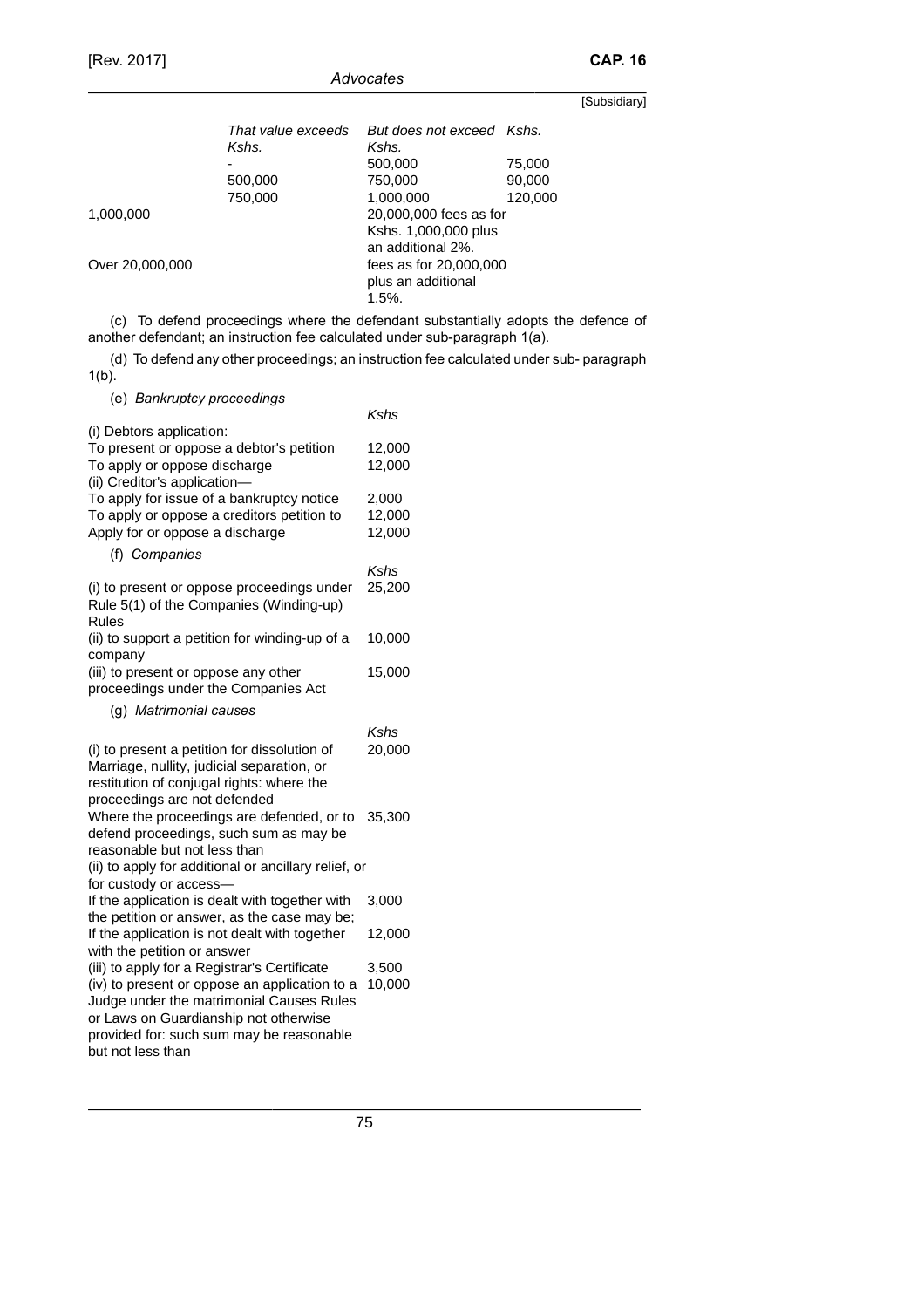| (h) Adoption and guardianship                                                                                                                                                                                                                                                                         |                                                                                                                                                                                                                                                                                                                                                                                    |
|-------------------------------------------------------------------------------------------------------------------------------------------------------------------------------------------------------------------------------------------------------------------------------------------------------|------------------------------------------------------------------------------------------------------------------------------------------------------------------------------------------------------------------------------------------------------------------------------------------------------------------------------------------------------------------------------------|
| (i) To present or oppose an application for<br>adoption such sum as may be reasonable<br>but not less than                                                                                                                                                                                            | 11,800                                                                                                                                                                                                                                                                                                                                                                             |
| (ii) To present or oppose an application<br>for guardianship such sum as may be<br>reasonable but not less than                                                                                                                                                                                       | 14,800                                                                                                                                                                                                                                                                                                                                                                             |
| (i) Election petitions                                                                                                                                                                                                                                                                                |                                                                                                                                                                                                                                                                                                                                                                                    |
| To present or oppose an election petition;<br>such sum as may be reasonable but not less<br>than                                                                                                                                                                                                      | 500,000                                                                                                                                                                                                                                                                                                                                                                            |
| (j) Constitutional petitions and prerogative orders                                                                                                                                                                                                                                                   |                                                                                                                                                                                                                                                                                                                                                                                    |
| time expended by the advocate-                                                                                                                                                                                                                                                                        | To present or oppose an application for a Constitutional and Prerogative Orders such<br>fee as the taxing master in the exercise of his discretion and taking into consideration the<br>nature and importance of the petition or application, the complexity of the matter and the<br>difficulty or novelty of the question raised, the amount or value of the subject matter, the |
| (i) where the matter is not complex or<br>opposed such sum as may be reasonable<br>but not less than                                                                                                                                                                                                  | 45,000                                                                                                                                                                                                                                                                                                                                                                             |
| (ii) where the matter is opposed and found to 100,000<br>satisfy the criteria set out above, such sum<br>as may reasonable but not less than                                                                                                                                                          |                                                                                                                                                                                                                                                                                                                                                                                    |
| (iii) to present or oppose application for<br>setting aside arbitral award<br><b>Other Matters</b><br>To sue or defend in any case not provided<br>for above; such sum as may be reasonable<br>but not less than -                                                                                    | 50,000                                                                                                                                                                                                                                                                                                                                                                             |
| (i) If undefended                                                                                                                                                                                                                                                                                     | 45,000                                                                                                                                                                                                                                                                                                                                                                             |
| (ii) If defended<br>Appeals<br>(a) To present or oppose an appeal in any<br>case not provided for above; such sum as<br>may be reasonable but not less than Kshs<br>25,200<br>(b) To counter-claim, a fee under<br>subparagraph (a) or (b), as appropriate<br>(c) Matters arising during proceedings- | 75,000                                                                                                                                                                                                                                                                                                                                                                             |
| (i) to prepare an affidavit                                                                                                                                                                                                                                                                           | 900                                                                                                                                                                                                                                                                                                                                                                                |
| (ii) to prepare interrogatories or answers                                                                                                                                                                                                                                                            | 4900                                                                                                                                                                                                                                                                                                                                                                               |
| thereto<br>(iii) to apply for a commission or letter of<br>request for the examination of a witness                                                                                                                                                                                                   | 3,000                                                                                                                                                                                                                                                                                                                                                                              |
| (iv) to prepare a brief for counsel in relation<br>to a Commission for examination of a person<br>not residing in Kenya; such sum as may be<br>reasonable but not less than                                                                                                                           | 18,000                                                                                                                                                                                                                                                                                                                                                                             |
| (v) to prepare a case stated for the opinion<br>of the court; such sum as may be reasonable<br>but not less than                                                                                                                                                                                      | 25,200                                                                                                                                                                                                                                                                                                                                                                             |
| (vi) to present an application for a temporary 3,000                                                                                                                                                                                                                                                  |                                                                                                                                                                                                                                                                                                                                                                                    |
| injunction or similar order if unopposed<br>(vii) to present or oppose in cases where the 100,000<br>judge shall certify that the matter is complex;                                                                                                                                                  |                                                                                                                                                                                                                                                                                                                                                                                    |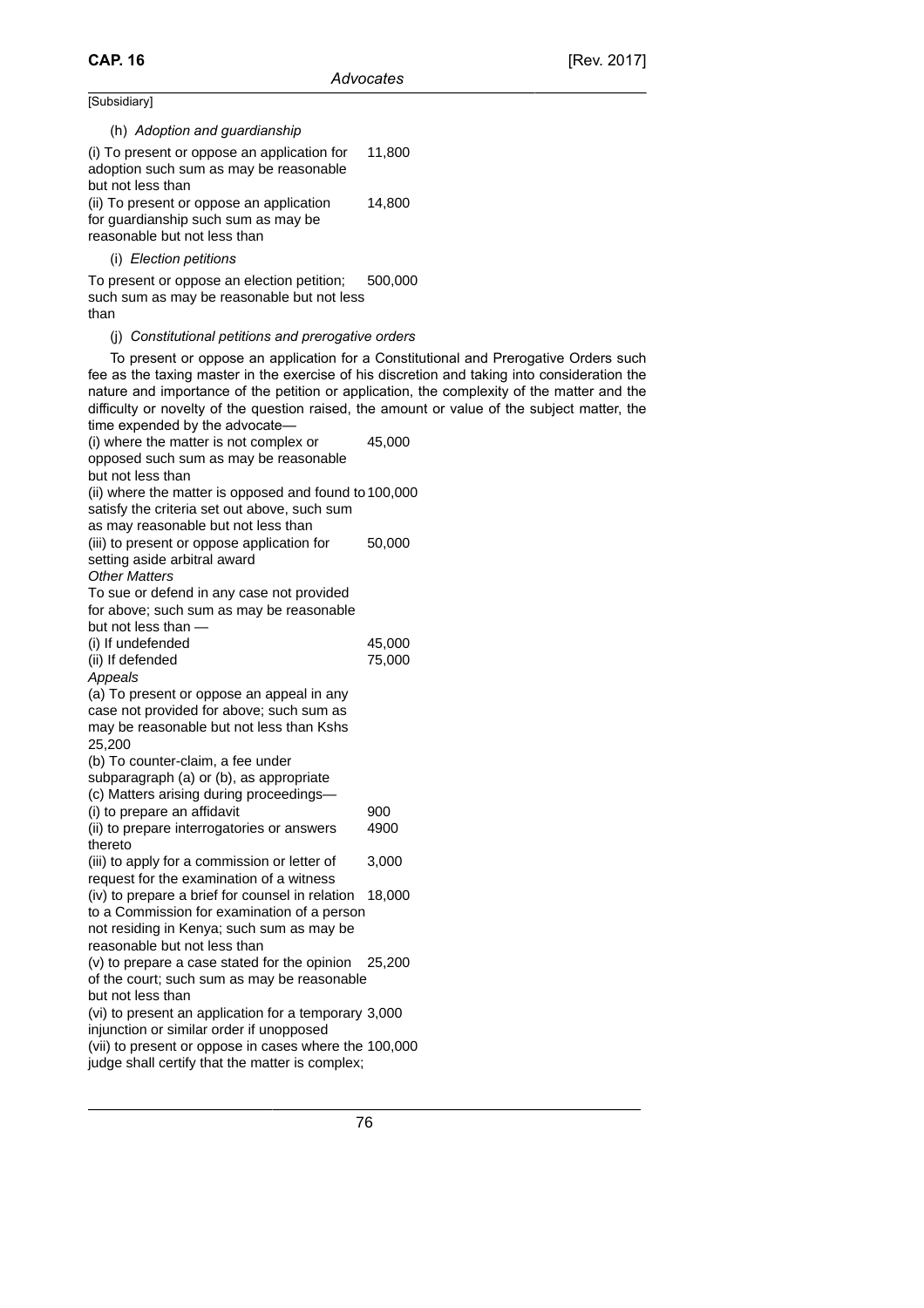such sum as the judge may certify to be reasonable but not less than (viii) to present or oppose any other application not otherwise provided for where the application is unopposed 3,000 where the application is opposed, such sum 5,000 as may be reasonable but not less than

Provided that:

- (i) the taxing officer may take into consideration other fees and allowances due to the advocate (if any) in respect of the work to which any such allowance applies, the nature and importance of the cause or matter, the amount involved, the interest of the parties, the general conduct of the proceedings, a direction by the trial judge, and all other relevant circumstances;
- (ii) In any case which a certificate for more than one advocate has been given by the judge, the instruction fee allowed on taxation as between party and party and other charges shall be doubled where requisite;
- (iii) In any case which a certificate for senior counsel has been given by the judge, the instruction fee allowed on taxation as between party and party shall be increased by one-half and other charges shall be doubled where requisite, the allowance for attendances of senior counsel in court conducting or leading the cause being on the higher scale.
- (iv) for the purposes of assessing an instruction fee in any suit—
	- (a) for possession of premises, with or without a claim for arrears of rent; or
	- (b) for specific performance of a lease, the value of the subject matter shall be taken to be the arrears of rent or *mesne* profits, if any that may be found due, increased by sum equivalent to the annual rental value of the premises or to one-tenth of the capital value of the premises, whichever is higher;
- (v) for the purposes of assessing an instruction fee in a case where payment into court has been made under Order 27 of the Civil Procedure Rules, the following rules shall apply—
	- (a) where the plaintiff accepts payment into court under the provisions of Order 27, Rule 2(1), he may claim the full instruction fee;
	- (b) where the plaintiff accepts payment into court after the time allowed by Order 27, Rule 2(1), but before one month after setting down of the case for hearing, he may claim three quarters of the instruction fee;
	- (c) Where the plaintiff does not accept the payment into court and does not recover more than the payment, he may claim his costs to the date of payment, including one-half of the fees.

### **2.** *Fees for getting up or preparing for trial*

In any case in which a denial of liability is filed or in which issues for trial are joined by the pleadings, a fee for getting up and preparing the case for trial shall be allowed in addition to the instruction fee and shall be not less than one-third of the instruction fee allowed on taxation:

Provided that —

(i) this fee may be increased as the taxation officer considers reasonable but it does not include any work comprised in the instruction fee;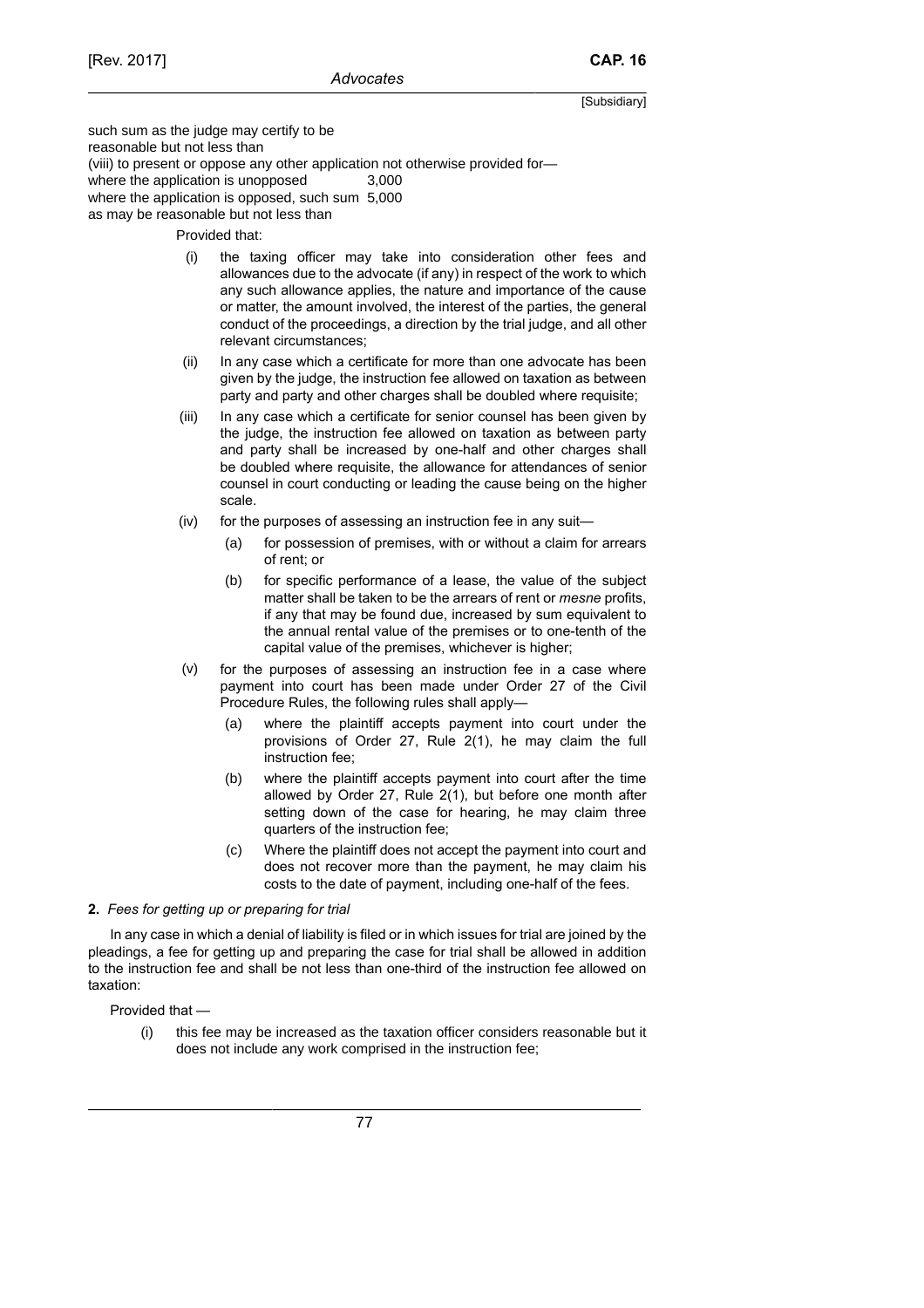- (ii) no fee under this paragraph is chargeable until the case has been confirmed for hearing, but an additional sum of not more than 15% of the instruction fee allowed on taxation may, if the judge so directs, be allowed against the party seeking the adjournment in respect of each occasion upon which a confirmed hearing is adjourned;
- (iii) in every case which is not heard the taxing officer must be satisfied that the case has been prepared for trial under this paragraph.

### **3.** *Fees for getting up an appeal*

In any appeal to the High Court in which a respondent appears at the hearing of the appeal and which the court at the conclusion of the hearing has certified that in view of the extent or difficulty of the work required to be done subsequently to the lodging of the appeal the case is a proper one for consideration of a getting up fee, the taxing officer may allow such a fee in addition to the instruction fee and such a fee shall not be less than one-third of the instruction fee.

#### **4.** *Drawing*

(a) Concise statement, plaint, written statement of defense, interlocutory application, notice of motion or chamber application, originating summons, affidavit, petition of appeal, interrogatories, agreement for compromise, adjustment or satisfaction of suit, or for reference to arbitration or any other pleading not otherwise provided for—

(i) four folios or less 1,100

(ii) in excess of four folios; additional per 150

folio after the first four folios

(b) Creditor's or debtor's petition that a debtor be adjudicated insolvent, or notice of objection thereto:

| (i) six folios or less | 1,470 |
|------------------------|-------|
|------------------------|-------|

| (ii) in excess of six folios per folio | 150 |
|----------------------------------------|-----|
|----------------------------------------|-----|

(c) Petition for winding up of a company incorporated under the Companies Act—

| (i) nine folios or less                               | 2.300 |
|-------------------------------------------------------|-------|
| (ii) in excess of nine folios per folio               | 150   |
| (d) All other documents (including proofs of Kshs.180 |       |
| witnesses and evidence) so far as necessary           |       |
|                                                       |       |

per folio.

(e) Bill of costs per folio Kshs 180 (f) Affidavit or return of service Kshs. 240

(g) In relation to sub-paragraphs (a)(ii), (b)(ii), (c)(ii) and (d), the court may direct that the costs of any repetitive or unnecessary matter shall be disallowed.

**5.** *Copies*

(a) Of plaint, written statement of defense, affidavit, petition of appeal, cross objection to petition, interrogatories, replies to interrogatories, agreement in satisfaction of suit, or for reference to arbitration, exhibit bill of costs and every other document (whether for court or opposing party) Kshs 25 per folio .

(b) The actual cost of copies of judge's notes taken from day to day as a case proceeds may be allowed if certified the trial court Kshs 25 per by page or folio .

(c) Printing actual costs, supported by vouchers of all necessary printing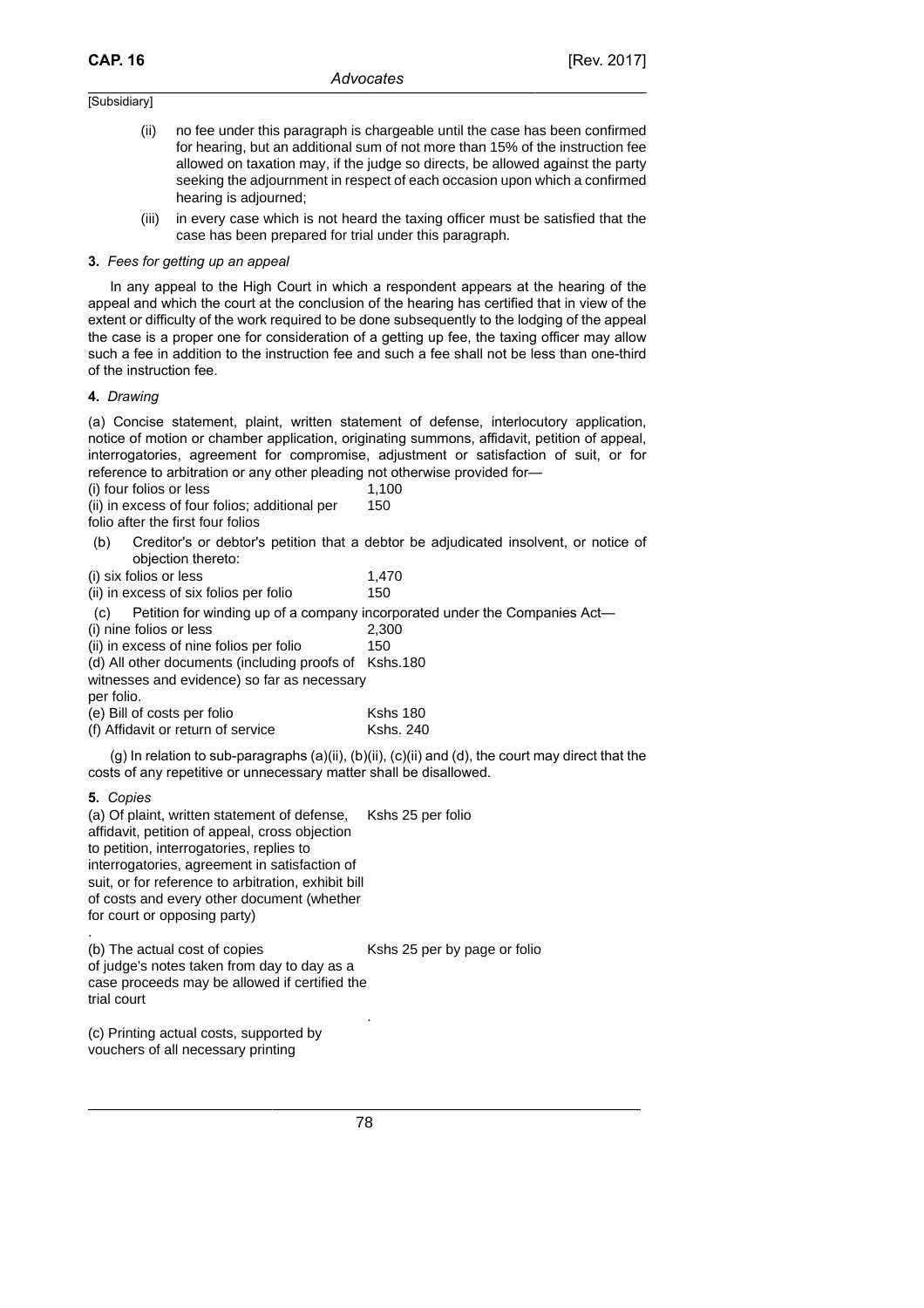.

[Subsidiary] (d) Photostat copies per page; actual costs, Kshs 10 supported by vouchers of all necessary photocopying . (e) All other necessary copies Kshs 25 per folio **6.** *Correspondence* (a) Letters before action or other necessary Kshs 1,000 letters or per folio Kshs 118 **7.** *Attendances* (a) On any necessary application to or formal attendance on the registrar or deputy registrar Kshs 1,000 (b) At offices of Court or registrar on routine Kshs 500 **Matters** (c) At court in chambers on matters on a date fixed by the court for hearing when the case cannot be taken or by advocate for calling his lists Kshs 1,000 (d) At court or in chambers before judge not otherwise provided for— Ordinary Scale Kshs Higher Scale Kshs Half-hour or less 1,100 1,900 One hour 2,300 3,000 Half-day 5,000 7,100 Whole day **10,000** 15,000 (e) Routine telephone calls each necessary Kshs 120 telephone call allowed per three minutes or part thereof (f) With a judge on a view, if in court hours, the same fees for attending in court conducting case; if out of court hours per hour including traveling time, in addition to all expenses properly incurred in getting to and from the place viewed Kshs 2,200 (g) All necessary attendance (including attendances to take minutes of evidence of witnesses other than the party for whom the advocate is appearing) of any nature whatsoever not otherwise provided for per quarter-hour Kshs 600 **8.** *Perusals* (a) Of pleadings, memorandum of appeal, record of appeal, affidavits, interrogatives Kshs. 50

and answers thereto, notices to admit, petition to wind up company, petition in insolvency, notice of motion in court, originating summons or other necessary documents not specifically provided for per folio

(b) Of notices and other routine documents Kshs 50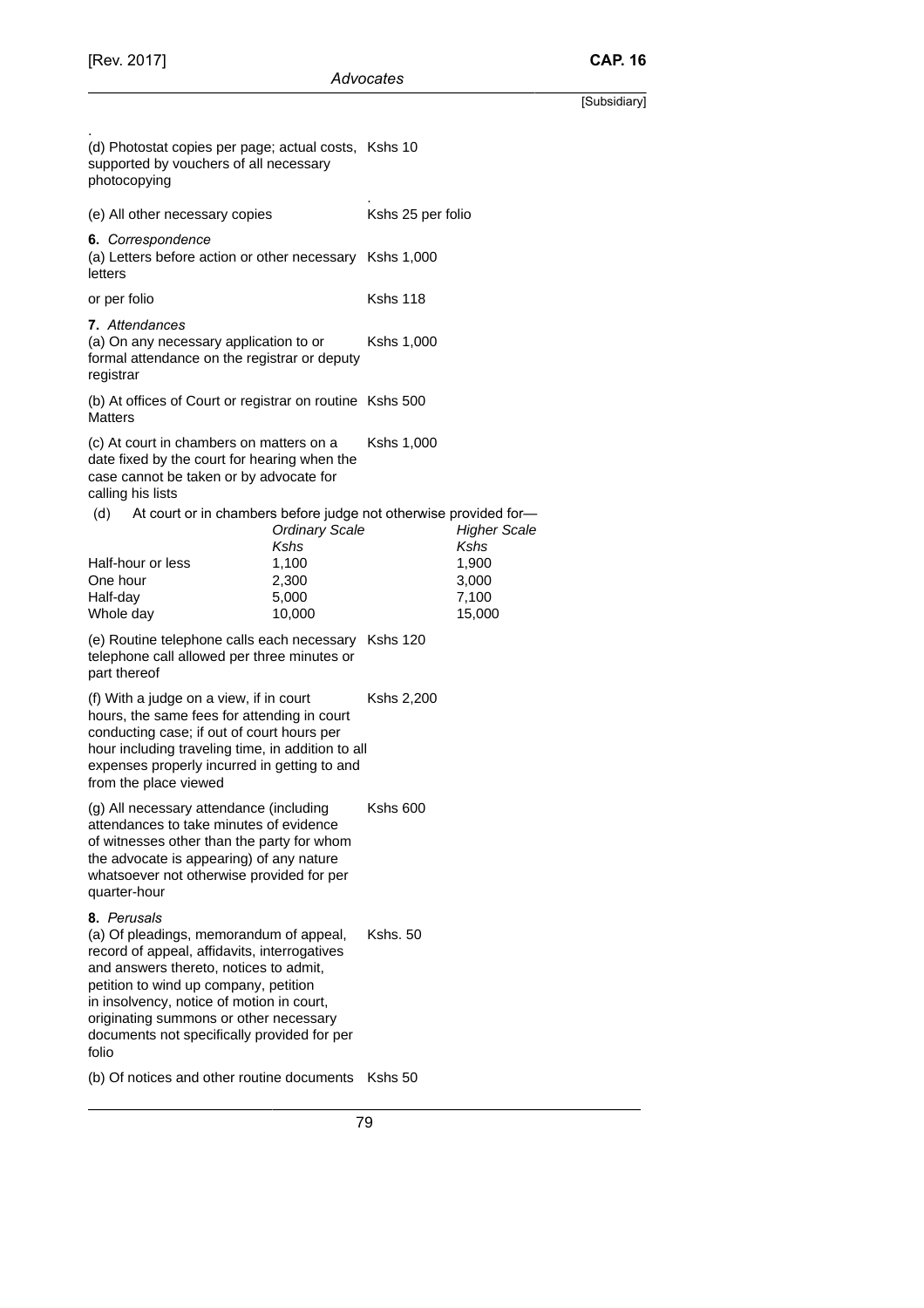Kshs 50

### [Subsidiary]

(c) Of necessary letter; per folio

**9.** SERVICE

(a) within three kilometers of the High Court Kshs 1,400 or district registry of the High Court

(b) Every additional kilometer over three, such amount as is reasonable, not exceeding per kilometer Kshs 35

- (c) For traveling and subsistence expenses incurred by the process server; charge the actual expense incurred.
- (d) Where service is by post or by any other mode of substituted service, charge the actual expenses incurred.

# **10.** *Plans, models, etc*.

Actual costs supported by vouchers of all necessary plans, charts, photograph and models.

**11.** *Translations*

Actual costs, supported by vouchers, of all necessary translations.

# **12.** *Execution proceedings*

- (a) Instructions to execute decree and drawing necessary application Kshs 1,000
- (b) Attendance at court filing application Kshs 300
- (c) Attending Court to peruse order Kshs 300
- **13.** *Objection to execution proceedings*
	- (a) Instruction to prepare objection— Kshs 10,000
	- (b) Instruction to proceed with attachment Kshs 2,100
	- (c) Instruction to take proceedings to establish or oppose such proceedings Kshs 14,000
- **14.** *Garnishee proceedings*
	- (a) Instructions to institute garnishee proceedings, if not opposed— Kshs 4,200
	- (b) Instructions to institute or to defend garnishee Proceedings, when opposed, such sum as the taxing officer considers reasonable but not less than Kshs 14,000.

### **15.** *Fee allowable on certificate of costs under paragraph 68A*

(a) Where— (i) no appearance has been entered in the suit Kshs 1,200 (ii) the defendant was served at the first attempt for each additional attempt of service Kshs 250 (b) Where appearance has been entered a Kshs 180 further (c) Where the defendant was served in a jurisdiction outside Kenya Actual costs incurred (d) Where the defendant was served in accordance with Order V, Rule 17 of the Civilthe court plus Kshs 2,100. Procedure rules. The costs of any advertisement ordered by

```
(e) For any application made to the judge
under Paragraph 11 (2);
                                           Kshs 4,000
```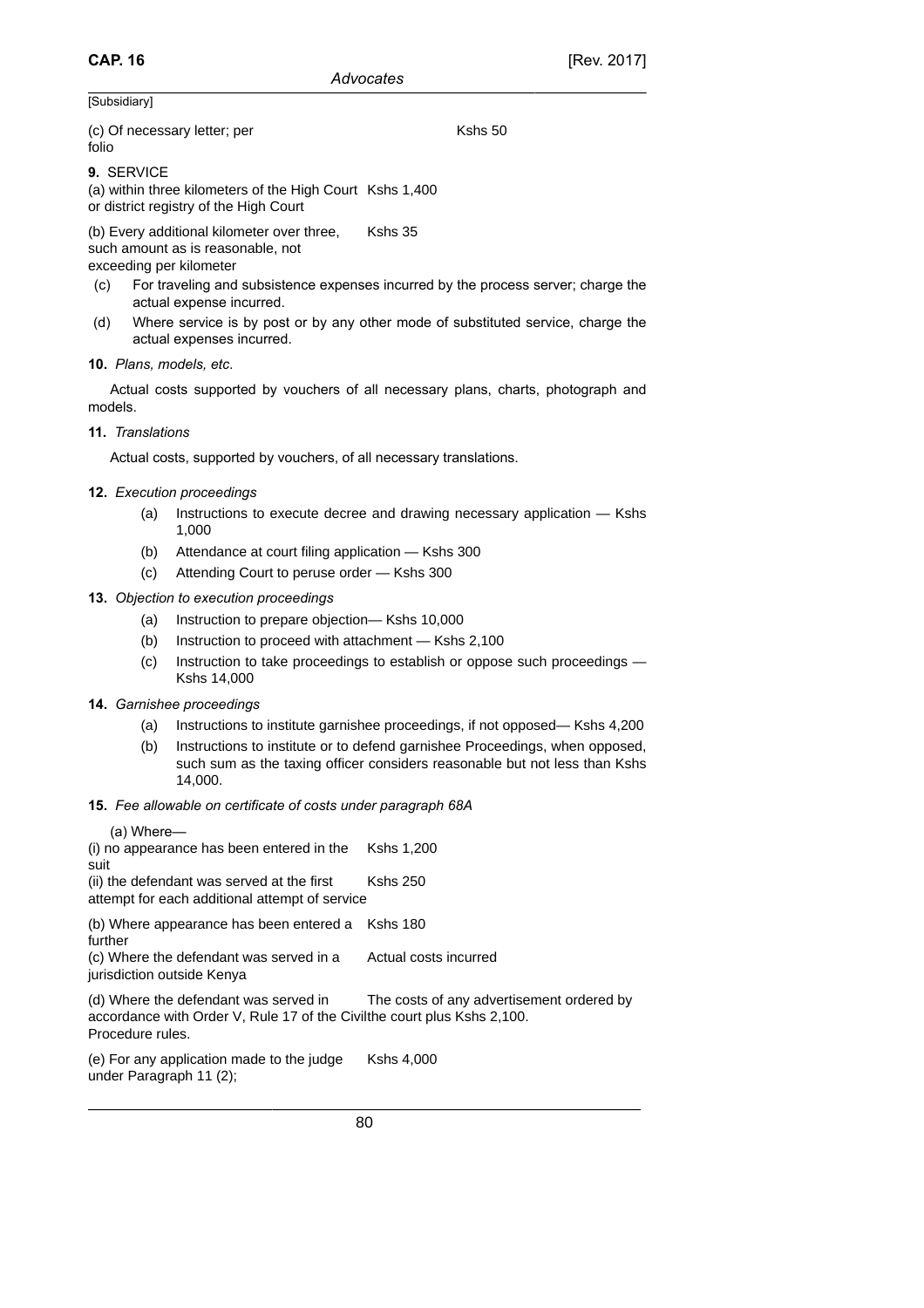a further; together with the instruction fee and any court fees and affidavits swearing fees incurred; but the taxing officer shall not allow more than one instruction fee.

# B — ADVOCATE AND CLIENT COSTS

As between advocate and client the minimum fee shall be—

- (a) the fees prescribed in A above, increased by 50%; or
- (b) the fees ordered by the court, increased by 50%; or
- (c) the fees agreed by the parties under paragraph 57 of this order increased by 50%; as the case may be, such increase to include all proper attendances on the client and all necessary correspondences.

# SCHEDULE 7

[L.N. 8/1965, L.N. 56/1972, s. 16, L.N. 37/1977, s. 14, L.N. 62/1979, s. 13, , L.N. 73/1983, s. 4, L.N. 121/1984, s. 3, L.N. 264/1993, s. 2, L.N. 550/1997, s. 2, L.N. 159/2006, s. 4, L.N. 35/2014, r. 7, L.N. 45/2014, r. 2.]

COSTS OF PROCEEDINGS IN SUBORDINATE COURTS

### A — PARTY AND PARTY COSTS

**1.** Where the sum found due (in the case of a wholly or partially successful plaintiff) or the sum sued for (in the case of a wholly successful defendant).

Subject as provided in this Schedule, the fees for instructions shall be as follows—

- (a) To sue in an ordinary suit in which no appearances is entered under Order IX A of the Civil Procedure Rules where no application for leave to appear and defend is made, the fee shall be 65% of the fees chargeable under item 1(a).
- (b) To sue or defend in a suit in which the suit is determined in a summary manner in any manner whatsoever without going to full trial the fee shall he 75% of the fees chargeable under item 1(b).
- (c) In a suit where settlement is reached prior to confirmation of the first hearing date of the suit the fee shall be 85% of the fee chargeable under item 1(b) of this Schedule.

| Exceeds Kshs | Does not exceed Lower scale |        | Higher scale |
|--------------|-----------------------------|--------|--------------|
|              | Kshs                        | Kshs   | KSh.         |
|              | 50,000                      | 10,000 | 15,000       |
| 50,000       | 100,000                     | 15,000 | 30,000       |
| 100.000      | 200,000                     | 30,000 | 40,000       |
| 200,000      | 500,000                     | 45,000 | 65,000       |
| 500,000      | 1,000,000                   | 65,000 | 90,000       |
| 1,000,000    | 2,000,000                   | 90,000 | 120,000      |

Over 2,000,000, a fee as for KSh. 2,000,000 plus 2.5% in respect of the excess.

#### [L.N. 45/2014, r. 2.]

#### *Note*

The "Lower Scale" shall be applied in all cases where no defence or other denial of liability has been filed and the "Higher Scale" shall be applied in all other cases.

**2.** In any suit or appeal by the nature of which no specific sum is sued for, claimed for, or awarded in the judgment (other than proceedings falling under paragraph 3 below); such costs as the court in its discretion but not less than Kshs. 20,000 if undefended or unopposed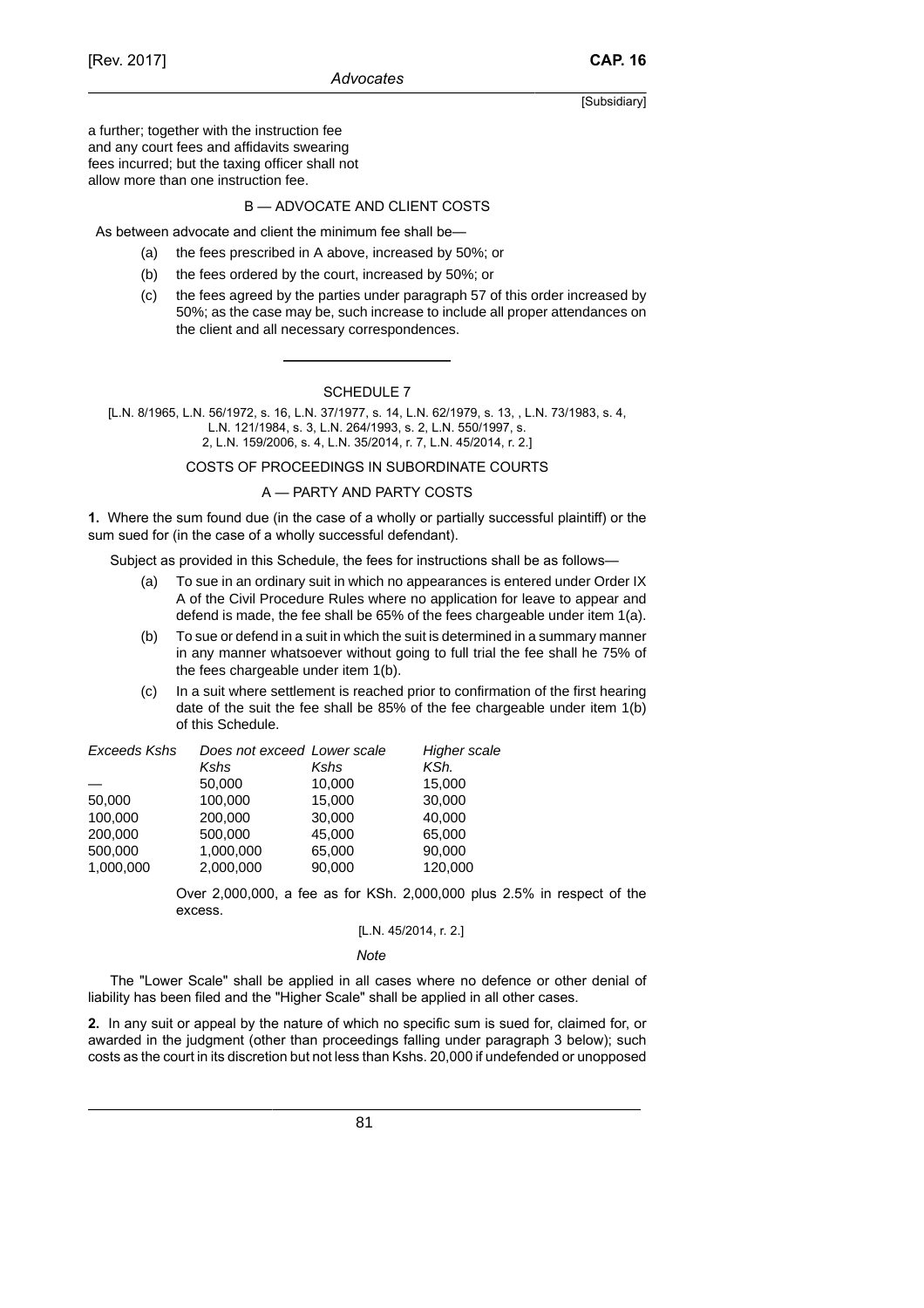and (subject to any special order for good reason connected with the nature and importance or the difficulty or the urgency of the matter) not to exceed Kshs. 50,000.

# **3.** Election petition

To present or oppose an election petition; such sum as may be reasonable but not less than Kshs. 100,000.

| 4. (a) In proceedings for<br>dissolution of marriage,<br>nullity, Judicial separation or<br>restitution of conjugal rights:-                                                                   | (i) where the proceedings are Kshs. 10,000<br>undefended                                                                 |             |                                       |
|------------------------------------------------------------------------------------------------------------------------------------------------------------------------------------------------|--------------------------------------------------------------------------------------------------------------------------|-------------|---------------------------------------|
|                                                                                                                                                                                                | (ii) where the proceedings<br>are defended                                                                               |             | Kshs 18,000                           |
| (b) In proceedings for<br>ancillary relief:-                                                                                                                                                   | (i) if heard together with<br>petition of answer<br>(ii) if not dealt together with<br>petition or answer                |             | Kshs 2,000                            |
|                                                                                                                                                                                                |                                                                                                                          |             | Kshs 4,000                            |
| (c) In proceedings for<br>custody, and access                                                                                                                                                  |                                                                                                                          |             | Kshs 5,000                            |
| 5. On any application, notice of motion,<br>chamber summons or execution<br>proceedings, to include taking instructions<br>to proceed or oppose, drawing application,<br>engrossing and filing |                                                                                                                          | Kshs. 3,000 |                                       |
| 6. On any necessary application to or<br>attendance on Magistrate in court or<br>chambers                                                                                                      |                                                                                                                          | Kshs 1,400  |                                       |
| <b>7.</b> Attendance at the hearing (i) for the first whole day<br>where the hearing lasts<br>more than one full day-                                                                          | (ii) for each part after the first Kshs 2,100.                                                                           |             | Kshs 5,000                            |
| 8. Where costs of adjournment of a case are Kshs 2,100<br>awarded                                                                                                                              |                                                                                                                          |             |                                       |
| 9. For attending any<br>alternative dispute resolution<br>session pursuant to a court<br>order, whether by consent or<br>otherwise-                                                            | (i) half an hour or less                                                                                                 |             | Kshs. 1,000                           |
| 10. Service-                                                                                                                                                                                   | (ii) one hour<br>(i) within three kilometers of<br>subordinate court or district<br>registry of the subordinate<br>court |             | Kshs 1,400<br>Kshs 1,400              |
|                                                                                                                                                                                                | (ii) for travelling and<br>subsistence expenses<br>incurred by the process<br>server.                                    |             | charge the actual expense<br>incurred |
|                                                                                                                                                                                                | (iii) where service is by post<br>or by any other mode of<br>Substituted service.                                        |             | charge the actual expense<br>incurred |
| 11. Drawing and filing affidavit or return of                                                                                                                                                  |                                                                                                                          | Kshs 1,000  |                                       |

service

# *Notes*.

1. When an order has been made in general terms for the payment of costs by either party and an advocate has been employed, those costs, in addition to the court fees, shall be computed under this Schedule, which shall be the minimum fee,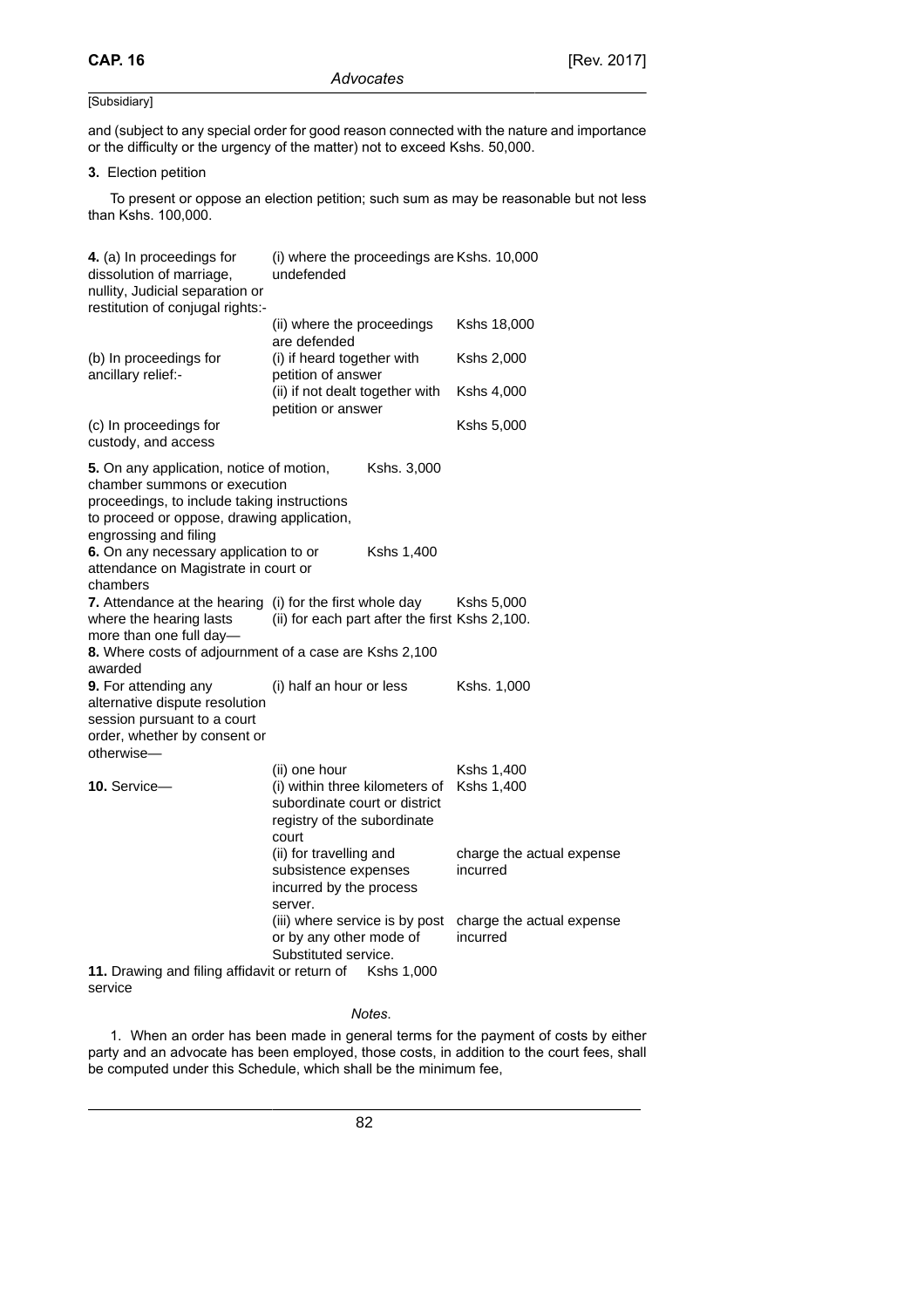and shall include (except as may be provided) taking instructions, drawing or perusing documents, pleadings or similar documents, engrossing and filing documents, and all necessary attendance at court or chambers.

2. Costs exceeding the scales in this Schedule may be charged on special grounds arising out of the nature, importance, difficulty or urgency of the case.

3. Where success in a suit is divided, the scale may be distributed having regard to partial success on either side.

# B — ADVOCATE AND CLIENT COSTS

As between advocate and either the minimum fees shall be—

- (a) the fees prescribed in A above increased by 50%;
- (b) the fees ordered by the court increased by the 50%; or
- (c) the fees agreed by the parties under paragraph 57 increased by 50%, as the case may be and the increase to include all proper attendances on the client and all necessary correspondence.

SCHEDULE 8

[L.N. 198/1969, s. 3, L.N. 62/1979, s. 13, L.N. 121/1984, s. 5, L.N. 264/1993, s. 2, L.N. 550/1997, s. 2, L.N. 159/2006, s. 4, L.N. 35/2014, r. 7.]

# COSTS OF PROCEEDINGS IN TRIBUNAL UNDER THE LANDLORD AND TENANT (SHOPS, HOTELS AND CATERING ESTABLISHMENTS) ACT

# A — PARTY AND PARTY COSTS

**1.** When an order has been made for payment of costs by either party and an advocate has been employed, those costs, in addition to the Tribunal fees, may be allowed to the successful party under paragraphs 6 and 7.

**2.** In any case in which a denial of liability is filed or in which issues for trial are joined by the pleadings, a fee for getting up and preparing the case for trial shall be allowed in addition to the instruction fee and shall be not less than one-third of the instruction fee allowed on taxation:

Provided—

- (i) that this fee may be increased as the taxation officer considers reasonable but it does not include any work comprised in the instruction fee;
- (ii) that no fee under this paragraph is chargeable until the case has been confirmed for hearing, but an additional sum of not more than 15 per cent of the instruction fee allowed on taxation may, if the judge so directs, be allowed against the party seeking the adjournment in respect of each occasion upon which a confirmed hearing is adjourned; and
- (iii) that in every case which is not heard the taxing officer must be satisfied that the case has been prepared for trial under this paragraph.

**3.** Costs exceeding the scale in this Schedule may be allowed for special grounds arising out of the nature, importance, difficulty or urgency of the case.

**4.** Except for good reason to be recorded, costs shall be awarded to the party who substantially succeeds upon the reference or other proceedings.

- **5.** The value of the subject-matter shall be determined as follows—
	- (a) in a case where the amount of the annual rent is disputed, the difference between the amount proposed by the landlord and the amount offered by the tenant;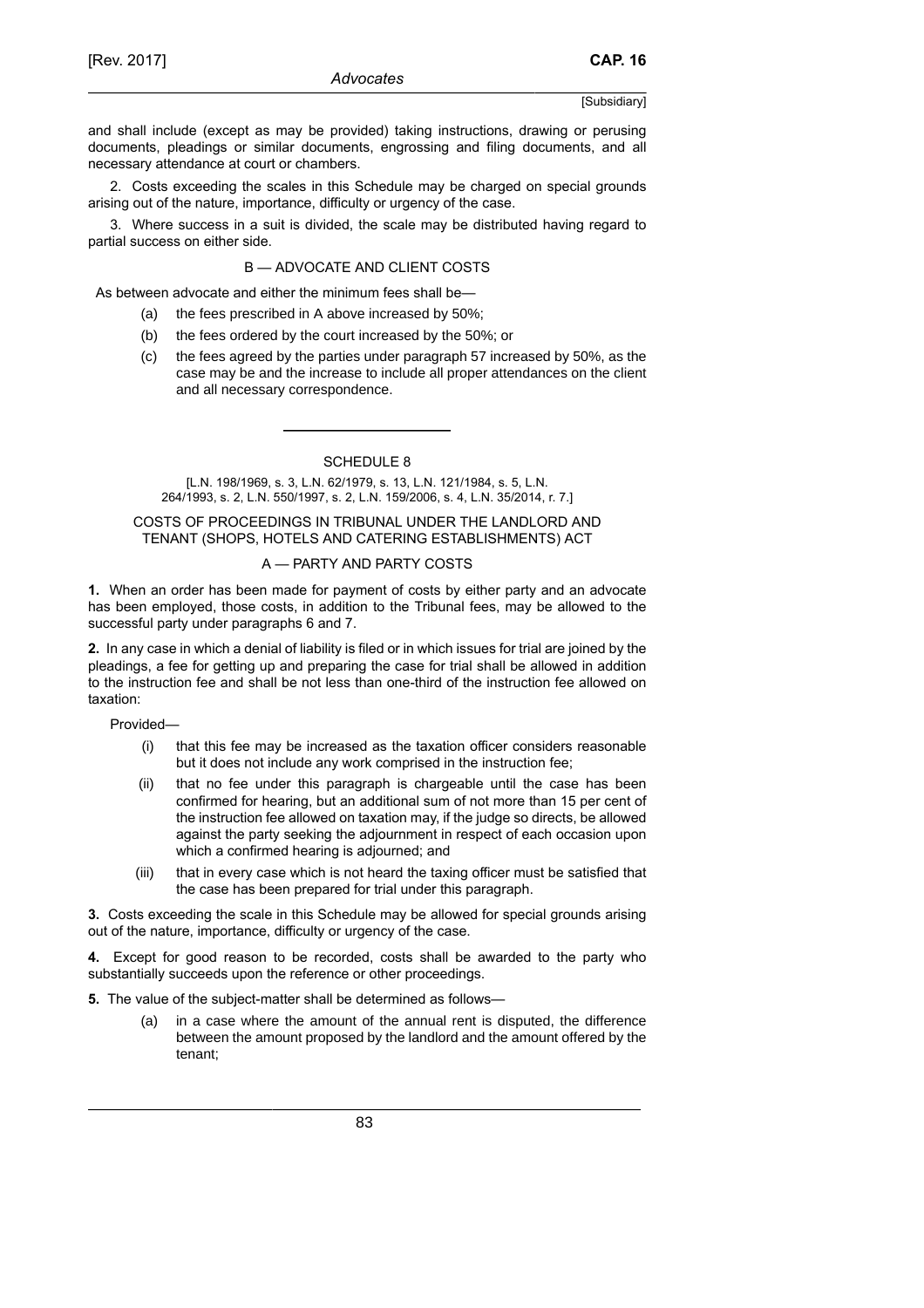- (b) in a case where possession is claimed, one year's mesne profits, plus the amount of any arrears of rent or mesne profits awarded, which total shall be determined by the Tribunal;
- (c) in a case concerning authority to carry out repairs, the amount claimed or awarded as the costs of the repairs, whichever is less; or
- (d) in proceedings under section 13 of the Landlord and Tenant (Shops, Hotels and Catering Establishments) Act, the amount of compensation awarded; or where no compensation is awarded, the amount of compensation claimed.

**6.** The "Lower Scale" in paragraph 7 shall be applied where the matter is disposed of *ex parte*, by consent or by a decision on a preliminary question of law not dependant on fact and the "Higher Scale" shall be applied in all other cases.

**7.** (1) The instruction fee, which shall include taking instructions, drawing or perusing or similar documents, engrossing and filing the same, may be computed in accordance with subparagraph (2).

|         | $(2)(a)$ Where the value of the subject matter- |             |                       |
|---------|-------------------------------------------------|-------------|-----------------------|
| Exceeds | Does not exceed                                 | Lower scale | Higher scale          |
| Kshs.   | Kshs.                                           | Kshs.       | Kshs.                 |
|         |                                                 |             |                       |
|         | 10,000                                          | 1,293       | 5,000                 |
| 10,000  | 20,000                                          | 2,000       | 8,000                 |
| 20,000  | 50,000                                          | 8,000       | 15,000                |
| 50,000  | 100,000                                         | 15,000      | 22,500                |
| 100,000 | 250,000                                         | 22,500      | 35,000                |
|         | over 250,000                                    |             | the fee for Kshs.     |
|         |                                                 |             | 250,000 plus an       |
|         |                                                 |             | additional 2% in      |
|         |                                                 |             | respect of the excess |

- (b) On a complaint where a non-pecuniary relief other than possession is sought such costs as the Tribunal in its discretion awards; but not less than Kshs. 2,940 if undefended or unopposed, and if opposed, a reasonable amount not less than Kshs. 23,520.
- (c) On proceedings for leave to levy distress, one-half the fee under (a).
- (d) In any proceedings not otherwise provided for, such fees as the Tribunal may assess but not less than Kshs. 15,000.

| 8. (a) On any necessary attendance on the                    |                                           | Kshs 1,400 |  |
|--------------------------------------------------------------|-------------------------------------------|------------|--|
| Tribunal other than at the hearing                           |                                           |            |  |
| (b) On any necessary attendance by an                        |                                           | Kshs 1.000 |  |
| Advocate at the offices of the tribunal other                |                                           |            |  |
| than as provided in sub-paragraph (a)                        |                                           |            |  |
| (c) Attendances at the hearing-                              |                                           |            |  |
| (i) For the first whole day                                  |                                           | Kshs 4,000 |  |
| (ii) For each part of the day after the first day Kshs 2,100 |                                           |            |  |
| (d) Where costs of adjournment of the case Kshs 900          |                                           |            |  |
| are awarded                                                  |                                           |            |  |
| (e) Service-                                                 | (i) within three kilometers of Kshs 1,400 |            |  |
|                                                              | the Tribunal                              |            |  |
|                                                              | (ii) every additional kilometer Kshs 35   |            |  |
|                                                              | over three kilometres, such               |            |  |
|                                                              | amount as is reasonable, not              |            |  |
|                                                              | exceeding per kilometer                   |            |  |

(iii) by post, if authorized Kshs 100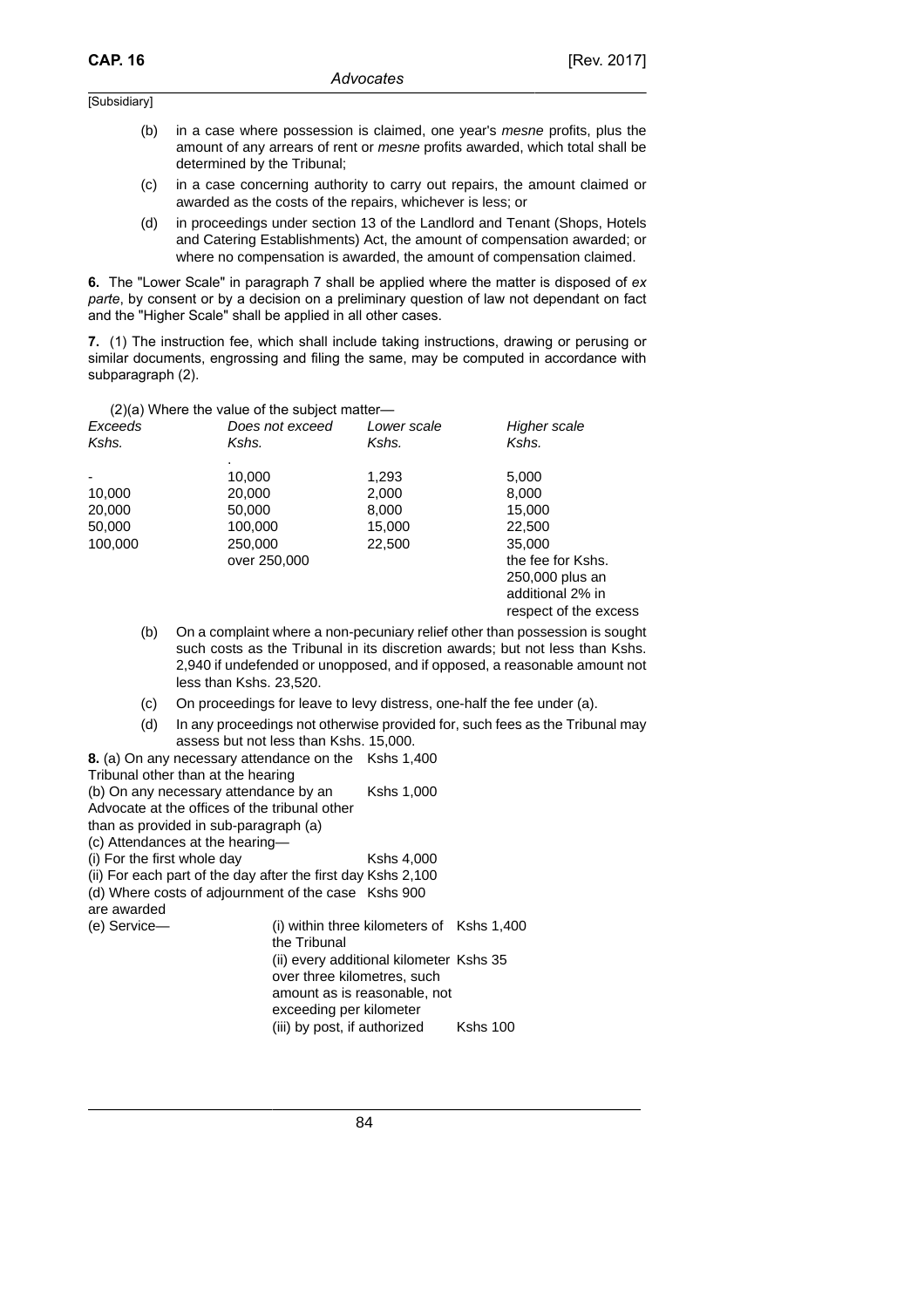(f) Drawing and filling affidavit or return of service to include swearing fee Kshs 100

| (g) Drawing and filing<br>any other affidavits — | for first four folios         | <b>Kshs 500</b> |
|--------------------------------------------------|-------------------------------|-----------------|
|                                                  | thereafter per folio          | <b>Kshs 100</b> |
|                                                  | B — ADVOCATE AND CLIENT COSTS |                 |

As between advocate and client the cost shall be—

- (a) the cost prescribed in A above, increased by 50%;
- (b) the costs ordered by the Tribunal, increased by 50%; or
- (c) the costs agreed by the parties under paragraph 57 of this Order, increased by 50% as the may be, such increase to include all proper attendance on the client and all necessary correspondence.

### SCHEDULE 9

[L.N. 62/1979, s. 13, L.N. 121/1984, s. 5, L.N. 264/1993, s. 2, L.N. 550/1997, s. 2, L.N. 159/2006, s. 4, L.N. 35/2014, r. 7.]

### COSTS OF PROCEEDINGS IN TRIBUNALS UNDER THE RENT RESTRICTION ACT OR ANY LEGISLATION AMENDING OR REPLACING THE SAME

# A — PARTY AND PARTY COSTS

**1.** When an order has been made for payment of costs by either party and an advocate has been employed, those costs, in addition to the Tribunal fees, may be allowed to the successful party under paragraphs 6 or 7.

**2.** Costs exceeding the scale in this schedule may be allowed for special grounds arising out of the nature and importance or the difficulty or the urgency of the case.

**3.** Except for good reason, to be recorded, costs shall be awarded to the party which substantially succeeds upon the reference or other proceedings.

**4.** The value of the subject-matter shall be determined as follows—

- (a) in a case where possession is claimed, one year's rent or one year's mesne profit plus the amount of any arrears of rent or mesne profits awarded which total shall be determined by the Tribunal;
- (b) in a case concerning authority to carry out repairs, the amount claimed or awarded as the cost of the repairs, whichever is less; or
- (c) In proceedings under section 15 of the Rent Restriction Act , the amount of compensation awarded or, where no compensation is awarded, the amount of compensation claimed.

**5.** The "Lower Scale" in paragraph 6 shall be applied where the matter is disposed of *ex parte*, by consent or by a decision on a preliminary question of law not dependant on fact and the "Higher Scale" shall be applied in all other cases.

**6.** (1) The instruction fee, which shall include taking instructions, drawing or perusing pleadings or similar documents, engrossing and filing the same, may be computed in accordance with subparagraph (2).

- (2) Where the value of the subject matter—
- (a)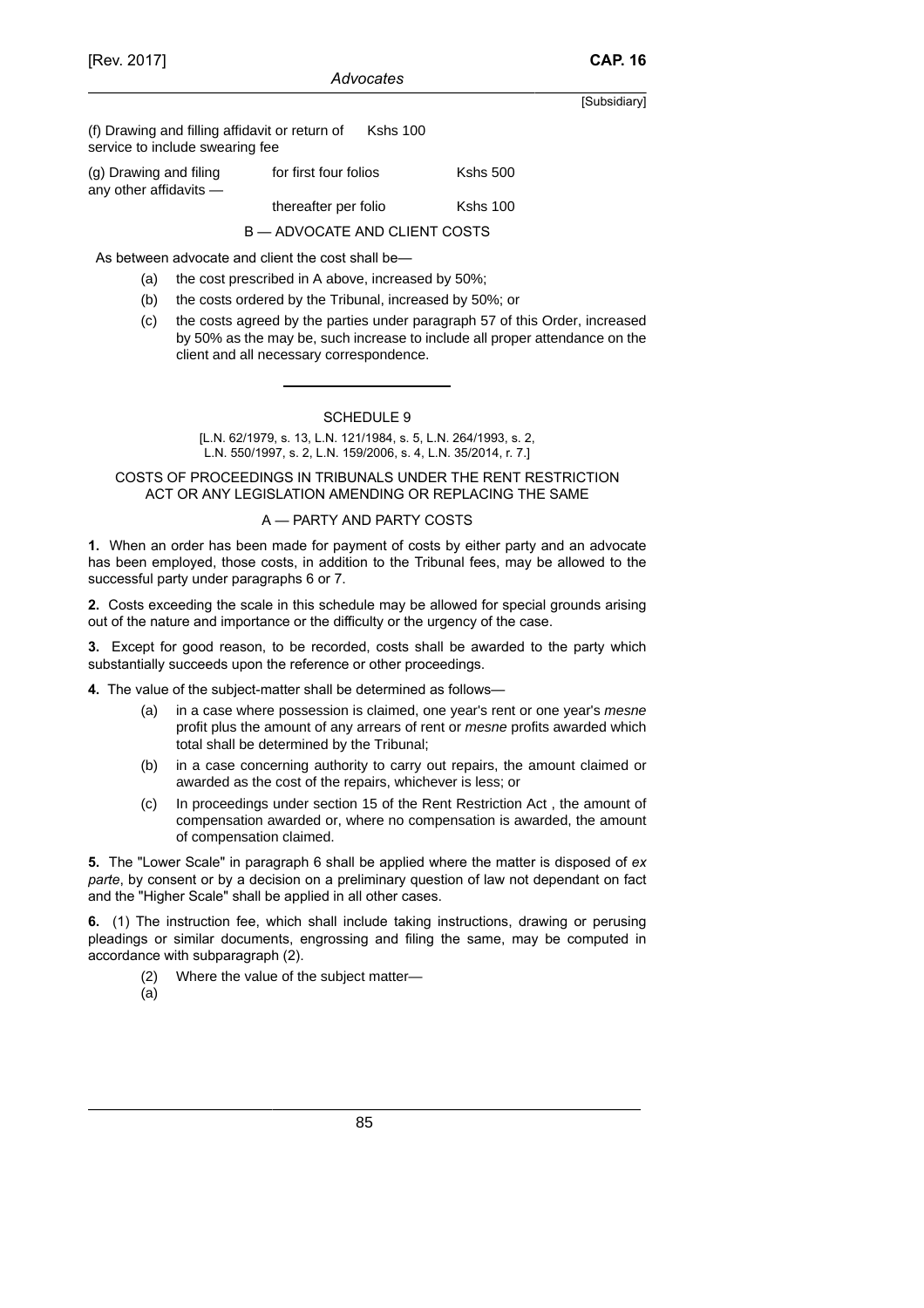$\overline{[C_{\text{ubaidion}}]}$ 

| TOUDSIUIAI VI |                                                                                                                                                                                                                                 |                           |              |
|---------------|---------------------------------------------------------------------------------------------------------------------------------------------------------------------------------------------------------------------------------|---------------------------|--------------|
| Exceeds Kshs. | Does not exceed                                                                                                                                                                                                                 | Lower scale               | Higher scale |
|               | Kshs.                                                                                                                                                                                                                           | Kshs.                     | Kshs.        |
|               | 1,000                                                                                                                                                                                                                           | 1,293                     | 2,352        |
| 1,000         | 2,000                                                                                                                                                                                                                           | 2,117                     | 4.116        |
| 2,000         | 3,500                                                                                                                                                                                                                           | 2,499                     | 4,998        |
| 3,500         | 5,000                                                                                                                                                                                                                           | 3,528                     | 8,232        |
| 5,000         | 7.500                                                                                                                                                                                                                           | 4.704                     | 10,584       |
| 7,500         | 10.000                                                                                                                                                                                                                          | 5,880                     | 11,760       |
| 10.000        | 20,000                                                                                                                                                                                                                          | 8.820                     | 14.700       |
| 20,000        | 50,000                                                                                                                                                                                                                          | 10.290                    | 17,640       |
| over 50,000   |                                                                                                                                                                                                                                 | a fee as for Kshs. 50,000 |              |
|               | plus an additional 2% in                                                                                                                                                                                                        |                           |              |
|               | respect of the excess                                                                                                                                                                                                           |                           |              |
| $\sqrt{1}$    | $\sim$ . The contract of the contract of the contract of the contract of the contract of the contract of the contract of the contract of the contract of the contract of the contract of the contract of the contract of the co |                           |              |

*Advocates*

- (b) On a complaint where a non-pecuniary relief other than possession is sought such costs as the Tribunal in its discretion awards; but not less than Kshs.15,000 if undefended or unopposed, and if opposed, a reasonable amount not exceeding Kshs 25,000.
- (c) On proceedings for leave to levy distress, one-half of the fee under (a).
- (d) In any proceedings not otherwise provided for, such fees as the Tribunal may assess but not less than Kshs. 15,000.

**7.** (a) On any necessary attendance on the Tribunal other than at the hearing — Kshs 500

- (b) On any necessary attendance by an Advocate at the offices of the tribunal other than (a) above — Kshs 300
- (c) Attendances at the hearing—
	- (i) For the first whole day Kshs 4,000
	- (ii) For each part of the day after the first Kshs 2,100
- (d) Where costs of adjournment of the case are awarded Kshs 900
- (e) Service—
	- (i) Within three kilometres of the Tribunal Kshs 250
	- (ii) Every additional kilometre over three, such amount as is reasonable, not exceeding per kilometre — Kshs 35
	- (iii) By post, if authorized Kshs 100
- (f) Drawing and filling affidavit or return of service to include swearing fee Kshs 100
- (g) Drawing and filing any other affidavits —
- for first four folios Kshs 500

thereafter per folio Kshs 100

# B —ADVOCATE AND CLIENT COSTS

As between advocate and client the cost shall be—

- (a) The cost prescribed in A above, increased by 50%;
- (b) The costs ordered by the Tribunal, increased by 50%; or
- (c) The costs agreed by the parties under paragraph 57 of this Order, increased by 50% as the may be, such increase to include all proper attendance on the client and all necessary correspondence.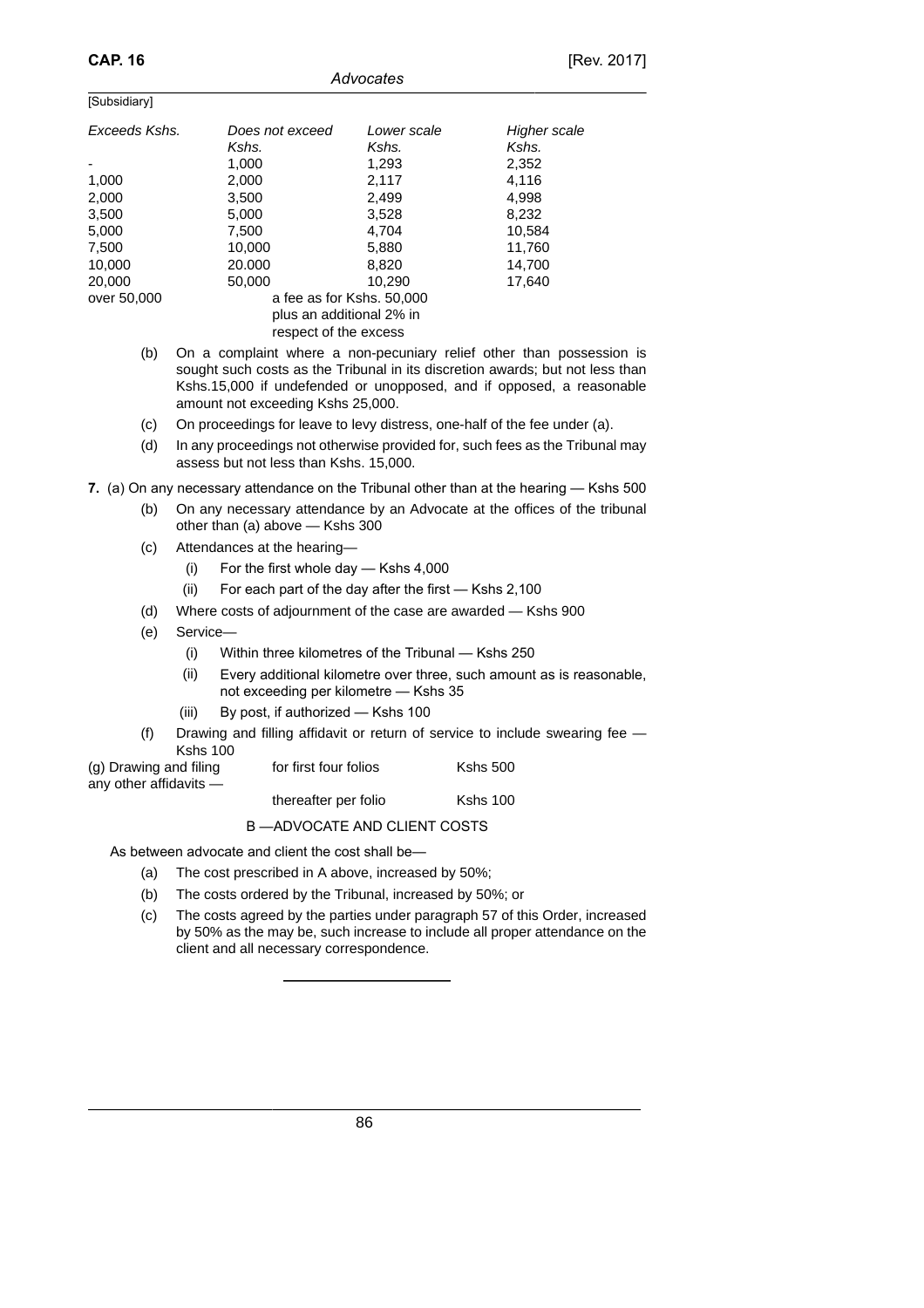## SCHEDULE 10

[L.N. 73/1983, s. 14, L.N. 121/1984, s. 6, L.N. 264/1993, s. 2, L.N. 550/1997, s. 2, L.N. 159/2006, s. 4, L.N. 35/2014, r. 7.]

# PROBATE AND ADMINISTRATION

# A—PARTY AND PARTY COSTS

### **1.** INSTRUCTION FEES

(a) To apply for grant of probate of written will, or proof of oral will, or letters of administration with or without will annexed, the proceedings not being contested, where the gross capital value of property comprised in the grant—

| Exceeds Kshs. | But does not exceed                                                                             |
|---------------|-------------------------------------------------------------------------------------------------|
|               | Kshs.                                                                                           |
|               | 10.000                                                                                          |
| 10,000        | 50,000                                                                                          |
| 50.000        | 200,000                                                                                         |
| 200,000       | 1.000.000                                                                                       |
| 1.000.000     | 5 per cent of the value on the first Kshs.<br>1,000,000 thereof and 1% over Kshs.<br>1,000,000. |
|               |                                                                                                 |

- (b) To apply for re-sealing a grant, the proceedings being contested, four-fifths of the fee provided under paragraph (a).
- (c) To apply for confirmation of grant—
	- (i) if uncontested Kshs 15,000
	- (ii) if contested; such sum as the taxing officer shall consider reasonable, but not less than Kshs 30,000.
- (d) To apply for grant or re-sealing where the proceedings are contested; not less than twice the fee prescribed by paragraph (a) or (b).
- (e) To lodge a caveat or a renunciation of a right to representation Kshs 10,000
- (f) To lodge an objection to grant, or a citation or other application or proceedings under the law not otherwise provided for in this Schedule; such As the taxing officer shall consider reasonable, but not less than Kshs 10,000
- (g) To render an inventory or account, including an estate duty affidavit, corrective estate duty affidavit and inventory included in or annexed to an affidavit in support of petition: Kshs 2,103 per Kshs 20,000 of net estate included therein, multiplied by the number of entries, but not less than Kshs 3,000.

### **2.** DRAWING

| (a) Each form or document - prescribed under or<br>required by the law                                                                                          |                 | Kshs 1,200      |
|-----------------------------------------------------------------------------------------------------------------------------------------------------------------|-----------------|-----------------|
| or per folio                                                                                                                                                    |                 | <b>Kshs 235</b> |
| (b) An inventory or account,<br>except where embodied in<br>a prescribed form, including<br>an estate duty affidavit<br>and corrective estate duty<br>affidavit |                 | Kshs 1,400      |
| or per entry<br>(c) Wills such sum as agreed but not less than Kshs 30,000.                                                                                     |                 | Kshs 25         |
| 3. COPIES<br>(a) Each form or document<br>prescribed under or required<br>by the law                                                                            | Kshs 1,200      |                 |
| or per folio                                                                                                                                                    | <b>Kshs 235</b> |                 |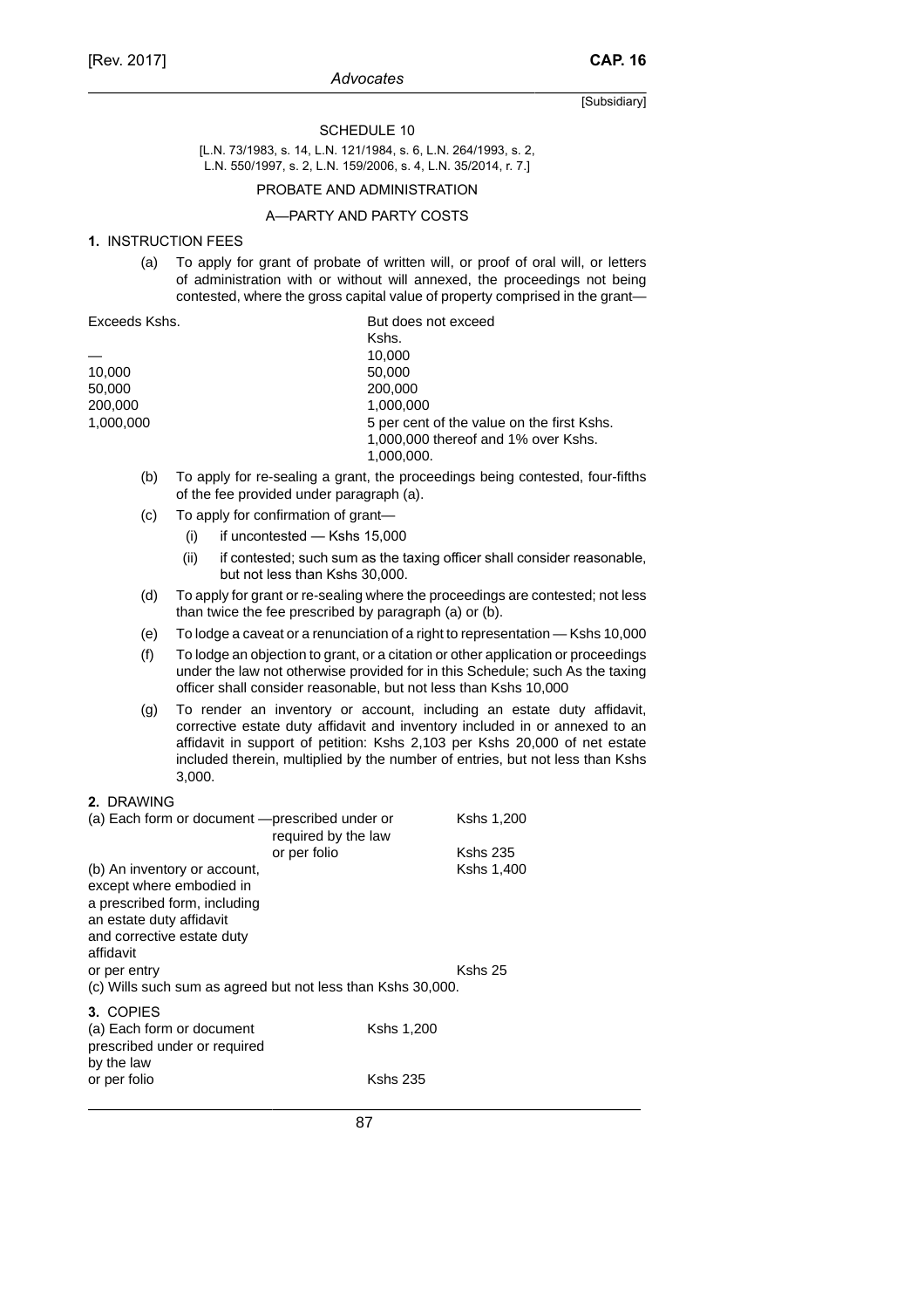| uosioia |  |
|---------|--|
| . .     |  |
|         |  |

(b) An inventory or account, except where embodied in a prescribed form, including an estate duty affidavit and corrective estate duty affidavit Kshs 1,400 or per entry Kshs 25 (c) Wills such sum as agreed but not less than Kshs 30,000. **4.** PERUSING

| 4. PERUSING                                                               |                 |
|---------------------------------------------------------------------------|-----------------|
| Per folio                                                                 | Kshs 42         |
| (a) Wills and codicils                                                    | Kshs 1,200      |
| Or per folio                                                              | <b>Kshs 100</b> |
| (b) Any other form or document prescribed<br>under or required by the law | <b>Kshs 600</b> |
| Or per folio                                                              | $Kshs$ 60       |
| <b>5. LETTERS AND ATTENDANCES</b>                                         |                 |
| (a) Wills and codicils                                                    | Kshs 1,200      |
| Or per folio                                                              | <b>Kshs 100</b> |
| (b) Any other form or document prescribed                                 | $Kshs$ 600      |
| under or required by the law                                              |                 |
| Or per folio                                                              | Kshs 60         |

# **6.** LETTERS AND ATTENDANCES

Including those necessary in ascertaining the particulars and extent of an estate, identities concerned, the raising and settlement of estate duty and all other work referred to in paragraphs 18(e) and 51(c) of this Order (other than that included in item 6 of this Schedule)—

(a) Letter dispatched — Kshs 300

or per folio — Kshs 200

(b) Letters received and perused — Kshs 200

Or per folio — Kshs 60

- (i) in ordinary cases per 15 minutes part thereof— Kshs 700
- (ii) Routine telephone calls within Kenya for 3 minutes or part thereof Kshs 125
- (iii) In other cases the taxing officer may increase or diminish the above charges if, for any special reason, he sees it fit.

# **7.** ACTUAL ADMINISTRATION OF A TESTAMENTARY OR OTHER ESTATE OR TRUST

- (a) Such annual or semi-annual fee as may be reasonable in the circumstances, having regard to the care and labour required, the number and length of the papers to be perused, the value and complexity of the estate, the interest of the parties and all other circumstances.
- (b) Annual or semi-annual commission of such amount as the taxing officer shall consider reasonable, having regard to all the circumstances, but not exceeding in aggregate the following rates—
	- (i) On the estimated net capital value of the estate two and one-half percent per annum;
	- (ii) On the amount of the income of the estate in a year or half year-three per cent; and
	- (iii) On the capital value of any portion of the estate which is realized or invested during a year or half year – one and one-half cent, or at the election of the advocate.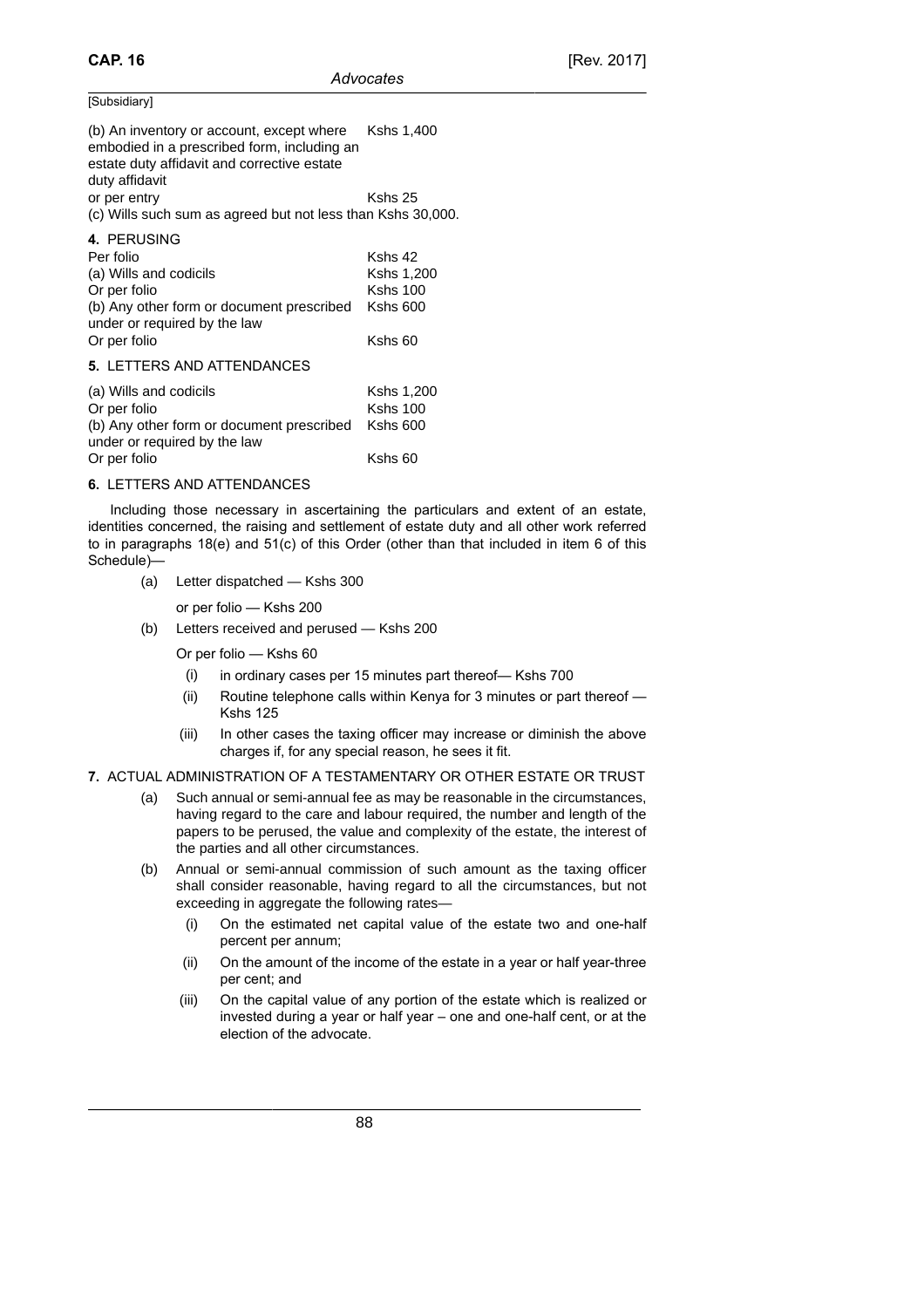(c) An amount based on Schedule 5:

Provided that—

- (i) in relation to a shorter period than a year or half-year, the commission under paragraph (b) (i) shall be calculated with reference to that period; and
- (ii) a fee or commission charged under paragraph (a) or (b) shall include all necessary correspondence received and sent and attendances relative thereto and the preparation of the set of inventories or accounts required of formal documents filed or proceedings taken under the law of succession Act shall be charged for separately under the appropriate paragraph of this Schedule.

# B —ADVOCATE AND CLIENT COSTS

In contested matter under the law, the fees as between advocate and client shall be—

- (a) the fees prescribed in A above increased by 50%;
- (b) the fees ordered by the court, increased by 50%; or
- (c) the fees agreed by the parties under paragraph 57 of this order increased by 50% as the case may be, such increase to include all proper attendances on the client and all necessary correspondence.

# SCHEDULE 11

# [L.N. 35/2014, r. 7.]

COSTS OF PROCEEDINGS BEFORE TRIBUNALS OTHER THAN THOSE UNDER SCHEDULES 8 AND 9 OF THIS ORDER EXCEPT WHERE OTHERWISE PRESCRIBED UNDER THE ACT SETTING UP THE TRIBUNAL

# A—PARTY AND PARTY COSTS

**1.** When an order has been made for payment of costs by either party and an advocate has been employed, those costs, in addition to the Tribunal fees, may be allowed to the successful party.

**2.** Costs exceeding the scale in this schedule may be allowed for special grounds arising out of the nature and importance or the difficulty or the urgency of the case. Except for good reason to be recorded, costs shall be awarded to the party who substantially succeeds upon the reference or other proceedings.

**3.** When taxing the costs consideration shall be given by the taxing officer to either the value of the subject-matter or, where the value of the subject matter cannot be determined, to the following criteria.

- (a) the nature and importance of the proceedings;
- (b) the complexity of the matter and the difficulty or novelty of the question raised;
- (c) the amount or value of the subject matter;
- (d) the time expended by the advocate(s);
- (e) The number and importance of the documents prepared or perused, without regard to length.

**4.** The "Lower Scale" shall be applied where the matter is disposed of *ex parte*, by consent or by a decision on a preliminary question of law not dependant on fact and the "Higher Scale" shall be applied in all other cases.

**5.** The instruction fee shall include taking instructions, drawing, perusals, engrossing documents and filing the same.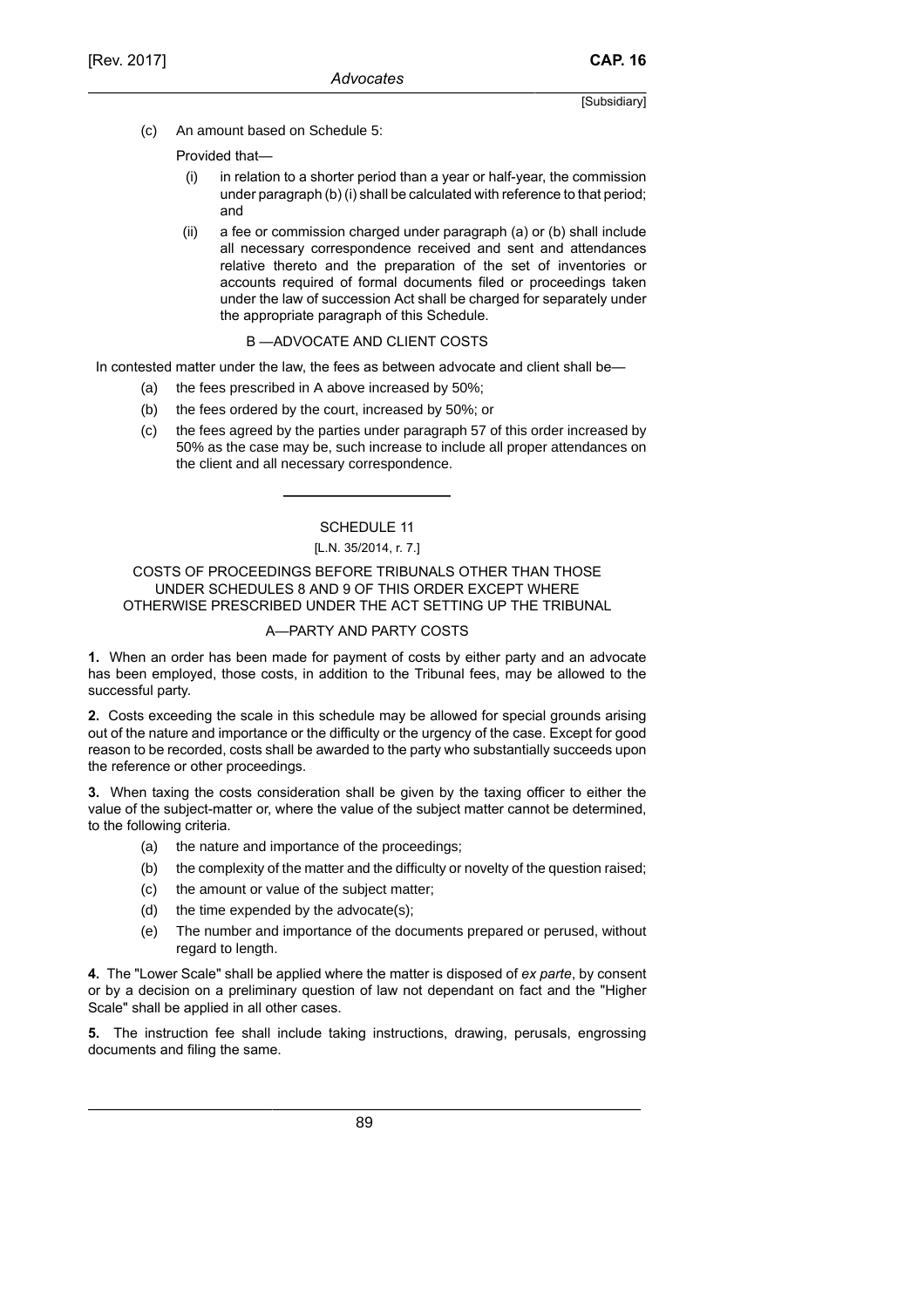**6.** Binding and Photostat copies; actual costs incurred supported by vouchers of all necessary photocopying will be allowed to the successful party.

**7.** Expert witness expenses maybe allowed in accordance with Rule 74A of the Advocates Remuneration Order.

**8.** (a) Where the value of the subject matter can be ascertained—

| That value exceeds | But does not exceed                                         |                                                    |
|--------------------|-------------------------------------------------------------|----------------------------------------------------|
| Kshs.              | Kshs.                                                       | Kshs.                                              |
| 0                  | 50,000                                                      | 17,640                                             |
| 50,000             | 100,000                                                     | 23,520                                             |
| 100,000            | 200,000                                                     | 35,280                                             |
| 200,000            | 500,000                                                     | 58,800                                             |
| 500,000            | 1,000,000                                                   | 1,000,000                                          |
| 1,000,000          | 20,000,000                                                  | Fees as for 1,000,000 plus<br>an additional 1 %.   |
| 20,000,000         | 250,000,000                                                 | Fees as for 20,000,000 plus<br>an additional 0.5%. |
| Over 250,000,000   | Fees as for 250,000,000 plus<br>an additional 0.1% per cent |                                                    |

(b) Where the lower scale applies, the fees shall be the one prescribed in (a) above reduced by 50%.

**9.** Where the value of the subject matter cannot be ascertained such costs as the court in its discretion but not less than Kshs. 35,280 if undefended or unopposed and (subject to any special order for good reason connected with the nature and importance or the difficulty or the urgency of the matter) such figure being left to the discretion of the court.

**10.** (a) On any necessary attendance on the Tribunal other than at the hearing — Kshs. 500

- (b) On any necessary attendance by an Advocate at the offices of the tribunal other than (a) above — Kshs. 500
- (c) Attendances at the hearing—
	- (i) For each day after first day Kshs. 4,000
	- (ii) For each part of the day after the first day Kshs. 2,100
- (d) Where costs of adjournment of the case are awarded Kshs. 1,200

B — ADVOCATE AND CLIENT COSTS

As between advocate and client the costs shall be —

- (a) The cost prescribed in A above, increased by 50%; or
- (b) The costs ordered by the Tribunal, increased by 50%; or
- (c) The costs agreed by the parties under paragraph 57 of this Order, increased by 50% as the case may be, such increase to include all proper attendance on the client and all necessary correspondence.

# SCHEDULE 12 [L.N. 35/2014, r. 7.]

# PATENTS, UTILITY MODELS AND INDUSTRIAL DESIGNS

| 1. INITIAL APPLICATIONS FOR REGISTRATION |        |
|------------------------------------------|--------|
|                                          | Kshs.  |
| (a) Instructions to register one patent  | 42.000 |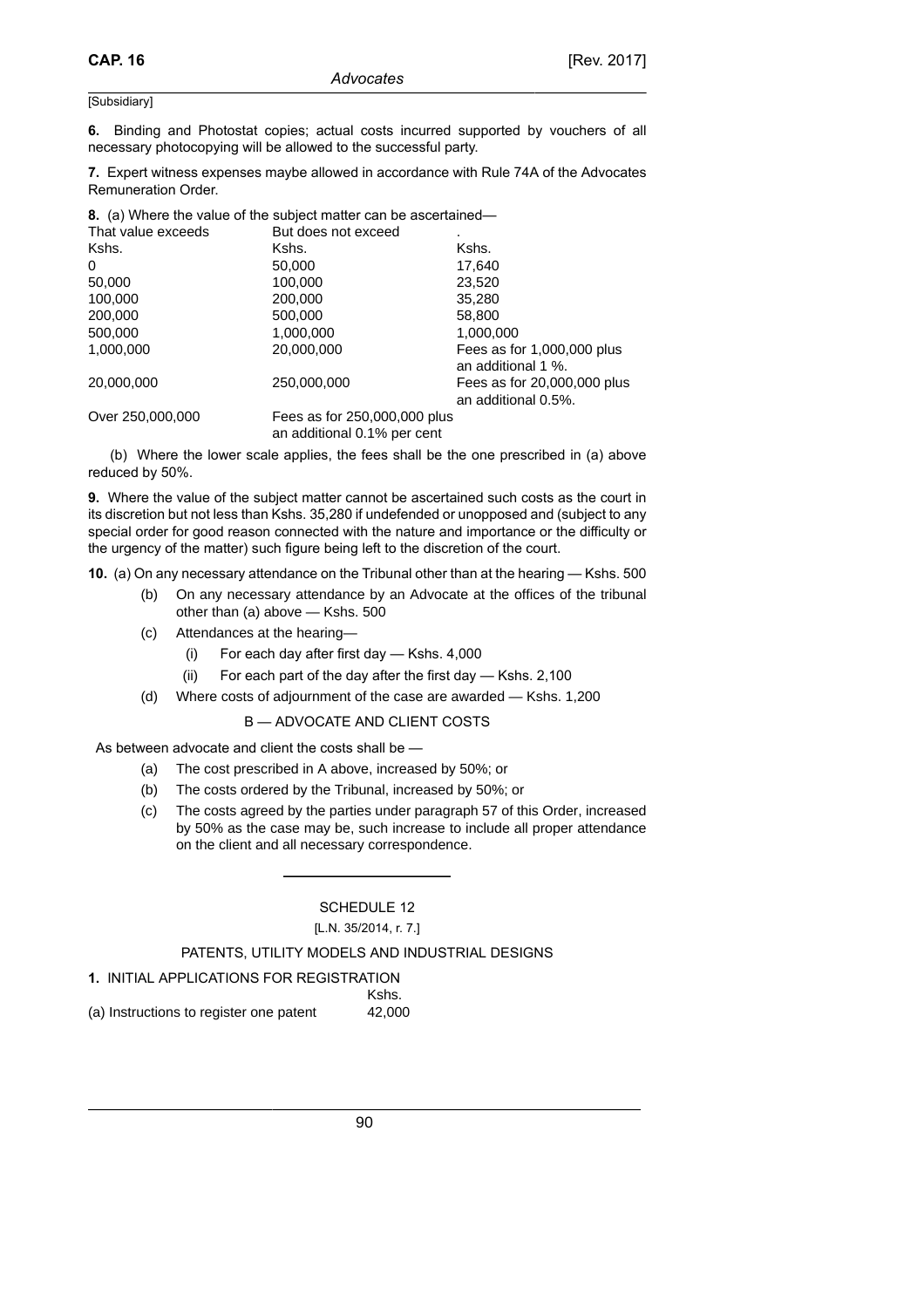(b) Instructions to register one industrial design 42,000 (c) Instructions to register one utility model 42,000

(d) Instructions to enter a national phase of 42,000 international application

# **2.** SUBSIDIARY PROCESSING APPLICATIONS FOR PATENTS AND UTILITY MODELS

# Kshs.

(a) Application for amendment of specification, claims, abstract or drawings of pending patent and utility models 15,120 (b) Application to convert pending patent application into a utility model application or vice versa and preliminary advice thereon 15,120 (c) Application for substantive examination for patents and preliminary advice thereon 6,048

### REGISTRATION OF LICENCES

(d) Instructions to file an application to register a licensee of a patent, industrial design or utility model and advice on registerability of licence agreement 21,000 (e) Drawing an application 6,300 (f) Drawing a licence agreement, depending 12,600 on the amount of work involved but not less than

# ASSIGNMENTS

Instructions to file an application to register 21,000 a subsequent proprietor of a pending patent, utility model or industrial design application or registered patent, utility model or industrial design

# ANNUITY APPLICATIONS

Instructions to pay annual maintenance fees for a patent or utility model and drafting and filing an annuity application

### 12,600

APPLICATIONS FOR EXTENSION OF TERM OF INDUSTRIAL DESIGNS Instructions to file an application for an extension of term of registration of an industrial design

# 12,600

# APPLICATIONS TO RESTORE REGISTRATION OF PATENTS, UTILITY MODELS AND INDUSTRIAL DESIGNS

Instructions to file an application to restore the registration of a patent, utility model or industrial design and supporting affidavits

# 15,000

# CHANGE OF NAME OR ADDRESS

Instruction to register a change of name or change of address of the registered proprietor in respect of a patent, utility model or industrial design and reviewing all necessary supporting document

# 10,000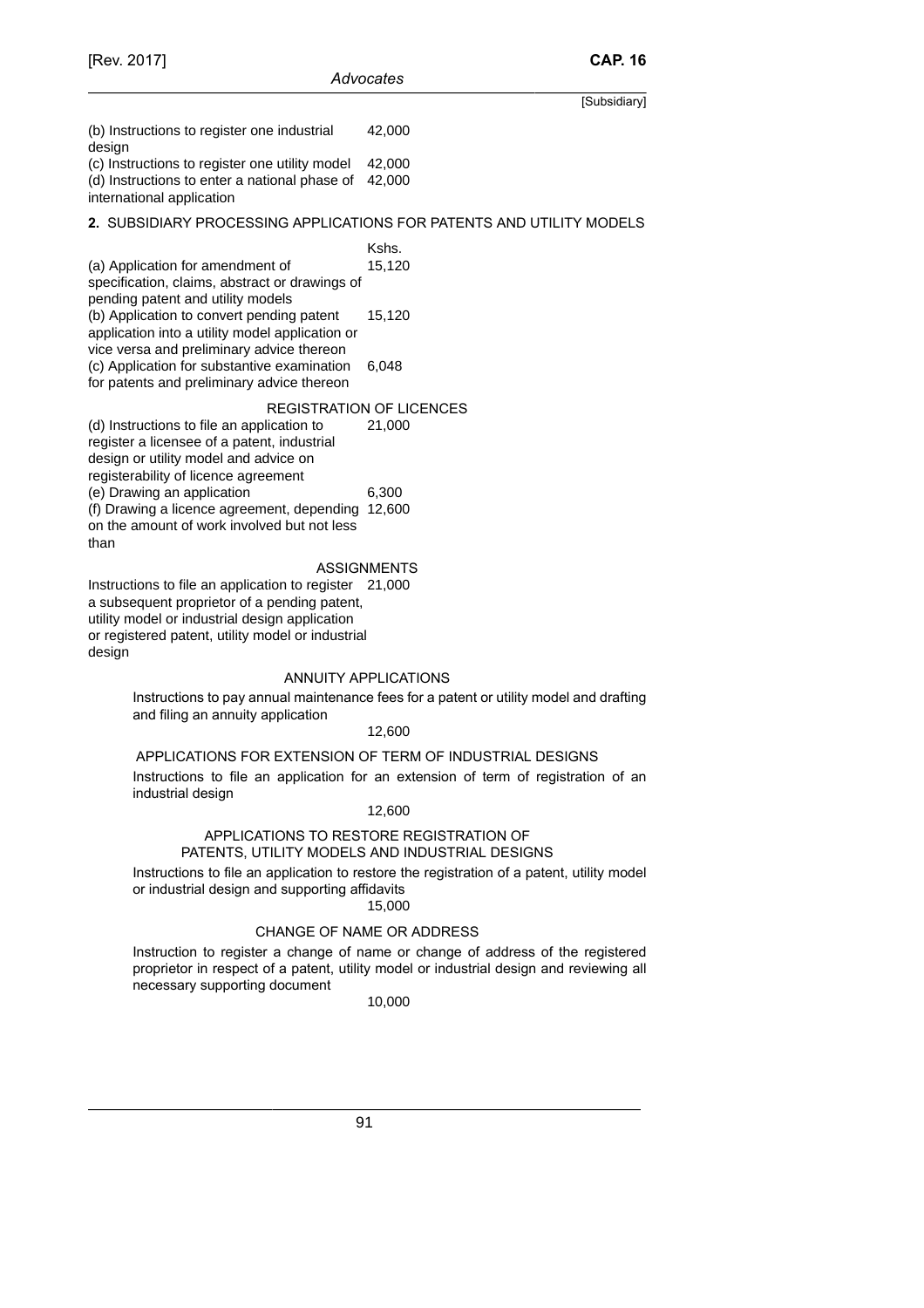# SEARCHES AND COPIES

- (g) Searches at the Kenya Industrial Property Institute (the "Institute") and advising thereon—
- $(h)$  (i) If qualified person  $10,000$ (ii) If unqualified person 2,000

Instructions to obtain registry certified copies of documents-

(i) One copy of any document 2,940

(ii) Second and additional copies of same 882

document obtained simultaneously

### INFRINGEMENT, EXPUNGEMENT, RECTIFICATION, OPPOSITION PROCEEDINGS AND APPLICATIONS AND APPEALS LISTED BELOW

- (a) Instructions to file infringement, expungement, rectification, caution and opposition proceedings, applications for compulsory licences, variation, transfer or cancellation of compulsory licences, entry of licences as of right and to defend or contest such proceedings or applications where such proceedings or applications are conducted before the Managing Director of the Institute (the "Managing Director") or the Industrial Property Tribunal (the "Tribunal").
- (b) Instructions to appeal to Tribunal against any decision of the Managing Director which is appealable under the Industrial Property Act.

For paragraphs 10 (a) and 10(b), such fee as the taxing officer in the exercise of his discretion and taking into consideration the nature and importance of the proceedings or applications, the patents, utility models or designs to the parties concerned, the amount of evidence filed and the time required for the proceedings and all other relevant circumstances shall decide but not less than Kshs 210,000.

- (c) Attendance before the Managing Director or the Tribunal in connection with conducting proceedings, applications or appeals referred to in paragraphs 10 (a) and 10 (b)—
	- $(i)$  for a full day Kshs. 16,464
	- (ii) Every half-day or part thereof: Kshs 8,232
	- (iii) minutes or part thereof Kshs 1,127
	- (iv) On interlocutory matters, taking directions, judgments, etc. for every 15
	- (v) On taxation of bill of costs for every 15 minutes or part thereof Kshs 1,127

### MISCELLANEOUS MATTERS

Instructions to advise on patentability of an 25,000 invention or registrability of an industrial design or a utility model or on a point of law or practice; such fee as may be reasonable in the circumstances but not less than Instructions to request reasons for a refusal 8,400 of a patent, utility model or industrial design (l) Instructions to surrender a patent, utility model or industrial design 8,400 (m) Instructions to have a caution or similar 10,500notice included or removed from the Register in respect of a patent, utility model or industrial design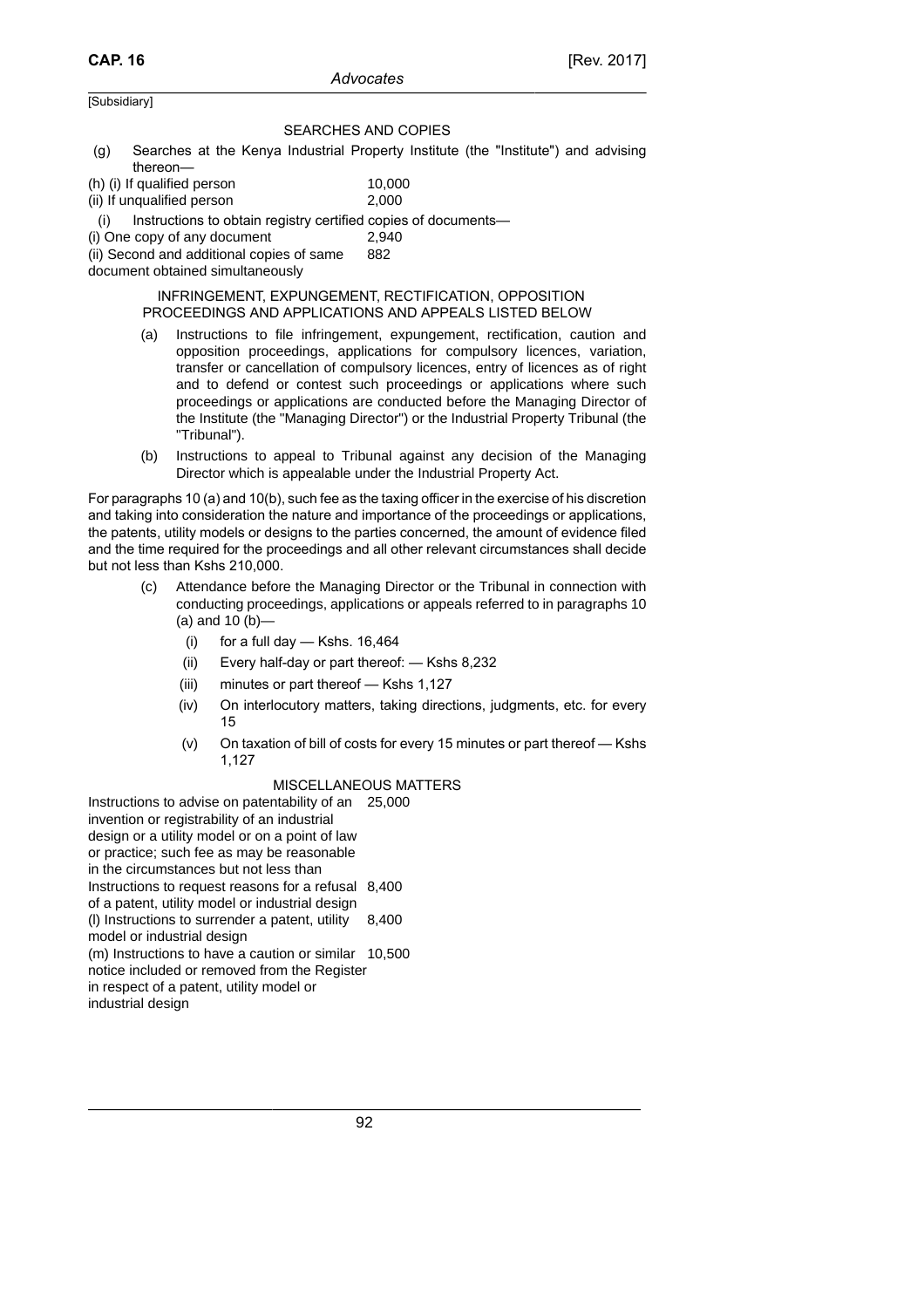|                                                                                         |                 | [Subsidiary] |
|-----------------------------------------------------------------------------------------|-----------------|--------------|
| (n) Attendance on the Managing Director<br>or the Tribunal for every 15 minutes or part |                 |              |
| thereof-                                                                                |                 |              |
| (i) For argument                                                                        | 1,127           |              |
| (ii) For filing papers                                                                  | 840             |              |
| (o) Correspondence, where charged for                                                   |                 |              |
| separately (see the note to this part of this                                           |                 |              |
| schedule-                                                                               |                 |              |
| (i) Per letter                                                                          | 294             |              |
| (ii) per folio                                                                          | 176             |              |
| (g) Receiving and perusing letters,                                                     |                 |              |
| documents, pleadings, statutory                                                         |                 |              |
| declarations, etc.-                                                                     |                 |              |
| (i) Per letter                                                                          | 294             |              |
| (ii) per folio                                                                          | 176             |              |
| (h) Drawing all necessary documents                                                     |                 |              |
| associated with any of the applications                                                 |                 |              |
| or proceedings referred to above in                                                     |                 |              |
| this Schedule including but not limited                                                 |                 |              |
| to, requests and statements of facts in                                                 |                 |              |
| infringement proceedings, applications for                                              |                 |              |
| expungement and rectification, applications                                             |                 |              |
| for entry or expungement of cautions,                                                   |                 |              |
| applications for compulsory licences and                                                |                 |              |
| licences as of right, notices of opposition to                                          |                 |              |
| design applications, statutory declarations,                                            |                 |              |
| counter-statements and all documents                                                    |                 |              |
| associated with any of the above:-                                                      |                 |              |
| (i) Per folio                                                                           | <b>Kshs 470</b> |              |
| (ii) File copies, per folio                                                             | Kshs 46         |              |
| (i) Perusing documents, pleadings, statutory                                            |                 |              |
| declarations, etc. to be charged for as for                                             |                 |              |
| perusals at item 8 (a) of Schedule 6                                                    |                 |              |
| (j) All other necessary attendances                                                     | Kshs 1,127      |              |
| (including attendances to take minutes of                                               |                 |              |
| evidence of witnesses other than the party                                              |                 |              |
| for whom the Advocate is acting), per quarter                                           |                 |              |
| hour or part thereof                                                                    |                 |              |
| (k) Applying to the Managing Director for                                               | Kshs 4,200      |              |
| any extension of time                                                                   |                 |              |

## *Notes*

The fees in items 1 to 9 above are inclusive, unless otherwise provided, of drawing statutory forms and authorizations as necessary, and of all necessary routine correspondence with and attendances at the registry and correspondence with the client, but they do not cover additional matters shown in items 10 and 11 and work occasioned by objections or queries by the Managing Director or third parties or by any other complication or unusual delay, which matters shall be charged for separately.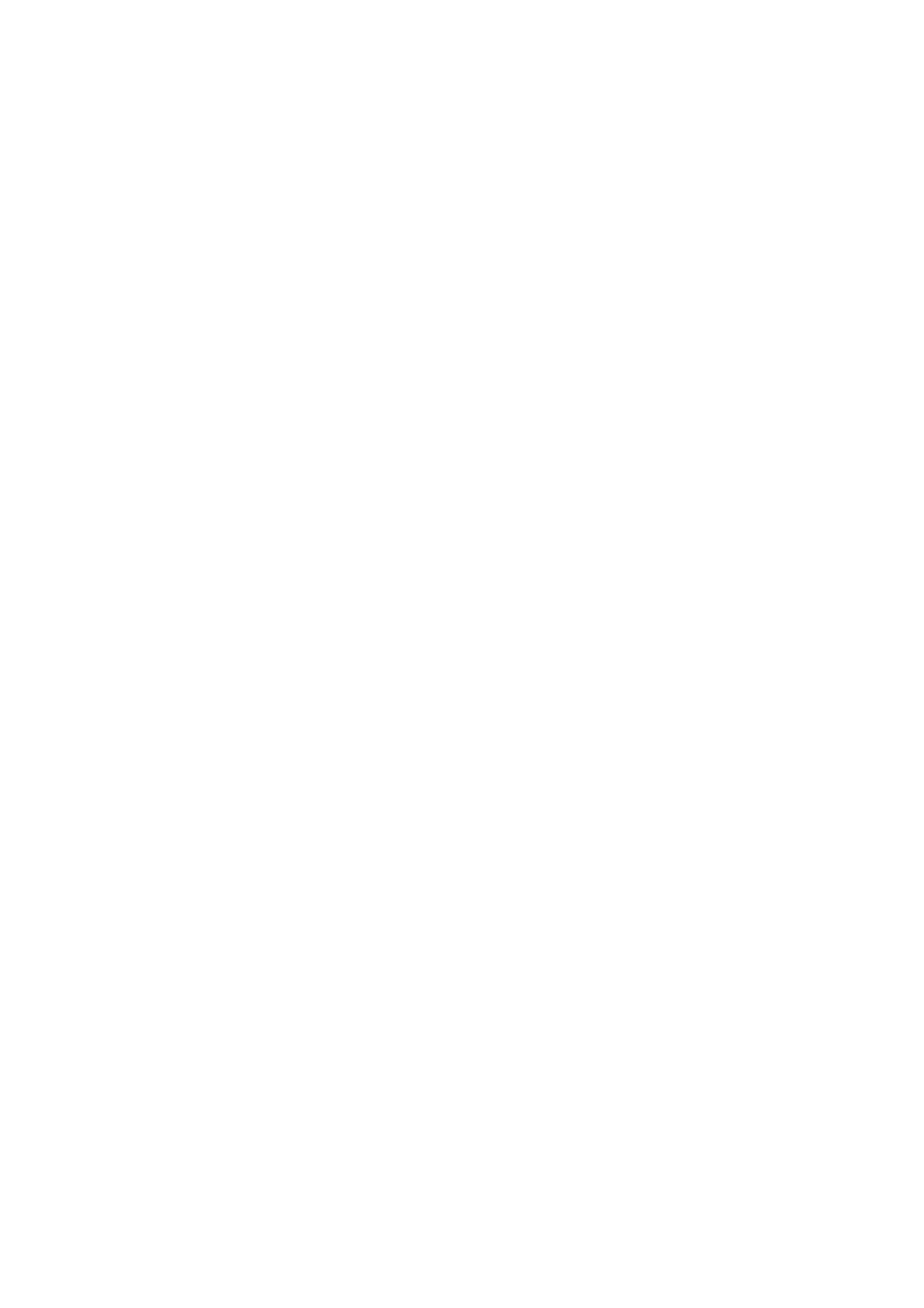Rules under section 83 (Cap. 16 (1986))

# **ADVOCATES (ACCOUNTS) RULES, 1966**

[L.N. 137/1966, L.N. 111/1977.]

**1.** These Rules may be cited as the Advocates (Accounts) Rules, 1966.

**2.** In these Rules, except where the context otherwise requires—

**"advocate"** includes a firm of advocates;

**"client"** means any person on whose account an advocate holds or receives client's money;

**"client account"** means a current or deposit account at a bank or with a building society or a financial institution (as defined in the Banking Act (Cap. 488)) in the name of the advocate but in the title of which either the word "client" or the word "trust" appears;

**"client's money"** means money held or received by an advocate on account of a person for whom he is acting in relation to the holding or receipt of such money either as an advocate or, in connexion with his practice as an advocate as agent, bailee, trustee, stakeholder or in any other capacity, and includes—

- (a) money held or received by an advocate by way of deposit against fees to be earned or disbursements to be incurred; and
- (b) money held or received as or on account of a trustee, whether or not the advocate is sole trustee or trustee with others,

but does not include—

- (i) money to which the only person entitled is the advocate himself, or in the case of a firm of advocates, one or more of the partners in the firm; nor
- (ii) money held or received by an advocate in payment of or on account of an agreed fee in any matter;

**"money"** includes banknotes, currency notes, bank drafts, cheques and any other negotiable instruments;

**"trustee"** includes executor, administrator, manager in lunacy, trustee of a will or settlement, trustee in bankruptcy, receiver or liquidator.

# [L.N. 111/1977.]

**3.** An advocate may keep one client account or several client accounts as he thinks necessary.

**4.** Subject to rule 8, an advocate shall without delay pay into a client account all client's money held or received by him.

**5.** There may be paid into a client account—

- (a) trust money;
- (b) such money belonging to the advocate as may be necessary for the purpose of maintaining the account;
- (c) money to replace any sum drawn from the account in contravention of these Rules; and
- (d) a cheque or draft received by the advocate which under rule 6 he is entitled to split but which he does not split.
- **6.**

—

(1) Where an advocate holds or receives a cheque or draft which includes client's money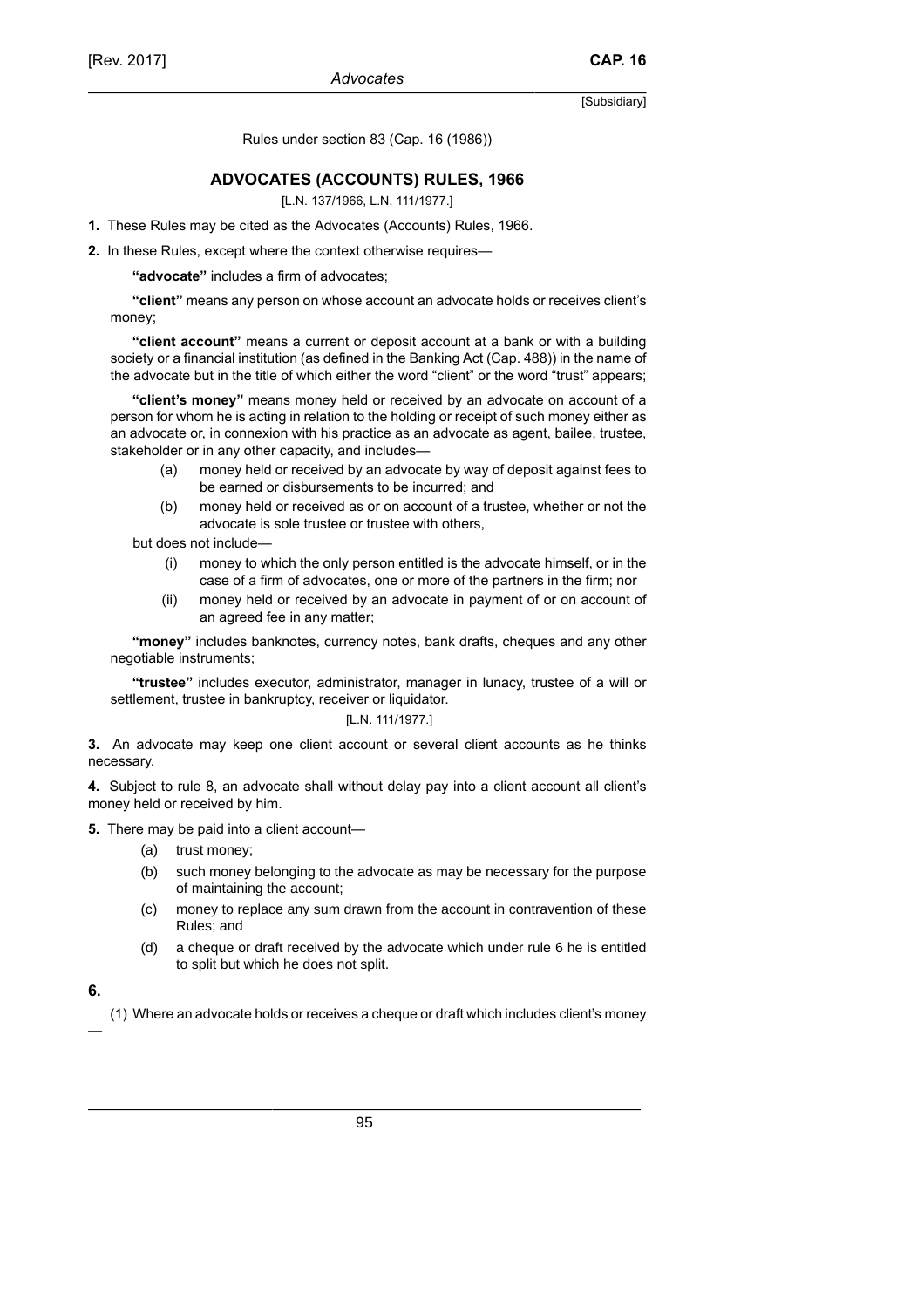- (a) he may where practicable split such cheque or draft and, if he does so, he shall deal with each part thereof as if he had received a separate cheque or draft in respect of that part; or
- (b) if he does not split the cheque or draft, he shall pay the cheque or draft into a client account.

(2) Money which is not client's money but which is paid into a client account other than under rule 5(b) shall be paid out as soon as reasonably possible.

**7.** No money other than money which under these Rules an advocate is required or permitted to pay into a client account shall be paid into a client account.

**8.** An advocate need not pay into a client account client's money held or received by him which—

- (a) is received by him in the form of cash, and is without delay paid in cash in the ordinary course of business to the client or to a third party; or
- (b) he pays in, without delay, to the credit of a separate account opened or to be opened in the name of a client, trust or estate or of some person nominated by the client; or
- (c) is received by him in the form of a cheque or draft and is, without delay, endorsed over and delivered in the ordinary course of business to the client or to a third party for or on behalf of or to the use of the client and is not cashed or passed through a bank account by the advocate.
- (1) Subject to rules 10 and 12, an advocate may withdraw from a client account—
	- (a) money properly required for payment to the client;
	- (b) money properly required for or towards a payment authorized by the client;
	- (c) money properly required for or towards a payment on behalf of the client within the mandate of the advocate in the matter or any of the matters in which he is acting for or on behalf of the client;
	- (d) money which he is transferring to a separate account opened or to be opened in the name of the client;
	- (e) money properly required for or towards payment of a debt due to the advocate from the client or in reimbursement of money properly expended by the advocate for or on behalf of the client;
	- (f) money properly required for or towards payment of the advocate's costs where a bill of costs or other written intimation of the amount of the costs incurred has been delivered to the client;
	- (g) money paid into the account in contravention of these Rules;
	- (h) money paid into the account under rule 5(b); and
	- (i) money not being client's money paid into the account under rule  $6(1)(b)$ .

(2) Every cheque drawn upon a client account shall bear on its face the words "client account" or "trust account".

**10.** In no circumstances may an advocate withdraw from a client account any sum in excess of the amount held for the time being in such account for the credit of the client in respect of whom the drawing is proposed to be made.

**11.** No money may be withdrawn from a client account under any of paragraphs (e), (f), (g), (h) or (i) of rule 9 except by a cheque drawn in favour of the advocate.

**12.** No money may be withdrawn from a client account except as authorized by rule 9 or as specifically authorized in writing by the Council in pursuance of an application by the advocate.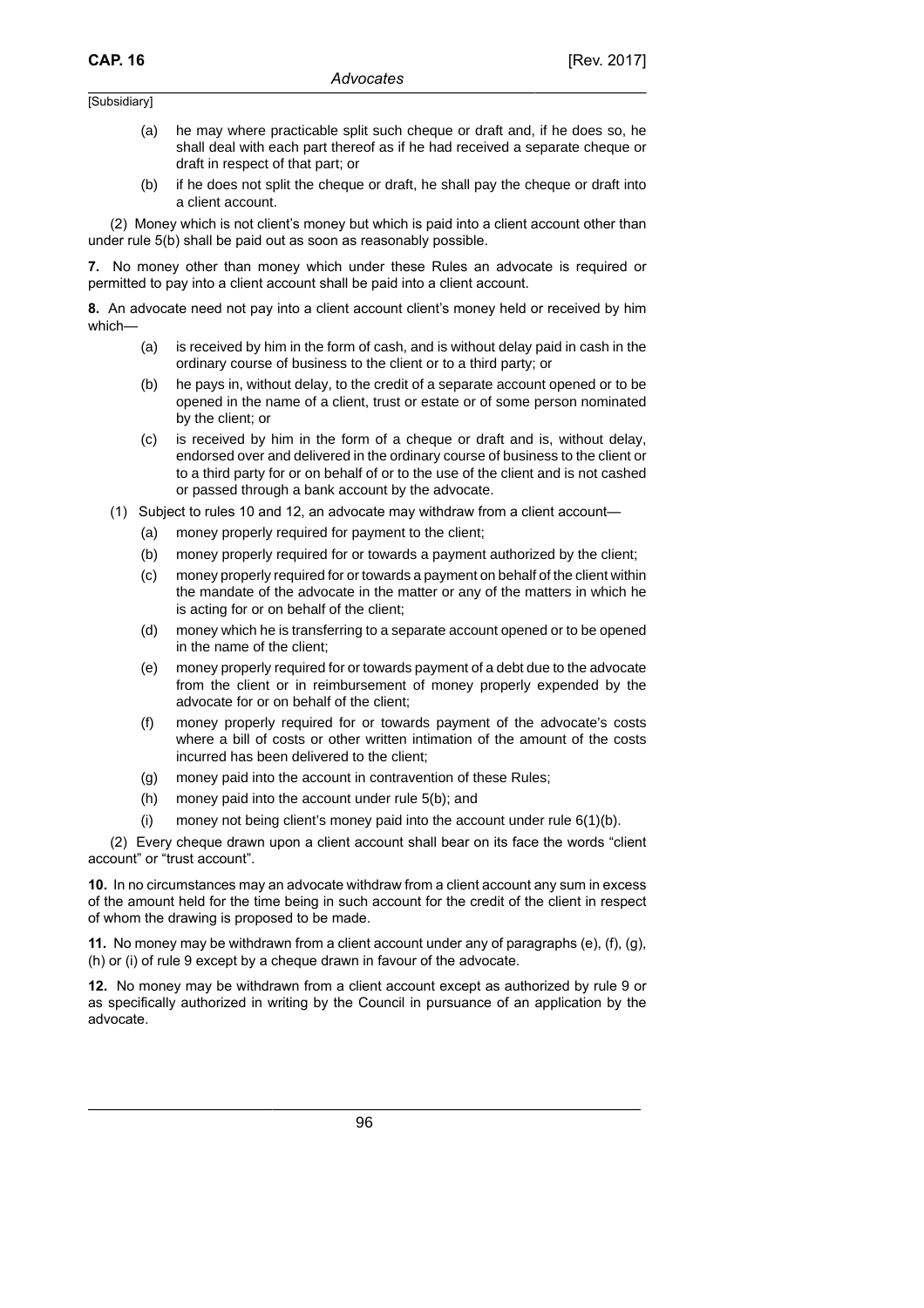**13.** (1) Every advocate shall at all times keep, properly written up, such books of account as may be necessary to show—

- (a) every receipt by him of client's money, for each separate client; and
- (b) every payment or application by him of or from client's money, for each separate client; and
- (c) the amount held by him for the time being in a client account, for each separate client; and
- (d) the moneys expended by him for, and the costs charged by him to, each separate client.
- (2) The books of account referred to in paragraph (1) shall include—
	- (a) either—
		- (i) a cash book in which to record every transaction involving client's money or other money dealt with by the advocate through a client account, and a separate cash book in which to record every transaction involving the advocate's own money and relating to the affairs of his clients; or
		- (ii) a cash book ruled with two separate principal money columns on each side, one such column for recording every transaction involving client's money or other money dealt with by the advocate through a client account and the other for recording every transaction involving the advocate's own money and relating to the affairs of his clients; and
	- (b) either—
		- (i) a ledger in which to record every transaction involving client's money or other money dealt with by the advocate through a client account, and a separate ledger in which to record every transaction involving the advocate's own money and relating to the affairs of his clients; or
		- (ii) a ledger ruled with two separate principal money columns on each side, one such column for recording every transaction involving client's money or other money dealt with by the advocate through a client account and the other recording every transaction involving the advocate's own money and relating to the affairs of his clients; and
	- (c) a record showing particulars of all bills of costs delivered by the advocate to his clients, distinguishing between profit costs and disbursements.
- (3) A cash book or ledger required to be kept under this rule may be a loose-leaf book.

(4) In this rule, **"cash book"** and **"ledger"** include such cards or other permanent records as are necessary for the operation of a mechanical system of book-keeping.

**14.** Every advocate shall preserve for at least six years from the date of the last entry therein all books of account required to be kept by him under rule 13.

**15.** Every advocate shall take reasonable precautions to ensure the safety of all books of account which he is required by rule 14 to preserve, and in the event of any such books being lost, destroyed or materially damaged, shall forthwith give notice thereof to the Council, together with a written report on the circumstances.

**16.** The Advocates (Accounts) Regulations, 1952, are revoked.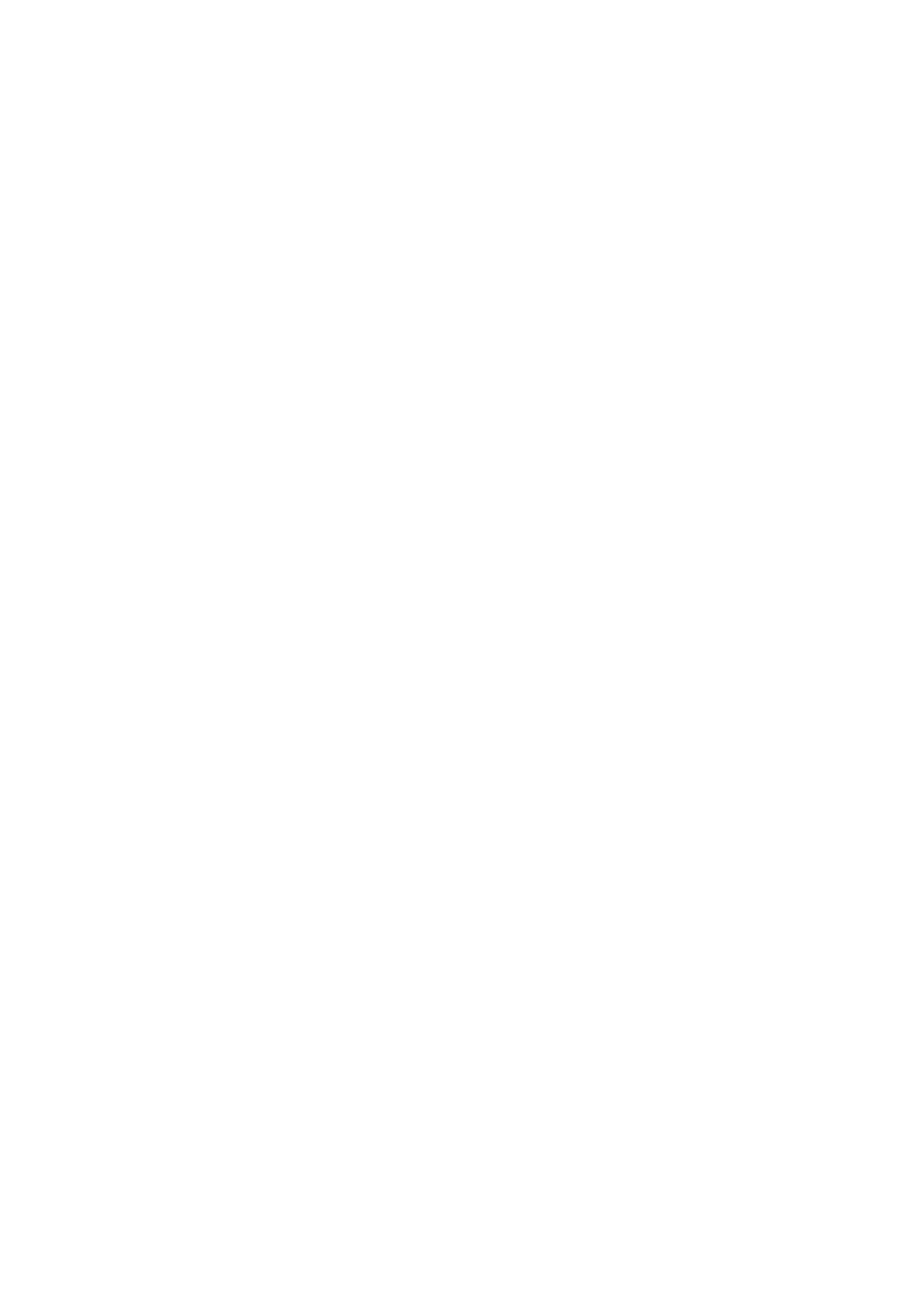# **ADVOCATES (PRACTICE) RULES, 1966**

[L.N. 19/1967, L.N. 223/1984.]

**1.** These Rules may be cited as the Advocates (Practice) Rules, 1966.

**2.** No advocate may directly or indirectly apply for or seek instructions for professional business, or do or permit in the carrying on of his practice any act or thing which can be reasonably regarded as touting or advertising or as calculated to attract business unfairly.

**3.** No advocate may hold himself out of or allow himself to be held out directly or indirectly and whether or not by name as being prepared to do professional business at less than the scales laid down by the Advocates (Remuneration) Order for the time being in force.

**4.** No advocate may agree to share with any person not being an advocate or other duly qualified legal Agent practising in another country his profit costs in respect of any business whether contentious or non-contentious:

Provided always that—

- (i) an advocate carrying on practice on his own account may agree to pay an annuity or other sum out of profits to a retired partner or predecessor or the dependants or legal personal representative of a deceased partner or predecessor;
- (ii) an advocate who has agreed in consideration of a salary to do the legal work of an employer who is not an advocate may agree with such employer to set off his profit costs received in respect of contentious business from the opponents of such employer or the costs paid to him as the advocate for employer by third parties in respect of non-contentious business against—
- (a) the salary so paid or payable to him; and
- (b) the reasonable office expenses incurred by such employer in connexion with such advocate (and to the extent of such salary and expenses).

**4A.** No advocate employed by an unqualified person shall draw documents or render other legal service to his employer for which fees are charged directly or indirectly by his employer to any other person and retained by that employer.

# [L.N. 223/1984, s. 2.]

**5.** (1) No advocate may join or act in association with any organization or person (not being a practising advocate) whose business or any part of whose business is to make, support or prosecute (whether by action or otherwise and whether by an advocate or agent or otherwise) claims as a result of death or personal injury, including claims under the Workmen's Compensation Act (Cap. 236), in such circumstances that such person or organization solicits or receives any payment, gift or benefit in respect of such claims, nor may an advocate act in respect of any such claim for any client introduced to him by such person or organization.

(2) No advocate may with regard to any such claim knowingly act for any client introduced or referred to him by any person or organization whose connexion with such client arises from solicitation in respect of the cause of any such claim.

(3) It is the duty of an advocate to make reasonable inquiry before accepting instructions in respect of any such claim for the purpose of ascertaining whether the acceptance of such instructions would involve a contravention of subrule (1) or (2).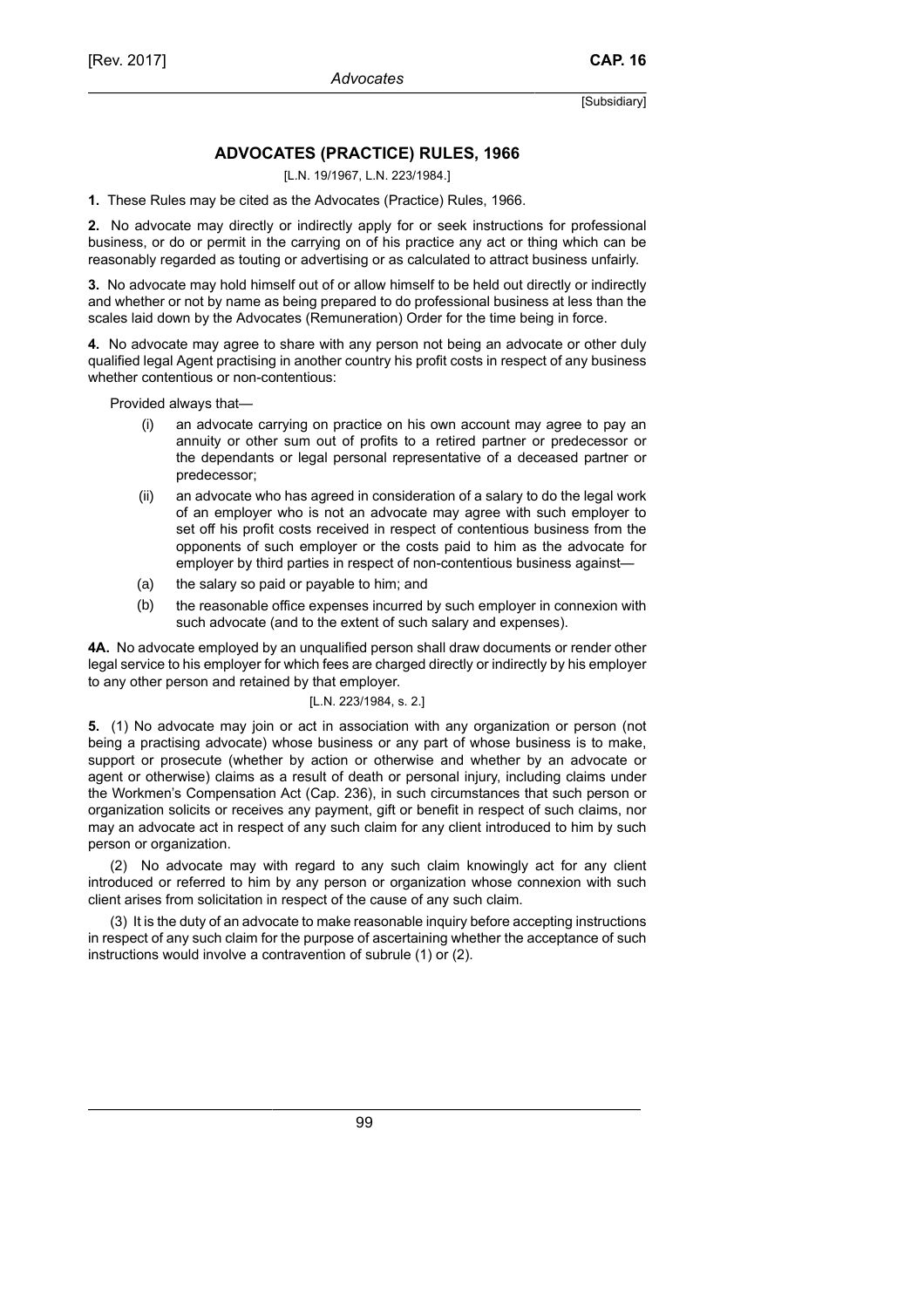**6.** (1) An advocate may act for a client in a matter in which he knows or has reason to believe that another advocate is then acting for that client only with the consent of that other advocate.

(2) An advocate may act for a client in a matter in which he knows or has reason to believe that another advocate was acting for that client, if either—

- that other advocate has refused to act further; or
- (b) the client has withdrawn instructions from that other advocate upon proper notice to him.

 **7.**(1) Subject to specific agreement, an advocate who briefs, instructs or consults another advocate is personally responsible for the payment to such other advocate of his proper professional remuneration in respect thereof.

(2) Subject to specific agreement, an advocate who consults, instructs or calls as a witness any architect, engineer, doctor, surgeon or other professional or technical person is personally responsible for the payment to that person of his proper remuneration in respect thereof.

**8.** No advocate may appear as such before any court or tribunal in any matter in which he has reason to believe that he may be required as a witness to give evidence, whether verbally or by declaration or affidavit; and if, while appearing in any matter, it becomes apparent that he will be required as a witness to give evidence whether verbally or by declaration or affidavit, he shall not continue to appear:

Provided that this rule does not prevent an advocate from giving evidence whether verbally or by declaration or affidavit on formal or non-contentious matter of fact in any matter in which he acts or appears.

 **9.** (1) No advocate may coach or permit the coaching of any witness in the evidence he will or may give before any court, tribunal or arbitrator.

(2) No advocate may call to give evidence before any court, tribunal or arbitrator a witness whom he knows to have been coached in the evidence he is to give without first informing the court, tribunal or arbitrator of the full circumstances.

 **10.** No advocate or firm of advocates shall, in connexion with the practice of the advocate or firm, cause or permit himself or firm name to be described otherwise than as "Advocate" or "Advocates", as the case may be, whether by means of printed headings on business notepaper or legal forms, or by means of printed insertions therein, or by writing or typescript or similar means on such notepaper or forms, or on any name-plate, or in any public advertisement, or in any other manner whatsoever:

Provided that—

- (i) where an advocate, whether a member of a firm of advocates or not, holds the office of Notary Public or Commissioner for Oaths, he may add the words "Notary Public" or "Commissioners for Oaths", whichever is appropriate, to the description "Advocates", as the case may be;
- (ii) where more than one member of a firm of advocates holds such office, the firm may add the words "Notaries Public" or "Commissioner for Oaths", whichever is appropriate, to the description "Advocates";
- (iii) where an advocate, whether a member of a firm of advocates or not, possesses an academic distinction, or a professional qualification additional to that by virtue of which he was admitted as an advocate he may indicate, in the manner and style commonly adopted, that he possesses such distinction or qualification personally.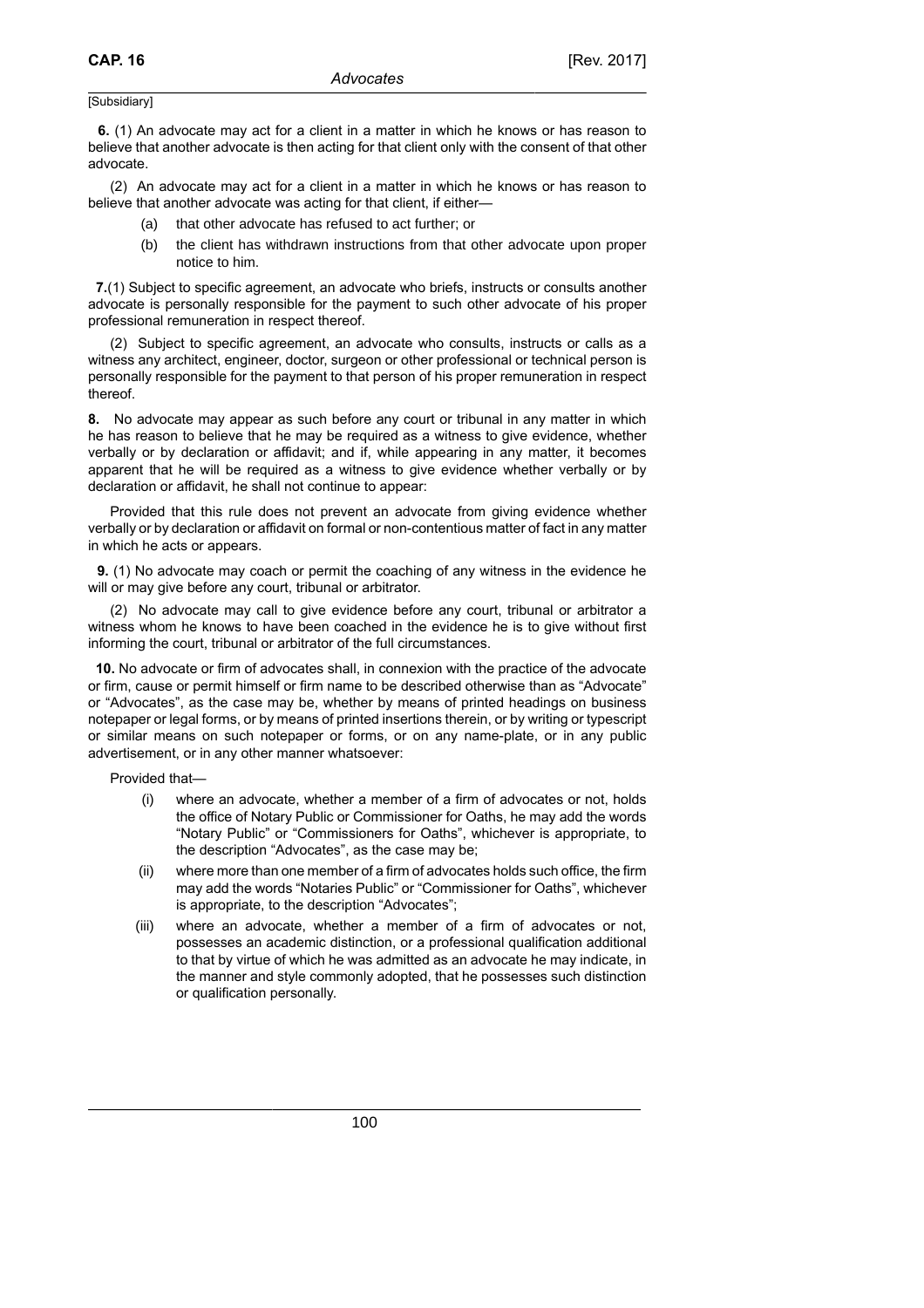**10A.** No advocate shall practise under any name other than his own name or the name of a past or present member or members of the firm.

[L.N. 223/1984, s. 2.]

**11.** No advocate may request in a letter of demand before action payment from any person other than his client of any costs chargeable by him to his client in respect of such demand before action, or in respect of professional services connected with the demand.

**12.** The Council of the Law Society of Kenya shall have power to waive in writing any of the provisions of these Rules in any particular case.

**13.** The Advocates (Practice) Regulations, 1952 (G.N. 785/1952) are revoked.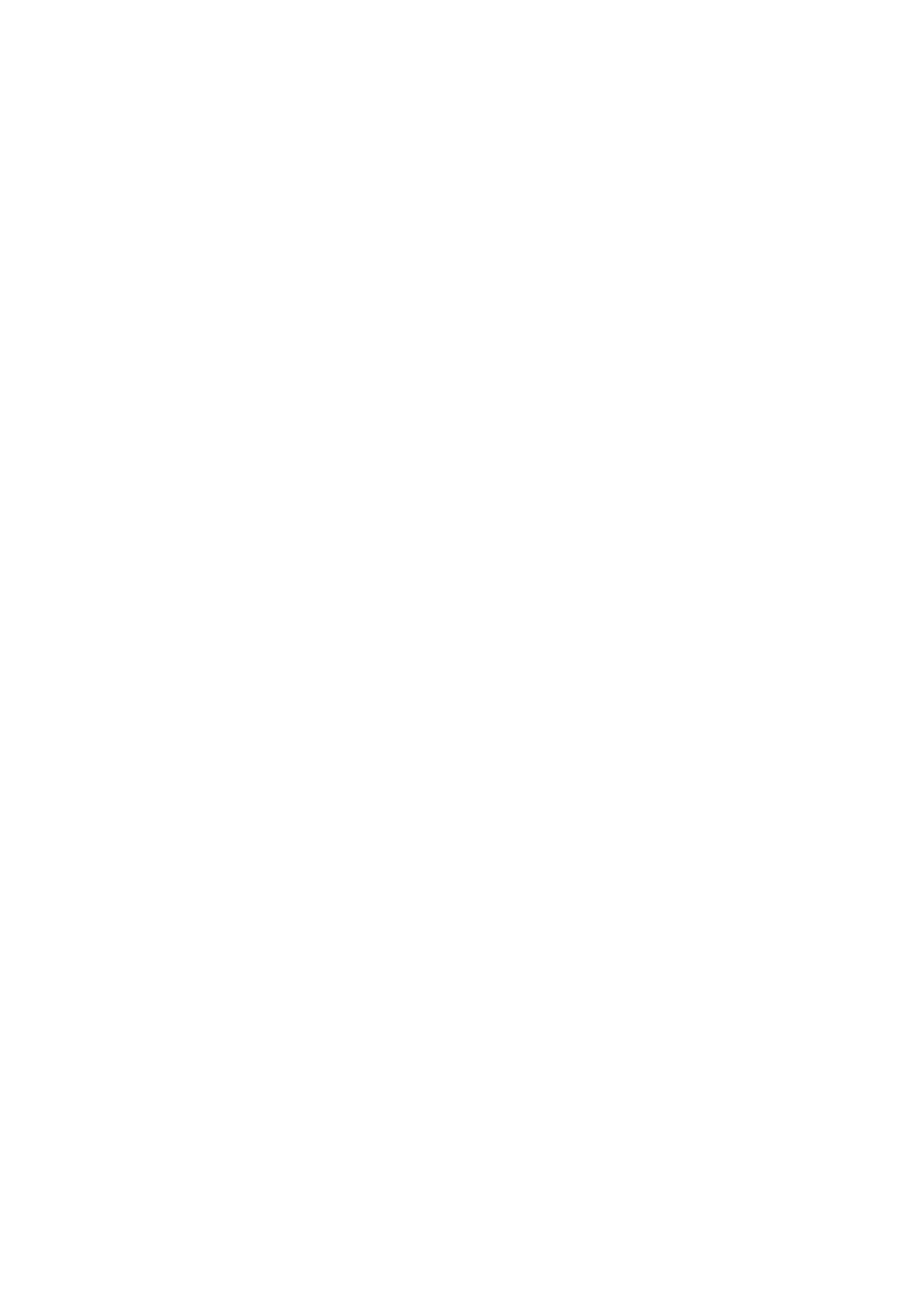# **ADVOCATES (DEPOSIT INTEREST) RULES, 1967**

[L.N. 205/1967, Corr. No. 81/1967, L.N. 112/1977.]

**1.** These Rules may be cited as the Advocates (Deposit Interest) Rules, 1967.

**2.** Except as provided by these Rules an advocate is not liable by virtue of the relation between advocate and client to account to any client for interest received by the advocate on moneys deposited in a client account being moneys received or held for or on account of his clients generally.

# [L.N. 112/1977.]

**3.** When an advocate holds or receives for or on account of a client money on which, having regard to all the circumstances (including the amount and the length of time for which the money is likely to be held), interest ought in fairness to the client to be earned for him, the advocate shall take instructions from the client concerning the investment of that money.

**4.** An advocate is liable to account to a client for interest received on moneys deposited in a client account where the moneys are deposited in a separate designated account.

# [L.N. 112/1977.]

**5.** In these Rules **"Separate designated account"** means a deposit account in the name of the advocate or his firm in the title of which the word "client" appears and which is designated by reference to the identity of the client or matter concerned.

[L.N. 112/1977.]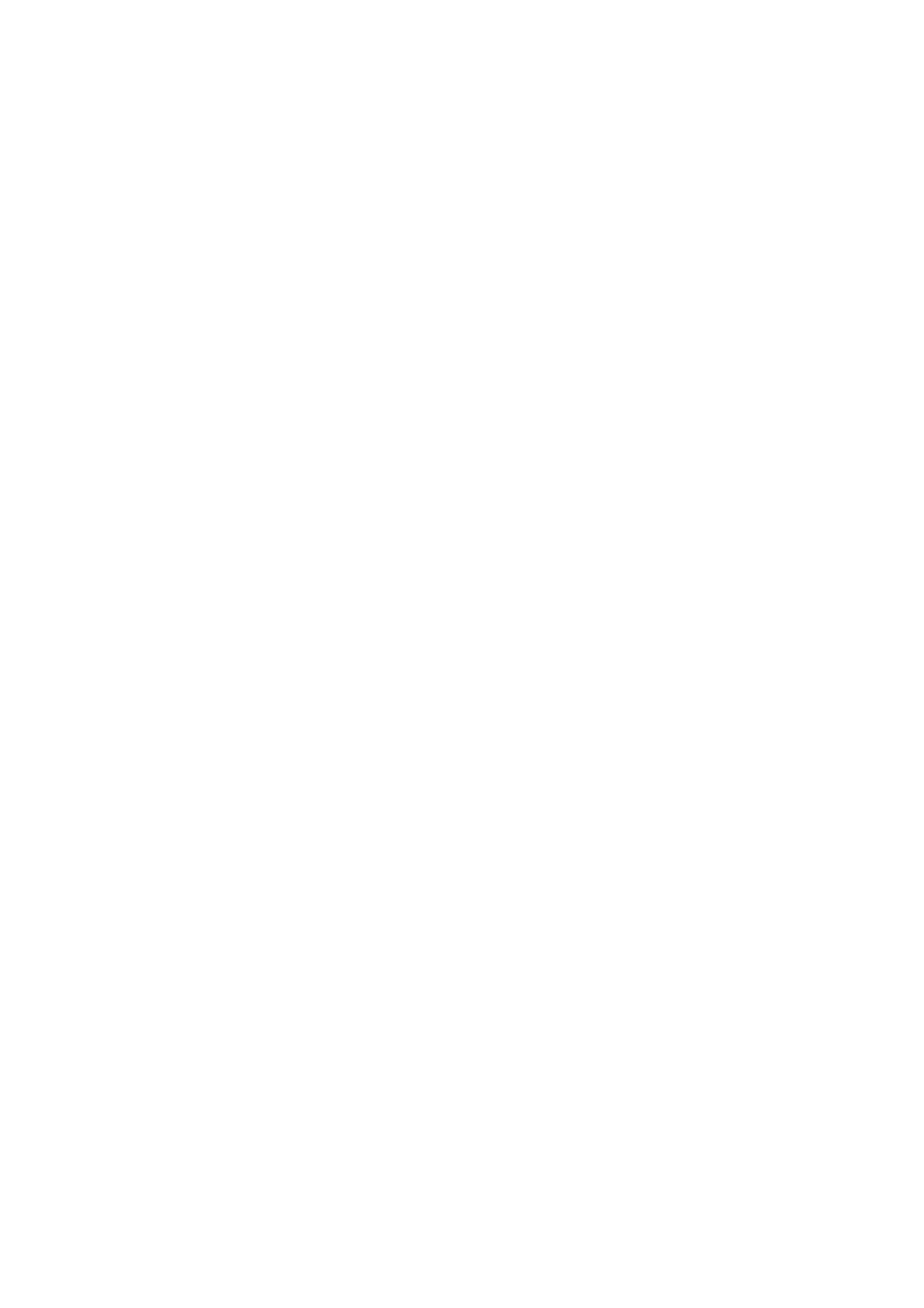# **ADVOCATES (ACCOUNTANT'S CERTIFICATE) RULES, 1967**

[L.N. 80/1968, L.N. 287/1968, L.N. 224/1984.]

**1.** These Rules may be cited as the Advocates (Accountant's Certificate) Rules, 1967 and come into force on the 1st January, 1968.

**2.** In these Rules—

**"accountant's certificate"** means the certificate provided for by rule 3;

**"advocate"** means any person whose name is duly entered upon the roll of advocates but does not mean any person whose name is duly entered upon the roll of advocates having the rank of Queen's Counsel;

**"the Council"** means the Council of the Law Society of Kenya;

**"the secretary"** means the Secretary of the Law Society of Kenya and includes any person appointed temporarily to perform the duties of the office;

the expressions **"client"**, **"client account"**, and **"client money"**, have the meanings assigned to them in the Advocates (Accounts) Rules.

**3.** Subject to these Rules every advocate shall once in every practice year deliver to the Council a certificate signed by an accountant and complying with these Rules.

- 4. (1) An accountant is qualified to give an accountant's certificate if—
	- (a) he has neither been at any time during the accounting period, nor subsequently, before giving the certificate, become a partner, clerk or servant of such advocate or any partner of his; and
	- (b) he is not subject to notice of disqualification under paragraph (2).
- (2) In either of the following cases, that is to say, where—
	- (a) the accountant has been found guilty by the Disciplinary Tribunal of his professional body of professional misconduct or discreditable conduct; or
	- (b) the Council is satisfied that an advocate has not complied with the provisions of the Advocates (Accounts) Rules in respect of matters not specified in an accountant's certificate and that the accountant was negligent in giving such certificate,

the Council may at its discretion at any time notify the accountant concerned, that he is not qualified to give an accountant's certificate, and it may give notice of that fact to any advocate on whose behalf he has given an accountant's certificate, and after the accountant has been so notified, unless and until the notice is withdrawn by the Council, he is not qualified to give an accountant's certificate. In coming to its decision the Council shall take into consideration any observations or explanations made by the accountant or by any professional body of which he is a member.

**5.** (1) With a view to the signing of an accountant's certificate an accountant is not required to do more than—

- (a) make a general test examination of the books of account of the advocate;
- (b) ascertain whether a client account is kept;
- (c) make a general test examination of the bank pass books and statements kept in relation to the advocate's practice;
- (d) make a comparison, as at not fewer than two dates selected by the accountant, between—
	- (i) the liabilities of the advocate to his clients as shown by his books of account;
	- (ii) the balance standing to the credit of the client account; and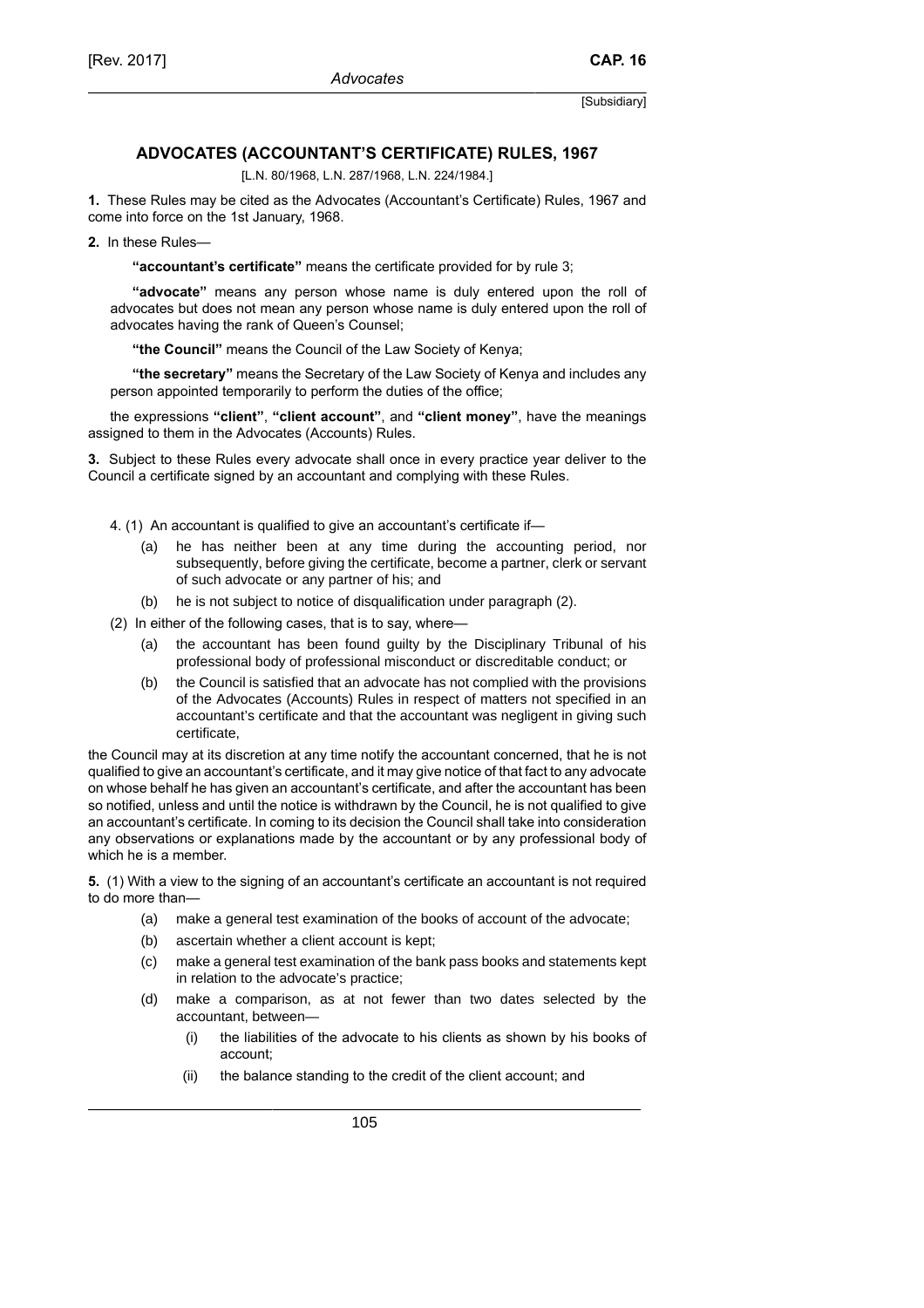(e) ask for such information and explanations as he may require arising out of (a) to (d) above.

(2) If after making the investigation prescribed by paragraph (1), it appears to the accountant that there is evidence that the Advocates (Accounts) Rules have not been complied with, he shall make such further investigations as may be necessary to enable him to sign the accountant's certificate.

**6.** An accountant's certificate delivered by an advocate shall be in the form set out in the Schedule or in a form to the like effect approved by the Council.

**7.** The Council will in each practice year be satisfied that the delivery of an accountant's certificate is unnecessary, and shall not require evidence of that fact, in the case of an advocate who—

- (a) holds his first current practising certificate; or
- (b) after having for twelve months or more ceased to hold a current practising certificate, holds his next current practising certificate; or
- (c) delivers to the Council a statutory declaration stating that the Advocates (Accounts) Rules did not apply to him because he had not, during the period to which the declaration refers, practised on his own account either alone or in partnership or held or received client's money; or
- (d) has ceased to hold a current practising certificate and, if he has at any time after the 31st December 1967 held or received client's money, has delivered an accountant's certificate covering an accounting period ending on the date upon which he ceased to hold or receive client's money; or
- (e) has at no time since the 31st December 1967, held a current practising certificate or held or received client's money.

**7A.** A statutory declaration delivered under rule 7 by an Advocate in the employment of an unqualified person or body shall state whether such advocate has complied with rule 4A of the Advocates (Practice) Rules.

# [L.N. 224/1984.]

**8.** Subject to rules 9, 10 and 11 the accounting period specified in an accountant's certificate shall—

- (a) begin at the expiry of the last preceding accounting period for which an accountant's certificate has been delivered;
- (b) cover not less than twelve months;
- (c) terminate not more than nine months before the date of the delivery of the certificate to the Council; and
- (d) where possible, consistently with paragraphs (a), (b) and (c) correspond to a period or consecutive periods for which the accounts of the advocate or his firm are ordinarily made up.

### [L.N. 287/1968.]

**9.** The accounting period specified in an accountant's certificate delivered during the practice year beginning on the 1st January 1968 shall begin on—

- (a) the date to which the advocate's books were last made up before the 1st January 1968; or
- (b) if the books were not made up during the practice year beginning on the 1st January 1967, either on the 1st January 1967 or on the day upon which the advocate first began or began again to hold or receive client's money, whichever be the later; or
- (c) in the case of an advocate retiring from practice who has ceased to hold or receive client's money after the 1st January 1967, the period up to the date upon which he so ceased.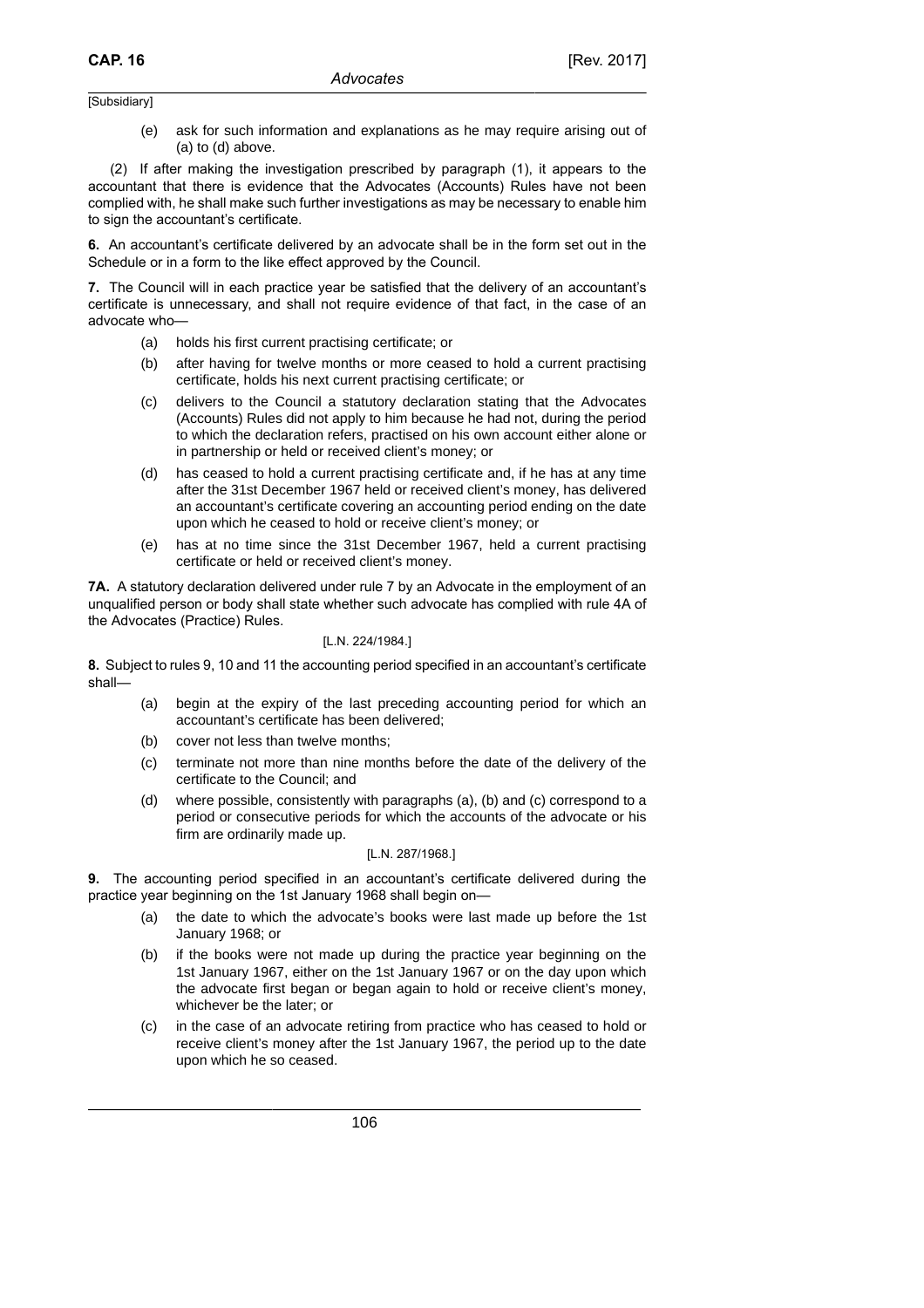**10.** In any practice year beginning on or after the 1st January, 1969—

- (a) in the case of an advocate who—
	- (i) becomes under an obligation to deliver his first accountant's certificate; or
	- (ii) having been exempt under rule 7 from delivering an accountant's certificate in the previous practice year, becomes under an obligation to deliver an accountant's certificate,

the accounting period shall begin on the date upon which he first held or received client's money or, after such exemption, began again to hold or receive client's money, and may cover less than twelve months, and shall in all other respects comply with rule 8; and

(b) in the case of an advocate retiring from practice who, having ceased to hold or receive client's money, is under an obligation to deliver his final accountant's certificate, the accounting period shall end on the date upon which he ceased to hold or receive client's money, and may cover less than twelve months, and shall in all other respects comply with rule 8.

**11.** (1) In any practice year beginning on or after the 1st January 1969, in the case of an advocate who—

- (a) was not exempt under rule 7 from delivering an accountant's certificate in the preceding practice year; and
- (b) since the expiry of the accounting period covered by such accountant's certificate has become, or ceased to be, a member of a firm of advocates,

the accounting period may cover less than twelve months and shall in all other respects comply with rule 8.

- (2) In the case of an advocate who has two or more places of business—
	- (a) separate accounting periods, covered by separate accountant's certificates, may be adopted in respect of each such place of business provided that the accounting periods comply with rule 8; and
	- (b) the accountant's certificate or accountant's certificates delivered by him to the Council in each practice year shall cover all client's money held or received by him.

**12.** If any advocate fails to comply with these Rules a complaint in respect of such failure may be made by or on behalf of the Council to the Disciplinary Committee.

**13.** On receipt either of an accountant's certificate or of a declaration under rule 7(3) the Secretary will forward to the advocate a certificate under his hand stating that an accountant's certificate for a specified period has been received or that no accountant's certificate is required for a specified period, as the case may be.

**14.** A certificate under the hand of the Secretary is, until the contrary is proved, evidence that an advocate has or has not, as the case may be, delivered to the Council an accountant's certificate or supplied any evidence required under these Rules.

**15.** Every notice to be given by the Council under these Rules to an advocate shall be in writing under the hand of the Secretary and sent by registered post to the last address of the advocate appearing in the roll of advocates kept by the Registrar under section 20 of the Act and when so given and sent, is taken to have been received by the advocate within seven days after the date of posting.

**16.** Every notice given by the Council under these Rules to an accountant shall be in writing under the hand of the Secretary and sent by registered post to the address of the accountant shown on an accountant's certificate or appearing in the records of the accountancy body of which the accountant is a member, and where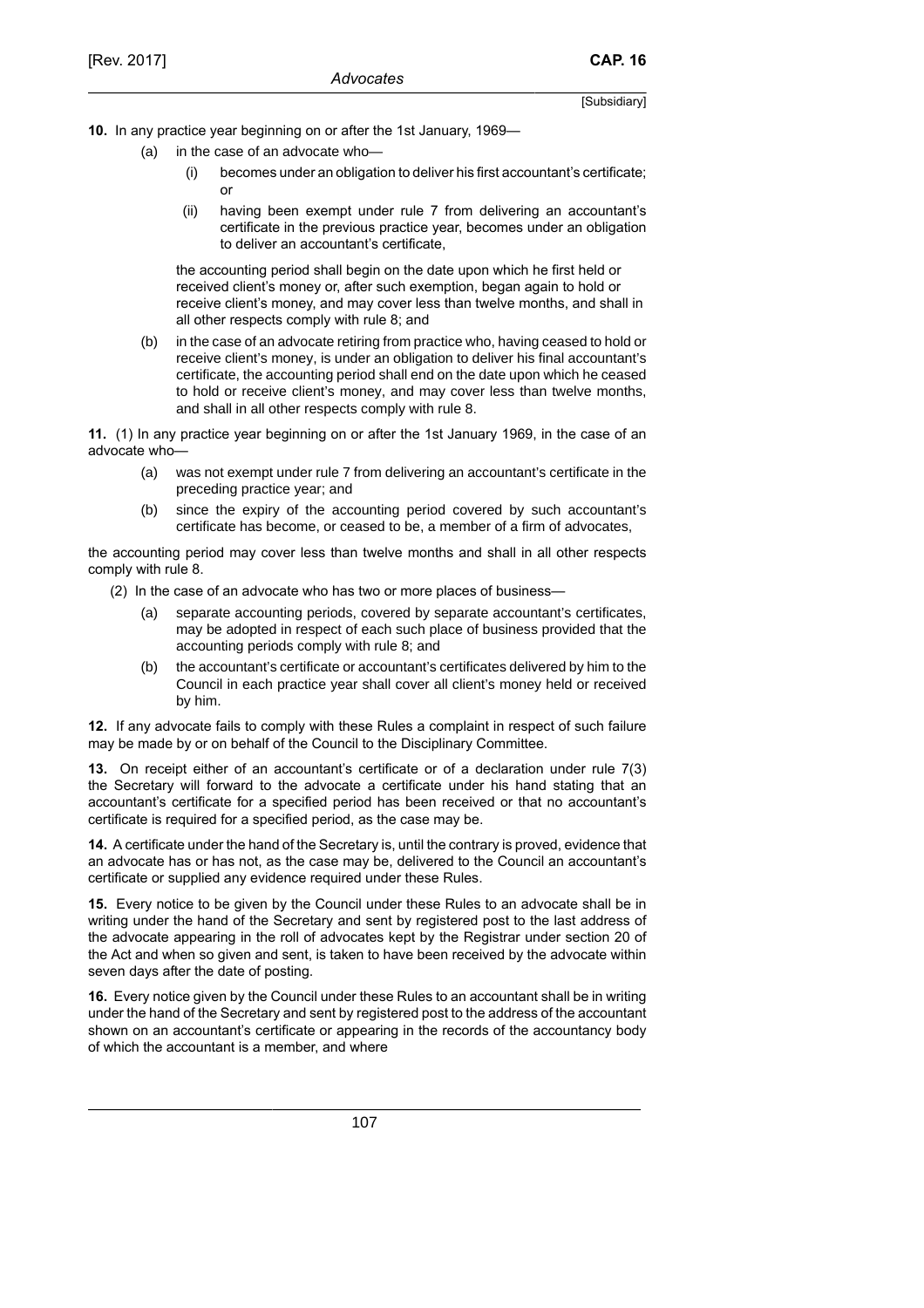so given and sent, is taken to have been received by the accountant within seven days after the date of posting.

# **SCHEDULE**

# [Rule 6.]

# FORM OF ACCOUNTANT'S CERTIFICATE

Note.—In the case of a firm with a number of partners, carbon copies of the Certificate may be delivered provided section 1 below is completed on each Certificate with the name of the individual advocate.

1. Advocate's full name ............................................

2. Firm(s) Name(s) and Address(es) ......................

Note.— All addresses at which the advocate(s) practice(s) must be covered by an Accountant's Certificate or Certificates.

3. State whether practising alone or in partnership ...................

4. Accounting Period(s) ...............................................

Note.—The period(s) must comply with the Advocates (Accountant's Certificate) Rules, 1967.

# ACCOUNTANT'S CERTIFICATE

In compliance with the Advocates (Accountant's Certificates) Rules, 1967.

I, ............................... have examined the books, accounts and documents of the abovenamed advocate relating to the above practice(s) produced to me and I hereby certify that from my examination pursuant to rule 5 of the Advocates (Accountant's Certificate) Rules, 1967, and from explanations and information given to me, I am satisfied that—

\*(1) during the above-mentioned period(s) he has complied with the provisions of the Advocates (Accounts) Rules except so far as concerns—

- (a) certain trivial breaches due to clerical errors or mistakes in book-keeping, all of which were rectified on discovery: I am satisfied that none of such breaches resulted in any loss to any client;
- (b) the matters set out on the back hereof;

\*(2) having retired from active practice as an advocate he ceased to hold client's money on the Particulars of the Accountant Full name Qualifications (if any) Firm name Address **Signature** Date \* Delete clause not applicable. To the Secretary

The Law Society of Kenya,

P.O. Box 12219,

Professional Center,

Nairobi.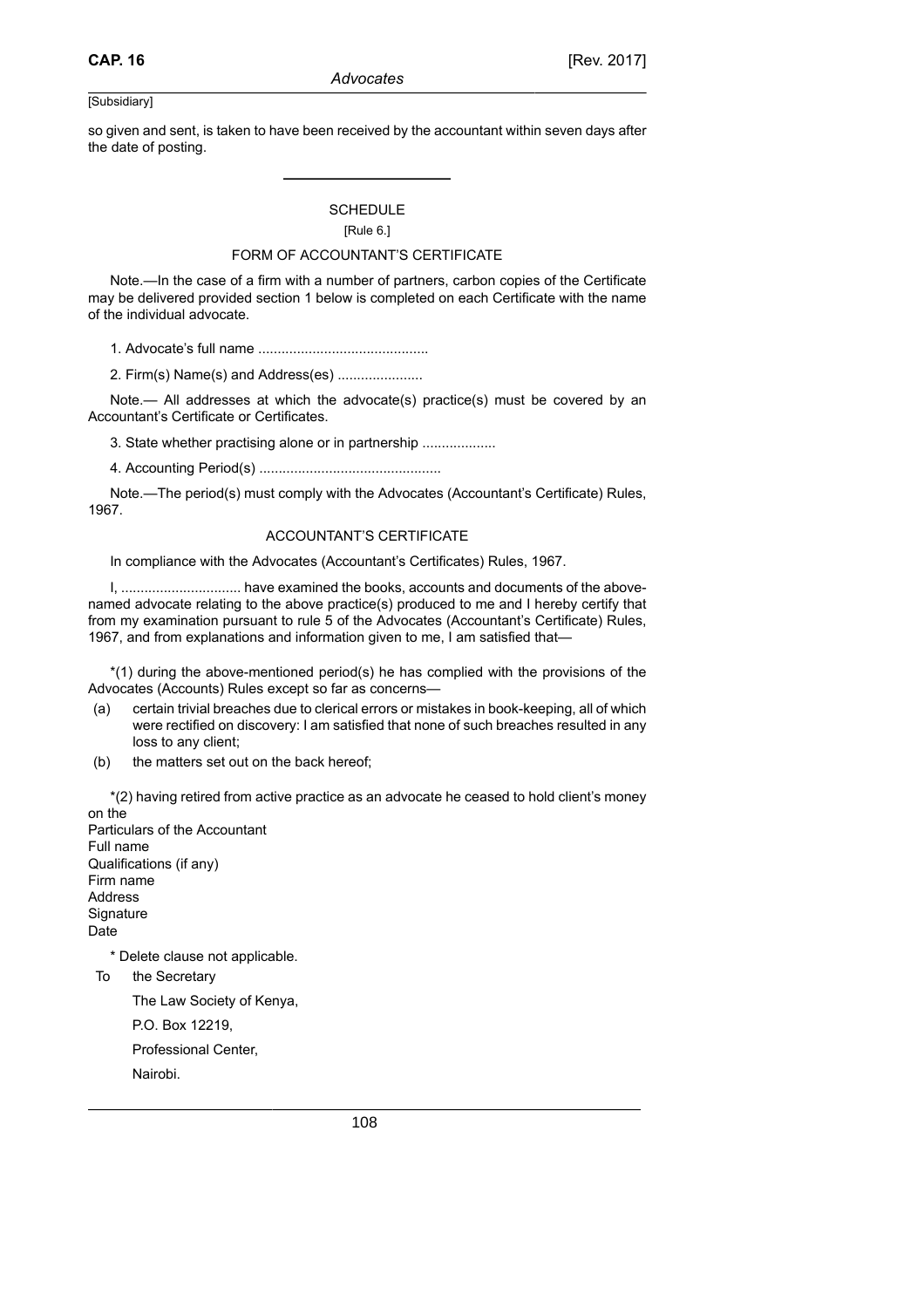Rules under section 58(6)

# **ADVOCATES (DISCIPLINARY COMMITTEE) RULES, 1990**

[L.N. 315/1964, L.N. 458/1990, L.N. 59/2004.]

# PART I – PRELIMINARY

**1.** These Rules may be cited as the Advocates (Disciplinary Committee) Rules, 1990.

[L.N. 458/1990.]

**2.** In these Rules—

**"the Committee"** means the Disciplinary Committee;

**"the Council"** means the Council of the Society;

**"the secretary"** means the secretary of the Committee.

# [L.N. 458/1990.]

### PART II – APPLICATION BY ADVOCATE FOR NAME TO BE REMOVED FROM ROLL

**3.** (1) An application to the Committee by an advocate under section 59 of the Act to procure his name to be removed from the Roll shall be made by way of affidavit in Form 1 set out in the Schedule.

(2) Such affidavit shall be sent to the secretary and a copy thereof to the Council.

# [L.N. 458/1990.]

 **4.** (1) Unless within fifteen days after receipt of the affidavit, written notice of intention to oppose the same has been given to the secretary, the Committee may decide the application without requiring the attendance of the applicant.

(2) In any other case, the Committee shall fix a day for the hearing, and the secretary shall give written notice thereof to the applicant and to the Council not less than twenty-one days before the day fixed for the hearing.

(3) The Committee may, if it thinks fit, require the applicant to give notice of his application and of the day fixed for the hearing, by advertisement or otherwise as it may direct.

### [L.N. 458/1990.]

**5.** If any person other than the Council intends to object to the application at the hearing thereof, he shall give written notice of his intention to the applicant, the Council and the secretary at least seven days before the day fixed for the hearing, specifying the grounds of his objection; and if the Council intends to object to the application it shall cause a similar notice to be given to the applicant and to the secretary.

# [L.N. 458/1990.]

**6.** If, on the hearing of the application, the Committee is of the opinion that grounds exist for a complaint against the applicant under section 60 of the Act, the Committee may refuse the application or adjourn the same *sine die* pending the making and disposal of a complaint under that section, and may give all such directions with respect thereto as the Committee may deem expedient.

#### [L.N. 458/1990.]

**7.** Part IV shall apply *mutatis mutandis* to the hearing of an application under this Part. [L.N. 458/1990.]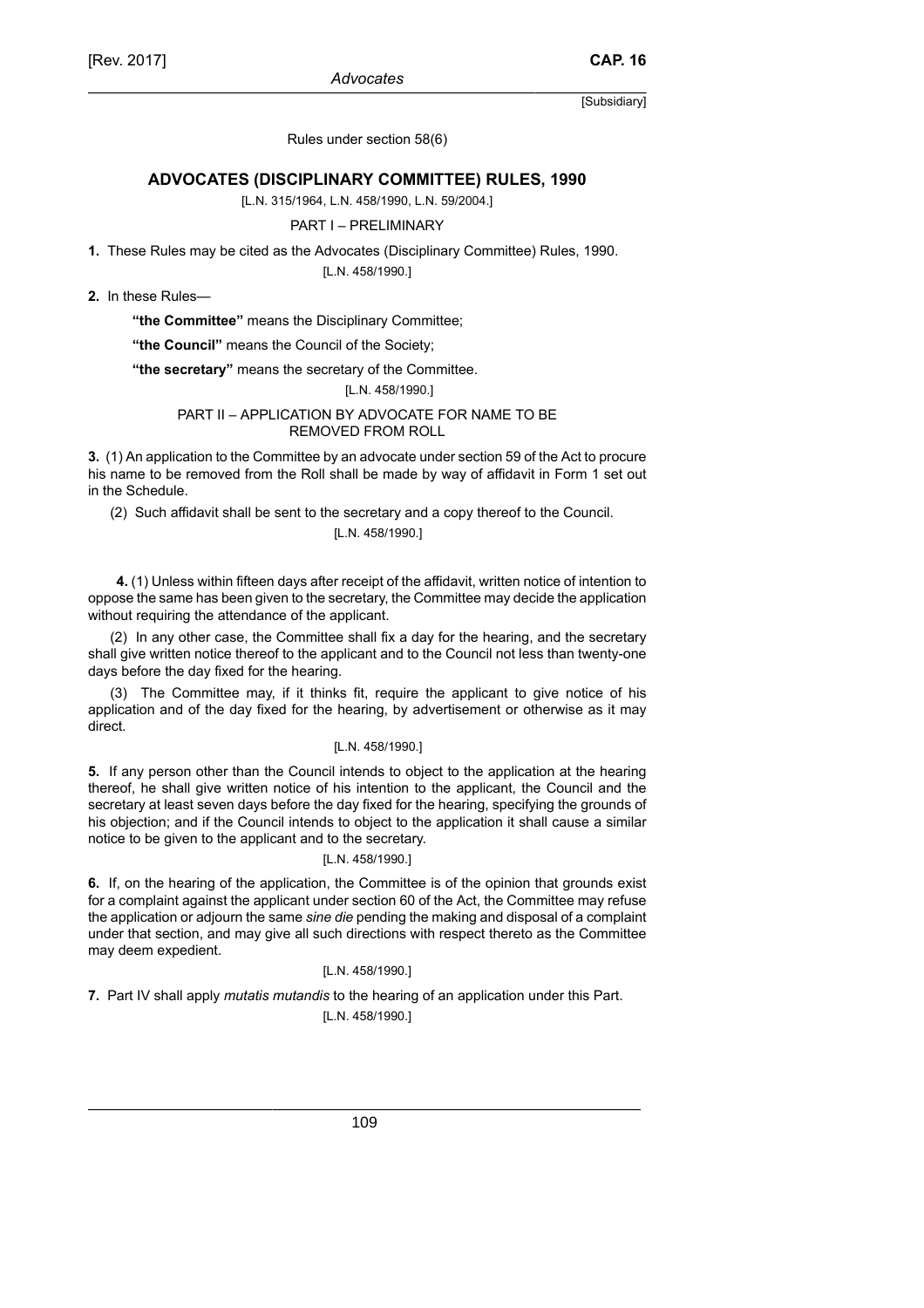# PART III – COMPLAINTS AGAINST ADVOCATES AND APPLICATIONS CONCERNING ADVOCATE'S CLERKS

**8.** A complaint to the Committee under section 60, or an application to the Committee under section 72, of the Act shall be made by way of affidavit in Form 2 or Form 3 in the Schedule, as the case requires:

Provided that, where a complaint or application is instigated by the Council, such complaint or application may be made on behalf of the Council by the secretary of the Society or by such other person as may be appointed by the Council.

# [L.N. 458/1990.]

**9.** An affidavit referring a complaint to the Committee under section 60(2) of the Act shall be accompanied by a fee of one hundred shillings.

# [L.N. 458/1990.]

**10.** The Council may, if of the opinion that the circumstances of a complainant or applicant or the nature of a complaint or application so warrant, appoint an advocate to represent the complainant or applicant; and the disbursements of such advocate, so far as not recoverable from the advocate or advocate's clerk in respect of whom the complaint or application is made, shall be paid out of the funds of the Society.

### [L.N. 458/1990.]

**11.** If a complaint made to the Committee is dismissed under the proviso to section 60(3) of the Act, the Committee shall, if so required by the complainant or the advocate to whom the complaint relates, make a formal order dismissing the complaint.

# [L.N. 458/1990.]

**12.** In the case of an application in respect of an advocate's clerk, the clerk shall not be represented before the Committee by any advocate by whom he was employed at the time of the matters which form the subject matter of the application, or by any employee of such an employer.

### [L.N. 458/1990.]

**13.** In the case of a complaint against an advocate, and in the case of an application in respect of an advocate's clerk, the Committee shall fix a day for the hearing, and the secretary shall give notice thereof to each party to the proceedings not less than twenty-one days before the day fixed for the hearing, and shall at the same time furnish each party, other than the complainant or the applicant, with a copy of the affidavit of complaint or application and of any affidavit in support thereof.

#### [L.N. 458/1990.]

**14.** The notice of hearing—

- (a) shall be in Form 4 in the Schedule, and shall, unless the Committee otherwise directs, require the party to whom it is addressed to furnish to the secretary and to every other party, at least fourteen days before the day fixed for the hearing, a list of all documents on which he intends to rely at the hearing; and
- (b) shall set out, in general terms, the charge or charges of professional misconduct made against the advocate, or the grounds of the application in respect of an advocate's clerk, as the case may be:

Provided that the Committee shall not be precluded from taking into consideration, subject to rule 23, any other charge or ground which may become apparent at the hearing and which fairly arises from the matters set out in the complaint or application.

## [L.N. 458/1990.]

**15.** Any party may inspect and take copies of the documents included in the list furnished by any other party.

# [L.N. 458/1990.]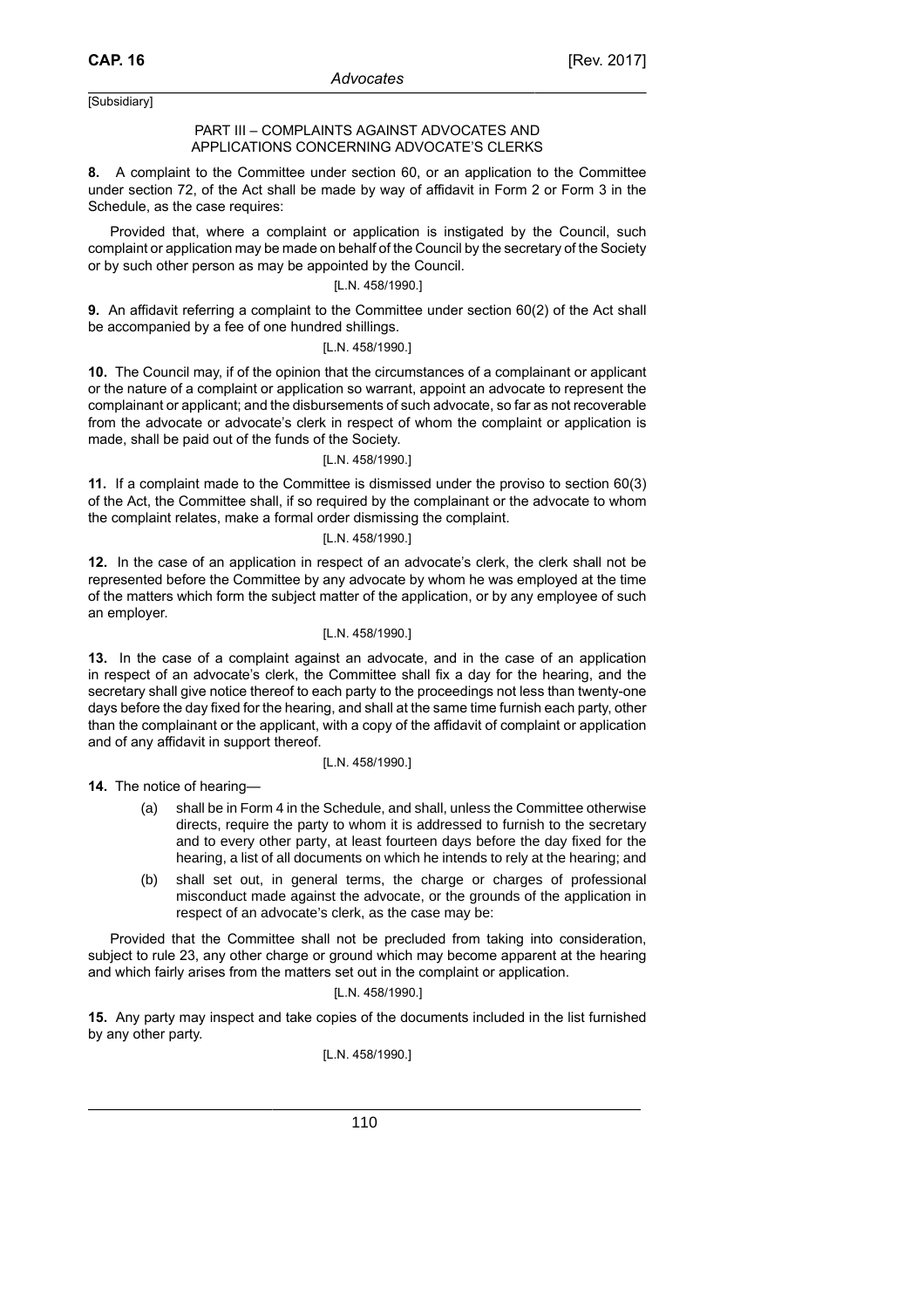### PART IV — MISCELLANEOUS PROVISIONS

### **16.** *Deleted by L.N. 59/2004, s. 2*.

**17.** If any party fails to appear at the hearing, the Committee may, in its discretion, upon proof of service on such party of the notice of hearing, proceed to hear and determine the complaint or application in his absence.

#### [L.N. 458/1990.]

**18.** The Committee may, in its discretion either as to the whole case or as to any particular fact or facts, proceed and act upon evidence given by affidavit.

## [L.N. 458/1990.]

**19.** The Committee may, at any stage of any proceedings refer the case to the Council, which may cause a complaint or a further complaint to be lodged against an advocate or, in case of an application under Part II, may make representations to the committee.

# [L.N. 458/1990.]

**20.** No complaint or application made under Part II or Part III shall be withdrawn after it has been sent to the secretary, except with the leave of the Committee, which may be granted, or refused, upon such terms as to costs or otherwise as the Committee thinks fit.

# [L.N. 458/1990.]

**21.** The Committee may of its own motion, or upon the application of any party, adjourn the hearing upon such terms as to costs or otherwise as it thinks fit.

### [L.N. 458/1990.]

**22.** The Committee may, in its discretion and after giving the parties concerned an opportunity to be heard, order the consolidation of the hearing of any proceedings before it. [L.N. 458/1990.]

**23.** If, in the course of a hearing, it appears to the Committee that the charges of which notice has been given, or the grounds of an application under section 72 of the Act, require to be amended or added to, the Committee may make or permit such amendment or addition, and the filing of such further affidavit, as it thinks fit, or, if in the opinion of the Committee such amendment or addition is not within the scope of the complaint or application, may require the same to be embodied in a further complaint or application:

Provided that if such amendment or addition is, in the opinion of the Committee such as to take any party by surprise, or prejudice the conduct of his case, the Committee shall grant an adjournment of the hearing upon such terms as to costs or otherwise as the Committee thinks fit.

#### [L.N. 458/1990.]

**24.** Upon the hearing or determination of any complaint or application, the Committee may, in the case of a complaint against an advocate, without finding any professional misconduct proved against the advocate, or, in the case of an application in respect of an advocate's clerk, without making any order under section 72 of the Act, nevertheless order any party to pay the costs of proceedings if, having regard to his conduct and to all the circumstances of the case, the Committee so thinks fit.

# [L.N. 458/1990.]

**25.** The Chairman of the Committee shall take or cause to be taken a note of all proceedings before the Committee, or may order that the record of any proceedings before it shall be taken by shorthand note.

#### [L.N. 458/1990.]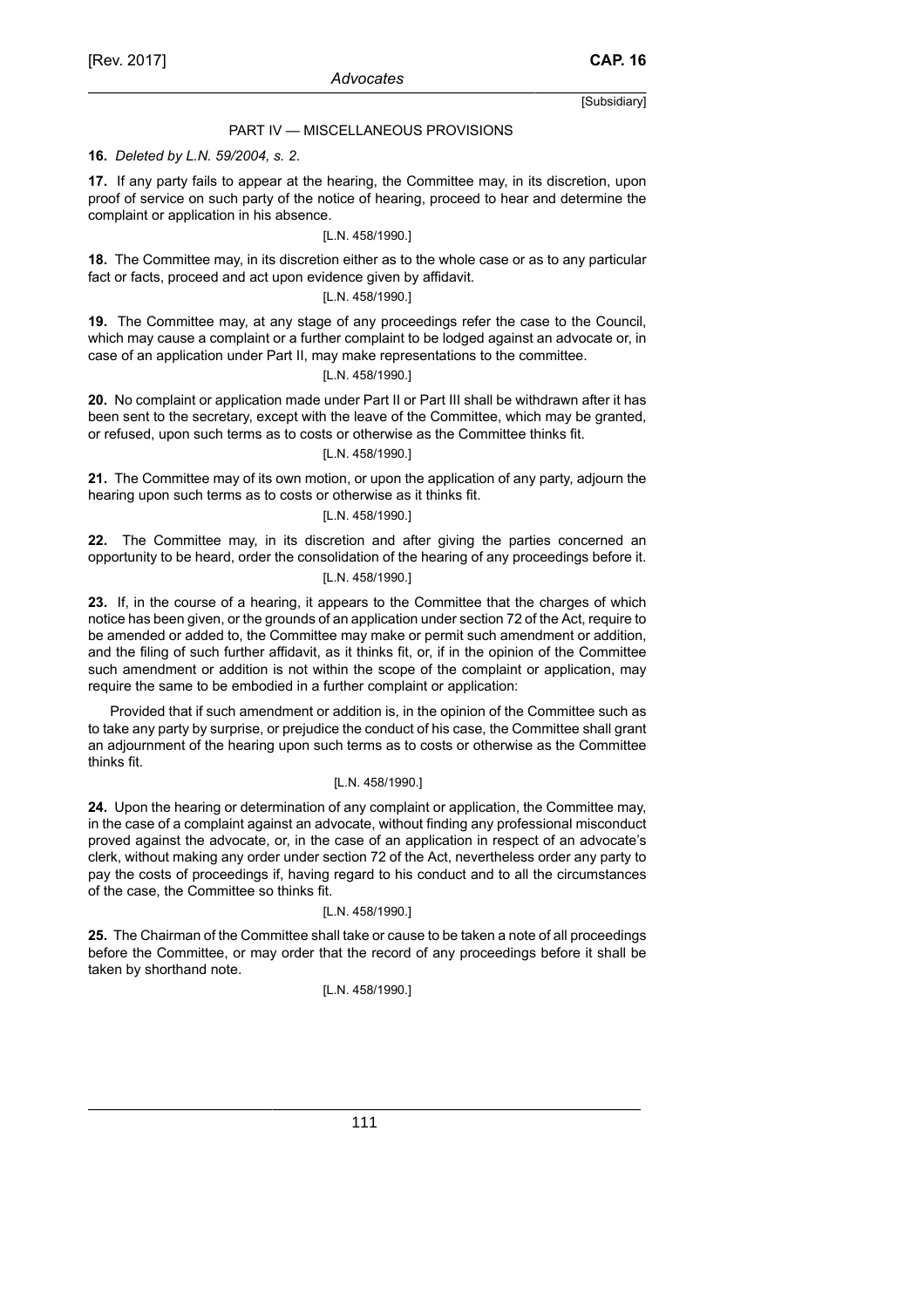**26.** Any party to proceedings before the Committee shall be entitled to inspect the record or transcript thereof, and any party entitled to be heard in any appeal filed from any such proceedings shall be entitled to be supplied with a copy of a transcript of such proceedings against payment, if so ordered by the Committee, of copying charges at such rate, not exceeding two shillings per folio of one hundred words, as the Committee may from time to time direct.

### [L.N. 458/1990.]

**27.** Service of any notice or document may be effected under these Rules by any method authorized by law or by registered post, addressed to the last known postal address or abode in Kenya of the person to be served, and such service shall be deemed to have been effected seventy-two hours after posting.

#### [L.N. 458/1990.]

**28.** The Committee may dispense with any requirements of these Rules respecting notices, affidavits, documents, service or time, in any case where it appears to the Committee to be just or expedient so to do.

### [L.N. 458/1990.]

**29.** The Committee may extend the time for doing anything under these Rules on such terms as to costs or otherwise as the Committee thinks fit.

# [L.N. 458/1990.]

**30.** (1) Any party may by notice in writing, at any time not later than nine days before the day fixed for the hearing, call upon any other party to admit any document and if such other party desires to challenge the authenticity of the document he shall within six days after service of such notice, give notice that he does not admit the document and requires it to be proved at the hearing.

(2) If such other party refuses or neglects to give notice of non-admission within the time prescribed in paragraph (1), he shall be deemed to have admitted the document unless the Committee otherwise directs.

(3) Where a party gives notice of non-admission within the time prescribed by paragraph (1), and the document is proved at the hearing, the costs of proving the document shall be paid by the party who has challenged the document, whatever the order of the Committee may be, unless in its report or order the Committee finds that there were reasonable grounds for not admitting the authenticity of the documents.

### [L.N. 458/1990.]

**31.** Where a party proves a document without having given notice to admit under rule 30(1), the Committee may disallow the costs of proving the document.

# [L.N. 458/1990.]

**32.** A witness summons issued under section 60(4) of the Act shall be in Form 5 in the Schedule.

# [L.N. 458/1990.]

**33.** The Advocates Committee (Disciplinary Proceedings) Rules, 1952, are revoked.

**33.** The Advocates (Disciplinary Committee) Rules (L.N. 315/1964) are revoked. [L.N. 458/1990.]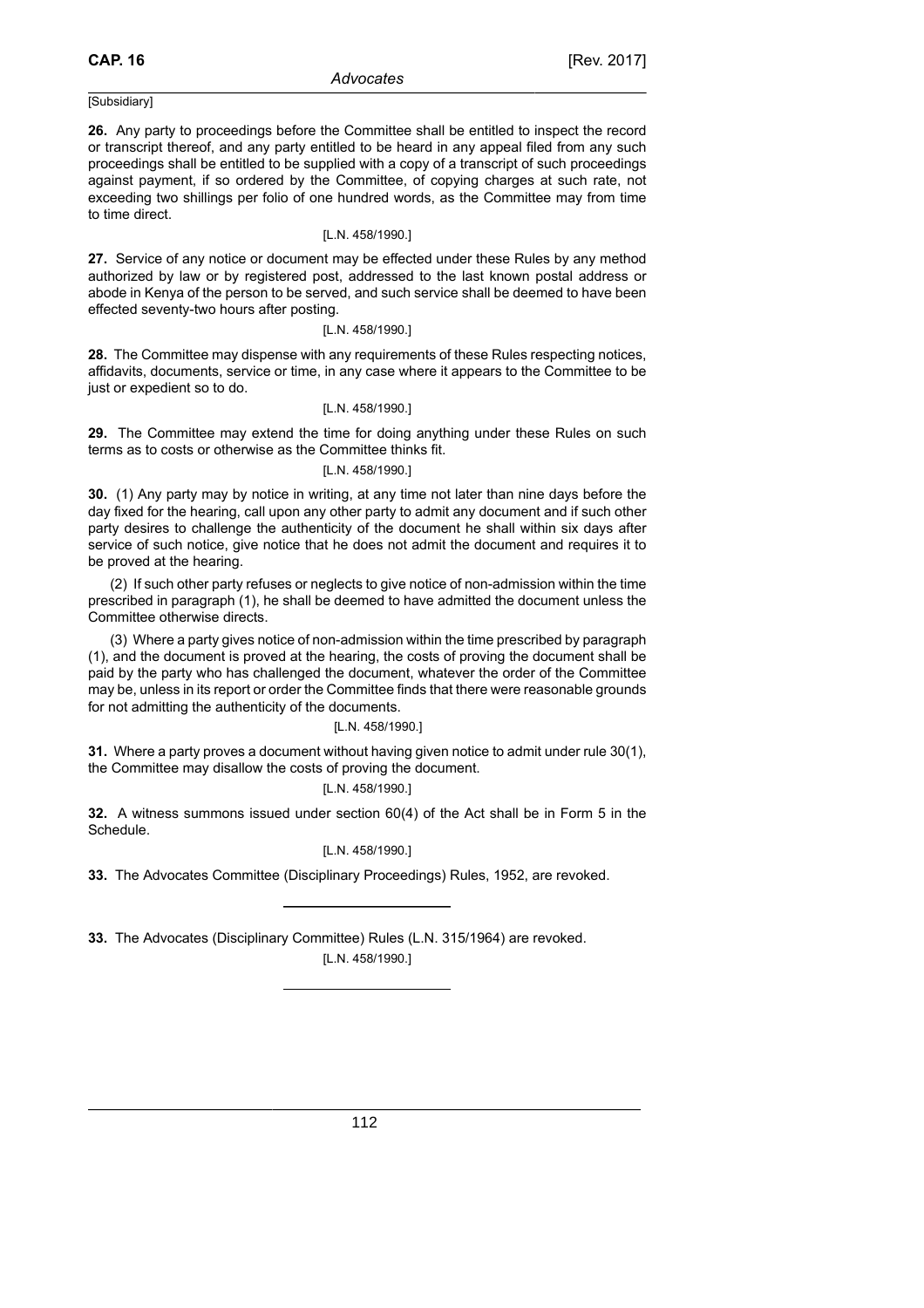|                               | SCHEDULE                                                                       |  |  |
|-------------------------------|--------------------------------------------------------------------------------|--|--|
| FORM <sub>1</sub>             |                                                                                |  |  |
|                               | [Section 59 and Rule 3.]                                                       |  |  |
|                               | AFFIDAVIT BY APPLICANT BEING AN ADVOCATE                                       |  |  |
|                               | BEFORE THE DISCIPLINARY COMMITTEE ESTABLISHED UNDER<br>THE ADVOCATES ACT, 1989 |  |  |
|                               | [Cap. 16.]                                                                     |  |  |
|                               |                                                                                |  |  |
|                               |                                                                                |  |  |
|                               | and                                                                            |  |  |
|                               | In the Matter of the Advocates Act, 1989                                       |  |  |
|                               |                                                                                |  |  |
| make oath and say as follows: |                                                                                |  |  |
|                               |                                                                                |  |  |
|                               |                                                                                |  |  |

2. I desire that my name be removed from the Roll of Advocates for the following reasons:

(here state reasons)

- 3. I am not aware of, and I do not know of any cause for, any application or complaint to the Court or to the Disciplinary Committee concerning me.
- 4. I do not make this application for the purpose of evading any adverse application, or complaint, or of defeating or delaying any claim upon me as an Advocate.
- 5. I have accounted to all clients for all moneys held or received by me on their behalf and have no outstanding liability to any client in respect of client's money as defined by the Advocates (Accounts) Rules.

OR partners of that firm accept liability to account to the clients of the firm and myself for all moneys held or received on behalf of such clients and have agreed to indemnify me against all actions, proceedings, costs, claims and demands in respect thereof, as is evidenced by the document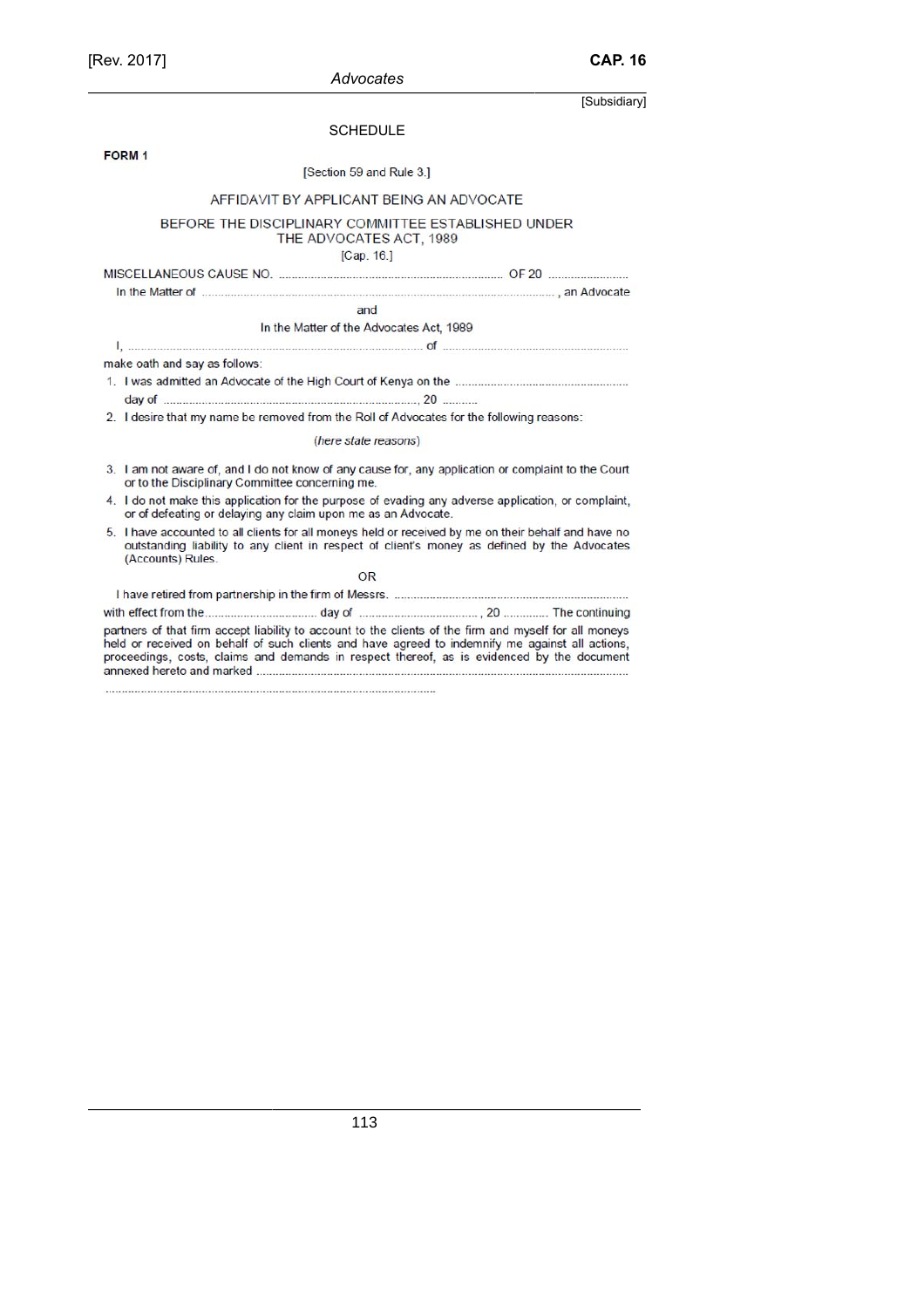#### SCHEDULE, FORM 1-continued

#### OR

(here state what arrangements have been made with regard to any moneys held or received by applicant on behalf of clients and not accounted for where applicant is unable to complete either of the above alternatives).

SWORN by the said

| Before me. |  |
|------------|--|

Commissioner of Oaths or Magistrate

FORM<sub>2</sub>

#### [Section 60 and Rule 8.]

### COMPLAINT AGAINST AN ADVOCATE

#### BEFORE THE DISCIPLINARY COMMITTEE ESTABLISHED UNDER THE ADVOCATES ACT, 1989

# [Cap. 16.]

and

### In the Matter of the Advocates Act, 1989

To the Secretary of the Disciplinary Committee.

2. (Here state the facts of the matter and concise details of the complaint in numbered paragraphs

and show deponent's means of knowledge. Annex the originals (where possible of any documents necessary as exhibits).

SWORN by the said

| Before me. |  |
|------------|--|

Commissioner of Oaths or Magistrate

(i) insert full name; address and description.

(ii) insert full name and last known postal address.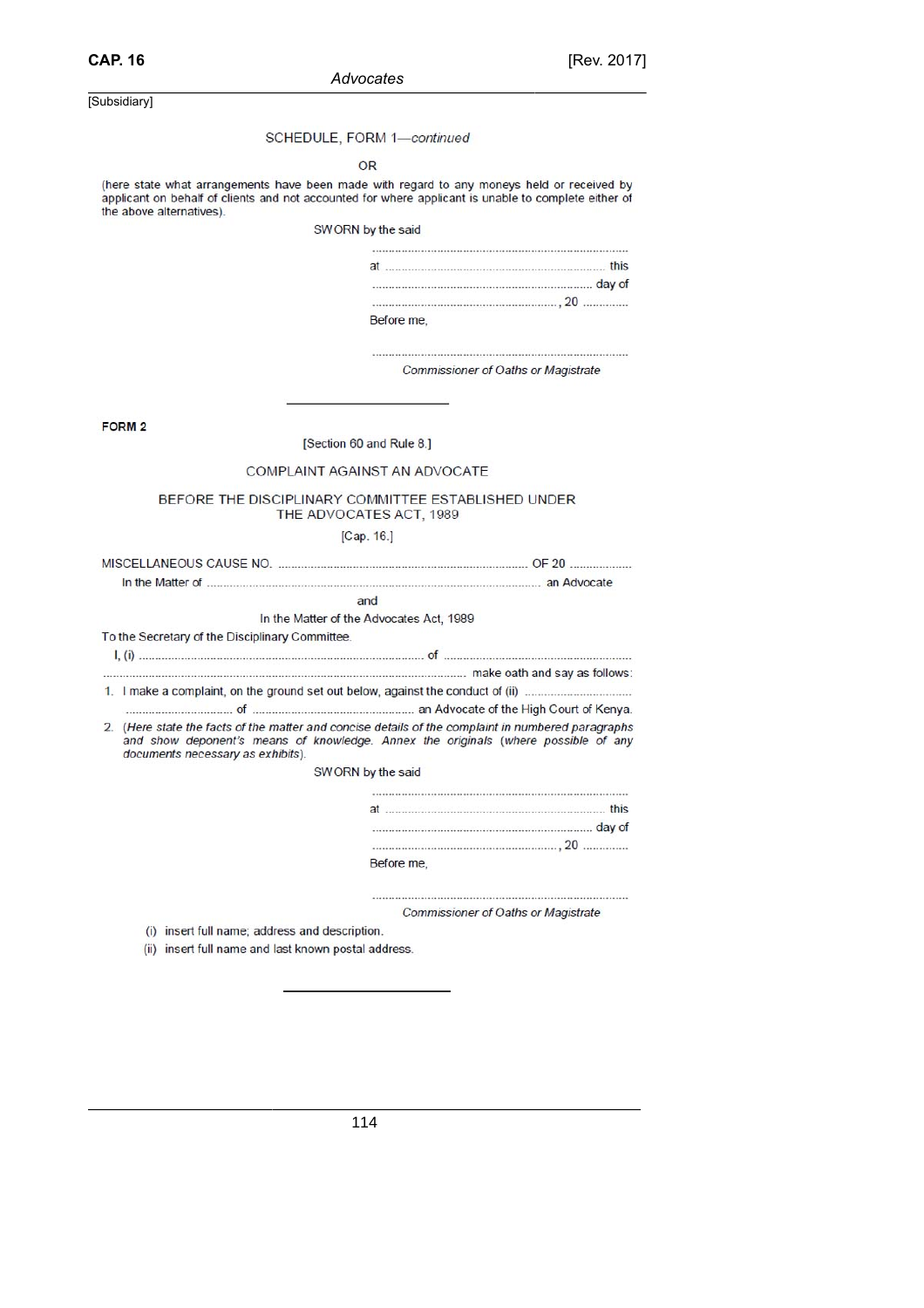[Rev. 2017]

|               | Advocates                                                                      |                                                                                                                                                                                       |
|---------------|--------------------------------------------------------------------------------|---------------------------------------------------------------------------------------------------------------------------------------------------------------------------------------|
|               |                                                                                | [Subsidiary]                                                                                                                                                                          |
|               | SCHEDULE-continued                                                             |                                                                                                                                                                                       |
| <b>FORM 3</b> |                                                                                |                                                                                                                                                                                       |
|               | [Section 72 and Rule 8.]                                                       |                                                                                                                                                                                       |
|               | APPLICATION IN RESPECT OF AN ADVOCATE'S CLERK                                  |                                                                                                                                                                                       |
|               | BEFORE THE DISCIPLINARY COMMITTEE ESTABLISHED UNDER<br>THE ADVOCATES ACT, 1989 |                                                                                                                                                                                       |
|               | [Cap. 16.]                                                                     |                                                                                                                                                                                       |
|               |                                                                                |                                                                                                                                                                                       |
|               |                                                                                |                                                                                                                                                                                       |
|               | and                                                                            |                                                                                                                                                                                       |
|               | In the Matter of the Advocates Act, 1989                                       |                                                                                                                                                                                       |
|               | To the Secretary of the Disciplinary Committee:                                |                                                                                                                                                                                       |
|               |                                                                                |                                                                                                                                                                                       |
|               |                                                                                |                                                                                                                                                                                       |
|               |                                                                                |                                                                                                                                                                                       |
|               |                                                                                |                                                                                                                                                                                       |
| exhibits).    |                                                                                | 2. (Here state the facts of the matter concisely in numbered paragraphs and show deponent's<br>means of knowledge. Annex the originals (where possible) of any documents necessary as |
|               | SWORN by the said                                                              |                                                                                                                                                                                       |
|               |                                                                                |                                                                                                                                                                                       |
|               |                                                                                |                                                                                                                                                                                       |
|               |                                                                                |                                                                                                                                                                                       |
|               |                                                                                | Before me,                                                                                                                                                                            |
|               |                                                                                |                                                                                                                                                                                       |
|               |                                                                                | <b>Commissioner of Oaths or Magistrate</b>                                                                                                                                            |
|               | (i) insert full names.                                                         |                                                                                                                                                                                       |
|               | Law Society of Kenya" or as the case may be.                                   | (ii) insert full names, address and capacity i.e. "member of the Council" or "secretary of the                                                                                        |
|               | (iii) insert last known postal address of the advocate's clerk.                |                                                                                                                                                                                       |
|               | (iv) insert full names and postal address of the advocate or firm of advocate. |                                                                                                                                                                                       |

**CAP. 16**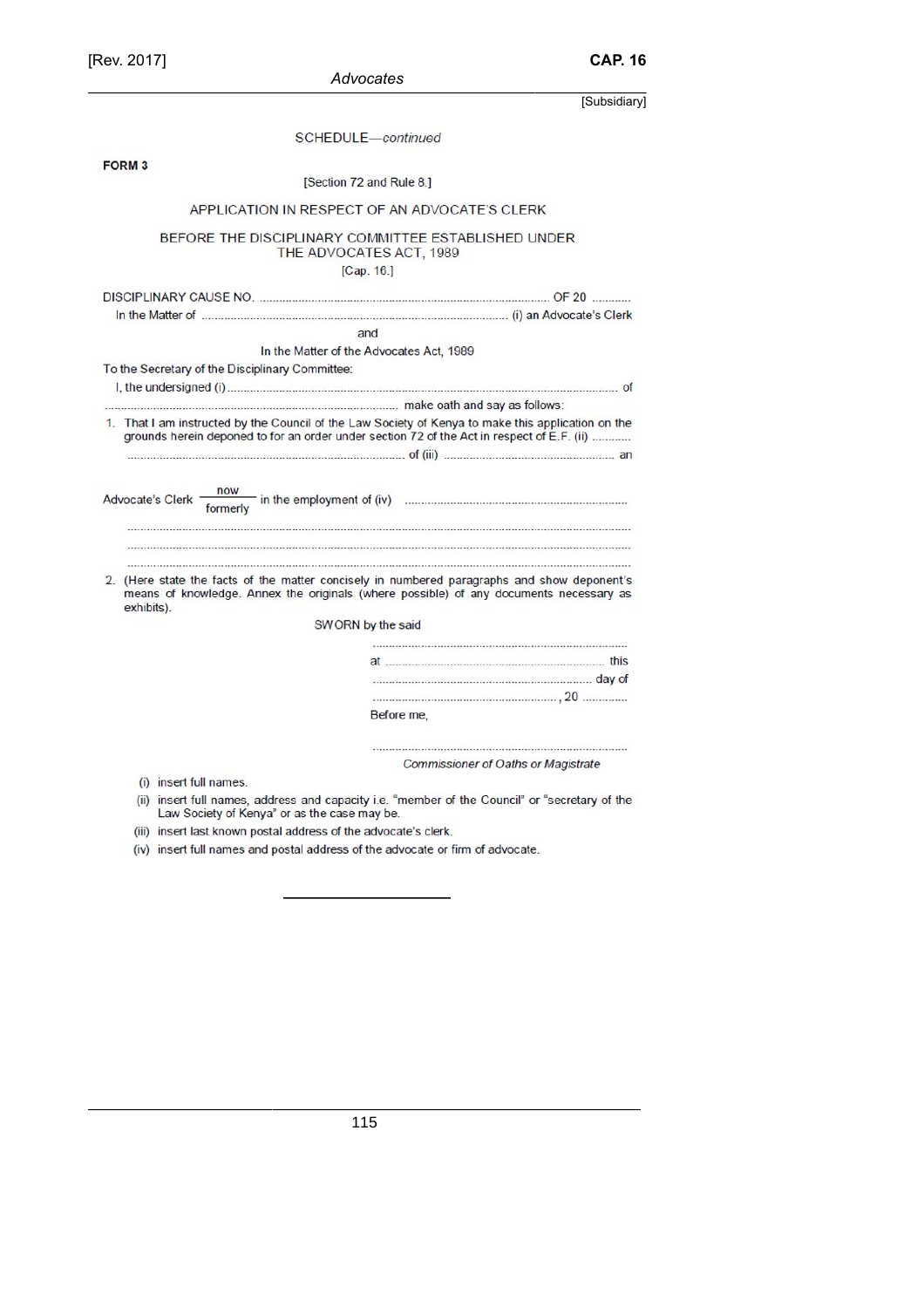| Advocates |  |
|-----------|--|

| [Subsidiary]                                                                                       |                                                                                |                                                                                                                                                                                                                                                                                                                                                                                                                                                             |
|----------------------------------------------------------------------------------------------------|--------------------------------------------------------------------------------|-------------------------------------------------------------------------------------------------------------------------------------------------------------------------------------------------------------------------------------------------------------------------------------------------------------------------------------------------------------------------------------------------------------------------------------------------------------|
|                                                                                                    | SCHEDULE-continued                                                             |                                                                                                                                                                                                                                                                                                                                                                                                                                                             |
| <b>FORM 4</b>                                                                                      |                                                                                |                                                                                                                                                                                                                                                                                                                                                                                                                                                             |
|                                                                                                    | [Sections 60 and 72, and Rules 13 and 14.]                                     |                                                                                                                                                                                                                                                                                                                                                                                                                                                             |
|                                                                                                    | <b>NOTICE OF HEARING</b>                                                       |                                                                                                                                                                                                                                                                                                                                                                                                                                                             |
|                                                                                                    | BEFORE THE DISCIPLINARY COMMITTEE ESTABLISHED UNDER<br>THE ADVOCATES ACT, 1989 |                                                                                                                                                                                                                                                                                                                                                                                                                                                             |
|                                                                                                    | [Cap. 16.]                                                                     |                                                                                                                                                                                                                                                                                                                                                                                                                                                             |
|                                                                                                    |                                                                                |                                                                                                                                                                                                                                                                                                                                                                                                                                                             |
|                                                                                                    | and                                                                            |                                                                                                                                                                                                                                                                                                                                                                                                                                                             |
|                                                                                                    | In the Matter of the Advocates Act, 1989                                       |                                                                                                                                                                                                                                                                                                                                                                                                                                                             |
|                                                                                                    |                                                                                |                                                                                                                                                                                                                                                                                                                                                                                                                                                             |
|                                                                                                    |                                                                                |                                                                                                                                                                                                                                                                                                                                                                                                                                                             |
| NOTICE is hereby given THAT-                                                                       |                                                                                |                                                                                                                                                                                                                                                                                                                                                                                                                                                             |
| 1. (a) (ii) A complaint against you under section 60 of the Advocates Act, 1989 has been made      |                                                                                |                                                                                                                                                                                                                                                                                                                                                                                                                                                             |
| 2. (b)<br>right.                                                                                   |                                                                                | (ii) An application in respect of you under section 72 of the Advocates Act, 1989 has been<br>for an order directing that, as from a date to be specified in such order, no advocate<br>shall in connection with his practice as an advocate take you into or retain you in his<br>employment or remunerate you without the written permission of the Council of the<br>Law Society of Kenya, or that such other order be made as the Committee shall think |
|                                                                                                    |                                                                                |                                                                                                                                                                                                                                                                                                                                                                                                                                                             |
|                                                                                                    |                                                                                |                                                                                                                                                                                                                                                                                                                                                                                                                                                             |
| the Committee may proceed with the hearing in your absence.                                        |                                                                                |                                                                                                                                                                                                                                                                                                                                                                                                                                                             |
| 3. A copy of the affidavit of the $\frac{\text{complain}}{\text{application}}$ is attached hereto. |                                                                                |                                                                                                                                                                                                                                                                                                                                                                                                                                                             |
| The allegations against you are, in substance, as set out below but these are intended merely      |                                                                                |                                                                                                                                                                                                                                                                                                                                                                                                                                                             |

as a guide and the Committee may take into consideration any other allegation against you which may become apparent to the hearing and which fairly arises from the facts set out in the said affidavit.

- 4. The powers and procedures of the Committee are regulated by the Advocates Act, 1989 and the Advocates (Disciplinary Committee) Rules, 1990 and to which your attention is directed. In particular your attention is drawn to:
	- (a) the necessity of supplying to me and to all parties noted hereon, at least fourteen days before the hearing date, a list of all documents on which it is proposed to rely at the hearing; and
	- (b) the right of any party to these proceedings to inspect and take copies of documents so listed.

In the name of the Disciplinary Committee.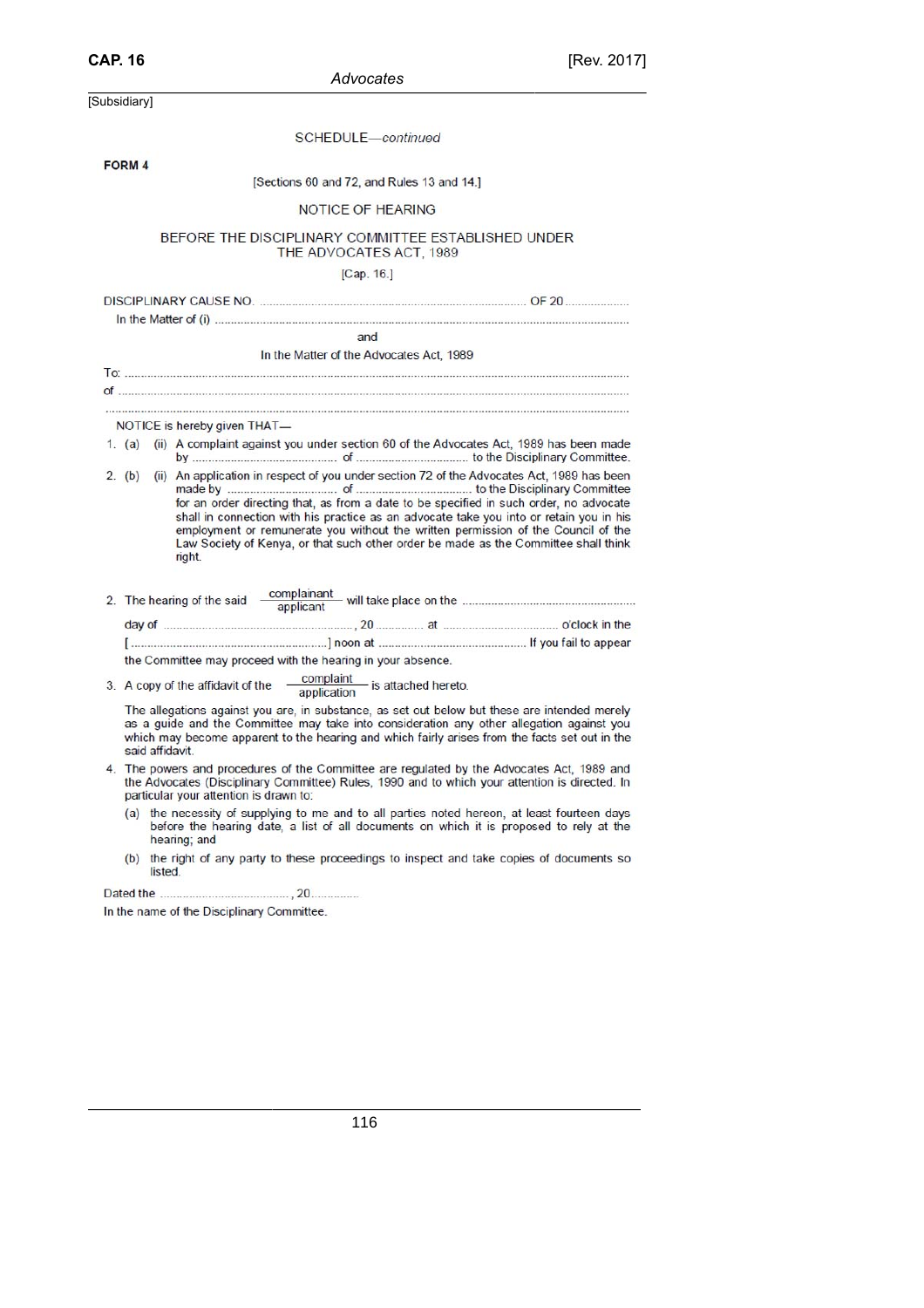SCHEDULE, FORM 4-continued

Secretary

Copy to:

Complainant Your attention is directed to paragraph 4 of the foregoing Notice for your compliance as may be<br>necessary. Applicant

In the name of the Disciplinary Committee.

Secretary

(i) insert the full names of the advocate.

(ii) delete paragraph 1(a) or 1(b) as necessary.

FORM<sub>5</sub>

[Section 58 and Rule 32.]

#### WITNESS SUMMONS

#### BEFORE THE DISCIPLINARY COMMITTEE ESTABLISHED UNDER THE ADVOCATES ACT, 1989

[Cap. 16.]

|                      | In the Matter of C.D., an Advocate (or E.F. an Advocate's Clerk)                                  |  |  |  |  |
|----------------------|---------------------------------------------------------------------------------------------------|--|--|--|--|
|                      | and                                                                                               |  |  |  |  |
|                      | In the Matter of the Advocates Act, 1989                                                          |  |  |  |  |
|                      |                                                                                                   |  |  |  |  |
|                      |                                                                                                   |  |  |  |  |
|                      |                                                                                                   |  |  |  |  |
|                      | noon, and so from day to day until the above matter is disposed of, to give evidence on behalf of |  |  |  |  |
|                      | and also to bring with you and to produce at the time                                             |  |  |  |  |
|                      |                                                                                                   |  |  |  |  |
|                      |                                                                                                   |  |  |  |  |
|                      |                                                                                                   |  |  |  |  |
| AND herein fail not. |                                                                                                   |  |  |  |  |
|                      |                                                                                                   |  |  |  |  |

In the name of the Disciplinary Committee.

 Secretary

 $To:$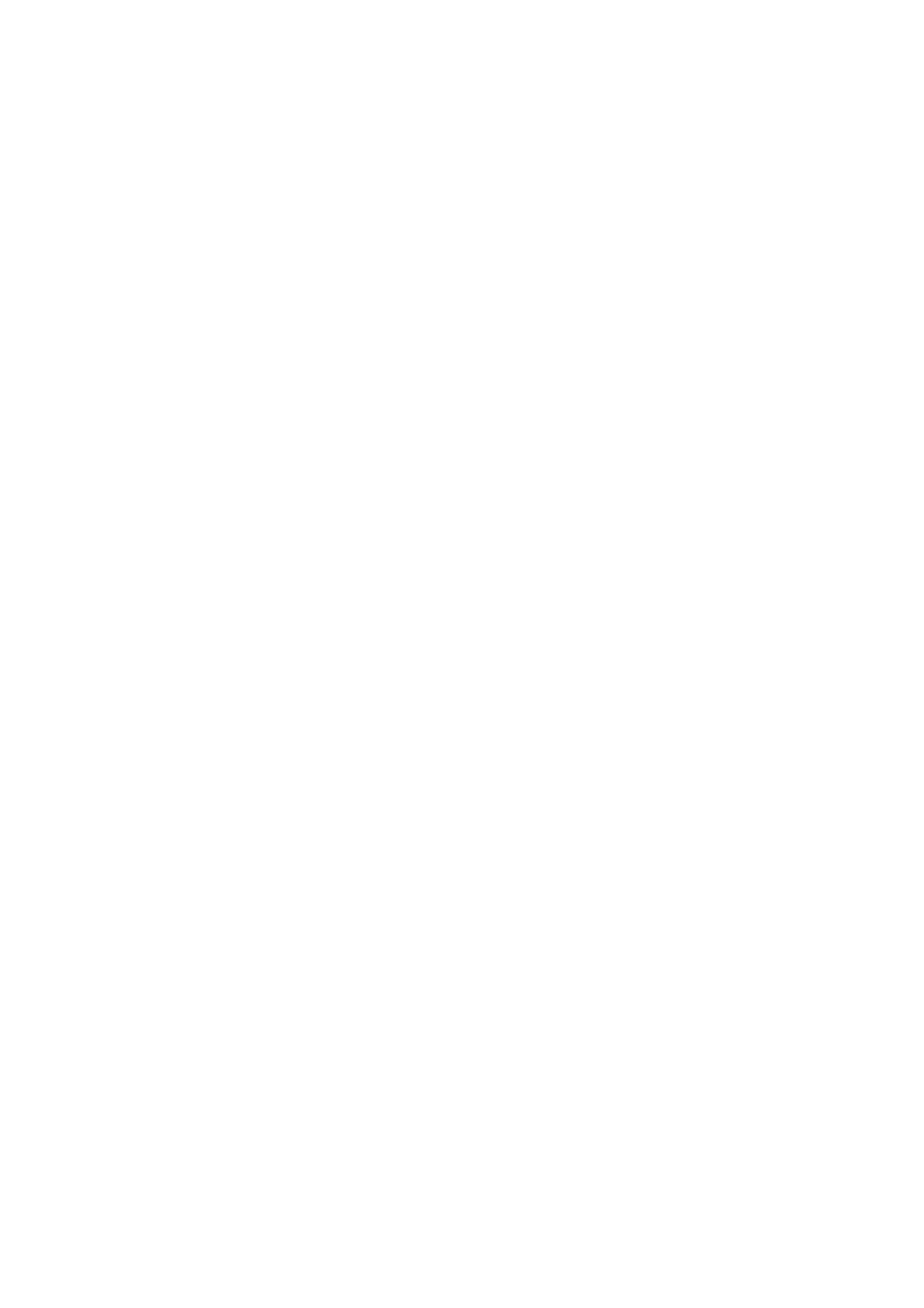# **ADVOCATES (PRACTISING CERTIFICATES) (FEES) RULES, 2003**

[L.N. 85/1984, L.N. 193/2003, Corr. No. 104/2003.]

**1.** These rules may be cited as the Advocates (Practising Certificates) (Fees) Rules, 2003. [L.N. 193/2003.]

**2.** (1) The fees for a practising certificate issued to an advocate under section 26 of the Act shall be—

- (a) the sum of five thousand shillings in respect of advocates who have been on the Roll of Advocates for five years or more; and
- (b) the sum of three thousand shillings in respect of advocates who have not been on the Roll of Advocates for five years.

(2) The fees for a practising certificate shall be paid to the Society in accordance with the provisions of section 84 of the Act.

(3) The Advocates (Practising Certificates) (Fees) Rules (L.N. 85/1984) are repealed.

[L.N. 193/2003, Corr. No. 104/2003.]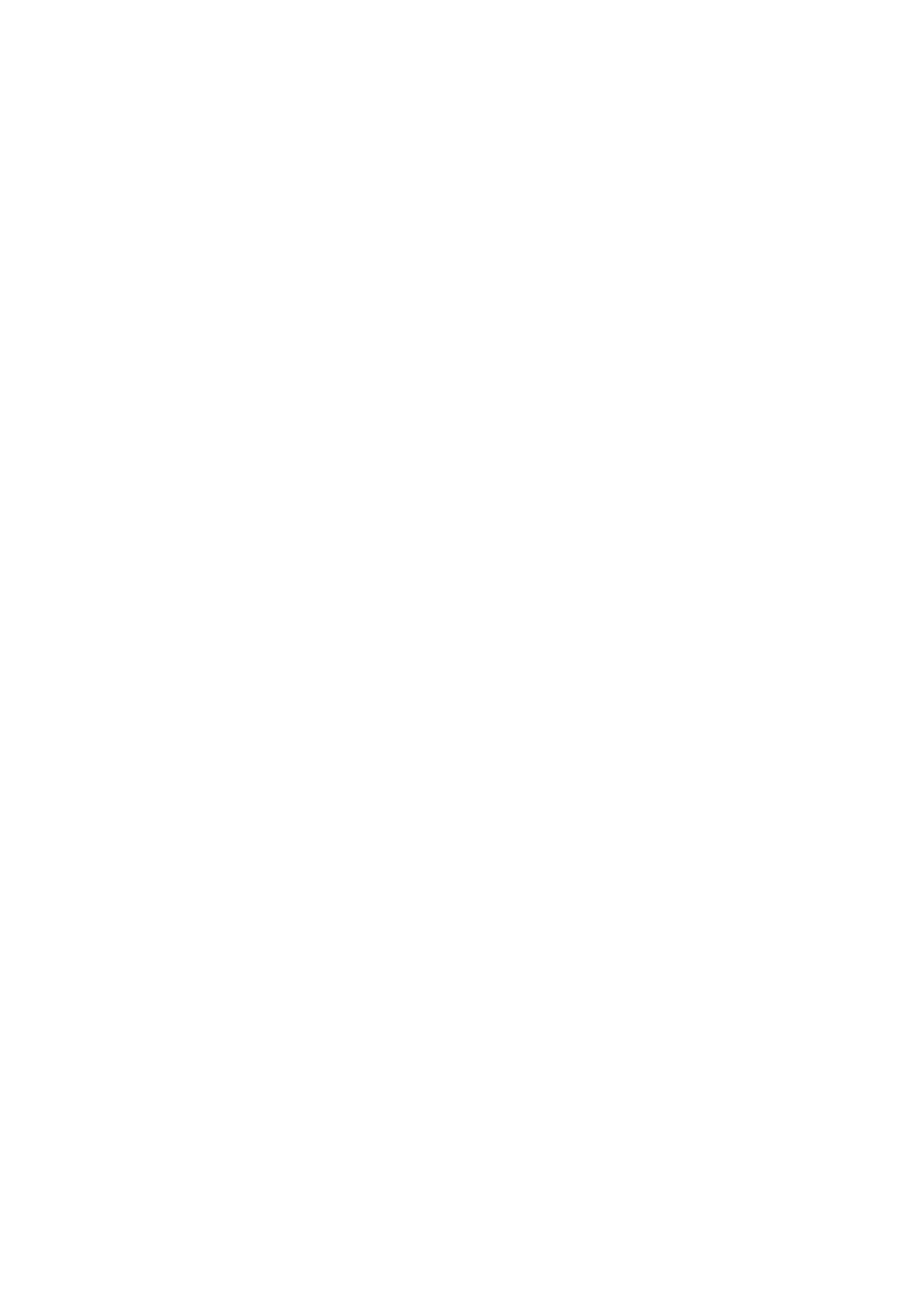#### **ADVOCATES (COMPLAINTS COMMISSION) (STRUCTURE AND PROCEDURE) RULES, 2003**

ARRANGEMENT OF RULES

*Rule*

- 1. Citation.
- 2. Application.
- 3. Designation of Chairman.
- 4. Meetings.
- 5. Special meeting.
- 6. Chairman to preside.
- 7. Quorum.
- 8. Voting.
- 9. Disclosure of interest.
- 10. Commissions may determine own procedure.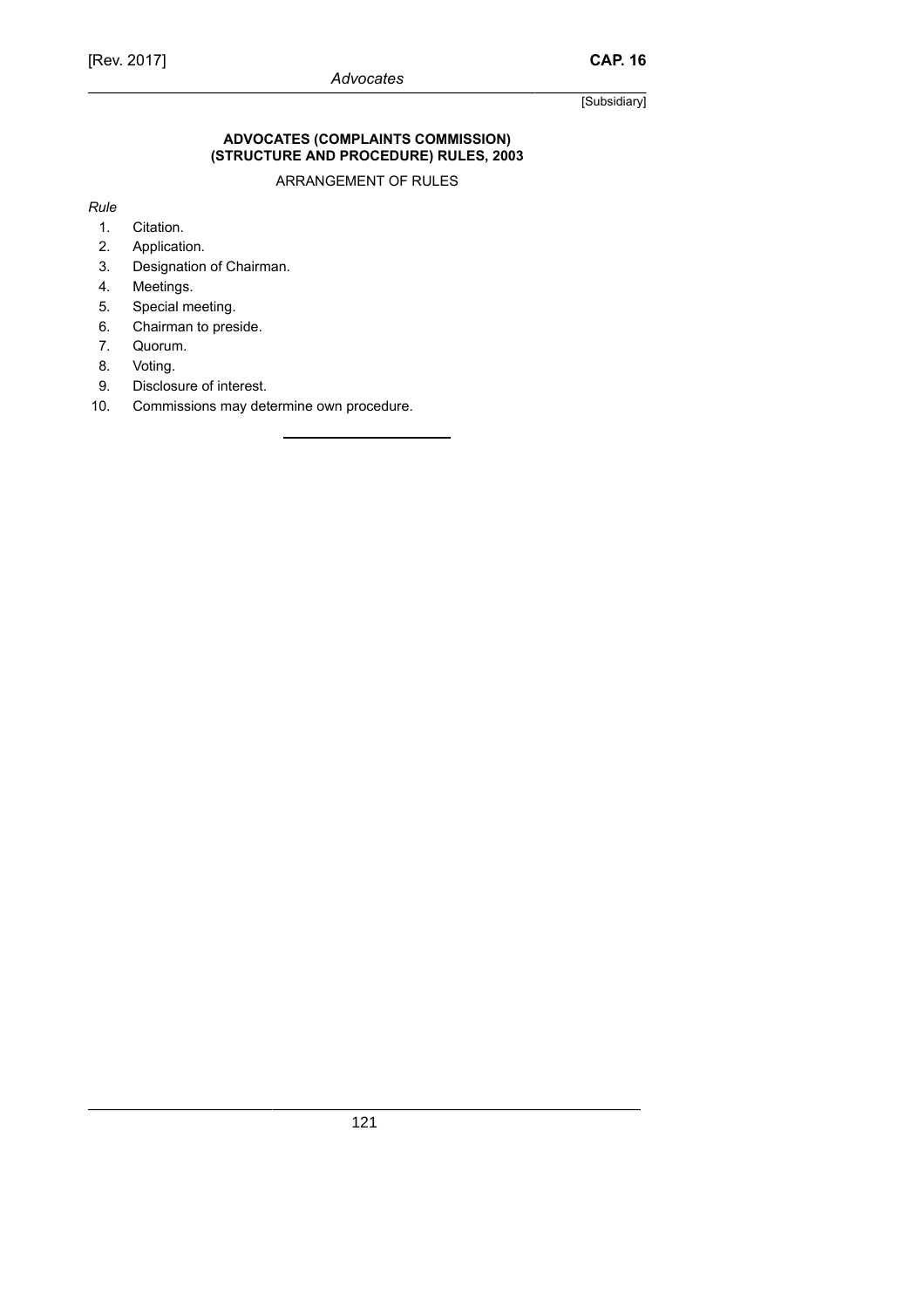# **ADVOCATES (COMPLAINTS COMMISSION) (STRUCTURE AND PROCEDURE) RULES, 2003**

[L.N. 213/2003.]

### **1. Citation**

These Rules may be cited as the Advocates (Complaints Commission) (Structure and Procedure) Rules, 2003.

#### **2. Application**

The provisions of these Rules shall apply where two or more Commissioners are appointed to the Commission under section 53(2) of the Act.

#### **3. Designation of Chairman**

Where two or more Commissioners are appointed to the Commission, the Attorney-General may, by notice in the *Gazette*, designate one Commissioner to be the chairman of the Commission.

#### **4. Meetings**

Subject to rule 5, the Commission shall have at least four meetings in each calendar year.

#### **5. Special meeting**

Notwithstanding rule 4, the Secretary to the Commission may, at any time, and shall, within fourteen days of the receipt of a written request signed by at least two Commissioners, convene a special meeting of the Commission.

#### **6. Chairman to preside**

The Chairman shall preside at every meeting of the Commission at which present, and, in the absence of the Chairman at any meeting, the Commissioners present shall elect one of their number who shall, with respect to that meeting and the business transacted thereat, have all the powers of the Chairman.

#### **7. Quorum**

The quorum for a meeting of the Commission shall be two Commissioners.

### **8. Voting**

A decision on any matter before the Commission shall be by a majority of the votes of the members present and voting, and, in the case of an equality of votes, the Chairman or the person presiding shall have a casting vote.

#### **9. Disclosure of interest**

(1) If a Commissioner is directly or indirectly interested in any matter before the Commission, and is present at a meeting of the Commission at which the matter is the subject of consideration, such Commissioner shall, at the meeting and as soon as soon as reasonably practicable after the commencement thereof, disclose that fact, and shall not take part in the consideration or discussion of, or vote on, any questions with respect to that matters or be counted in the quorum of the meeting during consideration of the matter.

(2) A disclosure of interest made under this paragraph shall be recorded in the minutes at which it is made.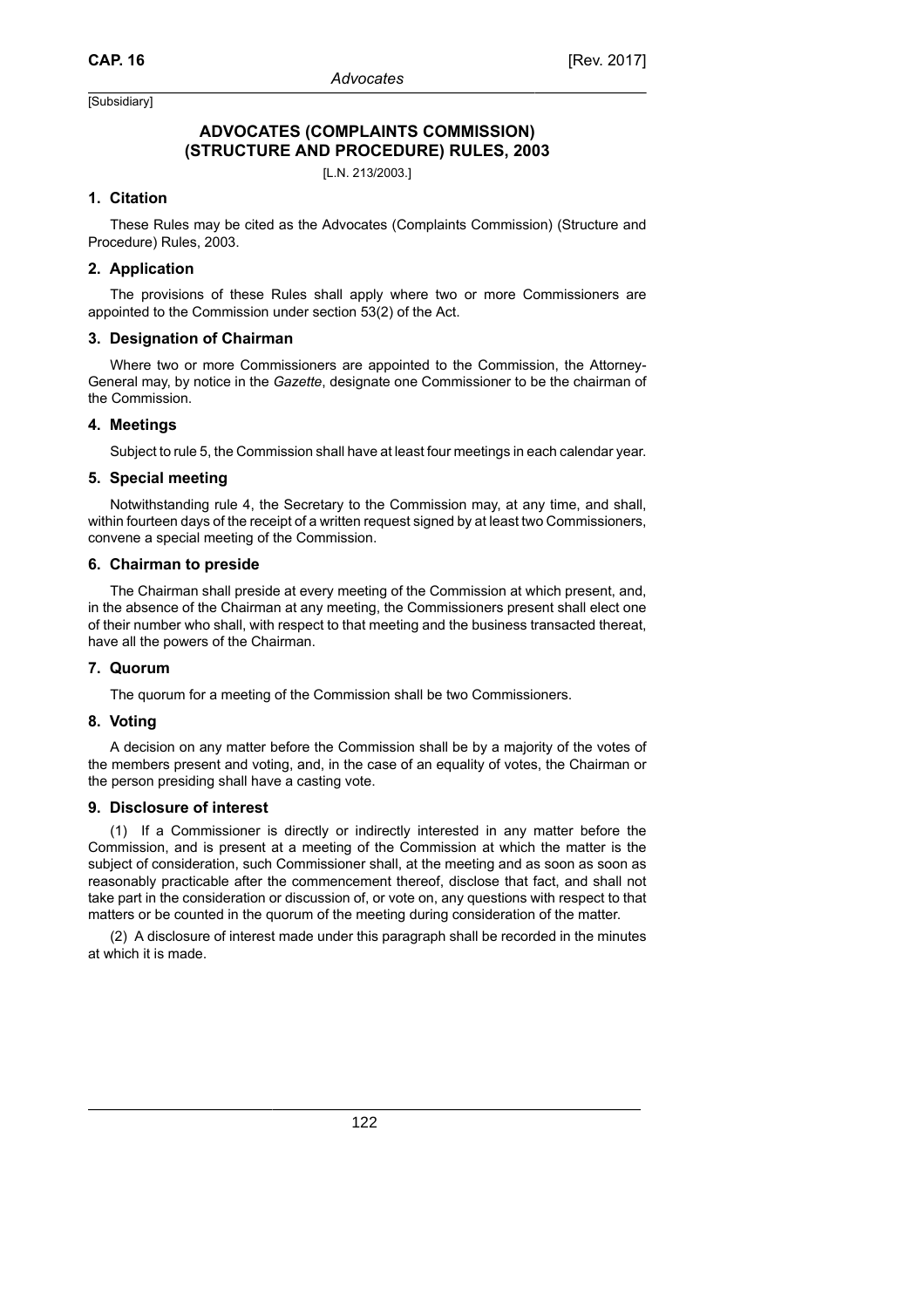# **10. Commissions may determine own procedure**

Subject to these Rules, the Commission may determine its own procedure, including the procedure for the attendance of other persons at its meetings, and may make standing orders in the respect thereof.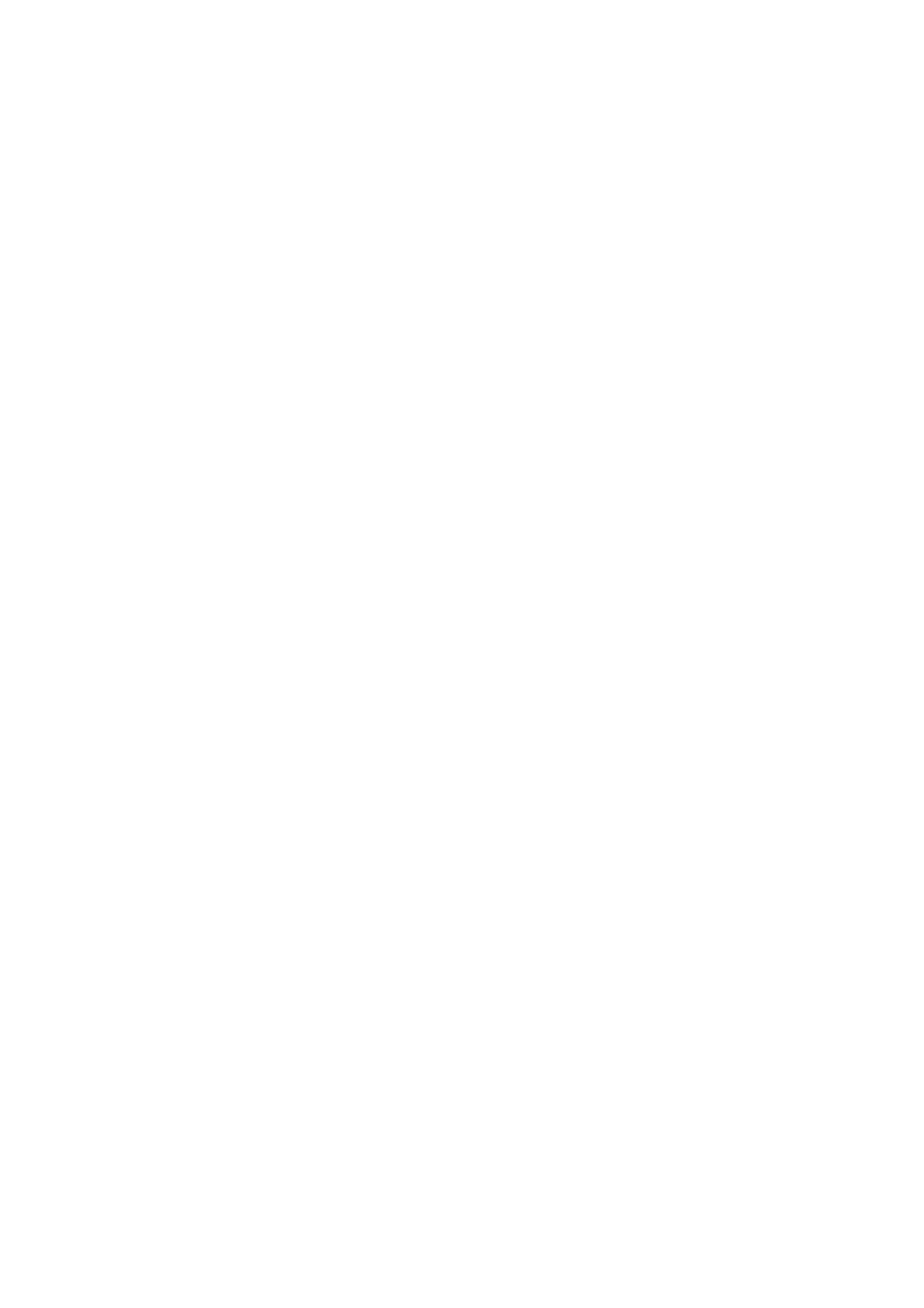# **ADVOCATES (CONTINUING LEGAL EDUCATION) REGULATIONS, 2004**

[L.N. 58/2004.]

[*Revoked by L.N. 43/2014*.]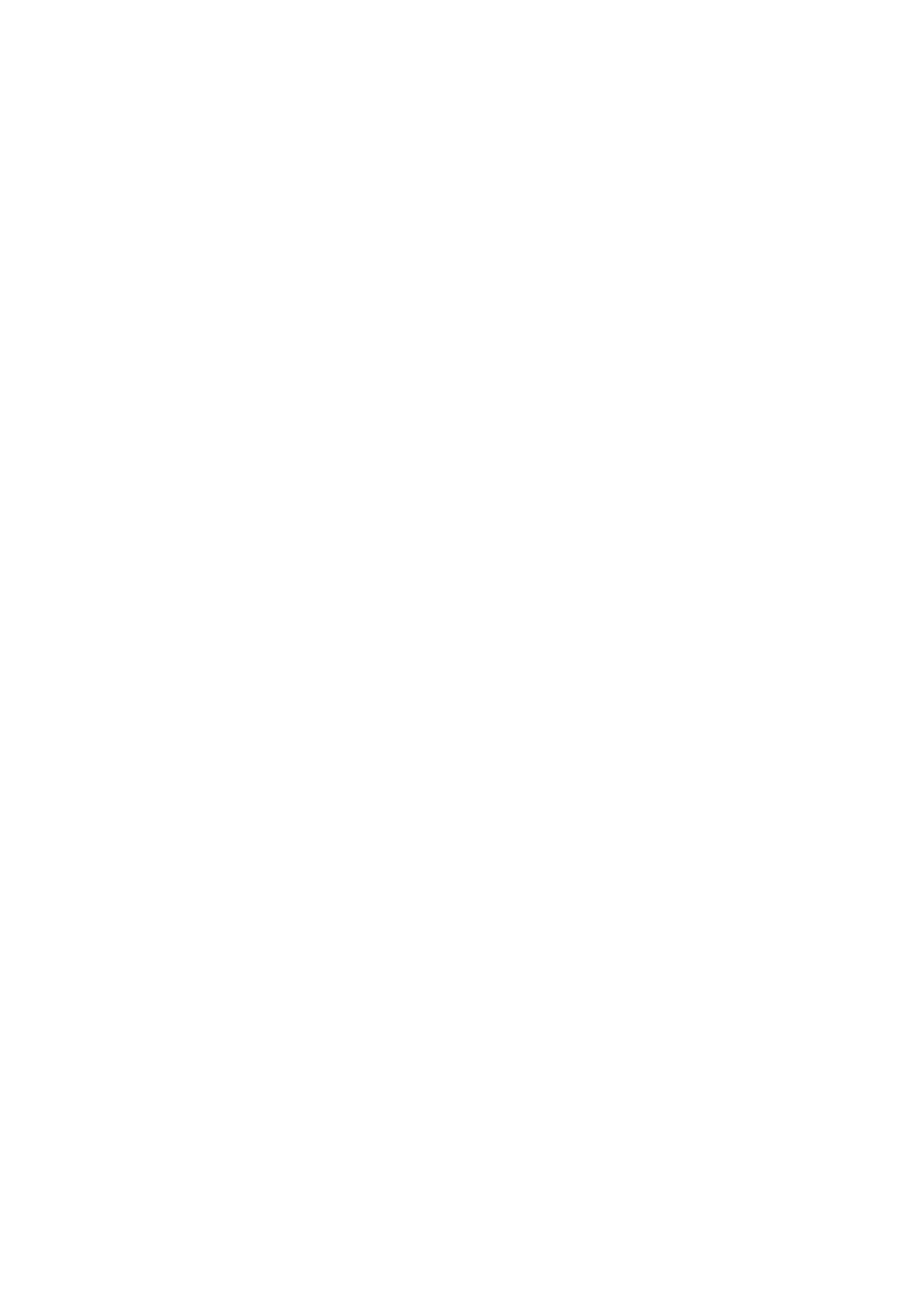# **ADVOCATES (PROFESSIONAL INDEMNITY) REGULATIONS, 2004**

ARRANGEMENT OF REGULATIONS

### *Regulation*

- 1. Citation.
- 2. Professional indemnity cover.
- 3. Purpose.
- 4. Practising certificate conditional upon compliance.<br>5. Agreements.
- Agreements.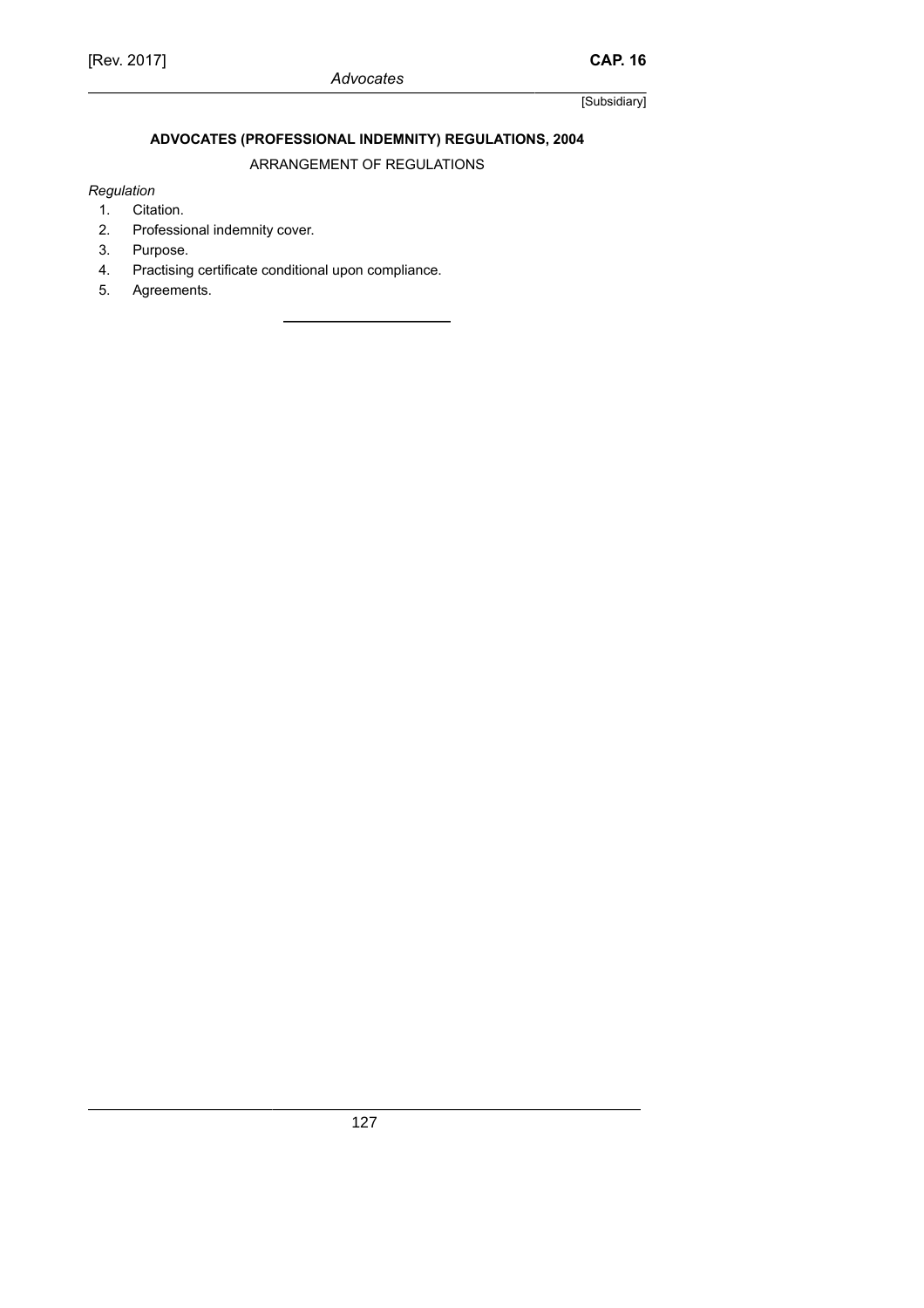# **ADVOCATES (PROFESSIONAL INDEMNITY) REGULATIONS, 2004**

[L.N. 82/2004.]

### **1. Citation**

These Regulations may be cited as the Advocates (Professional Indemnity) Regulations, 2004.

### **2. Professional indemnity cover**

(1) Every advocate practising on his own behalf shall purchase a policy of insurance (in these Regulations referred to as "the professional indemnity cover") the value of which shall be not less than one million shillings.

(2) In the case of those practising in partnership, such professional indemnity cover shall be purchased in common by the partners:

Provided that the minimum value thereof shall be one million shillings.

### **3. Purpose**

The professional indemnity cover shall be used in the compensation of clients for loss or damage from claims in respect of any civil liability or breach of trust by the advocate or his employees.

### **4. Practising certificate conditional upon compliance**

No practising certificate shall be issued to an advocate to whom these regulations apply, unless the requirements in paragraph (2) are complied with.

### **5. Agreements**

Nothing in these Regulations shall be taken to preclude any agreement between an advocate or a firm of advocates and a client in respect of any insurance cover as may be deemed appropriate.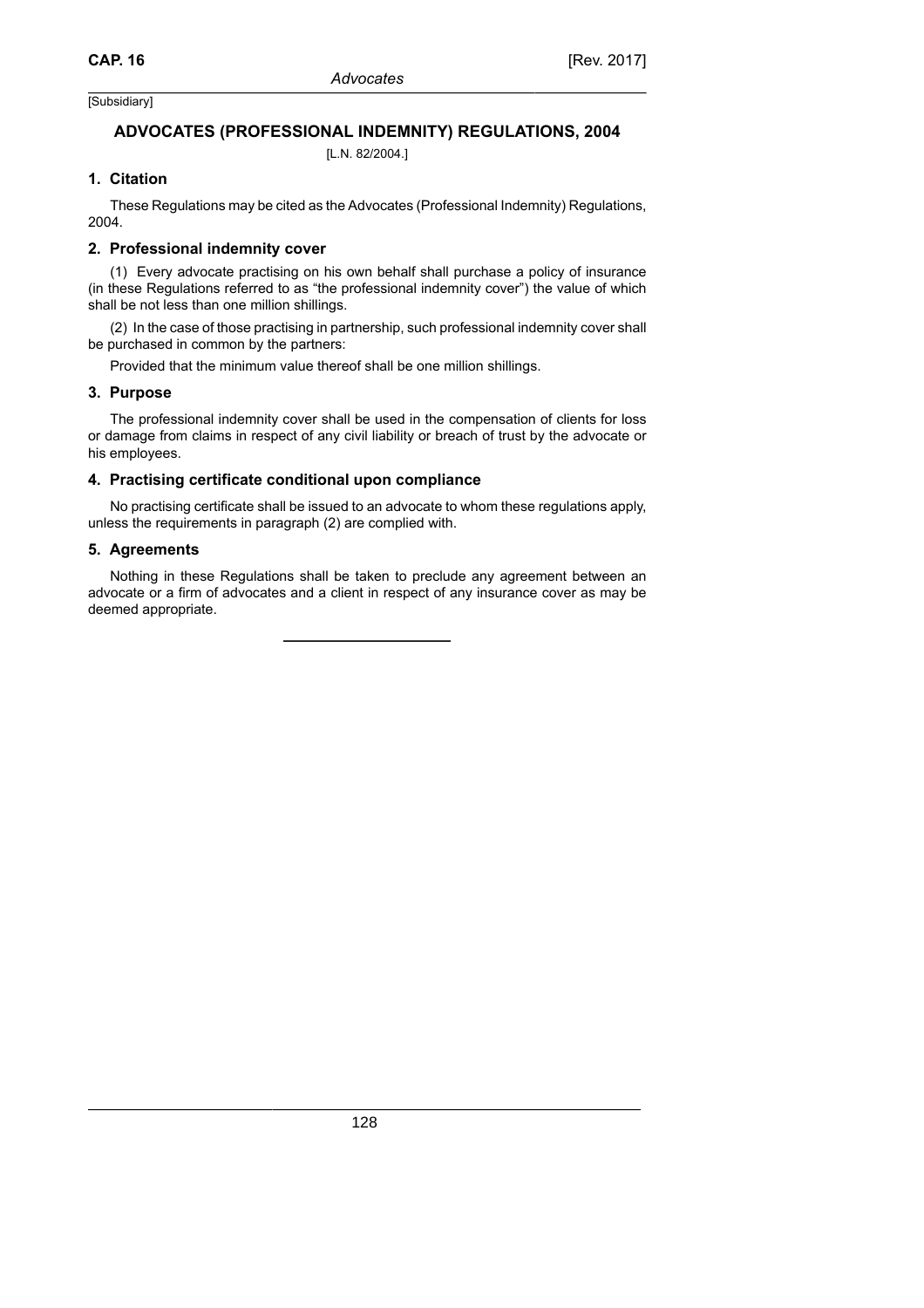# **ADVOCATES (SENIOR COUNSEL CONFERMENT AND PRIVILEGES) RULES, 2011**

### ARRANGEMENT OF RULES

# PART I – PRELIMINARY

### *Rule*

- 1. Citation.
- 2. Interpretation.

# PART II – COMMITTEE ON SENIOR COUNSEL

- 3. Composition of Committee.
- 4. Functions of the Committee.

# PART III – APPLICATION FOR CONFERMENT OF RANK OF SENIOR COUNSEL

- 5. Notice inviting applications.
- 6. Application.
- 7. Criteria for conferment.
- 8. List of applicants.
- 9. *Deleted.*
- 10. Consideration of application.
- 11. Time period for considering application.
- 12. Letters of conferment.
- 13. Signing the Roll of Senior Counsel.
- 14. Restrictions on the use of title of Senior Counsel.
- 15. Removal from Roll of Senior Counsel.
- 16. Procedures of the Committee.
- 17. Secretariat.

# PART IV – PRIVILEGES OF SENIOR COUNSEL

- 18. Use of designation of Senior Counsel.
- 19. Duties, powers and privileges of Senior Counsel.
- 20. Transition.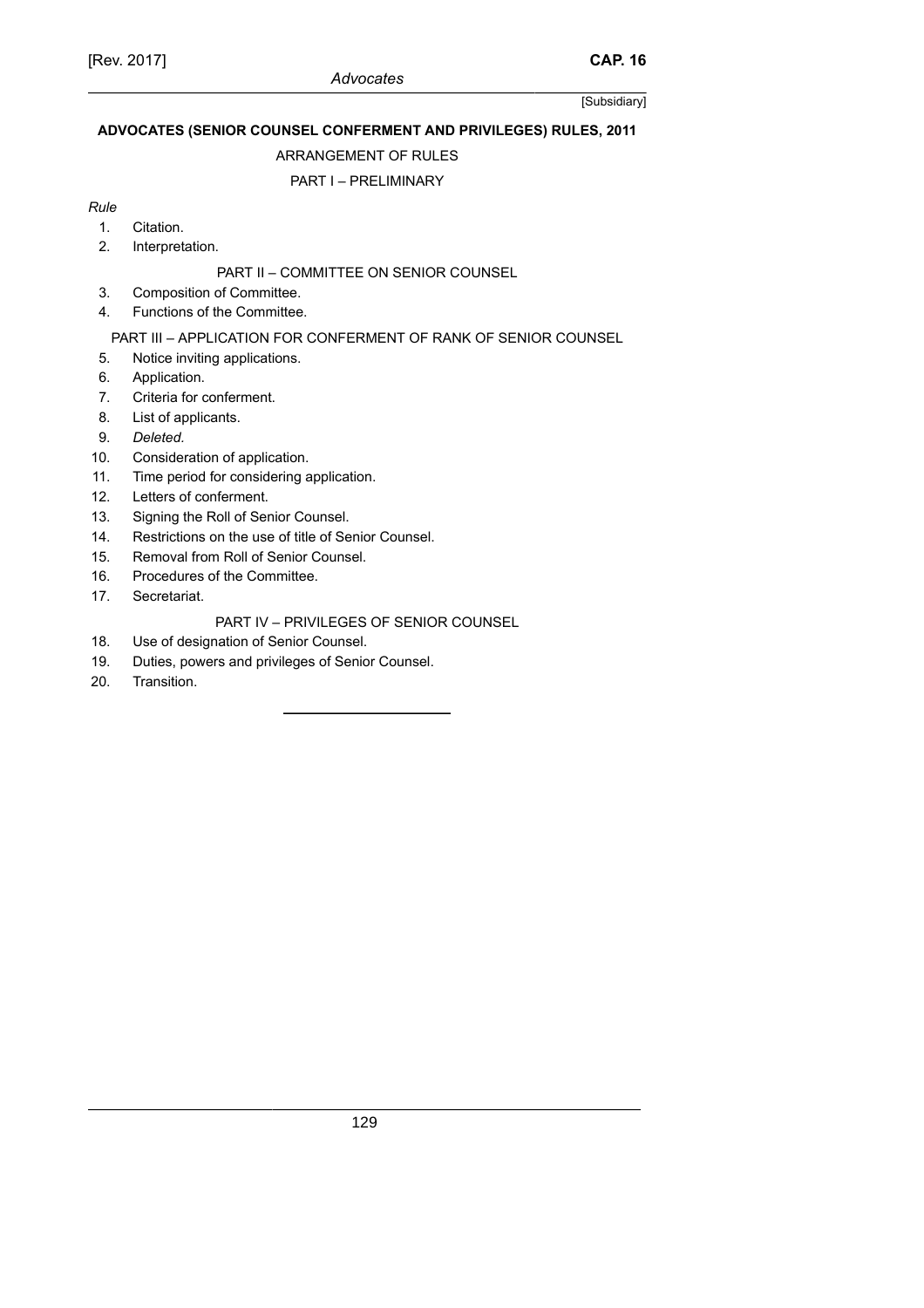# **ADVOCATES (SENIOR COUNSEL CONFERMENT AND PRIVILEGES) RULES, 2011**

[L.N. 155/2011, L.N. 36/2012., L.N. 147/2014.]

PART I – PRELIMINARY

### **1. Citation**

These Rules may be cited as the Advocates (Senior Counsel Conferment and Privileges) Rules, 2011.

#### **2. Interpretation**

In these Rules, unless the context otherwise requires—

**"Council"** means the Council of the Law Society of Kenya constituted under section 13 of the Law Society of Kenya Act;

**"Committee"** means the Committee on Senior Counsel constituted under rule 3;

**"Secretary"** means the Secretary of the Society appointed under section 17 of the Law Society of Kenya Act;

**"Senior Counsel"** has the meaning assigned to it under the Act;

**"Society"** means the Law Society of Kenya established under section 3 of the Law Society of Kenya Act.

[L.N. 36/2012, s. 2.]

#### PART II – COMMITTEE ON SENIOR COUNSEL

#### **3. Composition of Committee**

(1) The Committee on Senior Counsel referred to under section 17(3) of the Act shall consist of—

- (a) a Judge of the Supreme Court nominated by the Chief Justice;
- (b) a Judge of the Court of Appeal nominated by the Judges of the Court of Appeal;
- (c) a Judge of the High Court nominated by the Kenya Magistrates and Judges Association;
- (d) the Attorney General;
- (e) the chairperson of the Society;
- (f) three Senior Counsel nominated at a meeting of Senior Counsel; and
- (g) two Advocates not being senior counsel who shall have at least ten years experience in practice, elected by the Society.
- (2) *Deleted by L.N. 36/2012, s. 2*.

(3) Notwithstanding paragraph (2), where the first Committee under these Rules is constituted before the Society holds its elections, the Council shall nominate persons under paragraph (1)(f) and (g) to the Committee.

(4) The persons nominated under paragraph (1)(a), (b), (c), (f) and (g) shall serve for a non-renewable term of two years and upon expiry, the nominating body shall nominate a different person to serve in the Committee.

$$
[L.N. 36/2012, s. 3.]
$$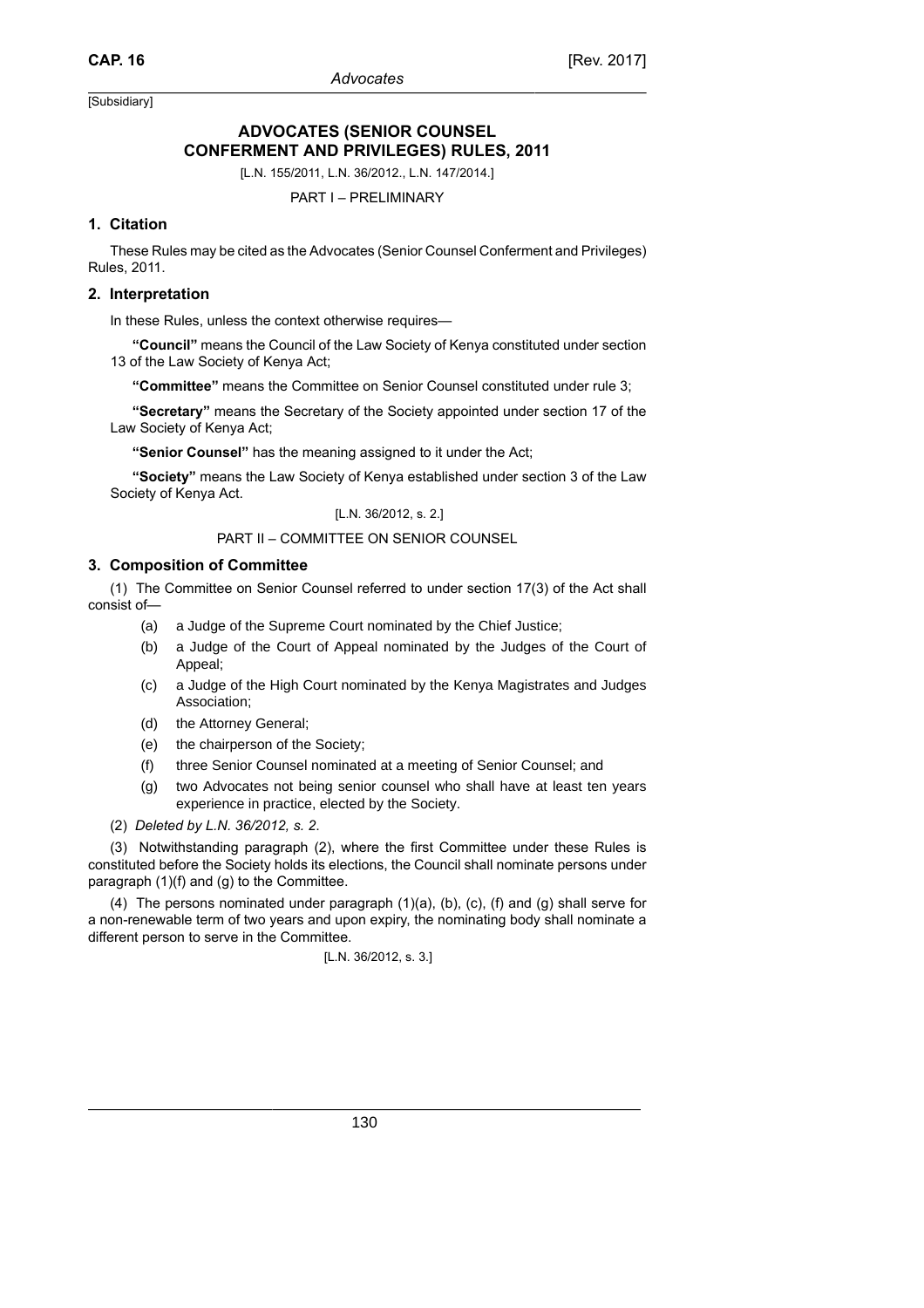### **4. Functions of the Committee**

The Committee on Senior Counsel shall—

- (a) consider the applications submitted to it under rule  $6(1)$ ;
- (b) make recommendations to the President for the conferment on a person of the rank of Senior Counsel; and
- (c) consider any application for the removal of a person from the Roll of Senior Counsel and make recommendations to the President.

PART III – APPLICATION FOR CONFERMENT OF RANK OF SENIOR COUNSEL

### **5. Notice inviting applications**

The Committee shall, at least thirty days before the thirty-first day of March in each year or on such date as the Committee shall determine, send to the members of the Society, a notice inviting applications from persons who qualify for conferment of the rank of Senior Counsel.

[L.N. 36/2012, s. 4.]

### **6. Application**

(1) A person who meets the criteria for conferment of the rank of Senior Counsel under rule 7 may submit an application to the Committee in accordance with this rule.

(2) An application under paragraph (1) shall be submitted to the Secretary on or before the thirty-first day of March or on such date as the Committee shall stipulate.

(3) An applicant under paragraph (1) shall submit, together with his application, such information or evidence necessary to ascertain that he meets the criteria specified under rule 7.

### **7. Criteria for conferment**

(1) A person qualifies for conferment of the rank of Senior Counsel if that person—

- (a) meets the requirements specified under section 17(2) of the Act;
- (b) is an active legal practitioner and undertakes training of other members in the legal profession;
- (c) holds a valid practicing certificate or is entitled to act as an advocate under section 10 of the Act, at the time of making the application;
- (d) has not been found guilty of professional misconduct by the Disciplinary Committee established under the Act;
- (e) possesses sound knowledge of law and professional competence;
- (f) has argued a substantive matter before a superior, regional or international court;
- (g) is a person of integrity, irreproachable professional conduct and good character;
- (h) has actively served the Society or other regional or international bar association to which the Society is a member or has undertaken community service; and
- (i) has contributed to the development of the legal profession through scholarly writings and presentations.

$$
[L.N. 36/2012, s. 5.]
$$

# **8. List of applicants**

The Committee shall publish in the minutes of the Society, a list of persons who have submitted an application under rule 6(1).

[L.N. 36/2012, s. 6.]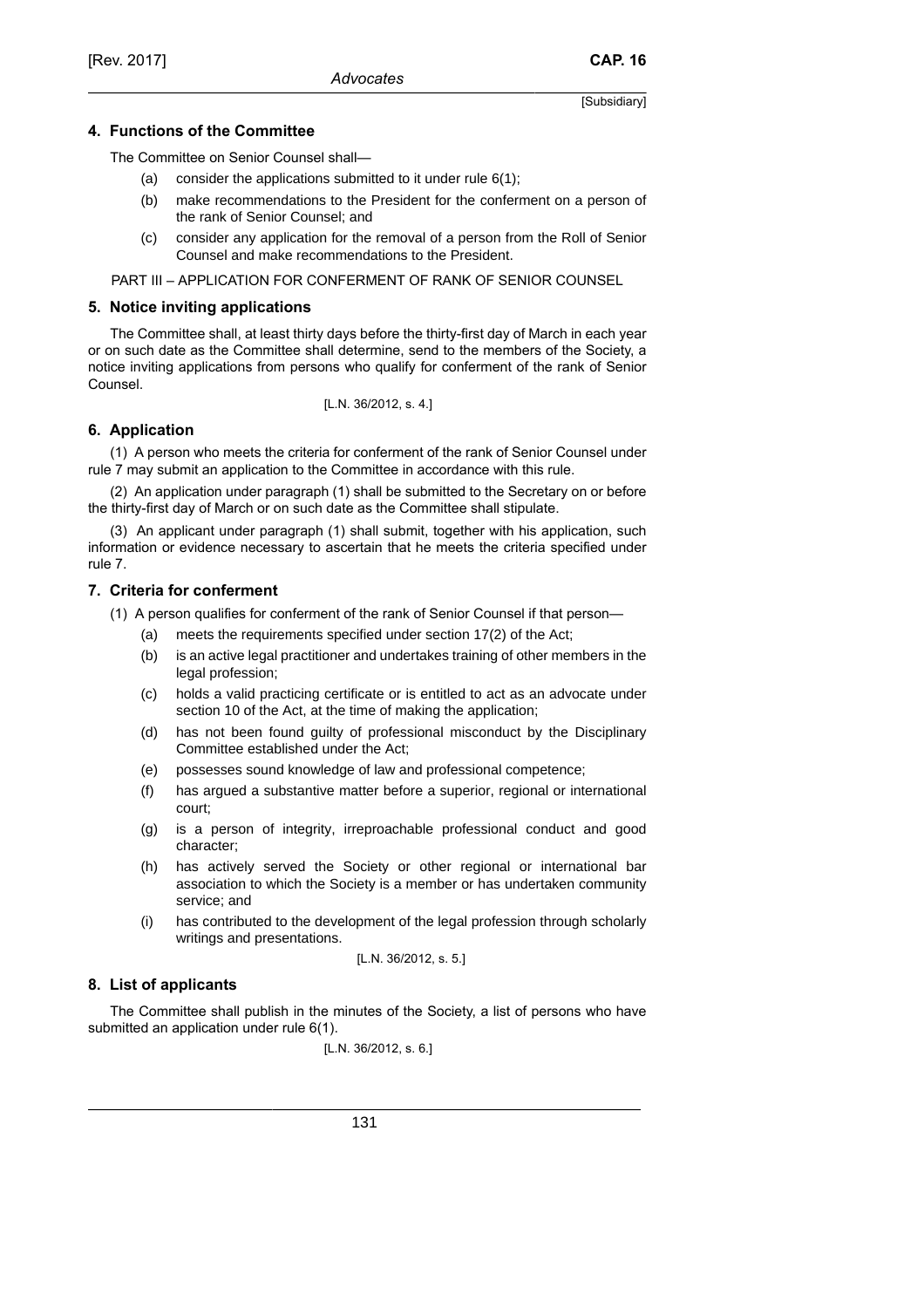#### **9.** *Deleted by L.N. 36/2012, s. 7*.

#### **10. Consideration of application**

(1) The Committee shall, subject to rule 11, consider the applications submitted under rule 6 and may request for such additional information from the applicant or from any other person, which it considers necessary for the determination of an application under these Rules.

(2) In considering and making a recommendation for conferment of rank of Senior Counsel on an applicant, the Committee shall not be influenced by the age, tribe, gender, race, political belief or association of the applicant or any other factor constituting discrimination within the meaning of the Constitution.

[L.N. 36/2012, s. 8.]

#### **11. Time period for considering application**

(1) The Committee shall consider the applications submitted within six months from the date of the deadline for receiving applications under rule 6(2).

(2) The Committee shall, upon consideration of the applications under paragraph (1), communicate its decision to the applicants in writing and submit copies of its decision to the Council.

(3) A person whose application is declined may reapply for conferment of the rank of Senior Counsel for consideration by the Committee in accordance with these Rules.

(4) *Deleted by L.N. 36/2012, s. 9*.

(5) *Deleted by L.N. 36/2012, s. 9*.

#### **12. Letters of conferment**

(1) The Committee shall submit a list of the names of the persons it recommends for conferment of the rank of Senior Counsel to the Chief Justice within a period of thirty days from the date of its decision.

(2) The Chief Justice shall, on receipt of the list of names submitted to him under paragraph (1), submit the names to the President.

(3) The President shall, upon receipt of the names submitted to him under paragraph (2), grant a letter of conferment to each person whose name is contained in the list.

[L.N. 36/2012, s. 10.]

#### **13. Signing the Roll of Senior Counsel**

A person upon whom the rank of Senior Counsel is conferred under rule 12 shall sign the Roll of Senior Counsel in accordance with section 18(3) of the Act.

#### **14. Restrictions on the use of title of Senior Counsel**

(1) A person shall not use the designation "Senior Counsel" or the abbreviation "SC" purporting to be a Senior Counsel under the Act unless the rank of Senior Counsel has been conferred on him in accordance with these Rules.

(2) A person who contravenes the provisions of paragraph (1) commits professional misconduct.

#### **15. Removal from Roll of Senior Counsel**

(1) The Committee may, either on its own motion or on the application of a member of the Society, remove the name of a person from the Roll of Senior Counsel if the person ceases to meet the qualifications prescribed under rule 7.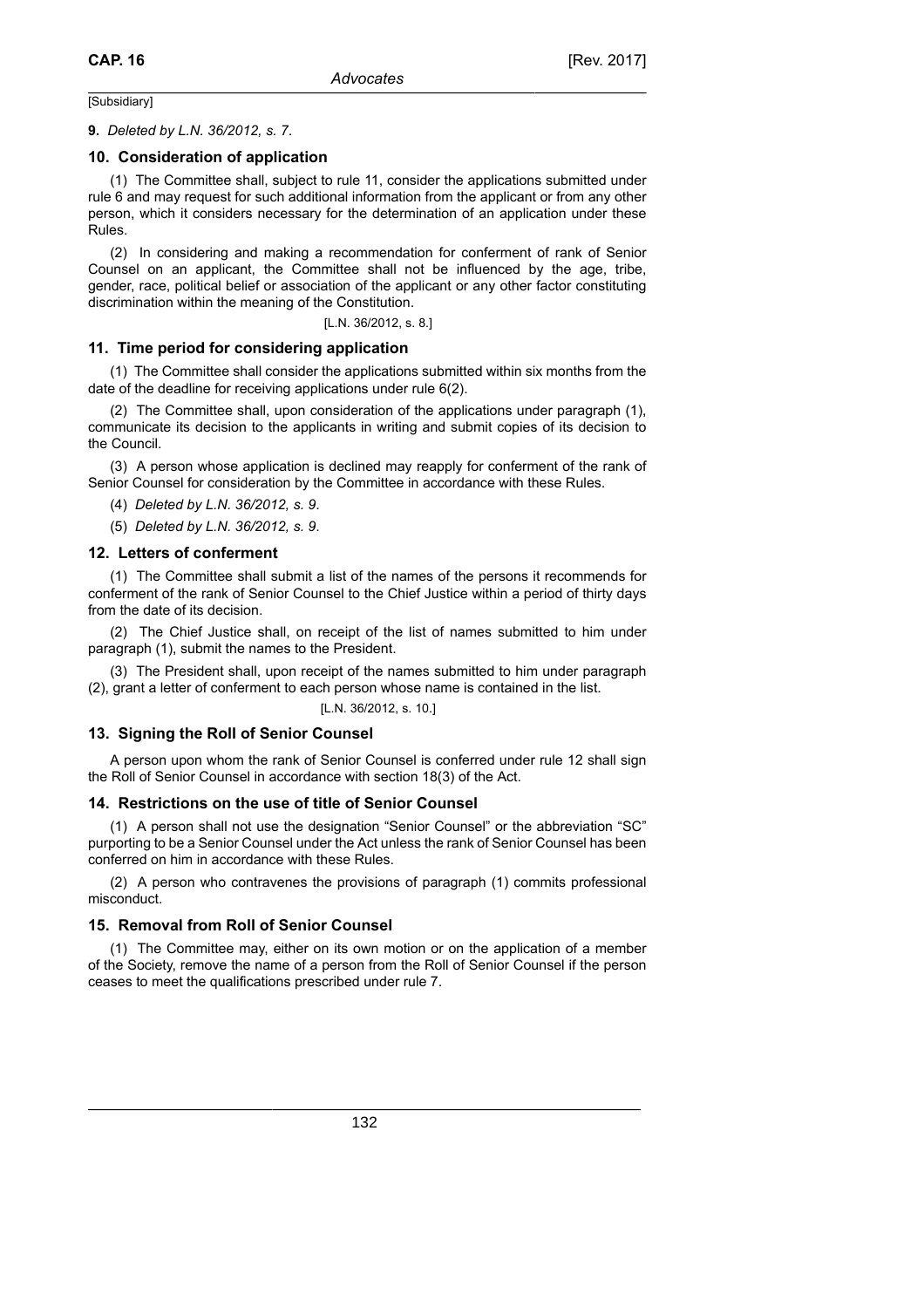(2) A member of the Society who applies for the removal of a person from the Roll of Senior Counsel under paragraph (1) shall submit a written petition to the Committee and submit a copy of the petition to the Council.

(3) The Committee shall inform the Senior Counsel of its intention or, of receipt of an application, to remove his name from the Roll of Senior Counsel.

(4) The Committee shall conduct an inquiry on the removal of the Senior Counsel and shall give the Counsel an opportunity to be heard on the petition.

(5) The Committee shall, where it determines that the name of the Senior Counsel should be removed from the Roll of Senior Counsel, submit its decision to the Chief Justice and the Senior Counsel and give reasons for its decision.

(6) The Chief Justice shall transmit the decision of the Committee to the President and the President shall revoke the grant of conferment of the rank of Senior Counsel.

(7) The Chief Justice shall cause to be removed from the Roll of Senior Counsel, the name of the Senior Counsel and cause to be published in the *Gazette*, a notice revoking the conferment of the Rank of Senior Counsel.

(8) The Committee shall determine its own rules and procedures for holding an inquiry under this rule.

#### **16. Procedures of the Committee**

The Committee shall regulate its own procedures for meetings held under these Rules.

#### **17. Secretariat**

The secretariat of the Society shall facilitate the conduct of the affairs of the Committee.

#### PART IV – PRIVILEGES OF SENIOR COUNSEL

[L.N. 147/2014, s. 2.]

#### **18. Use of designation of Senior Counsel**

(1) Subject to paragraph (3), a person upon whom the rank of Senior Counsel is conferred may use the designation of "Senior Counsel" or abbreviation of "SC".

(2) *Deleted by L.N. 36/2012, s. 11.*

(3) A person whose name is struck off the roll of Senior Counsel or whose practicing certificate has been cancelled or suspended shall cease to hold the title of Senior Counsel and shall not use the designation of Senior Counsel.

#### [L.N. 36/2012, s. 11.]

#### **19. Duties, powers and privileges of Senior Counsel**

A person upon whom the rank of Senior Counsel is conferred shall enjoy the following privileges:

- (a) precedence in having his matters mentioned when appearing in Court or in a Tribunal.
- (b) when appearing robed in Court or in a Tribunal of wearing the gown and court sleeved waistcoat as worn by a judge of the Court of Appeal.
- (c) the exclusive right to sit within the Bar in all Courts in which there is a Bar separating the area for Senior Counsel from the general area of the Court. In all other courts to sit on the front bench.
- (d) such other privileges as the Council may consider appropriate.

[L.N. 147/2014, s. 3.]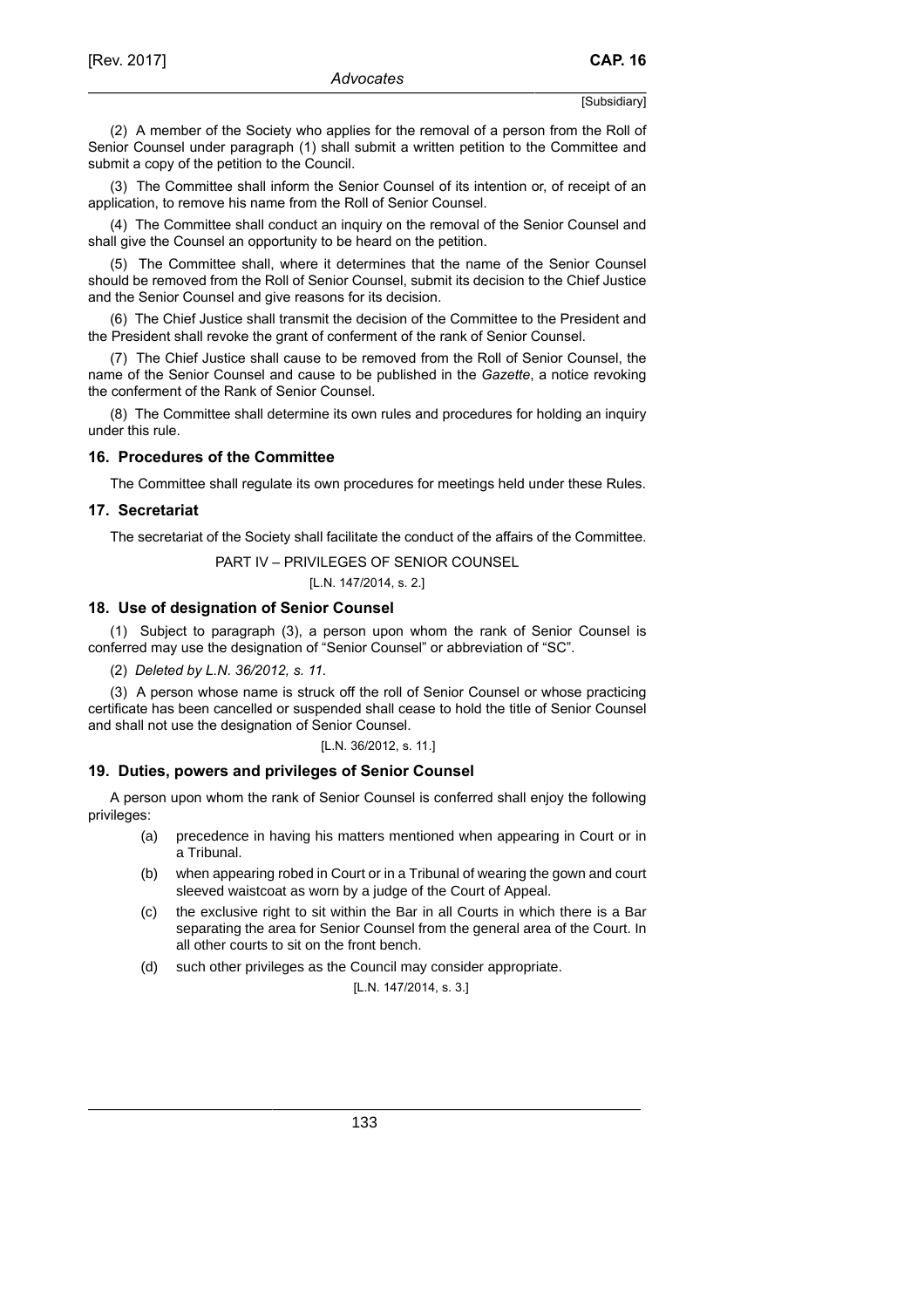### **20. Transition**

A person who has been conferred the title of Senior Counsel before the commencement of these Rules shall be deemed to be Senior Counsel under these Rules.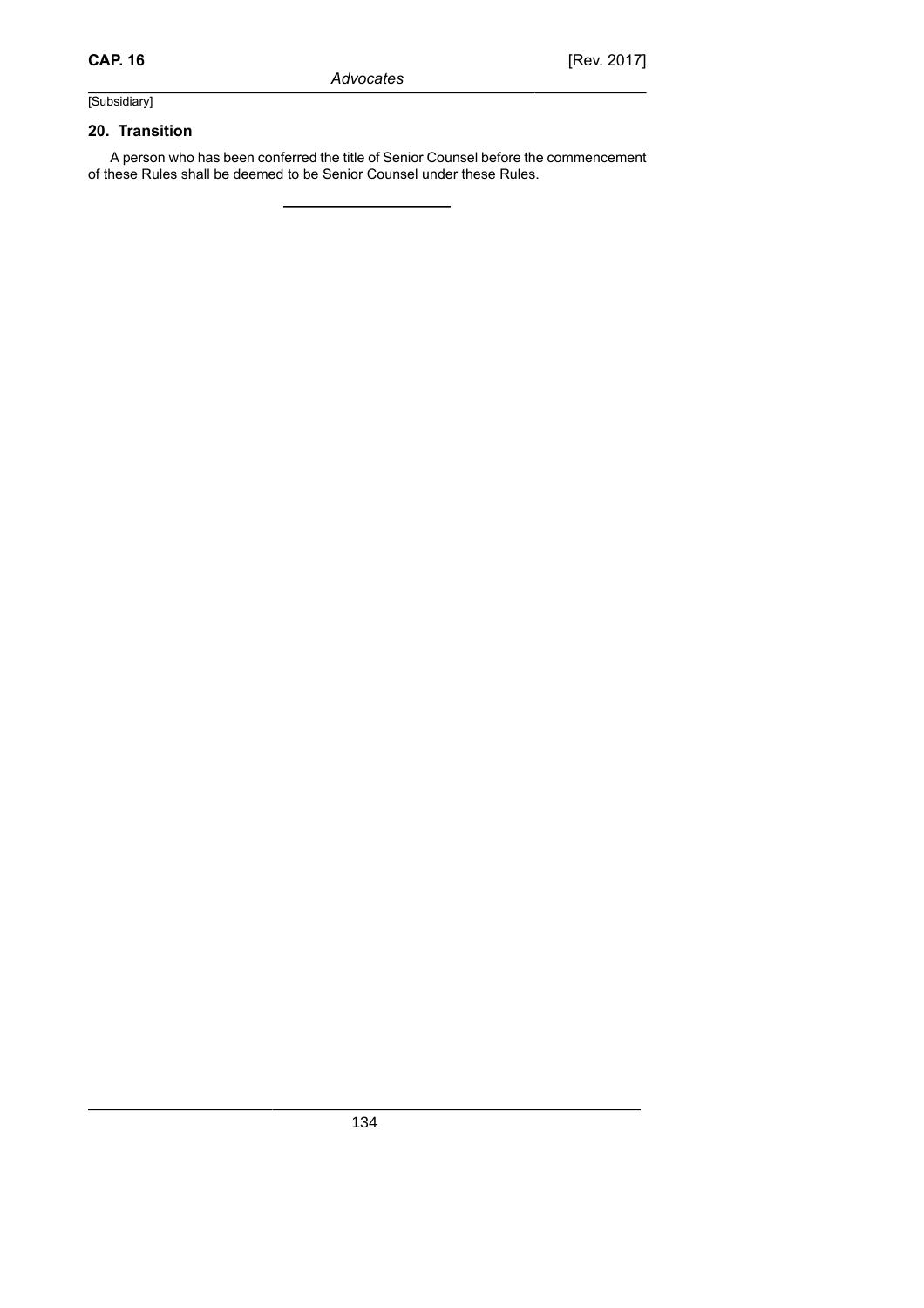# **ADVOCATES (MARKETING AND ADVERTISING) RULES, 2014**

ARRANGEMENT OF RULES

#### *Rules*

- 1. Short title.
- 2. General conduct.
- 3. Advertising.
- 4. Manner of advertising.
- 5. What may be contained in an advertisement.
- 6. Register of specialists.
- 7. Forms of advertisement.
- 8. Conferences, seminars, public activities, etc.
- 9. Council to rule on conduct of advocate.
- 10. Professional misconduct.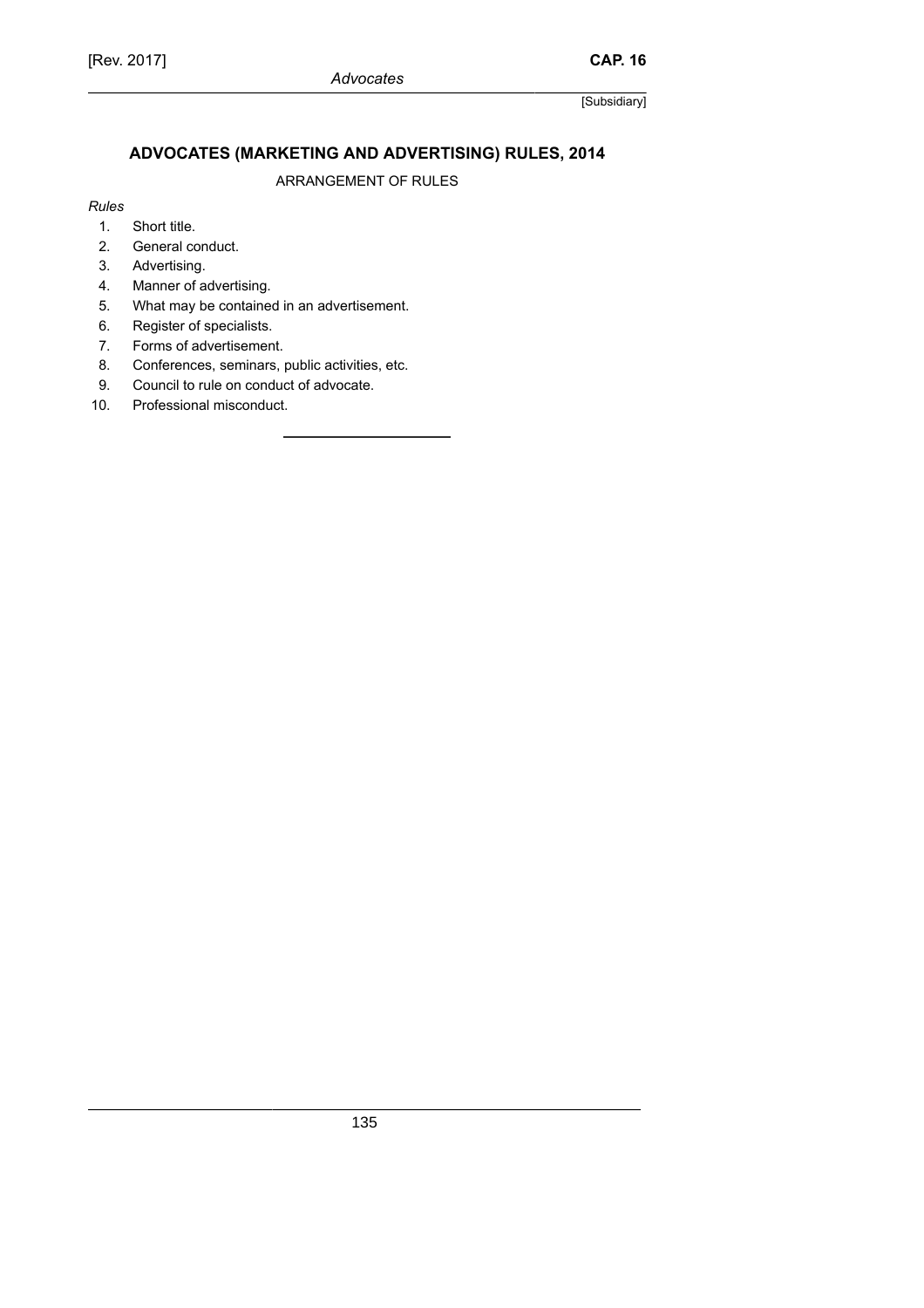# **ADVOCATES (MARKETING AND ADVERTISING) RULES, 2014**

[L.N. 42/2014.]

# **1. Short title**

These Rules may be cited as the Advocates (Marketing and Advertising) Rules, 2014.

# **2. General conduct**

An advocate shall not—

- (a) unfairly apply for or unfairly seek instructions for professional business; or
- (b) do or permit to be done in the advocate's name anything that may reasonably be considered as calculated to unfairly attract professional business.

# **3. Advertising**

An advocate shall not advertise the advocate's practice other than in accordance with these Rules.

# **4. Manner of advertising**

An advertisement made under these Rules shall—

- (a) be objective, true and dignified;
- (b) be respectful of the professional ethics of the profession; and
- (c) not attempt to denigrate another advocate or the profession.

# **5. What may be contained in an advertisement**

(1) An advocate may only provide the following information in an advertisement under these Rules—

- (a) the identity of the advocate;
- (b) the identity of the advocate's firm;
- (c) the date on which the advocate was admitted to the Roll of Advocates;
- (d) the address and other contact information of the advocate or the advocate's firm;
- (e) the hours of business of the advocate or the advocate's firm;
- (f) the language of business used by the advocate or the advocate's firm;
- (g) the academic or professional qualifications of the advocate; or
- (h) any contribution that the advocate or the advocate's firm may have made to the preparation of a published legal article or a legislative Bill, or any contribution made by the advocate or the advocate's firm to legal education.

(2) An advocate shall not provide the following information in an advertisement under these Rules—

- (a) the name or the identity of a client of the advocate or the advocate's firm;
- (b) a picture of the advocate, the advocate's partner or partners, or another advocate employed in the advocate's firm;
- (c) academic or professional positions held by the advocate before that advocate's admission to the Roll of Advocates; or
- (d) a promise by the advocate or the advocate's firm to achieve a particular outcome for clients or prospective clients of the advocate or the advocate's firm or that failure to obtain that outcome shall constitute a waiver of the advocate's or the advocate's firm's legal fees.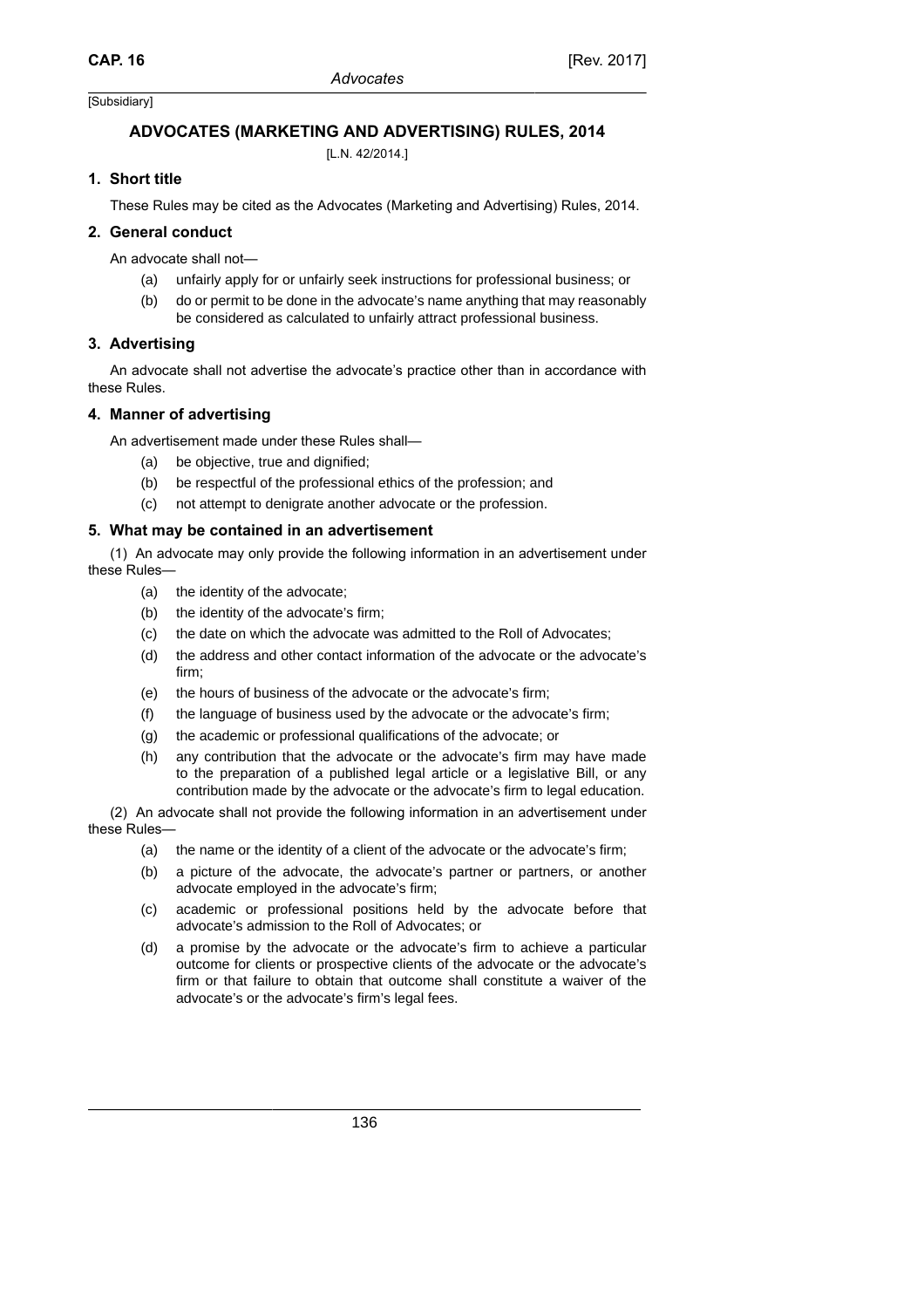### **6. Register of specialists**

(1) The Council may maintain a register of advocates who are specialists in any branch of law and such a register may classify advocates into each branch or specialty.

(2) If an advocate is recorded in the register under sub-paragraph (1), that advocate may state that fact in an advertisement made under these Rules.

### **7. Forms of advertisement**

- (1) An advocate may advertise under these Rules in the following forms—
	- (a) in a non-legal or non-professional directory;
	- (b) in a legal or professional directory;
	- (c) in a website or other digital platform on the internet;
	- (d) in the print media including in a newspaper, magazine, booklet, periodical or journal:

Provided that the advocate shall only advertise in a print medium up to four times in any given year and the advertisement shall measure not more than 0.210m x 0.297m; or

(e) in the form of a plate or a plaque at the entrance to the advocate's or advocate's firm's ordinary place of business and the plate or plaque shall measure not more than 0.5m x 0.35m.

(2) An advocate shall not advertise under these Rules on radio, television or in the form of an illuminated billboard or placard.

### **8. Conferences, seminars, public activities, etc**

An advocate who attends a conference, seminar or similar public activity may publish a paper, a circular, an article or a similar document but only by identifying that advocate by name and profession.

### **9. Council to rule on conduct of advocate**

Where a person accuses an advocate or an advocate's law firm of professional misconduct under these Rules, the Council shall hear both the complainant and the advocate or the advocate's firm expeditiously and determine whether that advocate or advocate's firm has committed an act of professional misconduct under these Rules.

#### **10. Professional misconduct**

An advocate commits an act of professional misconduct under these Rules if—

- (a) that advocate or that advocate's firm fails to comply with these Rules;
- (b) that advocate uses an appearance at a conference, seminar or similar public activity for advertisement;
- (c) that advocate or that advocate's firm uses an intermediary to solicit professional business; or
- (d) that advocate or that advocate's firm makes false or misleading statements regarding information that should be provided under these Rules to solicit professional business.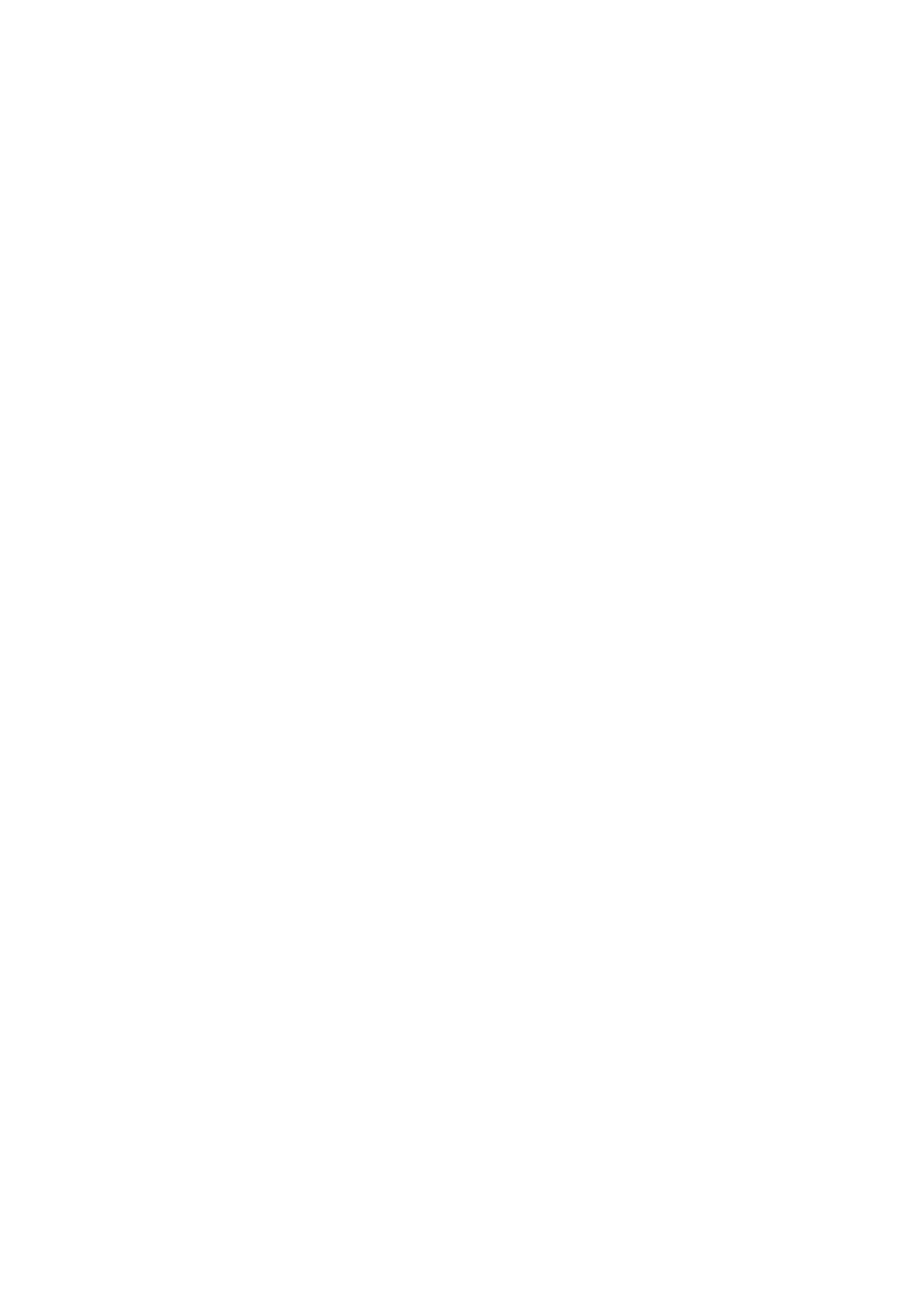# [Rev. 2017]

[Subsidiary]

# **ADVOCATES (CONTINUING PROFESSIONAL DEVELOPMENT) RULES, 2014**

#### ARRANGEMENT OF RULES

*Rules*

- 1. Short title.
- 2. Interpretation.
- 3. Purpose of continuing professional development.
- 4. General requirements.
- 5. The Continuing Professional Development Committee.
- 6. Approved activities.
- 7. CPD records.
- 8. Compliance.
- 9. Effect of failure to comply with these Rules.
- 10. Non-recommendation.
- 11. Professional misconduct
- 12. Appeals.
- 13. Delegation of powers by Council.
- 14. Accreditation.
- 15. Claiming of units.
- 16. Transitional provisions.
- 17. Revocation of Legal Notice No. 58 of 2004.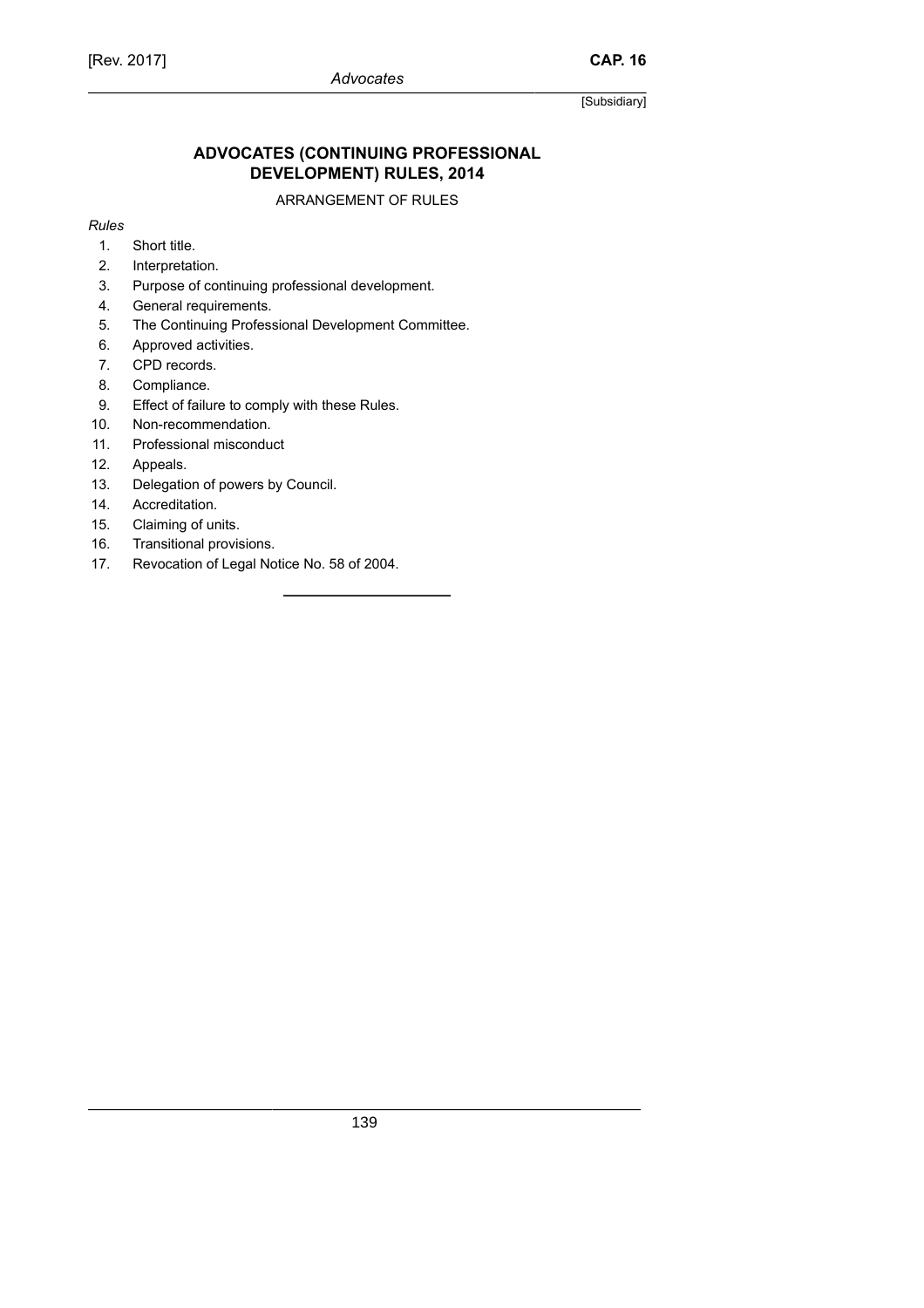### **ADVOCATES (CONTINUING PROFESSIONAL DEVELOPMENT) RULES, 2014**

[L.N. 43/2014.]

### **1. Short title**

These Rules may be cited as the Advocates (Continuing Professional Development) Rules, 2014.

### **2. Interpretation**

Unless the context otherwise requires—

**"accredited provider"** means an institution or individual approved by the Council;

**"approved activity"**means an activity which meets the requirements of Rule 6;

**"attendance"** means attendance in person by an advocate at an approved activity;

**"Committee"** means the Continuing Professional Development Committee established under Rule 5;

**"CPD year"** means a calendar year beginning on the 1<sup>st</sup> January and ending on the 31<sup>st</sup> December:

**"participation"** includes the delivery of a paper or the giving of a lecture at an approved activity by an advocate as an accredited provider or the attendance of an advocate at the delivery of a paper or the giving of a lecture by an accredited provider;

**"Society"** means the Law Society of Kenya; and

**"unit"** means a numerical unit of measurement that an advocate accrues by participation at an approved event.

#### **3. Purpose of continuing professional development**

The purpose of Continuing Professional Development is to—

- (a) maintain, improve and broaden the professional knowledge and skills of advocates;
- (b) further develop the personal qualities of advocates required for the execution of the advocates' professional and technical duties;
- (c) encourage constant reflection, learning and the maintenance of a broad outlook by advocates to maintain high professional standards;
- (d) reassure recipients of legal services and the public of the high standards of training, knowledge, skills and expertise of advocates; and
- (e) keep advocates relevant and informed of the developments in the practice of law.

#### **4. General requirements**

In each CPD year—

- (a) an advocate shall participate in or attend approved events at which that advocate shall accrue a minimum of five units except where that advocate has been exempted in part or in whole;
- (b) if an advocate accrues more than five units, the excess number of units shall not be carried over to the next CPD year by that advocate;
- (c) if an approved event lasts longer than one day, the Committee shall include a session on the subject of ethics; and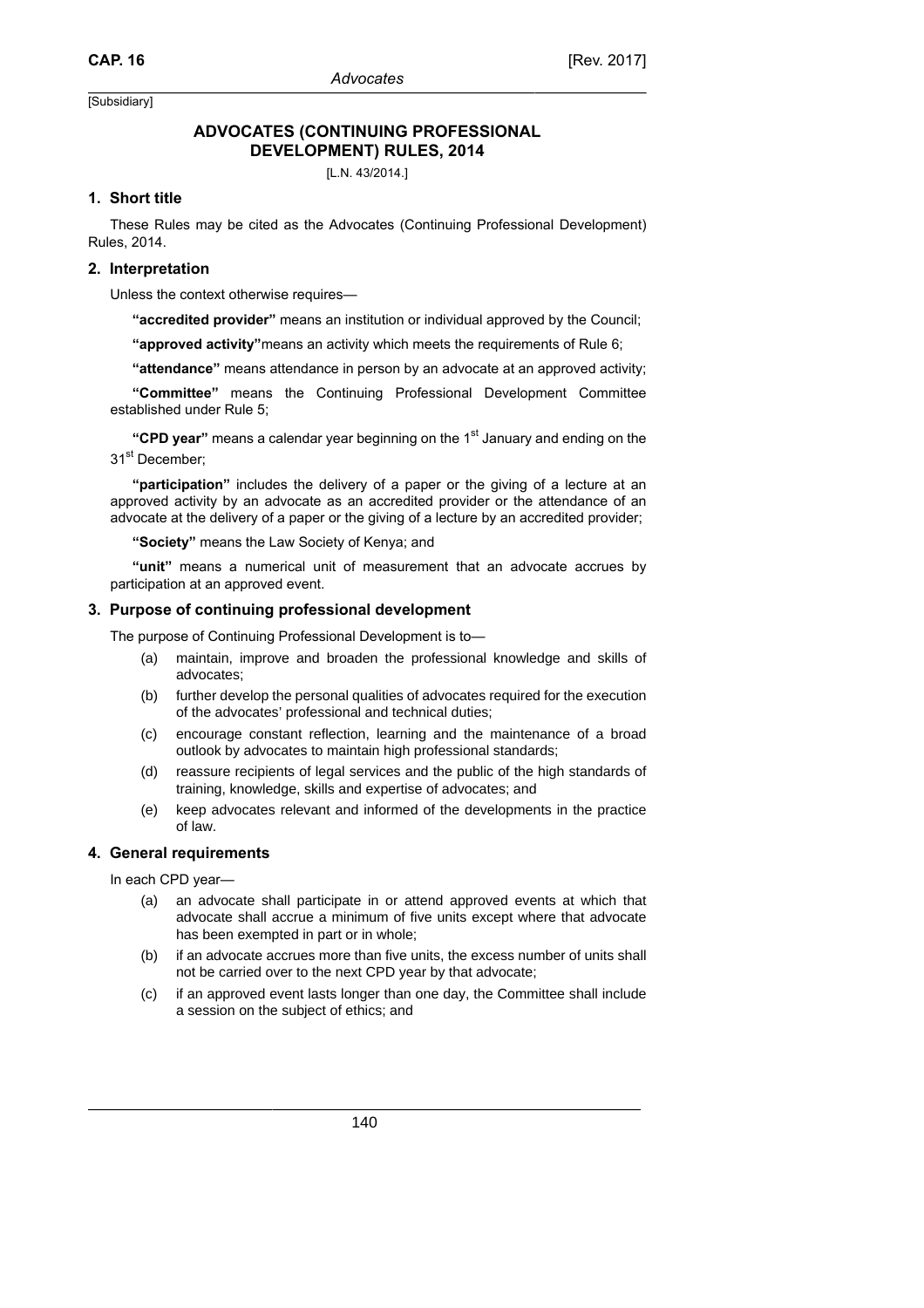(d) if an advocate fails to accrue five units, that advocate may make up the difference in the period between the 1st January and the 31st January of the next CPD year.

#### **5. The Continuing Professional Development Committee**

(1) There is established a committee to be known as the Continuing Professional Development Committee.

(2) The principle function of the Committee is to implement the Continuing Professional Development programme in Kenya.

(3) The Committee shall comprise of such number of members as the Council shall appoint from time to time.

(4) A person is qualified to be appointed as a member of the Committee if that person holds a valid practicing certificate and has complied with the requirements of Continuing Professional Development for at least two years before the appointment.

(5) The members of the Committee shall elect from among their number a chairperson and a vice-chairperson.

(6) The members of the Committee shall serve for a period of two years and shall be eligible for re-appointment for one further period of two years.

(7) The Council shall approve the budget and expenditures of the Committee.

(8) The Committee shall regulate its own procedure.

(9) The Committee shall from time to time revise these Rules and submit them to the Council for approval.

#### **6. Approved activities**

- (1) An approved activity may be—
	- (a) a seminar;
	- (b) a workshop;
	- (c) a lecture;
	- (d) a conference;
	- (e) a discussion group;
	- (f) a symposium;
	- (g) a colloquium;
	- (h) a multi-media-based or website-based programme;
	- (i) the research and preparation for an article published in a law journal; or
	- (j) a combination of the activities contemplated in paragraphs (a) to (i).

(2) An activity may only be an approved activity by the Council if it contains significant intellectual or practical content related to the law or the practice of law.

(3) An approved activity shall only be conducted or offered by a provider as may be accredited by the Council from time to time except where the approved activity involves research or preparation for an article in which case the Committee shall determine whether such research or preparation is an approved activity.

(4) Where an advocate is an accredited provider and the advocate prepares and presents material at an approved event that advocate shall be accredited two units but that advocate may not be accredited more than two units in a CPD year for the preparation or presentation of material at an approved activity.

(5) Where an advocate prepares an article and that article is published in a law publication, law journal or a similar publication, that advocate shall be accredited one unit for every one thousand words published but in any case not more than two units in any CPD year for preparation and publication of articles.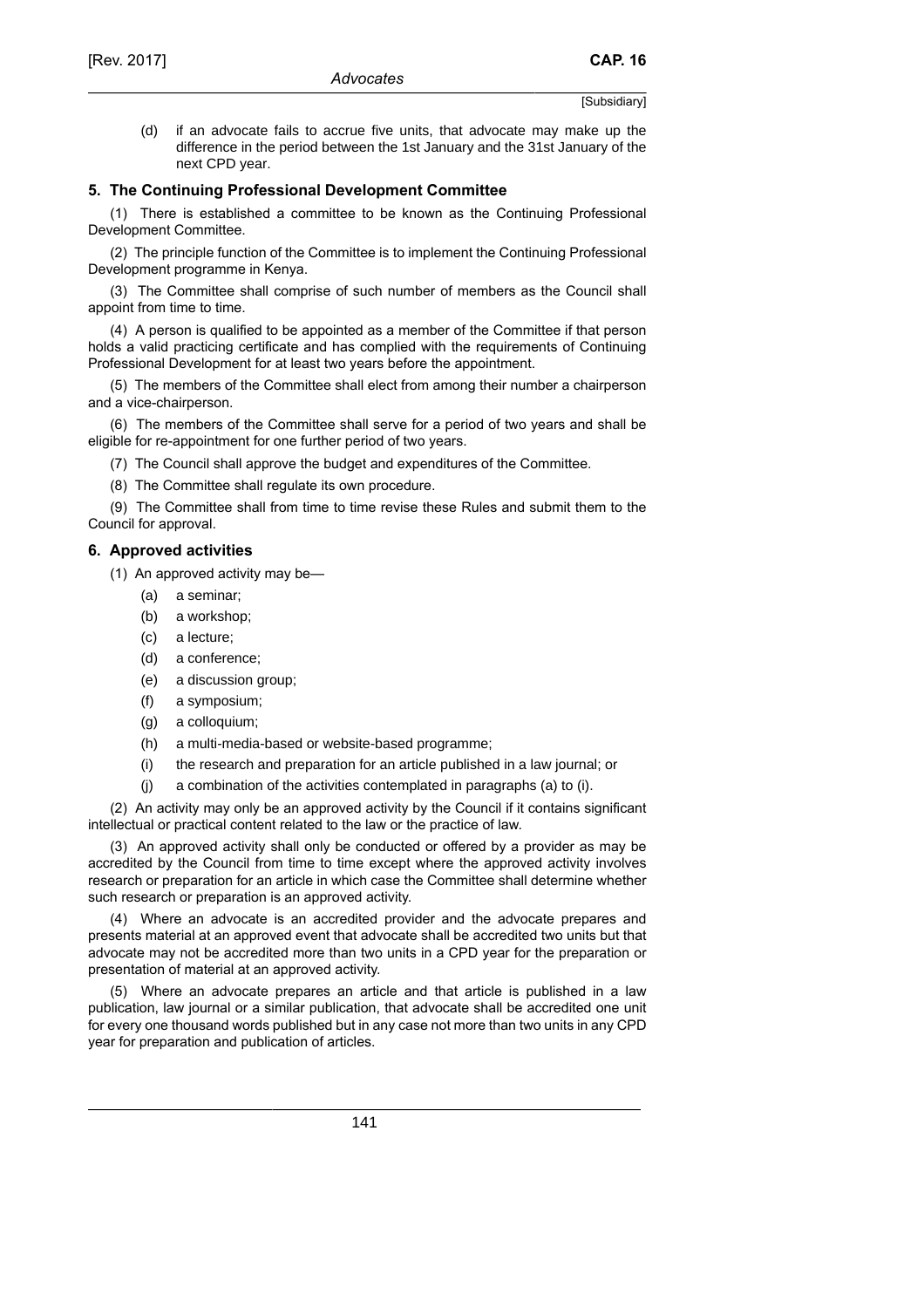(6) An advocate may, on that advocate's application to the Committee, be awarded not more than two units in a CPD year for—

- (a) serving as a member of a committee, commission, task force or similar body engaged in law reform; or
- (b) being engaged in significant consultancy work involving law reform or law review.

(7) An advocate may, on that advocate's application to the Committee, be awarded not more than three units in a CPD year for—

- (a) being engaged in post-graduate studies leading to a certificate, diploma or degree but only if the Committee determines that the studies are relevant to the practice of law; or
- (b) teaching a course leading to the award of a certificate, diploma or degree in any area of law relevant to the practice of law.

(8) An advocate, on that advocate's application to the Committee, may be awarded not more than one unit in a CPD year for acting as an external examiner of a university in a course leading to the award of a post-graduate degree in an area of law related to the practice of law.

(9) Where the Committee thinks it fit to do so, it may specify—

- (a) the nature, content and format of approved activities to be undertaken by an advocate or class of advocates in order for that advocate or class of advocates to satisfy the requirements of these Rules; and
- (b) the minimum number of units an advocate or a class of advocates must accrue in any CPD year in any area of study.

(10) For the purposes of these Rules, private study is not an approved activity except where it involves the private study of audio, video or electronic material and such study is considered an approved activity by the Committee and for which an advocate may accrue only one unit.

(11) Regular or *pro bono* legal work is not an approved activity except for legal work that is for the purposes of the Legal Aid Programme and for which the Committee shall determine how many units an advocate may accrue in a CPD year for that work.

(12) A member of the Council or an *ad hoc* committee of the Society who regularly attends the meetings of the Council or the *ad hoc* committee, as the case may be, may, on application to the Committee, accrue one unit in a CPD year for attending the meetings of the Council or of the *ad hoc* committee, as the case may be:

Provided that the advocate may only apply to the Committee to accrue one unit only in a CPD year.

(13) The Committee may, on application in writing by an advocate, exempt that advocate wholly or in part from complying with these Rules in a CPD year and on such conditions as the Committee may determine.

(14) The Council shall issue an advocate with a certificate of compliance if that advocate fully complies with these Rules in a CPD year.

#### **7. CPD records**

Every advocate shall keep a record of all CPD activities that the advocate has participated in and shall produce them before the Committee or the Council when required to do so.

#### **8. Compliance**

(1) The Council shall prescribe the form in which information regarding an advocate's compliance with these Rules shall be provided when an advocate is applying for a practicing certificate.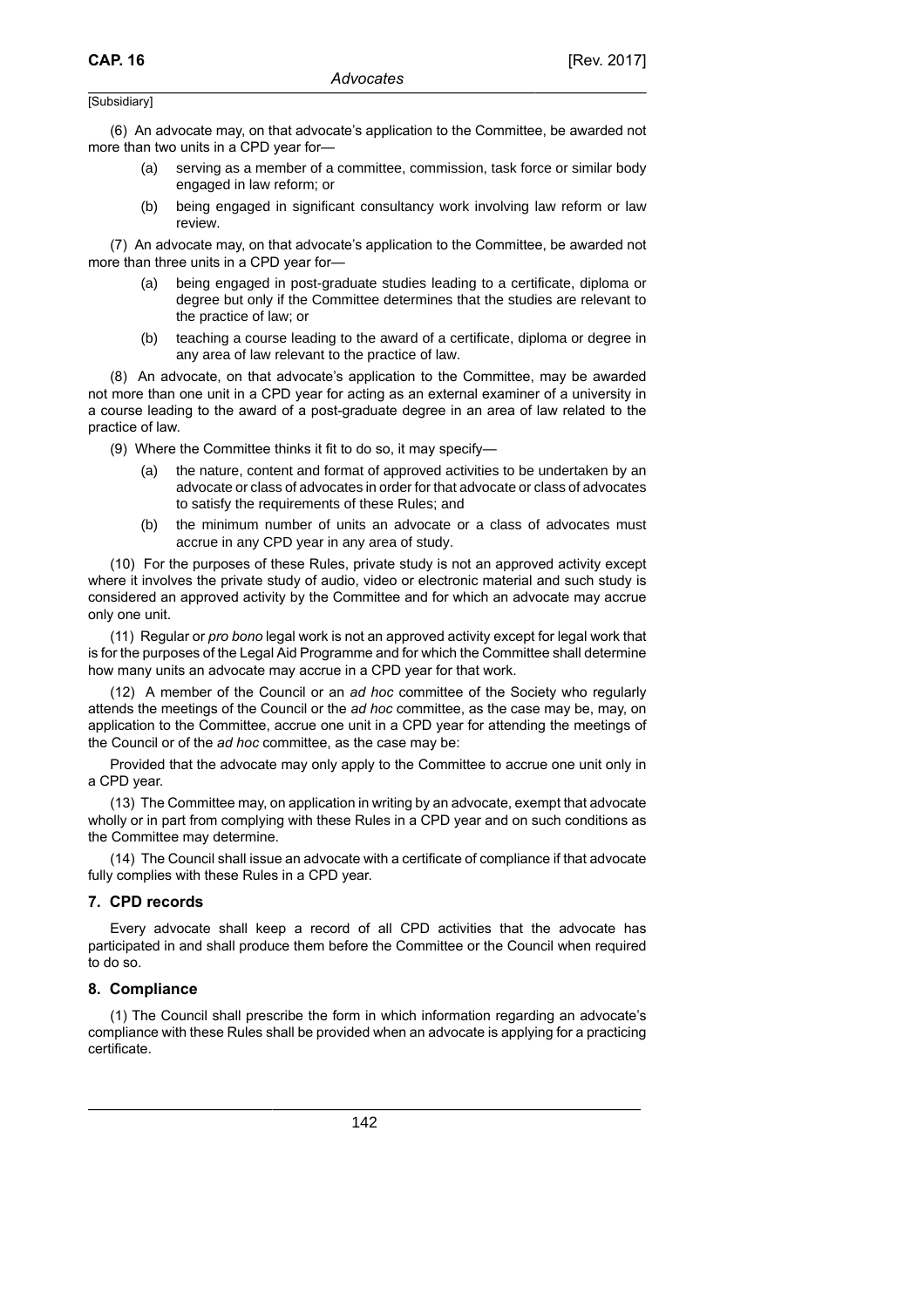(2) When an advocate is applying for a practicing certificate, that advocate shall provide information in the form prescribed by the Council regarding that advocate's compliance with these Rules.

### **9. Effect of failure to comply with these Rules**

If an advocate fails to comply with these Rules—

- (a) the Council shall notify the advocate in writing of the failure; and
- (b) the Council may require the advocate to inform the Council in writing within fourteen days of the Council's notice of that advocate's proposal to comply with these Rules.

#### **10. Non-recommendation**

The Council may decline to recommend that an advocate be issued with a practicing certificate if that advocate—

(1) fails to inform the Council within fourteen days of that advocate's proposal to comply with these Rules; or

(2) informs the Council of that advocate's proposal to comply with these rules but fails to comply with these Rules within ninety days of having informed the Council of that advocate's proposal.

### **11. Professional misconduct**

An advocate who fails to comply with these Rules commits an act of professional misconduct.

### **12. Appeals**

An advocate aggrieved by the decision of the Committee may appeal to the Council and the decision of the Council shall be final.

#### **13. Delegation of powers by Council**

The Council may delegate any of its powers under these Rules to the Committee except the power to hear appeals arising out of decision of the Committee.

### **14. Accreditation**

(1) A person or institution wishing to provide an approved activity in a CPD year shall apply to the Committee in writing to become an accredited provider.

(2) The Committee shall determine an application under sub-rule (1) by considering all relevant matters including—

- (a) whether the activity is an educational programme;
- (b) whether the objective of the activity is for the improvement of the competence of advocates;
- (c) whether the activity is related to the practice of law;
- (d) whether the applicant has the capacity to meet the needs of advocates under these Rules; and
- (e) whether the proposed method of delivery of content during the activity is appropriate.

#### **15. Claiming of units**

If an advocate wishes to claim units for participating in an activity that is not provided by the Society or an accredited provider, that advocate shall apply in writing to the Committee.